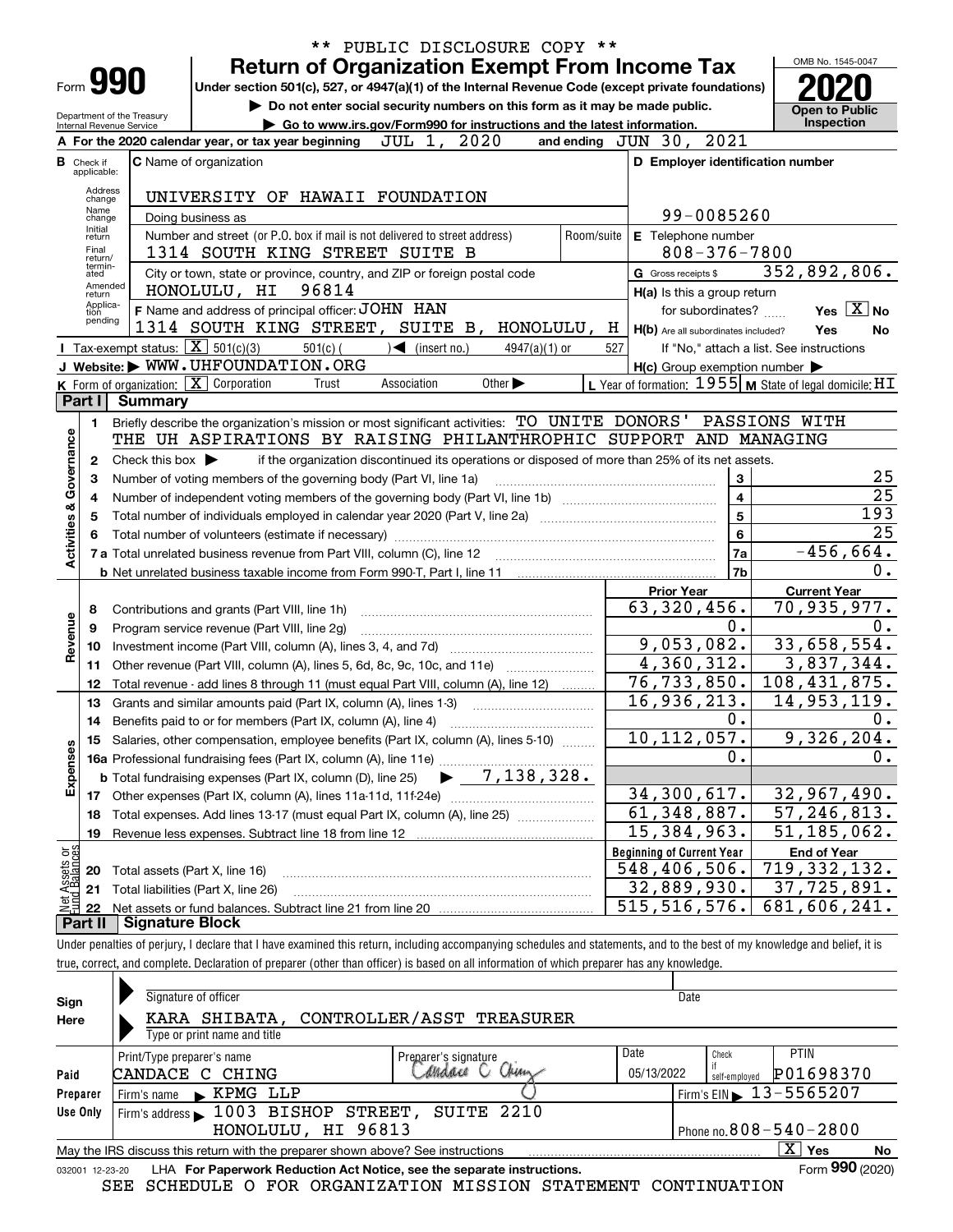(Rev. January 2020)

# **Application for Automatic Extension of Time To File an Exempt Organization Return**

Department of the Treasury Internal Revenue Service

**| File a separate application for each return.**

**| Go to www.irs.gov/Form8868 for the latest information.**

**Electronic filing (e-file).**  You can electronically file Form 8868 to request a 6-month automatic extension of time to file any of the filing of this form, visit www.irs.gov/e-file-providers/e-file-for-charities-and-non-profits. forms listed below with the exception of Form 8870, Information Return for Transfers Associated With Certain Personal Benefit Contracts, for which an extension request must be sent to the IRS in paper format (see instructions). For more details on the electronic

### **Automatic 6-Month Extension of Time.** Only submit original (no copies needed).

All corporations required to file an income tax return other than Form 990-T (including 1120-C filers), partnerships, REMICs, and trusts must use Form 7004 to request an extension of time to file income tax returns.

| Type or                                                                                                                        | Name of exempt organization or other filer, see instructions.                                                                                                                                                                                                                                                                                                                                                                                                                                                                                                                                                                                  |        |                                                                                                                                                                                            |              |    | Taxpayer identification number (TIN)         |  |  |
|--------------------------------------------------------------------------------------------------------------------------------|------------------------------------------------------------------------------------------------------------------------------------------------------------------------------------------------------------------------------------------------------------------------------------------------------------------------------------------------------------------------------------------------------------------------------------------------------------------------------------------------------------------------------------------------------------------------------------------------------------------------------------------------|--------|--------------------------------------------------------------------------------------------------------------------------------------------------------------------------------------------|--------------|----|----------------------------------------------|--|--|
| print                                                                                                                          |                                                                                                                                                                                                                                                                                                                                                                                                                                                                                                                                                                                                                                                |        |                                                                                                                                                                                            |              |    |                                              |  |  |
| File by the                                                                                                                    | UNIVERSITY OF HAWAII FOUNDATION                                                                                                                                                                                                                                                                                                                                                                                                                                                                                                                                                                                                                |        |                                                                                                                                                                                            |              |    | 99-0085260                                   |  |  |
| due date for<br>filing your<br>return. See                                                                                     | Number, street, and room or suite no. If a P.O. box, see instructions.<br>1314 SOUTH KING STREET SUITE B                                                                                                                                                                                                                                                                                                                                                                                                                                                                                                                                       |        |                                                                                                                                                                                            |              |    |                                              |  |  |
| instructions.                                                                                                                  | City, town or post office, state, and ZIP code. For a foreign address, see instructions.<br>HONOLULU, HI<br>96814                                                                                                                                                                                                                                                                                                                                                                                                                                                                                                                              |        |                                                                                                                                                                                            |              |    |                                              |  |  |
| $\mathbf 0$<br>Enter the Return Code for the return that this application is for (file a separate application for each return) |                                                                                                                                                                                                                                                                                                                                                                                                                                                                                                                                                                                                                                                |        |                                                                                                                                                                                            |              |    |                                              |  |  |
| <b>Application</b>                                                                                                             |                                                                                                                                                                                                                                                                                                                                                                                                                                                                                                                                                                                                                                                | Return | Application                                                                                                                                                                                |              |    | Return                                       |  |  |
| Is For                                                                                                                         |                                                                                                                                                                                                                                                                                                                                                                                                                                                                                                                                                                                                                                                | Code   | Is For                                                                                                                                                                                     |              |    | Code                                         |  |  |
|                                                                                                                                | Form 990 or Form 990-EZ                                                                                                                                                                                                                                                                                                                                                                                                                                                                                                                                                                                                                        | 01     | Form 990-T (corporation)                                                                                                                                                                   |              |    | 07                                           |  |  |
| Form 990-BL                                                                                                                    |                                                                                                                                                                                                                                                                                                                                                                                                                                                                                                                                                                                                                                                | 02     | Form 1041-A                                                                                                                                                                                |              |    | 08                                           |  |  |
|                                                                                                                                | Form 4720 (individual)                                                                                                                                                                                                                                                                                                                                                                                                                                                                                                                                                                                                                         | 03     | Form 4720 (other than individual)                                                                                                                                                          |              |    | 09                                           |  |  |
| Form 990-PF                                                                                                                    |                                                                                                                                                                                                                                                                                                                                                                                                                                                                                                                                                                                                                                                | 04     | Form 5227                                                                                                                                                                                  |              |    | 10                                           |  |  |
|                                                                                                                                | Form 990-T (sec. 401(a) or 408(a) trust)                                                                                                                                                                                                                                                                                                                                                                                                                                                                                                                                                                                                       | 05     | Form 6069                                                                                                                                                                                  |              |    | 11                                           |  |  |
|                                                                                                                                | Form 990-T (trust other than above)<br><b>KARA SHIBATA</b>                                                                                                                                                                                                                                                                                                                                                                                                                                                                                                                                                                                     | 06     | Form 8870                                                                                                                                                                                  |              |    | 12                                           |  |  |
| $box \blacktriangleright$<br>1<br>$\mathbf{2}$                                                                                 | Telephone No. $\triangleright$ 808-376-7800<br>If this is for a Group Return, enter the organization's four digit Group Exemption Number (GEN) [15] If this is for the whole group, check this<br>. If it is for part of the group, check this box $\blacktriangleright$<br>I request an automatic 6-month extension of time until<br>the organization named above. The extension is for the organization's return for:<br>calendar year or<br>$\blacktriangleright$ $ \underline{X} $ tax year beginning $\sqrt{U}$ JUL 1, 2020<br>If the tax year entered in line 1 is for less than 12 months, check reason:<br>Change in accounting period |        | Fax No. $\triangleright$ 808-441-0992<br>and attach a list with the names and TINs of all members the extension is for.<br>MAY 16, 2022<br>, and ending $JUN$ 30, $2021$<br>Initial return | Final return |    | , to file the exempt organization return for |  |  |
| За                                                                                                                             | If this application is for Forms 990-BL, 990-PF, 990-T, 4720, or 6069, enter the tentative tax, less<br>any nonrefundable credits. See instructions.                                                                                                                                                                                                                                                                                                                                                                                                                                                                                           |        |                                                                                                                                                                                            | За           | \$ | $0$ .                                        |  |  |
| b                                                                                                                              | If this application is for Forms 990-PF, 990-T, 4720, or 6069, enter any refundable credits and                                                                                                                                                                                                                                                                                                                                                                                                                                                                                                                                                |        |                                                                                                                                                                                            |              |    |                                              |  |  |
| Зb<br>\$<br>estimated tax payments made. Include any prior year overpayment allowed as a credit.                               |                                                                                                                                                                                                                                                                                                                                                                                                                                                                                                                                                                                                                                                |        |                                                                                                                                                                                            |              |    | 0.                                           |  |  |
| c                                                                                                                              | <b>Balance due.</b> Subtract line 3b from line 3a. Include your payment with this form, if required, by                                                                                                                                                                                                                                                                                                                                                                                                                                                                                                                                        |        |                                                                                                                                                                                            |              |    |                                              |  |  |
|                                                                                                                                | using EFTPS (Electronic Federal Tax Payment System). See instructions.                                                                                                                                                                                                                                                                                                                                                                                                                                                                                                                                                                         |        |                                                                                                                                                                                            | 3c           | \$ | 0.                                           |  |  |
| instructions.<br>LHA                                                                                                           | Caution: If you are going to make an electronic funds withdrawal (direct debit) with this Form 8868, see Form 8453-EO and Form 8879-EO for payment<br>For Privacy Act and Paperwork Reduction Act Notice, see instructions.                                                                                                                                                                                                                                                                                                                                                                                                                    |        |                                                                                                                                                                                            |              |    | Form 8868 (Rev. 1-2020)                      |  |  |

023841 04-01-20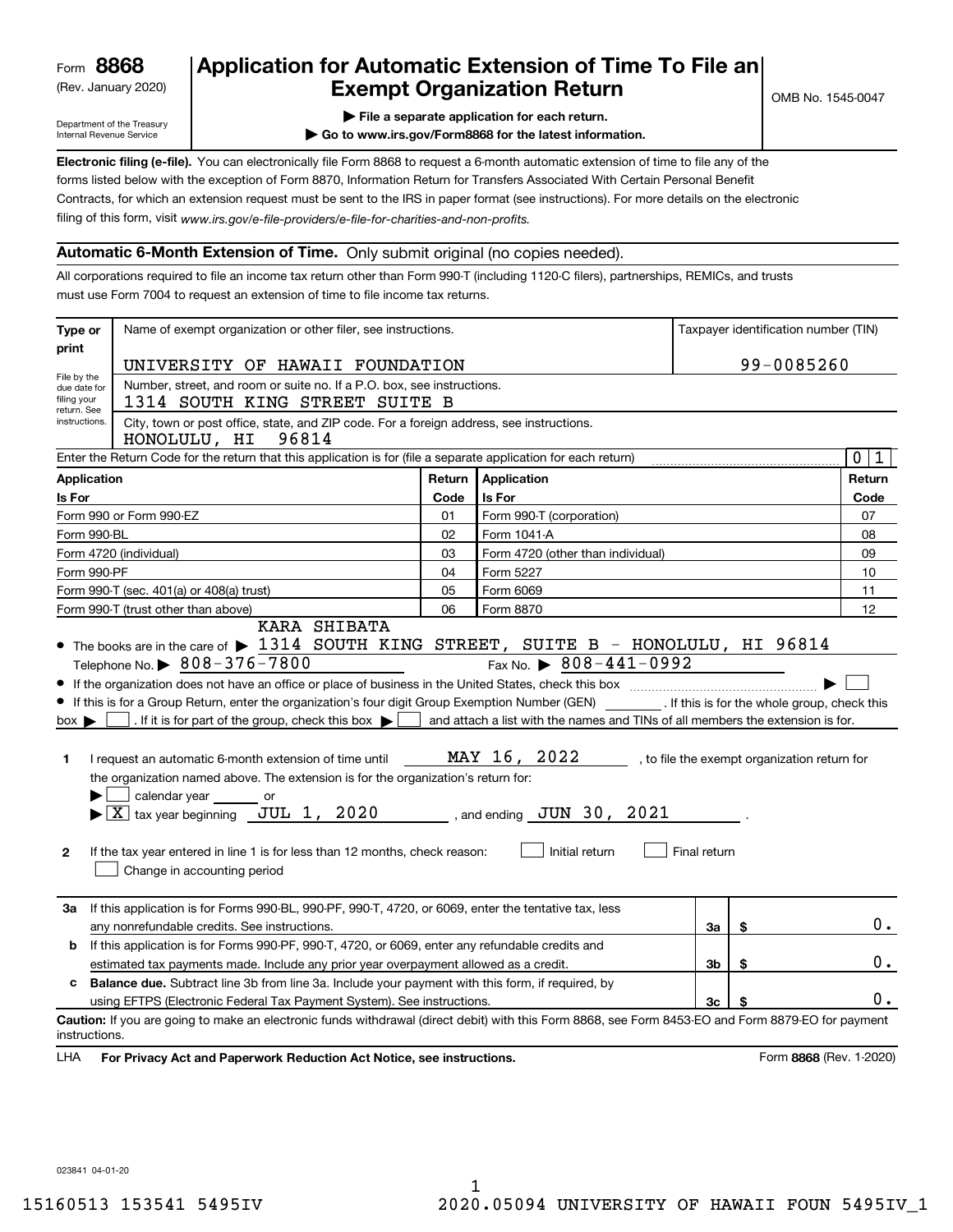| 1            | $\overline{\mathbf{x}}$<br>Briefly describe the organization's mission:                                                                                           |
|--------------|-------------------------------------------------------------------------------------------------------------------------------------------------------------------|
|              | SEE SCHEDULE O                                                                                                                                                    |
|              |                                                                                                                                                                   |
|              |                                                                                                                                                                   |
| $\mathbf{2}$ | Did the organization undertake any significant program services during the year which were not listed on the                                                      |
|              | $]$ Yes $[\overline{\mathrm{X}}]$ No<br>prior Form 990 or 990-EZ?                                                                                                 |
|              | If "Yes," describe these new services on Schedule O.<br>$\boxed{\phantom{1}}$ Yes $\boxed{\text{X}}$ No                                                           |
| 3            | Did the organization cease conducting, or make significant changes in how it conducts, any program services?<br>If "Yes," describe these changes on Schedule O.   |
| 4            | Describe the organization's program service accomplishments for each of its three largest program services, as measured by expenses.                              |
|              | Section 501(c)(3) and 501(c)(4) organizations are required to report the amount of grants and allocations to others, the total expenses, and                      |
| 4a           | revenue, if any, for each program service reported.<br>$11, 315, 998.$ (Revenue \$<br>12, 345, 622. including grants of \$<br>$0 \cdot$<br>(Expenses \$<br>(Code: |
|              | STUDENT AID AND SERVICES - UHF RAISES AND DISTRIBUTES MONEY FOR STUDENT                                                                                           |
|              | AID, SCHOLARSHIPS, FELLOWSHIPS, GRANTS AND AWARDS TO HELP STUDENTS                                                                                                |
|              | FULFILL THEIR ACADEMIC POTENTIAL AND ENSURE OUR STATE HAS THE SKILLED                                                                                             |
|              | PROFESSIONALS IT NEEDS TO FLOURISH.                                                                                                                               |
|              | THESE INCLUDE MERIT-BASED SCHOLARSHIPS, NEED-BASED SCHOLARSHIPS,<br>STUDY                                                                                         |
|              | ABROAD OPPORTUNITIES AND PROGRAMS THAT HELP BUILD INTERNATIONAL BRIDGES                                                                                           |
|              | AND CULTURAL VERSATILITY. FELLOWSHIPS HELP UH ATTRACT AND RETAIN                                                                                                  |
|              | OUTSTANDING STUDENTS WHOSE RESEARCH AND CONTRIBUTIONS TO OUR WORLD ARE<br>KEY TO A VIBRANT FUTURE.                                                                |
|              |                                                                                                                                                                   |
|              |                                                                                                                                                                   |
| 4b           | 8,026,331. including grants of \$<br>$0.$ ) (Revenue \$<br>0.<br>(Expenses \$<br>(Code:                                                                           |
|              | CAPITAL PROJECTS - DONORS ENRICH OUR STUDENTS' EDUCATIONAL EXPERIENCES<br>BY MAKING GIFTS TO SUPPORT STATE-OF-THE-ART FACILITIES SUCH AS                          |
|              | MODERNIZED CLASSROOMS AND LABS, SPECIALIZED EQUIPMENT, AND ATHLETIC                                                                                               |
|              | FACILITIES. GIFTS INCLUDE REAL AND PERSONAL PROPERTY FOR THE                                                                                                      |
|              | UNIVERSITY'S USE, GIFTS TO PURCHASE BUILDINGS, OTHER FACILITIES,                                                                                                  |
|              | EQUIPMENT AND LAND, OR DONATIONS TO SUPPORT THE CONSTRUCTION OF NEW<br>BUILDINGS, MAJOR RENOVATIONS OR MAINTAINING CAMPUS FACILITIES.                             |
|              |                                                                                                                                                                   |
|              |                                                                                                                                                                   |
|              |                                                                                                                                                                   |
|              |                                                                                                                                                                   |
|              | 6,996,268. including grants of \$<br>1,344,339.<br>$0 \cdot$<br>) (Expenses \$<br>(Revenue \$<br>(Code:                                                           |
| 4с           | SPECIAL PROGRAMS - DONOR DESIGNATED ACCOUNTS SUPPORT A RANGE OF                                                                                                   |
|              | ACADEMIC AND NON-ACADEMIC INITIATIVES/PROGRAMS. THESE INCLUDE VISITING                                                                                            |
|              |                                                                                                                                                                   |
|              | DISTINGUISHED LECTURERS AND PROFESSORSHIPS, COMPUTER LAB SUPPORT,                                                                                                 |
|              | FACILITIES FUNDS, INTRAMURAL SPORTS, OUTREACH PROGRAMS THAT SUPPORT<br>LIFELONG LEARNING AND COMMUNITY EDUCATION, HEALTH FAIRS,<br>WORKSHOPS,                     |
|              | BAND AND MENTORSHIP PROGRAMS.                                                                                                                                     |
|              |                                                                                                                                                                   |
|              | THROUGH FUNDRAISING AND ACCOUNT MANAGEMENT, UHF IS A PARTNER IN CAPITAL                                                                                           |
|              | IMPROVEMENT PROJECTS TO BRING STATE-OF-THE-ART FACILITIES, TECHNOLOGY<br>AND EQUIPMENT TO CAMPUSES STATEWIDE. QUALITY FACILITIES AND RESOURCES                    |
|              | NURTURE HEALTHY LEARNING AND PRODUCTIVE COLLABORATION. FROM BUSINESS                                                                                              |
|              | EDUCATION TO ADVANCED CULINARY TRAINING, DONORS ARE HELPING UH DELIVER                                                                                            |
|              | 4d Other program services (Describe on Schedule O.)                                                                                                               |
|              | 16,524,590. including grants of \$2,292,782.) (Revenue \$<br>$0 \cdot$<br>Expenses \$                                                                             |
| 4е           | 43,892,811.<br>Total program service expenses<br>Form 990 (2020)                                                                                                  |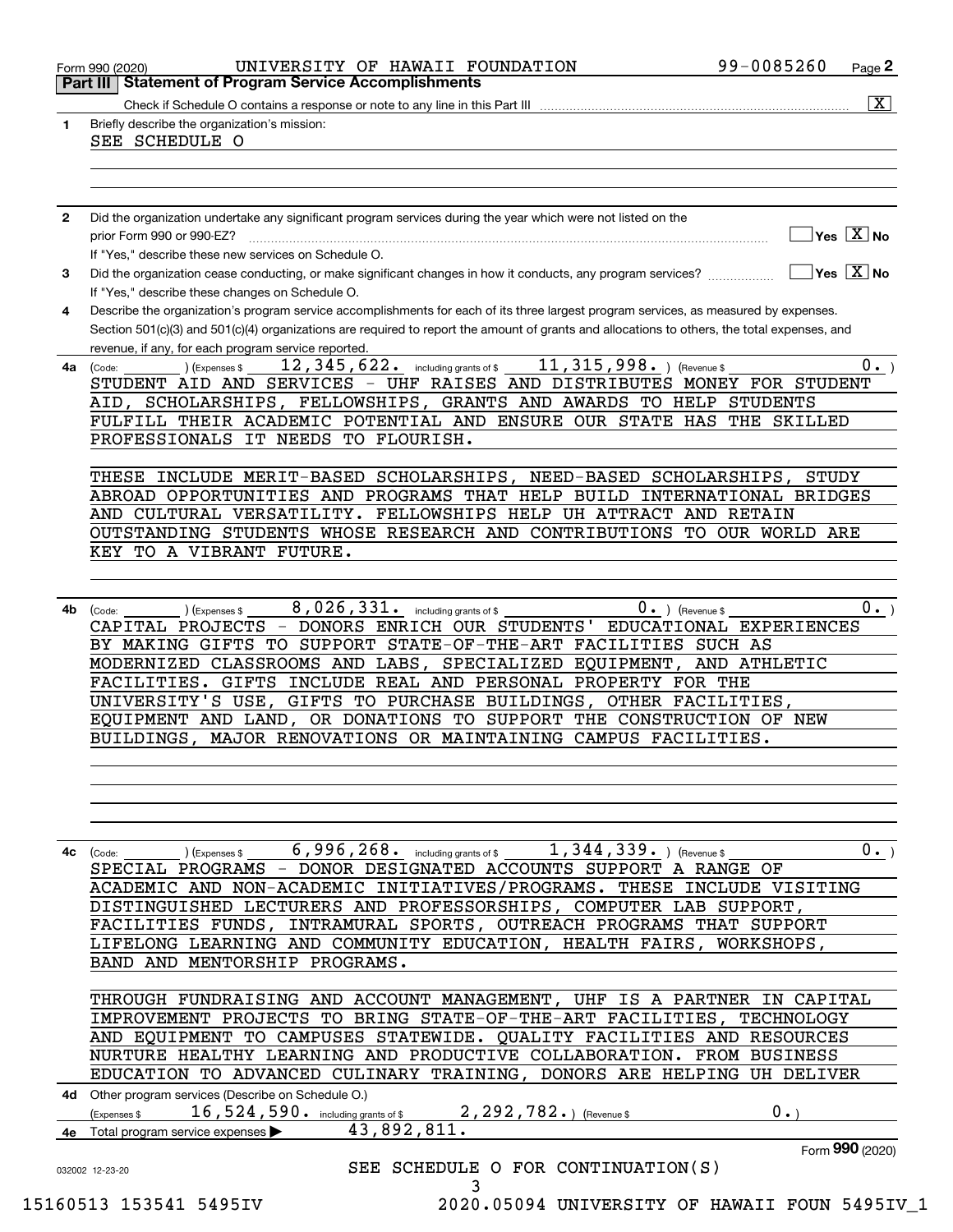|  | Form 990 (2020) |  |
|--|-----------------|--|

Form 990 (2020) UNIVERSITY OF HAWAII FOUNDATION 99-0085260 <sub>Page</sub> 3<br>**Part IV | Checklist of Required Schedules** 

| Is the organization described in section $501(c)(3)$ or $4947(a)(1)$ (other than a private foundation)?<br>1.<br>х<br>1.<br>$\overline{\mathbf{x}}$<br>$\mathbf{2}$<br>2<br>Did the organization engage in direct or indirect political campaign activities on behalf of or in opposition to candidates for<br>3<br>X<br>3<br>Section 501(c)(3) organizations. Did the organization engage in lobbying activities, or have a section 501(h) election in effect<br>4<br>X<br>4<br>Is the organization a section 501(c)(4), 501(c)(5), or 501(c)(6) organization that receives membership dues, assessments, or<br>5<br>x<br>5<br>Did the organization maintain any donor advised funds or any similar funds or accounts for which donors have the right to<br>6<br>X.<br>provide advice on the distribution or investment of amounts in such funds or accounts? If "Yes," complete Schedule D, Part I<br>6<br>Did the organization receive or hold a conservation easement, including easements to preserve open space,<br>7<br>X.<br>$\overline{7}$<br>Did the organization maintain collections of works of art, historical treasures, or other similar assets? If "Yes," complete<br>8<br>x<br>8<br>Did the organization report an amount in Part X, line 21, for escrow or custodial account liability, serve as a custodian for<br>9<br>amounts not listed in Part X; or provide credit counseling, debt management, credit repair, or debt negotiation services?<br>x<br>9<br>Did the organization, directly or through a related organization, hold assets in donor-restricted endowments<br>10<br>X<br>10<br>If the organization's answer to any of the following questions is "Yes," then complete Schedule D, Parts VI, VII, VIII, IX, or X<br>11<br>as applicable.<br>a Did the organization report an amount for land, buildings, and equipment in Part X, line 10? If "Yes," complete Schedule D,<br>х<br>11a<br><b>b</b> Did the organization report an amount for investments - other securities in Part X, line 12, that is 5% or more of its total<br>X<br>11 <sub>b</sub><br>c Did the organization report an amount for investments - program related in Part X, line 13, that is 5% or more of its total<br>x<br>11c<br>d Did the organization report an amount for other assets in Part X, line 15, that is 5% or more of its total assets reported in<br>х<br>11d<br>$\mathbf X$<br>11e<br>e Did the organization report an amount for other liabilities in Part X, line 25? If "Yes," complete Schedule D, Part X<br>f Did the organization's separate or consolidated financial statements for the tax year include a footnote that addresses<br>х<br>the organization's liability for uncertain tax positions under FIN 48 (ASC 740)? If "Yes," complete Schedule D, Part X<br>11f<br>12a Did the organization obtain separate, independent audited financial statements for the tax year? If "Yes," complete<br>Х<br>12a<br><b>b</b> Was the organization included in consolidated, independent audited financial statements for the tax year?<br>12 <sub>b</sub><br>x<br>If "Yes," and if the organization answered "No" to line 12a, then completing Schedule D, Parts XI and XII is optional manuman<br>X<br>13<br>13<br>$\mathbf X$<br>Did the organization maintain an office, employees, or agents outside of the United States?<br>14a<br>14a<br><b>b</b> Did the organization have aggregate revenues or expenses of more than \$10,000 from grantmaking, fundraising, business,<br>investment, and program service activities outside the United States, or aggregate foreign investments valued at \$100,000<br>x<br>14b<br>Did the organization report on Part IX, column (A), line 3, more than \$5,000 of grants or other assistance to or for any<br>15<br>х<br>15<br>Did the organization report on Part IX, column (A), line 3, more than \$5,000 of aggregate grants or other assistance to<br>16<br>x<br>16<br>Did the organization report a total of more than \$15,000 of expenses for professional fundraising services on Part IX,<br>17<br>x<br>17<br>Did the organization report more than \$15,000 total of fundraising event gross income and contributions on Part VIII, lines<br>18<br>х<br>18<br>Did the organization report more than \$15,000 of gross income from gaming activities on Part VIII, line 9a? If "Yes."<br>19<br>X,<br>19<br>X<br>20a<br>20a<br>If "Yes" to line 20a, did the organization attach a copy of its audited financial statements to this return?<br>20b<br>b<br>Did the organization report more than \$5,000 of grants or other assistance to any domestic organization or<br>21<br>Х<br>21<br>Form 990 (2020)<br>032003 12-23-20 |  | Yes | No |
|----------------------------------------------------------------------------------------------------------------------------------------------------------------------------------------------------------------------------------------------------------------------------------------------------------------------------------------------------------------------------------------------------------------------------------------------------------------------------------------------------------------------------------------------------------------------------------------------------------------------------------------------------------------------------------------------------------------------------------------------------------------------------------------------------------------------------------------------------------------------------------------------------------------------------------------------------------------------------------------------------------------------------------------------------------------------------------------------------------------------------------------------------------------------------------------------------------------------------------------------------------------------------------------------------------------------------------------------------------------------------------------------------------------------------------------------------------------------------------------------------------------------------------------------------------------------------------------------------------------------------------------------------------------------------------------------------------------------------------------------------------------------------------------------------------------------------------------------------------------------------------------------------------------------------------------------------------------------------------------------------------------------------------------------------------------------------------------------------------------------------------------------------------------------------------------------------------------------------------------------------------------------------------------------------------------------------------------------------------------------------------------------------------------------------------------------------------------------------------------------------------------------------------------------------------------------------------------------------------------------------------------------------------------------------------------------------------------------------------------------------------------------------------------------------------------------------------------------------------------------------------------------------------------------------------------------------------------------------------------------------------------------------------------------------------------------------------------------------------------------------------------------------------------------------------------------------------------------------------------------------------------------------------------------------------------------------------------------------------------------------------------------------------------------------------------------------------------------------------------------------------------------------------------------------------------------------------------------------------------------------------------------------------------------------------------------------------------------------------------------------------------------------------------------------------------------------------------------------------------------------------------------------------------------------------------------------------------------------------------------------------------------------------------------------------------------------------------------------------------------------------------------------------------------------------------------------------------------------------------------------------------------------------------------------------------------------------------------------------------------------------------------------------------------------------------------------------------------------------------------------------------------------------------------------------------------------------------------------------------------------------------------------------------------------------------------------------------------|--|-----|----|
|                                                                                                                                                                                                                                                                                                                                                                                                                                                                                                                                                                                                                                                                                                                                                                                                                                                                                                                                                                                                                                                                                                                                                                                                                                                                                                                                                                                                                                                                                                                                                                                                                                                                                                                                                                                                                                                                                                                                                                                                                                                                                                                                                                                                                                                                                                                                                                                                                                                                                                                                                                                                                                                                                                                                                                                                                                                                                                                                                                                                                                                                                                                                                                                                                                                                                                                                                                                                                                                                                                                                                                                                                                                                                                                                                                                                                                                                                                                                                                                                                                                                                                                                                                                                                                                                                                                                                                                                                                                                                                                                                                                                                                                                                                                      |  |     |    |
|                                                                                                                                                                                                                                                                                                                                                                                                                                                                                                                                                                                                                                                                                                                                                                                                                                                                                                                                                                                                                                                                                                                                                                                                                                                                                                                                                                                                                                                                                                                                                                                                                                                                                                                                                                                                                                                                                                                                                                                                                                                                                                                                                                                                                                                                                                                                                                                                                                                                                                                                                                                                                                                                                                                                                                                                                                                                                                                                                                                                                                                                                                                                                                                                                                                                                                                                                                                                                                                                                                                                                                                                                                                                                                                                                                                                                                                                                                                                                                                                                                                                                                                                                                                                                                                                                                                                                                                                                                                                                                                                                                                                                                                                                                                      |  |     |    |
|                                                                                                                                                                                                                                                                                                                                                                                                                                                                                                                                                                                                                                                                                                                                                                                                                                                                                                                                                                                                                                                                                                                                                                                                                                                                                                                                                                                                                                                                                                                                                                                                                                                                                                                                                                                                                                                                                                                                                                                                                                                                                                                                                                                                                                                                                                                                                                                                                                                                                                                                                                                                                                                                                                                                                                                                                                                                                                                                                                                                                                                                                                                                                                                                                                                                                                                                                                                                                                                                                                                                                                                                                                                                                                                                                                                                                                                                                                                                                                                                                                                                                                                                                                                                                                                                                                                                                                                                                                                                                                                                                                                                                                                                                                                      |  |     |    |
|                                                                                                                                                                                                                                                                                                                                                                                                                                                                                                                                                                                                                                                                                                                                                                                                                                                                                                                                                                                                                                                                                                                                                                                                                                                                                                                                                                                                                                                                                                                                                                                                                                                                                                                                                                                                                                                                                                                                                                                                                                                                                                                                                                                                                                                                                                                                                                                                                                                                                                                                                                                                                                                                                                                                                                                                                                                                                                                                                                                                                                                                                                                                                                                                                                                                                                                                                                                                                                                                                                                                                                                                                                                                                                                                                                                                                                                                                                                                                                                                                                                                                                                                                                                                                                                                                                                                                                                                                                                                                                                                                                                                                                                                                                                      |  |     |    |
|                                                                                                                                                                                                                                                                                                                                                                                                                                                                                                                                                                                                                                                                                                                                                                                                                                                                                                                                                                                                                                                                                                                                                                                                                                                                                                                                                                                                                                                                                                                                                                                                                                                                                                                                                                                                                                                                                                                                                                                                                                                                                                                                                                                                                                                                                                                                                                                                                                                                                                                                                                                                                                                                                                                                                                                                                                                                                                                                                                                                                                                                                                                                                                                                                                                                                                                                                                                                                                                                                                                                                                                                                                                                                                                                                                                                                                                                                                                                                                                                                                                                                                                                                                                                                                                                                                                                                                                                                                                                                                                                                                                                                                                                                                                      |  |     |    |
|                                                                                                                                                                                                                                                                                                                                                                                                                                                                                                                                                                                                                                                                                                                                                                                                                                                                                                                                                                                                                                                                                                                                                                                                                                                                                                                                                                                                                                                                                                                                                                                                                                                                                                                                                                                                                                                                                                                                                                                                                                                                                                                                                                                                                                                                                                                                                                                                                                                                                                                                                                                                                                                                                                                                                                                                                                                                                                                                                                                                                                                                                                                                                                                                                                                                                                                                                                                                                                                                                                                                                                                                                                                                                                                                                                                                                                                                                                                                                                                                                                                                                                                                                                                                                                                                                                                                                                                                                                                                                                                                                                                                                                                                                                                      |  |     |    |
|                                                                                                                                                                                                                                                                                                                                                                                                                                                                                                                                                                                                                                                                                                                                                                                                                                                                                                                                                                                                                                                                                                                                                                                                                                                                                                                                                                                                                                                                                                                                                                                                                                                                                                                                                                                                                                                                                                                                                                                                                                                                                                                                                                                                                                                                                                                                                                                                                                                                                                                                                                                                                                                                                                                                                                                                                                                                                                                                                                                                                                                                                                                                                                                                                                                                                                                                                                                                                                                                                                                                                                                                                                                                                                                                                                                                                                                                                                                                                                                                                                                                                                                                                                                                                                                                                                                                                                                                                                                                                                                                                                                                                                                                                                                      |  |     |    |
|                                                                                                                                                                                                                                                                                                                                                                                                                                                                                                                                                                                                                                                                                                                                                                                                                                                                                                                                                                                                                                                                                                                                                                                                                                                                                                                                                                                                                                                                                                                                                                                                                                                                                                                                                                                                                                                                                                                                                                                                                                                                                                                                                                                                                                                                                                                                                                                                                                                                                                                                                                                                                                                                                                                                                                                                                                                                                                                                                                                                                                                                                                                                                                                                                                                                                                                                                                                                                                                                                                                                                                                                                                                                                                                                                                                                                                                                                                                                                                                                                                                                                                                                                                                                                                                                                                                                                                                                                                                                                                                                                                                                                                                                                                                      |  |     |    |
|                                                                                                                                                                                                                                                                                                                                                                                                                                                                                                                                                                                                                                                                                                                                                                                                                                                                                                                                                                                                                                                                                                                                                                                                                                                                                                                                                                                                                                                                                                                                                                                                                                                                                                                                                                                                                                                                                                                                                                                                                                                                                                                                                                                                                                                                                                                                                                                                                                                                                                                                                                                                                                                                                                                                                                                                                                                                                                                                                                                                                                                                                                                                                                                                                                                                                                                                                                                                                                                                                                                                                                                                                                                                                                                                                                                                                                                                                                                                                                                                                                                                                                                                                                                                                                                                                                                                                                                                                                                                                                                                                                                                                                                                                                                      |  |     |    |
|                                                                                                                                                                                                                                                                                                                                                                                                                                                                                                                                                                                                                                                                                                                                                                                                                                                                                                                                                                                                                                                                                                                                                                                                                                                                                                                                                                                                                                                                                                                                                                                                                                                                                                                                                                                                                                                                                                                                                                                                                                                                                                                                                                                                                                                                                                                                                                                                                                                                                                                                                                                                                                                                                                                                                                                                                                                                                                                                                                                                                                                                                                                                                                                                                                                                                                                                                                                                                                                                                                                                                                                                                                                                                                                                                                                                                                                                                                                                                                                                                                                                                                                                                                                                                                                                                                                                                                                                                                                                                                                                                                                                                                                                                                                      |  |     |    |
|                                                                                                                                                                                                                                                                                                                                                                                                                                                                                                                                                                                                                                                                                                                                                                                                                                                                                                                                                                                                                                                                                                                                                                                                                                                                                                                                                                                                                                                                                                                                                                                                                                                                                                                                                                                                                                                                                                                                                                                                                                                                                                                                                                                                                                                                                                                                                                                                                                                                                                                                                                                                                                                                                                                                                                                                                                                                                                                                                                                                                                                                                                                                                                                                                                                                                                                                                                                                                                                                                                                                                                                                                                                                                                                                                                                                                                                                                                                                                                                                                                                                                                                                                                                                                                                                                                                                                                                                                                                                                                                                                                                                                                                                                                                      |  |     |    |
|                                                                                                                                                                                                                                                                                                                                                                                                                                                                                                                                                                                                                                                                                                                                                                                                                                                                                                                                                                                                                                                                                                                                                                                                                                                                                                                                                                                                                                                                                                                                                                                                                                                                                                                                                                                                                                                                                                                                                                                                                                                                                                                                                                                                                                                                                                                                                                                                                                                                                                                                                                                                                                                                                                                                                                                                                                                                                                                                                                                                                                                                                                                                                                                                                                                                                                                                                                                                                                                                                                                                                                                                                                                                                                                                                                                                                                                                                                                                                                                                                                                                                                                                                                                                                                                                                                                                                                                                                                                                                                                                                                                                                                                                                                                      |  |     |    |
|                                                                                                                                                                                                                                                                                                                                                                                                                                                                                                                                                                                                                                                                                                                                                                                                                                                                                                                                                                                                                                                                                                                                                                                                                                                                                                                                                                                                                                                                                                                                                                                                                                                                                                                                                                                                                                                                                                                                                                                                                                                                                                                                                                                                                                                                                                                                                                                                                                                                                                                                                                                                                                                                                                                                                                                                                                                                                                                                                                                                                                                                                                                                                                                                                                                                                                                                                                                                                                                                                                                                                                                                                                                                                                                                                                                                                                                                                                                                                                                                                                                                                                                                                                                                                                                                                                                                                                                                                                                                                                                                                                                                                                                                                                                      |  |     |    |
|                                                                                                                                                                                                                                                                                                                                                                                                                                                                                                                                                                                                                                                                                                                                                                                                                                                                                                                                                                                                                                                                                                                                                                                                                                                                                                                                                                                                                                                                                                                                                                                                                                                                                                                                                                                                                                                                                                                                                                                                                                                                                                                                                                                                                                                                                                                                                                                                                                                                                                                                                                                                                                                                                                                                                                                                                                                                                                                                                                                                                                                                                                                                                                                                                                                                                                                                                                                                                                                                                                                                                                                                                                                                                                                                                                                                                                                                                                                                                                                                                                                                                                                                                                                                                                                                                                                                                                                                                                                                                                                                                                                                                                                                                                                      |  |     |    |
|                                                                                                                                                                                                                                                                                                                                                                                                                                                                                                                                                                                                                                                                                                                                                                                                                                                                                                                                                                                                                                                                                                                                                                                                                                                                                                                                                                                                                                                                                                                                                                                                                                                                                                                                                                                                                                                                                                                                                                                                                                                                                                                                                                                                                                                                                                                                                                                                                                                                                                                                                                                                                                                                                                                                                                                                                                                                                                                                                                                                                                                                                                                                                                                                                                                                                                                                                                                                                                                                                                                                                                                                                                                                                                                                                                                                                                                                                                                                                                                                                                                                                                                                                                                                                                                                                                                                                                                                                                                                                                                                                                                                                                                                                                                      |  |     |    |
|                                                                                                                                                                                                                                                                                                                                                                                                                                                                                                                                                                                                                                                                                                                                                                                                                                                                                                                                                                                                                                                                                                                                                                                                                                                                                                                                                                                                                                                                                                                                                                                                                                                                                                                                                                                                                                                                                                                                                                                                                                                                                                                                                                                                                                                                                                                                                                                                                                                                                                                                                                                                                                                                                                                                                                                                                                                                                                                                                                                                                                                                                                                                                                                                                                                                                                                                                                                                                                                                                                                                                                                                                                                                                                                                                                                                                                                                                                                                                                                                                                                                                                                                                                                                                                                                                                                                                                                                                                                                                                                                                                                                                                                                                                                      |  |     |    |
|                                                                                                                                                                                                                                                                                                                                                                                                                                                                                                                                                                                                                                                                                                                                                                                                                                                                                                                                                                                                                                                                                                                                                                                                                                                                                                                                                                                                                                                                                                                                                                                                                                                                                                                                                                                                                                                                                                                                                                                                                                                                                                                                                                                                                                                                                                                                                                                                                                                                                                                                                                                                                                                                                                                                                                                                                                                                                                                                                                                                                                                                                                                                                                                                                                                                                                                                                                                                                                                                                                                                                                                                                                                                                                                                                                                                                                                                                                                                                                                                                                                                                                                                                                                                                                                                                                                                                                                                                                                                                                                                                                                                                                                                                                                      |  |     |    |
|                                                                                                                                                                                                                                                                                                                                                                                                                                                                                                                                                                                                                                                                                                                                                                                                                                                                                                                                                                                                                                                                                                                                                                                                                                                                                                                                                                                                                                                                                                                                                                                                                                                                                                                                                                                                                                                                                                                                                                                                                                                                                                                                                                                                                                                                                                                                                                                                                                                                                                                                                                                                                                                                                                                                                                                                                                                                                                                                                                                                                                                                                                                                                                                                                                                                                                                                                                                                                                                                                                                                                                                                                                                                                                                                                                                                                                                                                                                                                                                                                                                                                                                                                                                                                                                                                                                                                                                                                                                                                                                                                                                                                                                                                                                      |  |     |    |
|                                                                                                                                                                                                                                                                                                                                                                                                                                                                                                                                                                                                                                                                                                                                                                                                                                                                                                                                                                                                                                                                                                                                                                                                                                                                                                                                                                                                                                                                                                                                                                                                                                                                                                                                                                                                                                                                                                                                                                                                                                                                                                                                                                                                                                                                                                                                                                                                                                                                                                                                                                                                                                                                                                                                                                                                                                                                                                                                                                                                                                                                                                                                                                                                                                                                                                                                                                                                                                                                                                                                                                                                                                                                                                                                                                                                                                                                                                                                                                                                                                                                                                                                                                                                                                                                                                                                                                                                                                                                                                                                                                                                                                                                                                                      |  |     |    |
|                                                                                                                                                                                                                                                                                                                                                                                                                                                                                                                                                                                                                                                                                                                                                                                                                                                                                                                                                                                                                                                                                                                                                                                                                                                                                                                                                                                                                                                                                                                                                                                                                                                                                                                                                                                                                                                                                                                                                                                                                                                                                                                                                                                                                                                                                                                                                                                                                                                                                                                                                                                                                                                                                                                                                                                                                                                                                                                                                                                                                                                                                                                                                                                                                                                                                                                                                                                                                                                                                                                                                                                                                                                                                                                                                                                                                                                                                                                                                                                                                                                                                                                                                                                                                                                                                                                                                                                                                                                                                                                                                                                                                                                                                                                      |  |     |    |
|                                                                                                                                                                                                                                                                                                                                                                                                                                                                                                                                                                                                                                                                                                                                                                                                                                                                                                                                                                                                                                                                                                                                                                                                                                                                                                                                                                                                                                                                                                                                                                                                                                                                                                                                                                                                                                                                                                                                                                                                                                                                                                                                                                                                                                                                                                                                                                                                                                                                                                                                                                                                                                                                                                                                                                                                                                                                                                                                                                                                                                                                                                                                                                                                                                                                                                                                                                                                                                                                                                                                                                                                                                                                                                                                                                                                                                                                                                                                                                                                                                                                                                                                                                                                                                                                                                                                                                                                                                                                                                                                                                                                                                                                                                                      |  |     |    |
|                                                                                                                                                                                                                                                                                                                                                                                                                                                                                                                                                                                                                                                                                                                                                                                                                                                                                                                                                                                                                                                                                                                                                                                                                                                                                                                                                                                                                                                                                                                                                                                                                                                                                                                                                                                                                                                                                                                                                                                                                                                                                                                                                                                                                                                                                                                                                                                                                                                                                                                                                                                                                                                                                                                                                                                                                                                                                                                                                                                                                                                                                                                                                                                                                                                                                                                                                                                                                                                                                                                                                                                                                                                                                                                                                                                                                                                                                                                                                                                                                                                                                                                                                                                                                                                                                                                                                                                                                                                                                                                                                                                                                                                                                                                      |  |     |    |
|                                                                                                                                                                                                                                                                                                                                                                                                                                                                                                                                                                                                                                                                                                                                                                                                                                                                                                                                                                                                                                                                                                                                                                                                                                                                                                                                                                                                                                                                                                                                                                                                                                                                                                                                                                                                                                                                                                                                                                                                                                                                                                                                                                                                                                                                                                                                                                                                                                                                                                                                                                                                                                                                                                                                                                                                                                                                                                                                                                                                                                                                                                                                                                                                                                                                                                                                                                                                                                                                                                                                                                                                                                                                                                                                                                                                                                                                                                                                                                                                                                                                                                                                                                                                                                                                                                                                                                                                                                                                                                                                                                                                                                                                                                                      |  |     |    |
|                                                                                                                                                                                                                                                                                                                                                                                                                                                                                                                                                                                                                                                                                                                                                                                                                                                                                                                                                                                                                                                                                                                                                                                                                                                                                                                                                                                                                                                                                                                                                                                                                                                                                                                                                                                                                                                                                                                                                                                                                                                                                                                                                                                                                                                                                                                                                                                                                                                                                                                                                                                                                                                                                                                                                                                                                                                                                                                                                                                                                                                                                                                                                                                                                                                                                                                                                                                                                                                                                                                                                                                                                                                                                                                                                                                                                                                                                                                                                                                                                                                                                                                                                                                                                                                                                                                                                                                                                                                                                                                                                                                                                                                                                                                      |  |     |    |
|                                                                                                                                                                                                                                                                                                                                                                                                                                                                                                                                                                                                                                                                                                                                                                                                                                                                                                                                                                                                                                                                                                                                                                                                                                                                                                                                                                                                                                                                                                                                                                                                                                                                                                                                                                                                                                                                                                                                                                                                                                                                                                                                                                                                                                                                                                                                                                                                                                                                                                                                                                                                                                                                                                                                                                                                                                                                                                                                                                                                                                                                                                                                                                                                                                                                                                                                                                                                                                                                                                                                                                                                                                                                                                                                                                                                                                                                                                                                                                                                                                                                                                                                                                                                                                                                                                                                                                                                                                                                                                                                                                                                                                                                                                                      |  |     |    |
|                                                                                                                                                                                                                                                                                                                                                                                                                                                                                                                                                                                                                                                                                                                                                                                                                                                                                                                                                                                                                                                                                                                                                                                                                                                                                                                                                                                                                                                                                                                                                                                                                                                                                                                                                                                                                                                                                                                                                                                                                                                                                                                                                                                                                                                                                                                                                                                                                                                                                                                                                                                                                                                                                                                                                                                                                                                                                                                                                                                                                                                                                                                                                                                                                                                                                                                                                                                                                                                                                                                                                                                                                                                                                                                                                                                                                                                                                                                                                                                                                                                                                                                                                                                                                                                                                                                                                                                                                                                                                                                                                                                                                                                                                                                      |  |     |    |
|                                                                                                                                                                                                                                                                                                                                                                                                                                                                                                                                                                                                                                                                                                                                                                                                                                                                                                                                                                                                                                                                                                                                                                                                                                                                                                                                                                                                                                                                                                                                                                                                                                                                                                                                                                                                                                                                                                                                                                                                                                                                                                                                                                                                                                                                                                                                                                                                                                                                                                                                                                                                                                                                                                                                                                                                                                                                                                                                                                                                                                                                                                                                                                                                                                                                                                                                                                                                                                                                                                                                                                                                                                                                                                                                                                                                                                                                                                                                                                                                                                                                                                                                                                                                                                                                                                                                                                                                                                                                                                                                                                                                                                                                                                                      |  |     |    |
|                                                                                                                                                                                                                                                                                                                                                                                                                                                                                                                                                                                                                                                                                                                                                                                                                                                                                                                                                                                                                                                                                                                                                                                                                                                                                                                                                                                                                                                                                                                                                                                                                                                                                                                                                                                                                                                                                                                                                                                                                                                                                                                                                                                                                                                                                                                                                                                                                                                                                                                                                                                                                                                                                                                                                                                                                                                                                                                                                                                                                                                                                                                                                                                                                                                                                                                                                                                                                                                                                                                                                                                                                                                                                                                                                                                                                                                                                                                                                                                                                                                                                                                                                                                                                                                                                                                                                                                                                                                                                                                                                                                                                                                                                                                      |  |     |    |
|                                                                                                                                                                                                                                                                                                                                                                                                                                                                                                                                                                                                                                                                                                                                                                                                                                                                                                                                                                                                                                                                                                                                                                                                                                                                                                                                                                                                                                                                                                                                                                                                                                                                                                                                                                                                                                                                                                                                                                                                                                                                                                                                                                                                                                                                                                                                                                                                                                                                                                                                                                                                                                                                                                                                                                                                                                                                                                                                                                                                                                                                                                                                                                                                                                                                                                                                                                                                                                                                                                                                                                                                                                                                                                                                                                                                                                                                                                                                                                                                                                                                                                                                                                                                                                                                                                                                                                                                                                                                                                                                                                                                                                                                                                                      |  |     |    |
|                                                                                                                                                                                                                                                                                                                                                                                                                                                                                                                                                                                                                                                                                                                                                                                                                                                                                                                                                                                                                                                                                                                                                                                                                                                                                                                                                                                                                                                                                                                                                                                                                                                                                                                                                                                                                                                                                                                                                                                                                                                                                                                                                                                                                                                                                                                                                                                                                                                                                                                                                                                                                                                                                                                                                                                                                                                                                                                                                                                                                                                                                                                                                                                                                                                                                                                                                                                                                                                                                                                                                                                                                                                                                                                                                                                                                                                                                                                                                                                                                                                                                                                                                                                                                                                                                                                                                                                                                                                                                                                                                                                                                                                                                                                      |  |     |    |
|                                                                                                                                                                                                                                                                                                                                                                                                                                                                                                                                                                                                                                                                                                                                                                                                                                                                                                                                                                                                                                                                                                                                                                                                                                                                                                                                                                                                                                                                                                                                                                                                                                                                                                                                                                                                                                                                                                                                                                                                                                                                                                                                                                                                                                                                                                                                                                                                                                                                                                                                                                                                                                                                                                                                                                                                                                                                                                                                                                                                                                                                                                                                                                                                                                                                                                                                                                                                                                                                                                                                                                                                                                                                                                                                                                                                                                                                                                                                                                                                                                                                                                                                                                                                                                                                                                                                                                                                                                                                                                                                                                                                                                                                                                                      |  |     |    |
|                                                                                                                                                                                                                                                                                                                                                                                                                                                                                                                                                                                                                                                                                                                                                                                                                                                                                                                                                                                                                                                                                                                                                                                                                                                                                                                                                                                                                                                                                                                                                                                                                                                                                                                                                                                                                                                                                                                                                                                                                                                                                                                                                                                                                                                                                                                                                                                                                                                                                                                                                                                                                                                                                                                                                                                                                                                                                                                                                                                                                                                                                                                                                                                                                                                                                                                                                                                                                                                                                                                                                                                                                                                                                                                                                                                                                                                                                                                                                                                                                                                                                                                                                                                                                                                                                                                                                                                                                                                                                                                                                                                                                                                                                                                      |  |     |    |
|                                                                                                                                                                                                                                                                                                                                                                                                                                                                                                                                                                                                                                                                                                                                                                                                                                                                                                                                                                                                                                                                                                                                                                                                                                                                                                                                                                                                                                                                                                                                                                                                                                                                                                                                                                                                                                                                                                                                                                                                                                                                                                                                                                                                                                                                                                                                                                                                                                                                                                                                                                                                                                                                                                                                                                                                                                                                                                                                                                                                                                                                                                                                                                                                                                                                                                                                                                                                                                                                                                                                                                                                                                                                                                                                                                                                                                                                                                                                                                                                                                                                                                                                                                                                                                                                                                                                                                                                                                                                                                                                                                                                                                                                                                                      |  |     |    |
|                                                                                                                                                                                                                                                                                                                                                                                                                                                                                                                                                                                                                                                                                                                                                                                                                                                                                                                                                                                                                                                                                                                                                                                                                                                                                                                                                                                                                                                                                                                                                                                                                                                                                                                                                                                                                                                                                                                                                                                                                                                                                                                                                                                                                                                                                                                                                                                                                                                                                                                                                                                                                                                                                                                                                                                                                                                                                                                                                                                                                                                                                                                                                                                                                                                                                                                                                                                                                                                                                                                                                                                                                                                                                                                                                                                                                                                                                                                                                                                                                                                                                                                                                                                                                                                                                                                                                                                                                                                                                                                                                                                                                                                                                                                      |  |     |    |
|                                                                                                                                                                                                                                                                                                                                                                                                                                                                                                                                                                                                                                                                                                                                                                                                                                                                                                                                                                                                                                                                                                                                                                                                                                                                                                                                                                                                                                                                                                                                                                                                                                                                                                                                                                                                                                                                                                                                                                                                                                                                                                                                                                                                                                                                                                                                                                                                                                                                                                                                                                                                                                                                                                                                                                                                                                                                                                                                                                                                                                                                                                                                                                                                                                                                                                                                                                                                                                                                                                                                                                                                                                                                                                                                                                                                                                                                                                                                                                                                                                                                                                                                                                                                                                                                                                                                                                                                                                                                                                                                                                                                                                                                                                                      |  |     |    |
|                                                                                                                                                                                                                                                                                                                                                                                                                                                                                                                                                                                                                                                                                                                                                                                                                                                                                                                                                                                                                                                                                                                                                                                                                                                                                                                                                                                                                                                                                                                                                                                                                                                                                                                                                                                                                                                                                                                                                                                                                                                                                                                                                                                                                                                                                                                                                                                                                                                                                                                                                                                                                                                                                                                                                                                                                                                                                                                                                                                                                                                                                                                                                                                                                                                                                                                                                                                                                                                                                                                                                                                                                                                                                                                                                                                                                                                                                                                                                                                                                                                                                                                                                                                                                                                                                                                                                                                                                                                                                                                                                                                                                                                                                                                      |  |     |    |
|                                                                                                                                                                                                                                                                                                                                                                                                                                                                                                                                                                                                                                                                                                                                                                                                                                                                                                                                                                                                                                                                                                                                                                                                                                                                                                                                                                                                                                                                                                                                                                                                                                                                                                                                                                                                                                                                                                                                                                                                                                                                                                                                                                                                                                                                                                                                                                                                                                                                                                                                                                                                                                                                                                                                                                                                                                                                                                                                                                                                                                                                                                                                                                                                                                                                                                                                                                                                                                                                                                                                                                                                                                                                                                                                                                                                                                                                                                                                                                                                                                                                                                                                                                                                                                                                                                                                                                                                                                                                                                                                                                                                                                                                                                                      |  |     |    |
|                                                                                                                                                                                                                                                                                                                                                                                                                                                                                                                                                                                                                                                                                                                                                                                                                                                                                                                                                                                                                                                                                                                                                                                                                                                                                                                                                                                                                                                                                                                                                                                                                                                                                                                                                                                                                                                                                                                                                                                                                                                                                                                                                                                                                                                                                                                                                                                                                                                                                                                                                                                                                                                                                                                                                                                                                                                                                                                                                                                                                                                                                                                                                                                                                                                                                                                                                                                                                                                                                                                                                                                                                                                                                                                                                                                                                                                                                                                                                                                                                                                                                                                                                                                                                                                                                                                                                                                                                                                                                                                                                                                                                                                                                                                      |  |     |    |
|                                                                                                                                                                                                                                                                                                                                                                                                                                                                                                                                                                                                                                                                                                                                                                                                                                                                                                                                                                                                                                                                                                                                                                                                                                                                                                                                                                                                                                                                                                                                                                                                                                                                                                                                                                                                                                                                                                                                                                                                                                                                                                                                                                                                                                                                                                                                                                                                                                                                                                                                                                                                                                                                                                                                                                                                                                                                                                                                                                                                                                                                                                                                                                                                                                                                                                                                                                                                                                                                                                                                                                                                                                                                                                                                                                                                                                                                                                                                                                                                                                                                                                                                                                                                                                                                                                                                                                                                                                                                                                                                                                                                                                                                                                                      |  |     |    |
|                                                                                                                                                                                                                                                                                                                                                                                                                                                                                                                                                                                                                                                                                                                                                                                                                                                                                                                                                                                                                                                                                                                                                                                                                                                                                                                                                                                                                                                                                                                                                                                                                                                                                                                                                                                                                                                                                                                                                                                                                                                                                                                                                                                                                                                                                                                                                                                                                                                                                                                                                                                                                                                                                                                                                                                                                                                                                                                                                                                                                                                                                                                                                                                                                                                                                                                                                                                                                                                                                                                                                                                                                                                                                                                                                                                                                                                                                                                                                                                                                                                                                                                                                                                                                                                                                                                                                                                                                                                                                                                                                                                                                                                                                                                      |  |     |    |
|                                                                                                                                                                                                                                                                                                                                                                                                                                                                                                                                                                                                                                                                                                                                                                                                                                                                                                                                                                                                                                                                                                                                                                                                                                                                                                                                                                                                                                                                                                                                                                                                                                                                                                                                                                                                                                                                                                                                                                                                                                                                                                                                                                                                                                                                                                                                                                                                                                                                                                                                                                                                                                                                                                                                                                                                                                                                                                                                                                                                                                                                                                                                                                                                                                                                                                                                                                                                                                                                                                                                                                                                                                                                                                                                                                                                                                                                                                                                                                                                                                                                                                                                                                                                                                                                                                                                                                                                                                                                                                                                                                                                                                                                                                                      |  |     |    |
|                                                                                                                                                                                                                                                                                                                                                                                                                                                                                                                                                                                                                                                                                                                                                                                                                                                                                                                                                                                                                                                                                                                                                                                                                                                                                                                                                                                                                                                                                                                                                                                                                                                                                                                                                                                                                                                                                                                                                                                                                                                                                                                                                                                                                                                                                                                                                                                                                                                                                                                                                                                                                                                                                                                                                                                                                                                                                                                                                                                                                                                                                                                                                                                                                                                                                                                                                                                                                                                                                                                                                                                                                                                                                                                                                                                                                                                                                                                                                                                                                                                                                                                                                                                                                                                                                                                                                                                                                                                                                                                                                                                                                                                                                                                      |  |     |    |
|                                                                                                                                                                                                                                                                                                                                                                                                                                                                                                                                                                                                                                                                                                                                                                                                                                                                                                                                                                                                                                                                                                                                                                                                                                                                                                                                                                                                                                                                                                                                                                                                                                                                                                                                                                                                                                                                                                                                                                                                                                                                                                                                                                                                                                                                                                                                                                                                                                                                                                                                                                                                                                                                                                                                                                                                                                                                                                                                                                                                                                                                                                                                                                                                                                                                                                                                                                                                                                                                                                                                                                                                                                                                                                                                                                                                                                                                                                                                                                                                                                                                                                                                                                                                                                                                                                                                                                                                                                                                                                                                                                                                                                                                                                                      |  |     |    |
|                                                                                                                                                                                                                                                                                                                                                                                                                                                                                                                                                                                                                                                                                                                                                                                                                                                                                                                                                                                                                                                                                                                                                                                                                                                                                                                                                                                                                                                                                                                                                                                                                                                                                                                                                                                                                                                                                                                                                                                                                                                                                                                                                                                                                                                                                                                                                                                                                                                                                                                                                                                                                                                                                                                                                                                                                                                                                                                                                                                                                                                                                                                                                                                                                                                                                                                                                                                                                                                                                                                                                                                                                                                                                                                                                                                                                                                                                                                                                                                                                                                                                                                                                                                                                                                                                                                                                                                                                                                                                                                                                                                                                                                                                                                      |  |     |    |
|                                                                                                                                                                                                                                                                                                                                                                                                                                                                                                                                                                                                                                                                                                                                                                                                                                                                                                                                                                                                                                                                                                                                                                                                                                                                                                                                                                                                                                                                                                                                                                                                                                                                                                                                                                                                                                                                                                                                                                                                                                                                                                                                                                                                                                                                                                                                                                                                                                                                                                                                                                                                                                                                                                                                                                                                                                                                                                                                                                                                                                                                                                                                                                                                                                                                                                                                                                                                                                                                                                                                                                                                                                                                                                                                                                                                                                                                                                                                                                                                                                                                                                                                                                                                                                                                                                                                                                                                                                                                                                                                                                                                                                                                                                                      |  |     |    |
|                                                                                                                                                                                                                                                                                                                                                                                                                                                                                                                                                                                                                                                                                                                                                                                                                                                                                                                                                                                                                                                                                                                                                                                                                                                                                                                                                                                                                                                                                                                                                                                                                                                                                                                                                                                                                                                                                                                                                                                                                                                                                                                                                                                                                                                                                                                                                                                                                                                                                                                                                                                                                                                                                                                                                                                                                                                                                                                                                                                                                                                                                                                                                                                                                                                                                                                                                                                                                                                                                                                                                                                                                                                                                                                                                                                                                                                                                                                                                                                                                                                                                                                                                                                                                                                                                                                                                                                                                                                                                                                                                                                                                                                                                                                      |  |     |    |
|                                                                                                                                                                                                                                                                                                                                                                                                                                                                                                                                                                                                                                                                                                                                                                                                                                                                                                                                                                                                                                                                                                                                                                                                                                                                                                                                                                                                                                                                                                                                                                                                                                                                                                                                                                                                                                                                                                                                                                                                                                                                                                                                                                                                                                                                                                                                                                                                                                                                                                                                                                                                                                                                                                                                                                                                                                                                                                                                                                                                                                                                                                                                                                                                                                                                                                                                                                                                                                                                                                                                                                                                                                                                                                                                                                                                                                                                                                                                                                                                                                                                                                                                                                                                                                                                                                                                                                                                                                                                                                                                                                                                                                                                                                                      |  |     |    |
|                                                                                                                                                                                                                                                                                                                                                                                                                                                                                                                                                                                                                                                                                                                                                                                                                                                                                                                                                                                                                                                                                                                                                                                                                                                                                                                                                                                                                                                                                                                                                                                                                                                                                                                                                                                                                                                                                                                                                                                                                                                                                                                                                                                                                                                                                                                                                                                                                                                                                                                                                                                                                                                                                                                                                                                                                                                                                                                                                                                                                                                                                                                                                                                                                                                                                                                                                                                                                                                                                                                                                                                                                                                                                                                                                                                                                                                                                                                                                                                                                                                                                                                                                                                                                                                                                                                                                                                                                                                                                                                                                                                                                                                                                                                      |  |     |    |
|                                                                                                                                                                                                                                                                                                                                                                                                                                                                                                                                                                                                                                                                                                                                                                                                                                                                                                                                                                                                                                                                                                                                                                                                                                                                                                                                                                                                                                                                                                                                                                                                                                                                                                                                                                                                                                                                                                                                                                                                                                                                                                                                                                                                                                                                                                                                                                                                                                                                                                                                                                                                                                                                                                                                                                                                                                                                                                                                                                                                                                                                                                                                                                                                                                                                                                                                                                                                                                                                                                                                                                                                                                                                                                                                                                                                                                                                                                                                                                                                                                                                                                                                                                                                                                                                                                                                                                                                                                                                                                                                                                                                                                                                                                                      |  |     |    |
|                                                                                                                                                                                                                                                                                                                                                                                                                                                                                                                                                                                                                                                                                                                                                                                                                                                                                                                                                                                                                                                                                                                                                                                                                                                                                                                                                                                                                                                                                                                                                                                                                                                                                                                                                                                                                                                                                                                                                                                                                                                                                                                                                                                                                                                                                                                                                                                                                                                                                                                                                                                                                                                                                                                                                                                                                                                                                                                                                                                                                                                                                                                                                                                                                                                                                                                                                                                                                                                                                                                                                                                                                                                                                                                                                                                                                                                                                                                                                                                                                                                                                                                                                                                                                                                                                                                                                                                                                                                                                                                                                                                                                                                                                                                      |  |     |    |
|                                                                                                                                                                                                                                                                                                                                                                                                                                                                                                                                                                                                                                                                                                                                                                                                                                                                                                                                                                                                                                                                                                                                                                                                                                                                                                                                                                                                                                                                                                                                                                                                                                                                                                                                                                                                                                                                                                                                                                                                                                                                                                                                                                                                                                                                                                                                                                                                                                                                                                                                                                                                                                                                                                                                                                                                                                                                                                                                                                                                                                                                                                                                                                                                                                                                                                                                                                                                                                                                                                                                                                                                                                                                                                                                                                                                                                                                                                                                                                                                                                                                                                                                                                                                                                                                                                                                                                                                                                                                                                                                                                                                                                                                                                                      |  |     |    |
|                                                                                                                                                                                                                                                                                                                                                                                                                                                                                                                                                                                                                                                                                                                                                                                                                                                                                                                                                                                                                                                                                                                                                                                                                                                                                                                                                                                                                                                                                                                                                                                                                                                                                                                                                                                                                                                                                                                                                                                                                                                                                                                                                                                                                                                                                                                                                                                                                                                                                                                                                                                                                                                                                                                                                                                                                                                                                                                                                                                                                                                                                                                                                                                                                                                                                                                                                                                                                                                                                                                                                                                                                                                                                                                                                                                                                                                                                                                                                                                                                                                                                                                                                                                                                                                                                                                                                                                                                                                                                                                                                                                                                                                                                                                      |  |     |    |
|                                                                                                                                                                                                                                                                                                                                                                                                                                                                                                                                                                                                                                                                                                                                                                                                                                                                                                                                                                                                                                                                                                                                                                                                                                                                                                                                                                                                                                                                                                                                                                                                                                                                                                                                                                                                                                                                                                                                                                                                                                                                                                                                                                                                                                                                                                                                                                                                                                                                                                                                                                                                                                                                                                                                                                                                                                                                                                                                                                                                                                                                                                                                                                                                                                                                                                                                                                                                                                                                                                                                                                                                                                                                                                                                                                                                                                                                                                                                                                                                                                                                                                                                                                                                                                                                                                                                                                                                                                                                                                                                                                                                                                                                                                                      |  |     |    |
|                                                                                                                                                                                                                                                                                                                                                                                                                                                                                                                                                                                                                                                                                                                                                                                                                                                                                                                                                                                                                                                                                                                                                                                                                                                                                                                                                                                                                                                                                                                                                                                                                                                                                                                                                                                                                                                                                                                                                                                                                                                                                                                                                                                                                                                                                                                                                                                                                                                                                                                                                                                                                                                                                                                                                                                                                                                                                                                                                                                                                                                                                                                                                                                                                                                                                                                                                                                                                                                                                                                                                                                                                                                                                                                                                                                                                                                                                                                                                                                                                                                                                                                                                                                                                                                                                                                                                                                                                                                                                                                                                                                                                                                                                                                      |  |     |    |

4

032003 12-23-20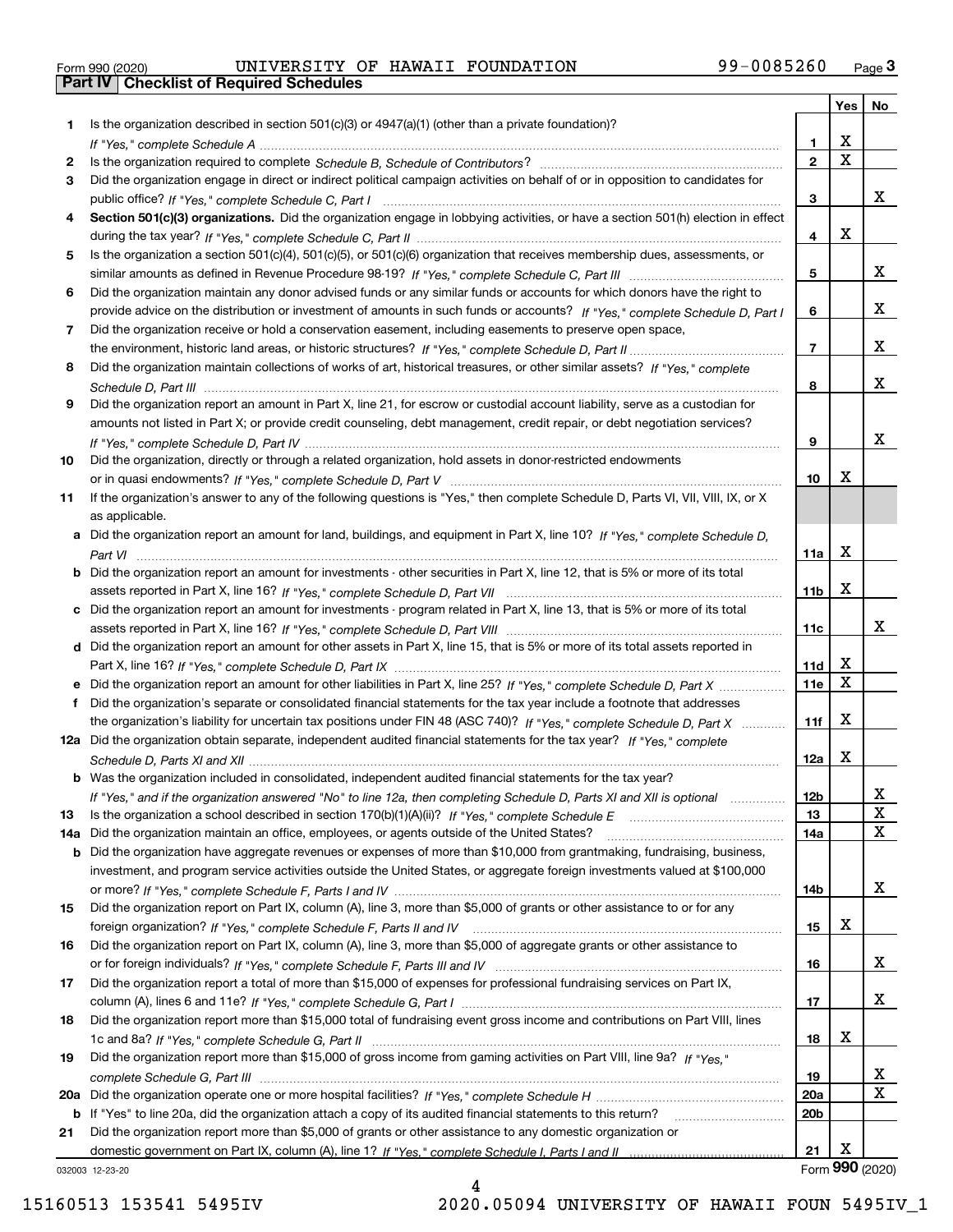|  | Form 990 (2020) |
|--|-----------------|
|  |                 |

*(continued)* Form 990 (2020) UNIVERSITY OF HAWAII FOUNDATION 99-0085260 <sub>Page</sub> 4<br>**Part IV | Checklist of Required Schedules** <sub>(continued)</sub>

|               |                                                                                                                                     |            | Yes | No                      |
|---------------|-------------------------------------------------------------------------------------------------------------------------------------|------------|-----|-------------------------|
| 22            | Did the organization report more than \$5,000 of grants or other assistance to or for domestic individuals on                       |            |     |                         |
|               |                                                                                                                                     | 22         | х   |                         |
| 23            | Did the organization answer "Yes" to Part VII, Section A, line 3, 4, or 5 about compensation of the organization's current          |            |     |                         |
|               | and former officers, directors, trustees, key employees, and highest compensated employees? If "Yes," complete                      |            |     |                         |
|               |                                                                                                                                     | 23         | х   |                         |
|               | 24a Did the organization have a tax-exempt bond issue with an outstanding principal amount of more than \$100,000 as of the         |            |     |                         |
|               | last day of the year, that was issued after December 31, 2002? If "Yes," answer lines 24b through 24d and complete                  |            |     |                         |
|               |                                                                                                                                     | 24a        |     | X.                      |
|               | <b>b</b> Did the organization invest any proceeds of tax-exempt bonds beyond a temporary period exception?                          | 24b        |     |                         |
|               | c Did the organization maintain an escrow account other than a refunding escrow at any time during the year to defease              |            |     |                         |
|               | any tax-exempt bonds?                                                                                                               | 24c        |     |                         |
|               |                                                                                                                                     | 24d        |     |                         |
|               | 25a Section 501(c)(3), 501(c)(4), and 501(c)(29) organizations. Did the organization engage in an excess benefit                    |            |     |                         |
|               |                                                                                                                                     | 25a        |     | X.                      |
|               | <b>b</b> Is the organization aware that it engaged in an excess benefit transaction with a disqualified person in a prior year, and |            |     |                         |
|               | that the transaction has not been reported on any of the organization's prior Forms 990 or 990-EZ? If "Yes," complete               |            |     |                         |
|               | Schedule L. Part I                                                                                                                  | 25b        |     | x                       |
| 26            | Did the organization report any amount on Part X, line 5 or 22, for receivables from or payables to any current                     |            |     |                         |
|               | or former officer, director, trustee, key employee, creator or founder, substantial contributor, or 35%                             |            |     |                         |
|               | controlled entity or family member of any of these persons? If "Yes," complete Schedule L, Part II                                  | 26         |     | x                       |
| 27            | Did the organization provide a grant or other assistance to any current or former officer, director, trustee, key employee,         |            |     |                         |
|               | creator or founder, substantial contributor or employee thereof, a grant selection committee member, or to a 35% controlled         |            |     |                         |
|               | entity (including an employee thereof) or family member of any of these persons? If "Yes," complete Schedule L, Part III            | 27         |     | X.                      |
| 28            | Was the organization a party to a business transaction with one of the following parties (see Schedule L, Part IV                   |            |     |                         |
|               | instructions, for applicable filing thresholds, conditions, and exceptions):                                                        |            |     |                         |
|               | a A current or former officer, director, trustee, key employee, creator or founder, or substantial contributor? If                  |            |     |                         |
|               |                                                                                                                                     | 28a        |     | x                       |
|               |                                                                                                                                     | 28b        |     | $\overline{\mathtt{x}}$ |
|               | c A 35% controlled entity of one or more individuals and/or organizations described in lines 28a or 28b? If                         |            |     |                         |
|               |                                                                                                                                     | 28c        |     | x                       |
| 29            |                                                                                                                                     | 29         | X   |                         |
| 30            | Did the organization receive contributions of art, historical treasures, or other similar assets, or qualified conservation         |            |     |                         |
|               |                                                                                                                                     | 30         |     | x                       |
| 31            | Did the organization liquidate, terminate, or dissolve and cease operations? If "Yes," complete Schedule N, Part I                  | 31         |     | $\overline{\textbf{x}}$ |
| 32            | Did the organization sell, exchange, dispose of, or transfer more than 25% of its net assets? If "Yes," complete                    |            |     |                         |
|               |                                                                                                                                     | 32         |     | x                       |
| 33            | Did the organization own 100% of an entity disregarded as separate from the organization under Regulations                          |            |     |                         |
|               |                                                                                                                                     | 33         | х   |                         |
| 34            | Was the organization related to any tax-exempt or taxable entity? If "Yes," complete Schedule R, Part II, III, or IV, and           |            |     |                         |
|               |                                                                                                                                     | 34         | х   |                         |
|               | 35a Did the organization have a controlled entity within the meaning of section 512(b)(13)?                                         | <b>35a</b> |     | X                       |
|               | b If "Yes" to line 35a, did the organization receive any payment from or engage in any transaction with a controlled entity         |            |     |                         |
|               |                                                                                                                                     | 35b        |     |                         |
| 36            | Section 501(c)(3) organizations. Did the organization make any transfers to an exempt non-charitable related organization?          |            |     |                         |
|               |                                                                                                                                     | 36         |     | X.                      |
| 37            | Did the organization conduct more than 5% of its activities through an entity that is not a related organization                    |            |     |                         |
|               |                                                                                                                                     | 37         |     | X.                      |
| 38            | Did the organization complete Schedule O and provide explanations in Schedule O for Part VI, lines 11b and 19?                      |            |     |                         |
|               | Note: All Form 990 filers are required to complete Schedule O                                                                       | 38         | x   |                         |
| <b>Part V</b> | <b>Statements Regarding Other IRS Filings and Tax Compliance</b>                                                                    |            |     |                         |
|               | Check if Schedule O contains a response or note to any line in this Part V                                                          |            |     |                         |
|               |                                                                                                                                     |            | Yes | No                      |
|               | 532<br>1a Enter the number reported in Box 3 of Form 1096. Enter -0- if not applicable<br>1a                                        |            |     |                         |
| b             | 0<br>Enter the number of Forms W-2G included in line 1a. Enter -0- if not applicable<br>1b                                          |            |     |                         |
| c             | Did the organization comply with backup withholding rules for reportable payments to vendors and reportable gaming                  |            |     |                         |
|               | (gambling) winnings to prize winners?                                                                                               | 1c         | х   | Form 990 (2020)         |
|               | 032004 12-23-20<br>5                                                                                                                |            |     |                         |
|               |                                                                                                                                     |            |     |                         |

15160513 153541 5495IV 2020.05094 UNIVERSITY OF HAWAII FOUN 5495IV\_1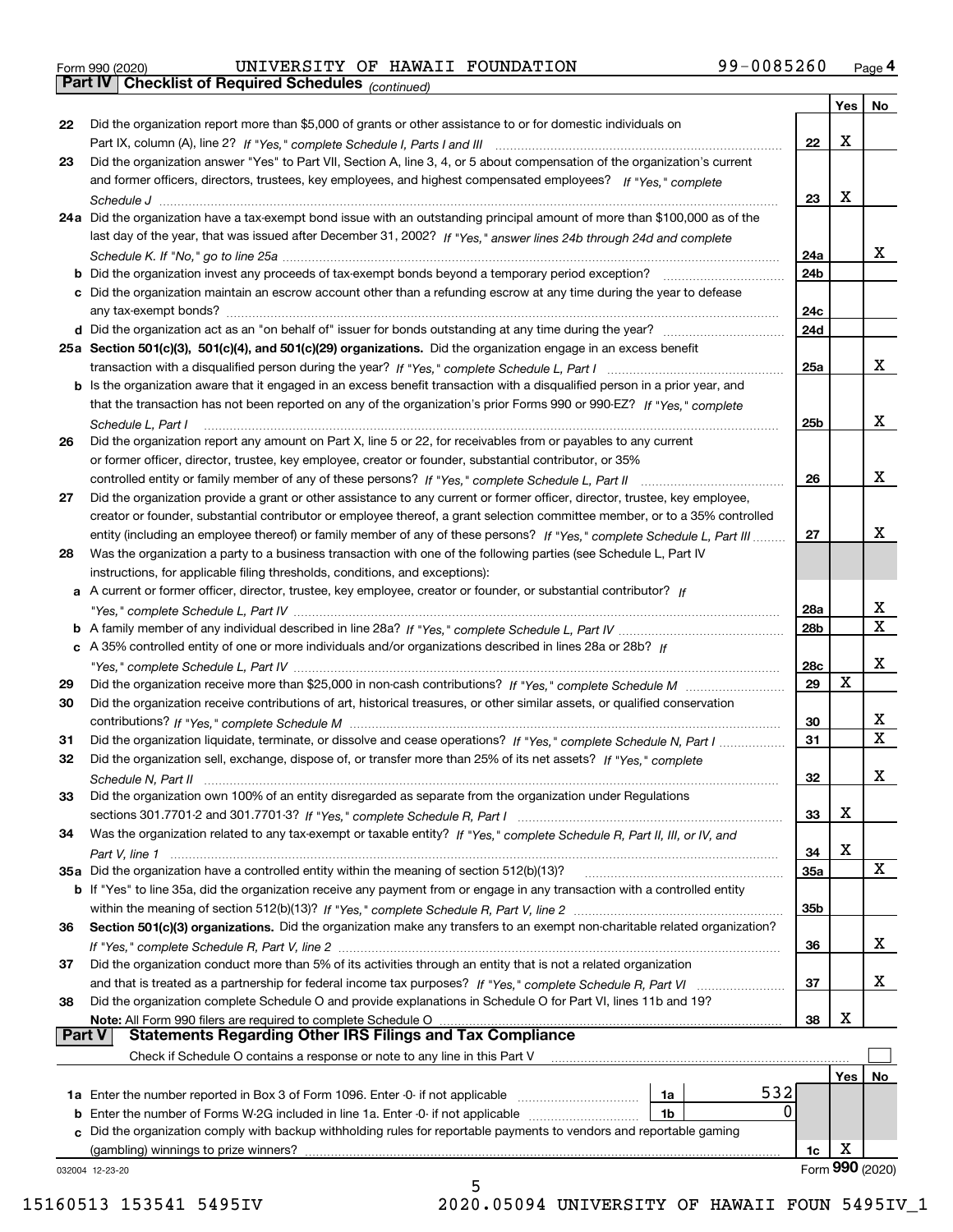|        | 99-0085260<br>UNIVERSITY OF HAWAII FOUNDATION<br>Form 990 (2020)                                                                                |                |                  | Page $5$    |
|--------|-------------------------------------------------------------------------------------------------------------------------------------------------|----------------|------------------|-------------|
| Part V | Statements Regarding Other IRS Filings and Tax Compliance (continued)                                                                           |                |                  |             |
|        |                                                                                                                                                 |                | Yes <sub>1</sub> | No          |
|        | 2a Enter the number of employees reported on Form W-3, Transmittal of Wage and Tax Statements,                                                  |                |                  |             |
|        | 193<br>2a<br>filed for the calendar year ending with or within the year covered by this return <i>manuminimimimim</i>                           |                |                  |             |
|        |                                                                                                                                                 | 2 <sub>b</sub> | X                |             |
|        |                                                                                                                                                 |                |                  |             |
|        | 3a Did the organization have unrelated business gross income of \$1,000 or more during the year?                                                | 3a             | X                |             |
|        |                                                                                                                                                 | 3 <sub>b</sub> | $\mathbf X$      |             |
|        | 4a At any time during the calendar year, did the organization have an interest in, or a signature or other authority over, a                    |                |                  |             |
|        | financial account in a foreign country (such as a bank account, securities account, or other financial account)?                                | 4a             |                  | x           |
|        | <b>b</b> If "Yes," enter the name of the foreign country $\blacktriangleright$                                                                  |                |                  |             |
|        | See instructions for filing requirements for FinCEN Form 114, Report of Foreign Bank and Financial Accounts (FBAR).                             |                |                  |             |
|        | 5a Was the organization a party to a prohibited tax shelter transaction at any time during the tax year?                                        | 5a             |                  | х           |
|        |                                                                                                                                                 | 5 <sub>b</sub> |                  | X           |
|        |                                                                                                                                                 | 5 <sub>c</sub> |                  |             |
|        |                                                                                                                                                 |                |                  |             |
|        | 6a Does the organization have annual gross receipts that are normally greater than \$100,000, and did the organization solicit                  |                |                  | x           |
|        | any contributions that were not tax deductible as charitable contributions?                                                                     | 6a             |                  |             |
| b      | If "Yes," did the organization include with every solicitation an express statement that such contributions or gifts                            |                |                  |             |
|        | were not tax deductible?                                                                                                                        | 6b             |                  |             |
| 7      | Organizations that may receive deductible contributions under section 170(c).                                                                   |                |                  |             |
| а      | Did the organization receive a payment in excess of \$75 made partly as a contribution and partly for goods and services provided to the payor? | 7a             |                  |             |
|        | If "Yes," did the organization notify the donor of the value of the goods or services provided?                                                 | 7b             |                  |             |
| c      | Did the organization sell, exchange, or otherwise dispose of tangible personal property for which it was required                               |                |                  |             |
|        |                                                                                                                                                 | 7c             |                  |             |
| d      | 7d                                                                                                                                              |                |                  |             |
| е      | Did the organization receive any funds, directly or indirectly, to pay premiums on a personal benefit contract?                                 | 7e             |                  | х           |
|        | Did the organization, during the year, pay premiums, directly or indirectly, on a personal benefit contract?                                    | 7f             |                  | $\mathbf x$ |
| g      | If the organization received a contribution of qualified intellectual property, did the organization file Form 8899 as required?                | 7g             | х                |             |
|        | If the organization received a contribution of cars, boats, airplanes, or other vehicles, did the organization file a Form 1098-C?              | 7h             | X                |             |
| 8      | Sponsoring organizations maintaining donor advised funds. Did a donor advised fund maintained by the                                            |                |                  |             |
|        | sponsoring organization have excess business holdings at any time during the year?                                                              | 8              |                  |             |
| 9      | Sponsoring organizations maintaining donor advised funds.                                                                                       |                |                  |             |
| а      | Did the sponsoring organization make any taxable distributions under section 4966?                                                              | 9a             |                  |             |
| b      | Did the sponsoring organization make a distribution to a donor, donor advisor, or related person?                                               | 9b             |                  |             |
| 10     | Section 501(c)(7) organizations. Enter:                                                                                                         |                |                  |             |
|        | 10a<br>a Initiation fees and capital contributions included on Part VIII, line 12 [111] [11] [12] [11] [12] [11] [12]                           |                |                  |             |
| b      | Gross receipts, included on Form 990, Part VIII, line 12, for public use of club facilities<br>  10b                                            |                |                  |             |
| 11     | Section 501(c)(12) organizations. Enter:                                                                                                        |                |                  |             |
| а      | 11a<br>Gross income from members or shareholders                                                                                                |                |                  |             |
|        | Gross income from other sources (Do not net amounts due or paid to other sources against                                                        |                |                  |             |
|        | amounts due or received from them.)<br>11b                                                                                                      |                |                  |             |
|        | 12a Section 4947(a)(1) non-exempt charitable trusts. Is the organization filing Form 990 in lieu of Form 1041?                                  | 12a            |                  |             |
| b      | 12 <sub>b</sub><br>If "Yes," enter the amount of tax-exempt interest received or accrued during the year                                        |                |                  |             |
| 13     | Section 501(c)(29) qualified nonprofit health insurance issuers.                                                                                |                |                  |             |
| а      | Is the organization licensed to issue qualified health plans in more than one state?                                                            | 13а            |                  |             |
|        | Note: See the instructions for additional information the organization must report on Schedule O.                                               |                |                  |             |
|        | <b>b</b> Enter the amount of reserves the organization is required to maintain by the states in which the                                       |                |                  |             |
|        | 13b                                                                                                                                             |                |                  |             |
| с      | Enter the amount of reserves on hand<br>13с                                                                                                     |                |                  |             |
| 14a    | Did the organization receive any payments for indoor tanning services during the tax year?                                                      | 14a            |                  | x           |
|        |                                                                                                                                                 | 14b            |                  |             |
| 15     | Is the organization subject to the section 4960 tax on payment(s) of more than \$1,000,000 in remuneration or                                   |                |                  |             |
|        |                                                                                                                                                 | 15             |                  | x           |
|        | If "Yes," see instructions and file Form 4720, Schedule N.                                                                                      |                |                  |             |

**1616** Is the organization an educational institution subject to the section 4968 excise tax on net investment income? If "Yes," complete Form 4720, Schedule O.

Form (2020) **990**

X

032005 12-23-20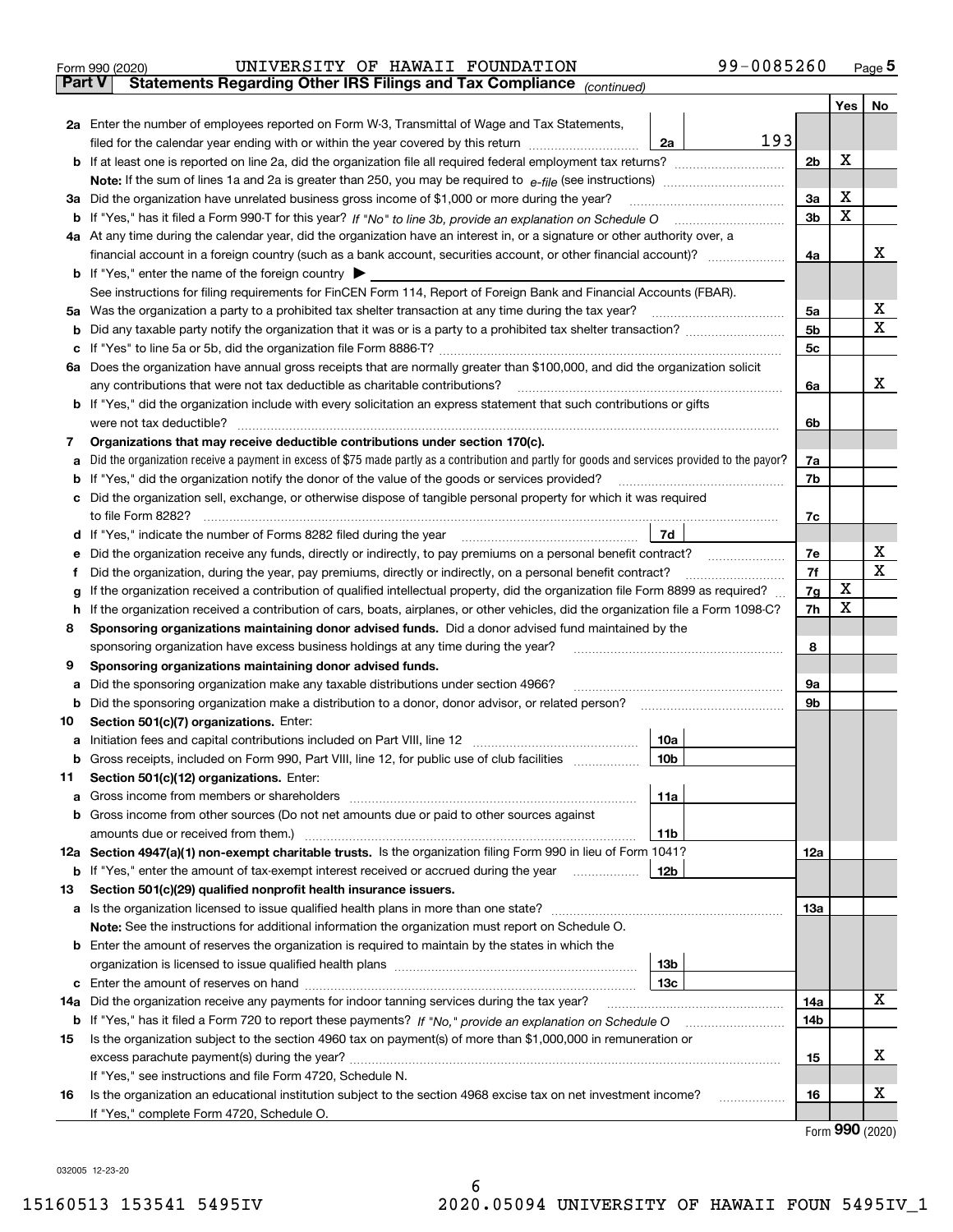|              |                                                                                                                                                                            |    |  |    |                 | Yes         | No                      |
|--------------|----------------------------------------------------------------------------------------------------------------------------------------------------------------------------|----|--|----|-----------------|-------------|-------------------------|
|              | <b>1a</b> Enter the number of voting members of the governing body at the end of the tax year <i>manumum</i>                                                               | 1a |  | 25 |                 |             |                         |
|              | If there are material differences in voting rights among members of the governing body, or if the governing                                                                |    |  |    |                 |             |                         |
|              | body delegated broad authority to an executive committee or similar committee, explain on Schedule O.                                                                      |    |  | 25 |                 |             |                         |
|              | <b>b</b> Enter the number of voting members included on line 1a, above, who are independent <i>manumum</i>                                                                 | 1b |  |    |                 |             |                         |
| $\mathbf{2}$ | Did any officer, director, trustee, or key employee have a family relationship or a business relationship with any other                                                   |    |  |    |                 | X           |                         |
|              | officer, director, trustee, or key employee?<br>Did the organization delegate control over management duties customarily performed by or under the direct supervision      |    |  |    | $\mathbf{2}$    |             |                         |
| 3            |                                                                                                                                                                            |    |  |    |                 |             | X                       |
|              |                                                                                                                                                                            |    |  |    | 3<br>4          |             | $\overline{\mathbf{x}}$ |
| 4            | Did the organization make any significant changes to its governing documents since the prior Form 990 was filed?                                                           |    |  |    | 5               |             | $\mathbf X$             |
| 5            |                                                                                                                                                                            |    |  |    | 6               |             | $\mathbf X$             |
| 6            | Did the organization have members or stockholders?                                                                                                                         |    |  |    |                 |             |                         |
|              | 7a Did the organization have members, stockholders, or other persons who had the power to elect or appoint one or                                                          |    |  |    |                 |             | X                       |
|              |                                                                                                                                                                            |    |  |    | 7a              |             |                         |
|              | <b>b</b> Are any governance decisions of the organization reserved to (or subject to approval by) members, stockholders, or                                                |    |  |    |                 |             |                         |
|              | persons other than the governing body?                                                                                                                                     |    |  |    | 7b              |             | X                       |
| 8            | Did the organization contemporaneously document the meetings held or written actions undertaken during the year by the following:                                          |    |  |    |                 |             |                         |
| a            |                                                                                                                                                                            |    |  |    | 8a              | X           |                         |
|              |                                                                                                                                                                            |    |  |    | 8b              | X           |                         |
| 9            | Is there any officer, director, trustee, or key employee listed in Part VII, Section A, who cannot be reached at the                                                       |    |  |    |                 |             |                         |
|              |                                                                                                                                                                            |    |  |    | 9               |             | x                       |
|              | Section B. Policies (This Section B requests information about policies not required by the Internal Revenue Code.)                                                        |    |  |    |                 |             |                         |
|              |                                                                                                                                                                            |    |  |    |                 | Yes∣        | No<br>X                 |
|              |                                                                                                                                                                            |    |  |    | 10a             |             |                         |
|              | <b>b</b> If "Yes," did the organization have written policies and procedures governing the activities of such chapters, affiliates,                                        |    |  |    | 10 <sub>b</sub> |             |                         |
|              |                                                                                                                                                                            |    |  |    |                 |             |                         |
|              | 11a Has the organization provided a complete copy of this Form 990 to all members of its governing body before filing the form?                                            |    |  |    | 11a             | X           |                         |
|              | <b>b</b> Describe in Schedule O the process, if any, used by the organization to review this Form 990.                                                                     |    |  |    |                 |             |                         |
|              |                                                                                                                                                                            |    |  |    | 12a             | X           |                         |
| b            |                                                                                                                                                                            |    |  |    | 12b             | X           |                         |
|              | c Did the organization regularly and consistently monitor and enforce compliance with the policy? If "Yes," describe                                                       |    |  |    |                 |             |                         |
|              | in Schedule O how this was done measured and contained a strategie of the state of the state of the strategie o                                                            |    |  |    | 12c             | X           |                         |
| 13           |                                                                                                                                                                            |    |  |    | 13              | X           |                         |
| 14           | Did the organization have a written document retention and destruction policy? manufactured and the organization have a written document retention and destruction policy? |    |  |    | 14              | $\mathbf X$ |                         |
| 15           | Did the process for determining compensation of the following persons include a review and approval by independent                                                         |    |  |    |                 |             |                         |
|              | persons, comparability data, and contemporaneous substantiation of the deliberation and decision?                                                                          |    |  |    |                 |             |                         |
|              |                                                                                                                                                                            |    |  |    | 15a             | X           |                         |
|              | <b>b</b> Other officers or key employees of the organization                                                                                                               |    |  |    | 15 <sub>b</sub> | X           |                         |
|              | If "Yes" to line 15a or 15b, describe the process in Schedule O (see instructions).                                                                                        |    |  |    |                 |             |                         |
|              | 16a Did the organization invest in, contribute assets to, or participate in a joint venture or similar arrangement with a                                                  |    |  |    |                 |             |                         |
|              | taxable entity during the year?                                                                                                                                            |    |  |    | 16a             | X           |                         |
|              | b If "Yes," did the organization follow a written policy or procedure requiring the organization to evaluate its participation                                             |    |  |    |                 |             |                         |
|              | in joint venture arrangements under applicable federal tax law, and take steps to safequard the organization's                                                             |    |  |    |                 |             |                         |
|              | exempt status with respect to such arrangements?                                                                                                                           |    |  |    | 16b             | X           |                         |
|              | <b>Section C. Disclosure</b>                                                                                                                                               |    |  |    |                 |             |                         |
| 17           | List the states with which a copy of this Form 990 is required to be filed $\blacktriangleright$ HT                                                                        |    |  |    |                 |             |                         |
| 18           | Section 6104 requires an organization to make its Forms 1023 (1024 or 1024-A, if applicable), 990, and 990-T (Section 501(c)(3)s only) available                           |    |  |    |                 |             |                         |
|              | for public inspection. Indicate how you made these available. Check all that apply.                                                                                        |    |  |    |                 |             |                         |
|              | $X$ Upon request<br>  X   Own website<br>$X$ Another's website<br>Other (explain on Schedule O)                                                                            |    |  |    |                 |             |                         |
| 19           | Describe on Schedule O whether (and if so, how) the organization made its governing documents, conflict of interest policy, and financial                                  |    |  |    |                 |             |                         |
|              | statements available to the public during the tax year.                                                                                                                    |    |  |    |                 |             |                         |
| 20           | State the name, address, and telephone number of the person who possesses the organization's books and records                                                             |    |  |    |                 |             |                         |
|              | KARA SHIBATA - 808-376-7800                                                                                                                                                |    |  |    |                 |             |                         |
|              | 1314 SOUTH KING STREET, SUITE B, HONOLULU, HI<br>96814                                                                                                                     |    |  |    |                 |             |                         |

*to line 8a, 8b, or 10b below, describe the circumstances, processes, or changes on Schedule O. See instructions.*

Form 990 (2020) **CONFINGTION 199-0085260** Page **6**<br>**Part VI** | Governance, Management, and Disclosure *For each "Yes" response to lines 2 through 7b below, and for a "No" response* 

UNIVERSITY OF HAWAII FOUNDATION 99-0085260

*For each "Yes" response to lines 2 through 7b below, and for a "No" response*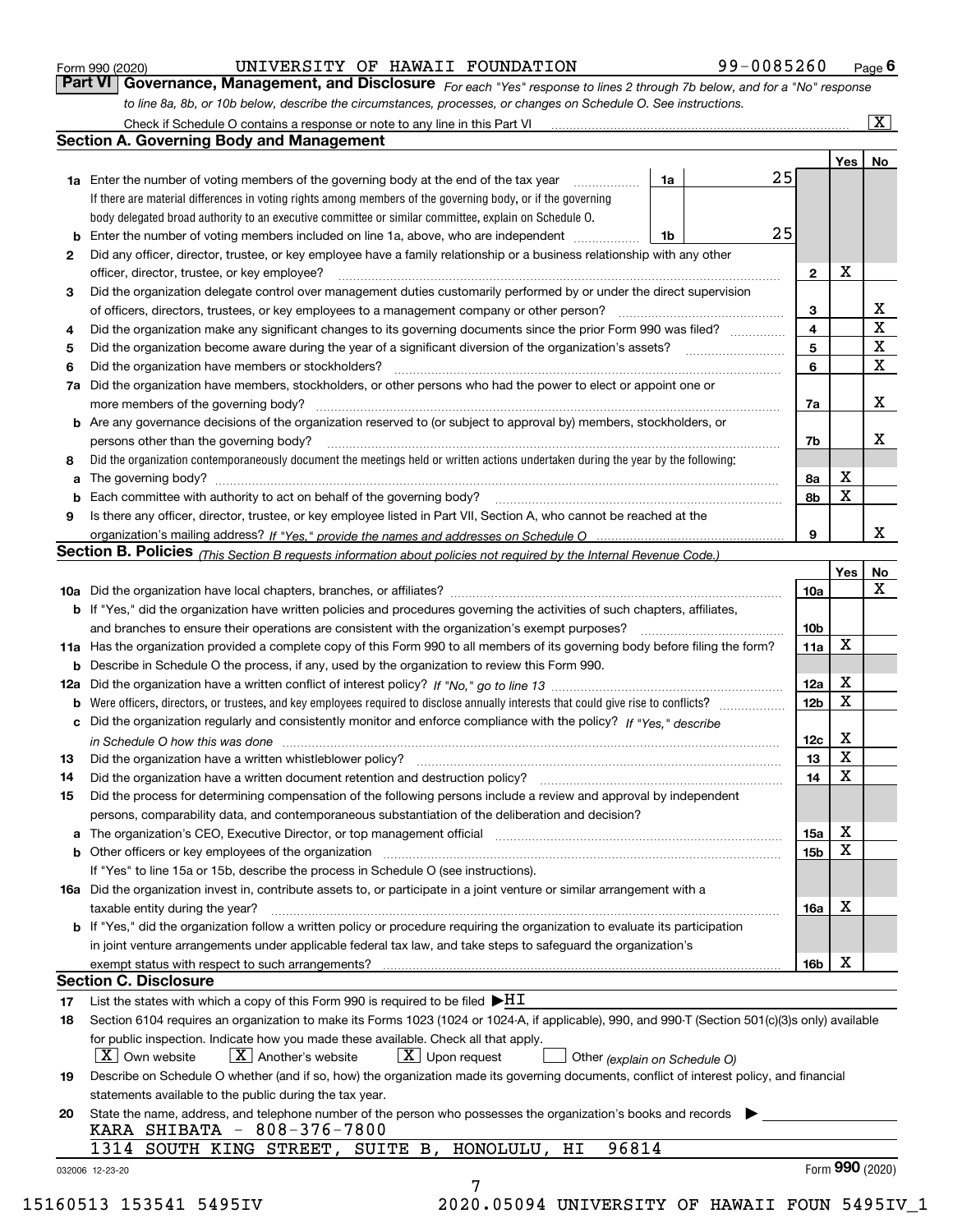Form 990 (2020) UNIVERSITY OF HAWAII FOUNDATION 99-0085260 Page

 $\mathcal{L}^{\text{max}}$ 

**7Part VII Compensation of Officers, Directors, Trustees, Key Employees, Highest Compensated Employees, and Independent Contractors**

Check if Schedule O contains a response or note to any line in this Part VII

**Section A. Officers, Directors, Trustees, Key Employees, and Highest Compensated Employees**

**1a**  Complete this table for all persons required to be listed. Report compensation for the calendar year ending with or within the organization's tax year. **•** List all of the organization's current officers, directors, trustees (whether individuals or organizations), regardless of amount of compensation.

Enter -0- in columns (D), (E), and (F) if no compensation was paid.

 $\bullet$  List all of the organization's  $\,$ current key employees, if any. See instructions for definition of "key employee."

**•** List the organization's five current highest compensated employees (other than an officer, director, trustee, or key employee) who received reportable compensation (Box 5 of Form W-2 and/or Box 7 of Form 1099-MISC) of more than \$100,000 from the organization and any related organizations.

**•** List all of the organization's former officers, key employees, and highest compensated employees who received more than \$100,000 of reportable compensation from the organization and any related organizations.

**former directors or trustees**  ¥ List all of the organization's that received, in the capacity as a former director or trustee of the organization, more than \$10,000 of reportable compensation from the organization and any related organizations.

See instructions for the order in which to list the persons above.

Check this box if neither the organization nor any related organization compensated any current officer, director, or trustee.  $\mathcal{L}^{\text{max}}$ 

| (A)                            | (B)                  |                               |                                                                  | (C)         |              |                                  |        | (D)                             | (E)             | (F)                      |
|--------------------------------|----------------------|-------------------------------|------------------------------------------------------------------|-------------|--------------|----------------------------------|--------|---------------------------------|-----------------|--------------------------|
| Name and title                 | Average              |                               | (do not check more than one                                      | Position    |              |                                  |        | Reportable                      | Reportable      | Estimated                |
|                                | hours per            |                               | box, unless person is both an<br>officer and a director/trustee) |             |              |                                  |        | compensation                    | compensation    | amount of                |
|                                | week                 |                               |                                                                  |             |              |                                  |        | from                            | from related    | other                    |
|                                | (list any            |                               |                                                                  |             |              |                                  |        | the                             | organizations   | compensation             |
|                                | hours for<br>related |                               |                                                                  |             |              |                                  |        | organization<br>(W-2/1099-MISC) | (W-2/1099-MISC) | from the<br>organization |
|                                | organizations        |                               |                                                                  |             |              |                                  |        |                                 |                 | and related              |
|                                | below                | ndividual trustee or director |                                                                  |             |              |                                  |        |                                 |                 | organizations            |
|                                | line)                |                               | Institutional trustee                                            | Officer     | Key employee | Highest compensated<br> employee | Former |                                 |                 |                          |
| TIM DOLAN<br>(1)               | 40.00                |                               |                                                                  |             |              |                                  |        |                                 |                 |                          |
| PRESIDENT/CEO                  | 0.00                 |                               |                                                                  | $\mathbf X$ |              |                                  |        | 472,822.                        | 0.              | 64,452.                  |
| <b>JASON ONO</b><br>(2)        | 40.00                |                               |                                                                  |             |              |                                  |        |                                 |                 |                          |
| ASST TREASURER (THRU 02/21)    | 0.00                 |                               |                                                                  | Χ           |              |                                  |        | 169,266.                        | $0$ .           | $50, 145$ .              |
| (3)<br>JOHN HAN                | 40.00                |                               |                                                                  |             |              |                                  |        |                                 |                 |                          |
| <b>VP/COO</b>                  | 0.00                 |                               |                                                                  | $\mathbf X$ |              |                                  |        | 175,234.                        | 0.              | 40,265.                  |
| JUNG SONG<br>(4)               | 40.00                |                               |                                                                  |             |              |                                  |        |                                 |                 |                          |
| SR. ASSOCIATE VP - STRATEGIC   | 0.00                 |                               |                                                                  |             | X            |                                  |        | 171,159.                        | $0$ .           | 31,869.                  |
| (5)<br>CHRISTINE KOO           | 40.00                |                               |                                                                  |             |              |                                  |        |                                 |                 |                          |
| ASST TREASURER/ASSOCIATE VP    | 0.00                 |                               |                                                                  | $\mathbf x$ |              |                                  |        | 138,430.                        | 0.              | 48,155.                  |
| (6)<br>KARLA ZARATE-RAMIREZ    | 40.00                |                               |                                                                  |             |              |                                  |        |                                 |                 |                          |
| ASSOCIATE VP - MAJOR GIFTS     | 0.00                 |                               |                                                                  |             | X            |                                  |        | 154,206.                        | 0.              | 30,602.                  |
| LYNNE WOODDELL<br>(7)          | 40.00                |                               |                                                                  |             |              |                                  |        |                                 |                 |                          |
| DIRECTOR OF DEVELOPMENT        | 0.00                 |                               |                                                                  |             |              | X                                |        | 139,070.                        | 0.              | 38,842.                  |
| MICHAEL COPPES<br>(8)          | 40.00                |                               |                                                                  |             |              |                                  |        |                                 |                 |                          |
| SENIOR DIRECTOR OF ESTATE      | 0.00                 |                               |                                                                  |             |              | X                                |        | 126,465.                        | $0$ .           | 50,980.                  |
| KRISTI BATES<br>(9)            | 40.00                |                               |                                                                  |             |              |                                  |        |                                 |                 |                          |
| EXEC DIRECTOR OF DEVELOPMENT   | 0.00                 |                               |                                                                  |             |              | X                                |        | 111,514.                        | 0.              | 37,241.                  |
| (10) HUGH JONES                | 0.00                 |                               |                                                                  |             |              |                                  |        |                                 |                 |                          |
| ASST SECRETARY/IN-HOUSE COUNSE | 0.00                 |                               |                                                                  |             |              |                                  | X      | 105,626.                        | 0.              | 24,185.                  |
| (11) MALIA PETERS              | 40.00                |                               |                                                                  |             |              |                                  |        |                                 |                 |                          |
| SENIOR EXEC DIRECTOR OF SCHOLA | 0.00                 |                               |                                                                  |             |              | X                                |        | 111,765.                        | 0.              | 17,634.                  |
| (12) BRENDA SMITH              | 40.00                |                               |                                                                  |             |              |                                  |        |                                 |                 |                          |
| SENIOR EXEC DIRECTOR OF DONOR  | 0.00                 |                               |                                                                  |             |              | X                                |        | 109,518.                        | 0.              | 19,252.                  |
| (13) KARA SHIBATA              | 40.00                |                               |                                                                  |             |              |                                  |        |                                 |                 |                          |
| ASST TREASURER/CONTROLLER      | 0.00                 |                               |                                                                  | X           |              |                                  |        | 95,136.                         | $\mathbf 0$ .   | 27,600.                  |
| (14) STANDFORD S. CARR         | 0.50                 |                               |                                                                  |             |              |                                  |        |                                 |                 |                          |
| VICE CHAIR                     | 0.00                 | $\mathbf X$                   |                                                                  | $\mathbf X$ |              |                                  |        | $\mathbf 0$ .                   | 0.              | 0.                       |
| (15) TED PETTIT                | 0.50                 |                               |                                                                  |             |              |                                  |        |                                 |                 |                          |
| <b>TREASURER</b>               | 0.00                 | $\mathbf X$                   |                                                                  | $\mathbf X$ |              |                                  |        | $\mathbf 0$ .                   | 0.              | 0.                       |
| (16) LORI TERANISHI            | 0.50                 |                               |                                                                  |             |              |                                  |        |                                 |                 |                          |
| <b>SECRETARY</b>               | 0.00                 | $\mathbf X$                   |                                                                  | X           |              |                                  |        | 0.                              | 0.              | 0.                       |
| (17) RICHARD F. WACKER         | 0.50                 |                               |                                                                  |             |              |                                  |        |                                 |                 |                          |
| CHARIMAN                       | 0.00                 | $\mathbf X$                   |                                                                  | X           |              |                                  |        | $\mathbf 0$ .                   | 0.              | 0.<br>$\overline{2}$     |

032007 12-23-20

Form (2020) **990**

8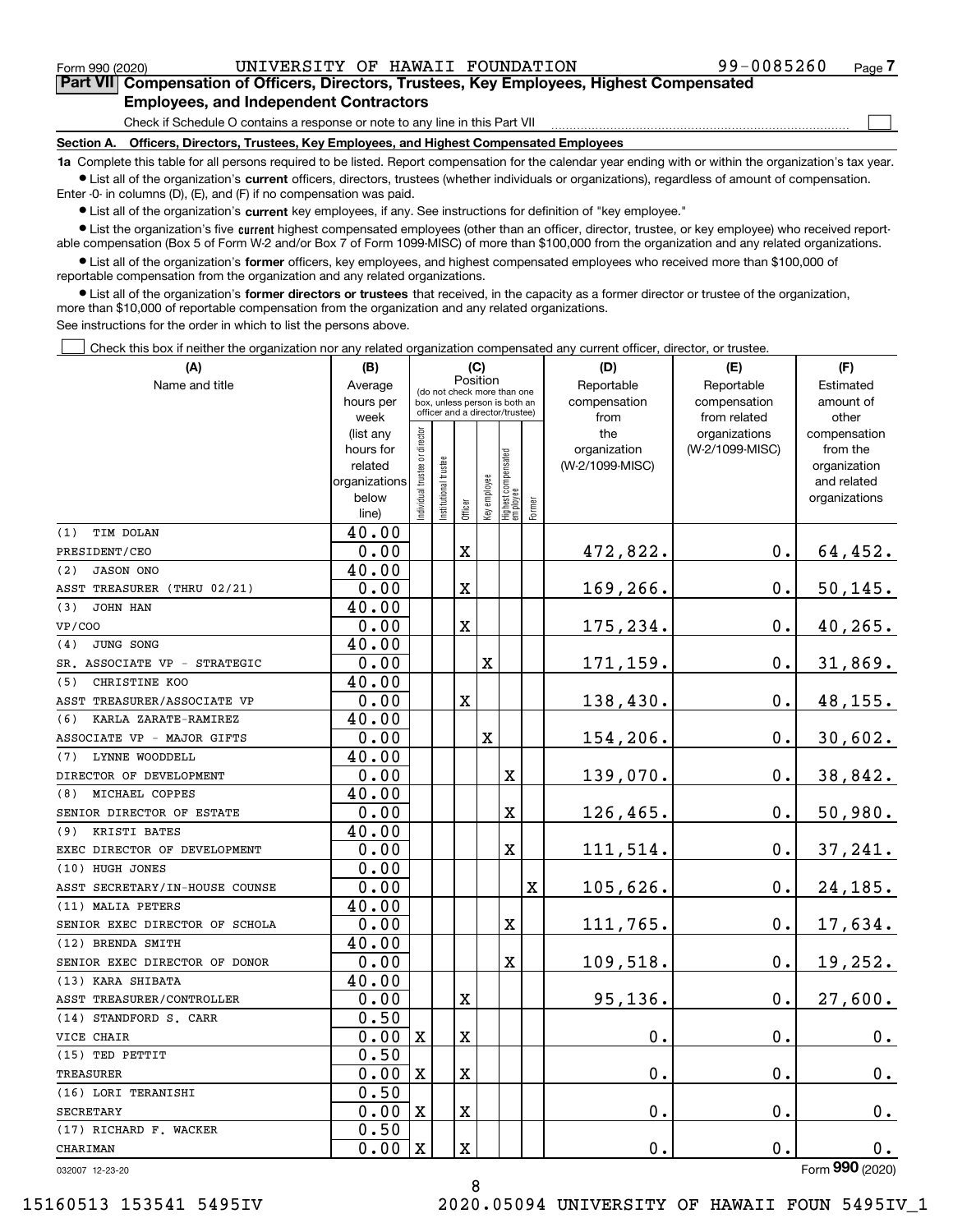|  | Form 990 (2020) |
|--|-----------------|
|  |                 |

Form 990 (2020) UNIVERSITY OF HAWAII FOUNDATION 99-0085260 Page

**8** 99-0085260

| <b>Part VII</b><br>Section A. Officers, Directors, Trustees, Key Employees, and Highest Compensated Employees (continued)                    |                                 |                               |                        |             |              |                                                              |        |                         |                 |                  |              |               |    |
|----------------------------------------------------------------------------------------------------------------------------------------------|---------------------------------|-------------------------------|------------------------|-------------|--------------|--------------------------------------------------------------|--------|-------------------------|-----------------|------------------|--------------|---------------|----|
| (A)                                                                                                                                          | (B)                             |                               |                        |             | (C)          |                                                              |        | (D)                     | (E)             |                  |              | (F)           |    |
| Name and title                                                                                                                               | Average                         |                               |                        |             | Position     |                                                              |        | Reportable              | Reportable      |                  |              | Estimated     |    |
|                                                                                                                                              | hours per                       |                               |                        |             |              | (do not check more than one<br>box, unless person is both an |        | compensation            | compensation    |                  |              | amount of     |    |
|                                                                                                                                              | week                            |                               |                        |             |              | officer and a director/trustee)                              |        | from                    | from related    |                  |              | other         |    |
|                                                                                                                                              | (list any                       |                               |                        |             |              |                                                              |        | the                     | organizations   |                  |              | compensation  |    |
|                                                                                                                                              | hours for                       |                               |                        |             |              |                                                              |        | organization            | (W-2/1099-MISC) |                  |              | from the      |    |
|                                                                                                                                              | related                         |                               |                        |             |              |                                                              |        | (W-2/1099-MISC)         |                 |                  |              | organization  |    |
|                                                                                                                                              | organizations                   |                               |                        |             |              |                                                              |        |                         |                 |                  |              | and related   |    |
|                                                                                                                                              | below                           | ndividual trustee or director | In stitutional trustee |             | Key employee | Highest compensated<br>employee                              |        |                         |                 |                  |              | organizations |    |
|                                                                                                                                              | line)                           |                               |                        | Officer     |              |                                                              | Former |                         |                 |                  |              |               |    |
| $(18)$ C. SCOTT WO                                                                                                                           | 0.50                            |                               |                        |             |              |                                                              |        |                         |                 |                  |              |               |    |
| VICE CHAIR                                                                                                                                   | 0.00                            | X                             |                        | $\mathbf X$ |              |                                                              |        | 0.                      |                 | 0.               |              |               | 0. |
| (19) PETER FUKUNAGA                                                                                                                          | 0.50                            |                               |                        |             |              |                                                              |        |                         |                 |                  |              |               |    |
| TRUSTEE                                                                                                                                      | 0.00                            | X                             |                        |             |              |                                                              |        | 0.                      |                 | 0.               |              |               | 0. |
| (20) WILLIAM E. GRAYSON                                                                                                                      | 0.50                            |                               |                        |             |              |                                                              |        |                         |                 |                  |              |               |    |
| TRUSTEE                                                                                                                                      | 0.00                            | X                             |                        |             |              |                                                              |        | 0.                      |                 | 0.               |              |               | 0. |
| (21) PETER GROSSMAN                                                                                                                          | 0.50                            |                               |                        |             |              |                                                              |        |                         |                 |                  |              |               |    |
| TRUSTEE                                                                                                                                      | 0.00                            | X                             |                        |             |              |                                                              |        | 0.                      |                 | 0.               |              |               | 0. |
| (22) MICHAEL K. HIRAI                                                                                                                        | 0.50                            |                               |                        |             |              |                                                              |        |                         |                 |                  |              |               |    |
| TRUSTEE                                                                                                                                      | 0.00                            | X                             |                        |             |              |                                                              |        | 0.                      |                 | 0.               |              |               | 0. |
| (23) LOUISE K.Y. ING                                                                                                                         | 0.50                            |                               |                        |             |              |                                                              |        |                         |                 |                  |              |               |    |
| TRUSTEE                                                                                                                                      | 0.00                            | X                             |                        |             |              |                                                              |        | 0.                      |                 | 0.               |              |               | 0. |
| (24) KATHLEEN KAGAWA                                                                                                                         | 0.50                            |                               |                        |             |              |                                                              |        |                         |                 |                  |              |               |    |
| TRUSTEE                                                                                                                                      | 0.00                            | X                             |                        |             |              |                                                              |        | 0.                      |                 | 0.               |              |               | 0. |
| (25) JAMES P. LALLY                                                                                                                          | 0.50                            |                               |                        |             |              |                                                              |        |                         |                 |                  |              |               |    |
| TRUSTEE                                                                                                                                      | 0.00                            | X                             |                        |             |              |                                                              |        | 0.                      |                 | 0.               |              |               | 0. |
| (26) ROSITA G. LEONG                                                                                                                         | 0.50                            |                               |                        |             |              |                                                              |        |                         |                 |                  |              |               |    |
| TRUSTEE                                                                                                                                      | 0.00                            | $\mathbf X$                   |                        |             |              |                                                              |        | 0.                      |                 | 0.               |              |               | 0. |
|                                                                                                                                              |                                 |                               |                        |             |              |                                                              |        | 2,080,211.              |                 | 0.               |              | 481,222.      |    |
| 1b Subtotal                                                                                                                                  |                                 |                               |                        |             |              |                                                              |        | Ο.                      |                 | 0.               |              |               | 0. |
| c Total from continuation sheets to Part VII, Section A                                                                                      |                                 |                               |                        |             |              |                                                              |        | 2,080,211.              |                 | $\overline{0}$ . |              | 481,222.      |    |
| Total (add lines 1b and 1c)<br>d                                                                                                             |                                 |                               |                        |             |              |                                                              |        |                         |                 |                  |              |               |    |
| Total number of individuals (including but not limited to those listed above) who received more than \$100,000 of reportable<br>$\mathbf{2}$ |                                 |                               |                        |             |              |                                                              |        |                         |                 |                  |              |               | 19 |
| compensation from the organization                                                                                                           |                                 |                               |                        |             |              |                                                              |        |                         |                 |                  |              | Yes           | No |
|                                                                                                                                              |                                 |                               |                        |             |              |                                                              |        |                         |                 |                  |              |               |    |
| Did the organization list any former officer, director, trustee, key employee, or highest compensated employee on<br>3                       |                                 |                               |                        |             |              |                                                              |        |                         |                 |                  |              |               |    |
| line 1a? If "Yes," complete Schedule J for such individual manufactured contains and the Ves," complete Schedule J for such individual       |                                 |                               |                        |             |              |                                                              |        |                         |                 |                  | 3            | X             |    |
| For any individual listed on line 1a, is the sum of reportable compensation and other compensation from the organization<br>4                |                                 |                               |                        |             |              |                                                              |        |                         |                 |                  |              |               |    |
|                                                                                                                                              |                                 |                               |                        |             |              |                                                              |        |                         |                 |                  | 4            | X             |    |
| Did any person listed on line 1a receive or accrue compensation from any unrelated organization or individual for services<br>5              |                                 |                               |                        |             |              |                                                              |        |                         |                 |                  |              |               |    |
| rendered to the organization? If "Yes." complete Schedule J for such person                                                                  |                                 |                               |                        |             |              |                                                              |        |                         |                 |                  | 5            |               | X  |
| <b>Section B. Independent Contractors</b>                                                                                                    |                                 |                               |                        |             |              |                                                              |        |                         |                 |                  |              |               |    |
| Complete this table for your five highest compensated independent contractors that received more than \$100,000 of compensation from<br>1.   |                                 |                               |                        |             |              |                                                              |        |                         |                 |                  |              |               |    |
| the organization. Report compensation for the calendar year ending with or within the organization's tax year.                               |                                 |                               |                        |             |              |                                                              |        |                         |                 |                  |              |               |    |
| (A)                                                                                                                                          |                                 |                               |                        |             |              |                                                              |        | (B)                     |                 |                  | (C)          |               |    |
| Name and business address                                                                                                                    |                                 |                               |                        |             |              |                                                              |        | Description of services |                 |                  | Compensation |               |    |
| CAMBRIDGE ASSOCIATES LLC                                                                                                                     |                                 |                               |                        |             |              |                                                              |        |                         |                 |                  |              |               |    |
|                                                                                                                                              | PO BOX 412015, BOSTON, MA 02241 |                               |                        |             |              |                                                              |        | INVESTMENT SERVICES     |                 |                  |              | 602,617.      |    |
| KPMG LLP, 1003 BISHOP STREET, SUITE 2210,                                                                                                    |                                 |                               |                        |             |              |                                                              |        |                         |                 |                  |              |               |    |
| HONOLULU, HI 96813                                                                                                                           |                                 |                               |                        |             |              |                                                              |        | ACCOUNTING SERVICES     |                 |                  |              | 242,152.      |    |
|                                                                                                                                              |                                 |                               |                        |             |              |                                                              |        |                         |                 |                  |              |               |    |
|                                                                                                                                              |                                 |                               |                        |             |              |                                                              |        |                         |                 |                  |              |               |    |
|                                                                                                                                              |                                 |                               |                        |             |              |                                                              |        |                         |                 |                  |              |               |    |
|                                                                                                                                              |                                 |                               |                        |             |              |                                                              |        |                         |                 |                  |              |               |    |
|                                                                                                                                              |                                 |                               |                        |             |              |                                                              |        |                         |                 |                  |              |               |    |
| Total number of independent contractors (including but not limited to those listed above) who received more than<br>2                        |                                 |                               |                        |             |              |                                                              |        |                         |                 |                  |              |               |    |
| \$100,000 of compensation from the organization                                                                                              |                                 |                               |                        |             |              | 2                                                            |        |                         |                 |                  |              |               |    |

032008 12-23-20 SEE PART VII, SECTION A CONTINUATION SHEETS Form (2020) **990**

9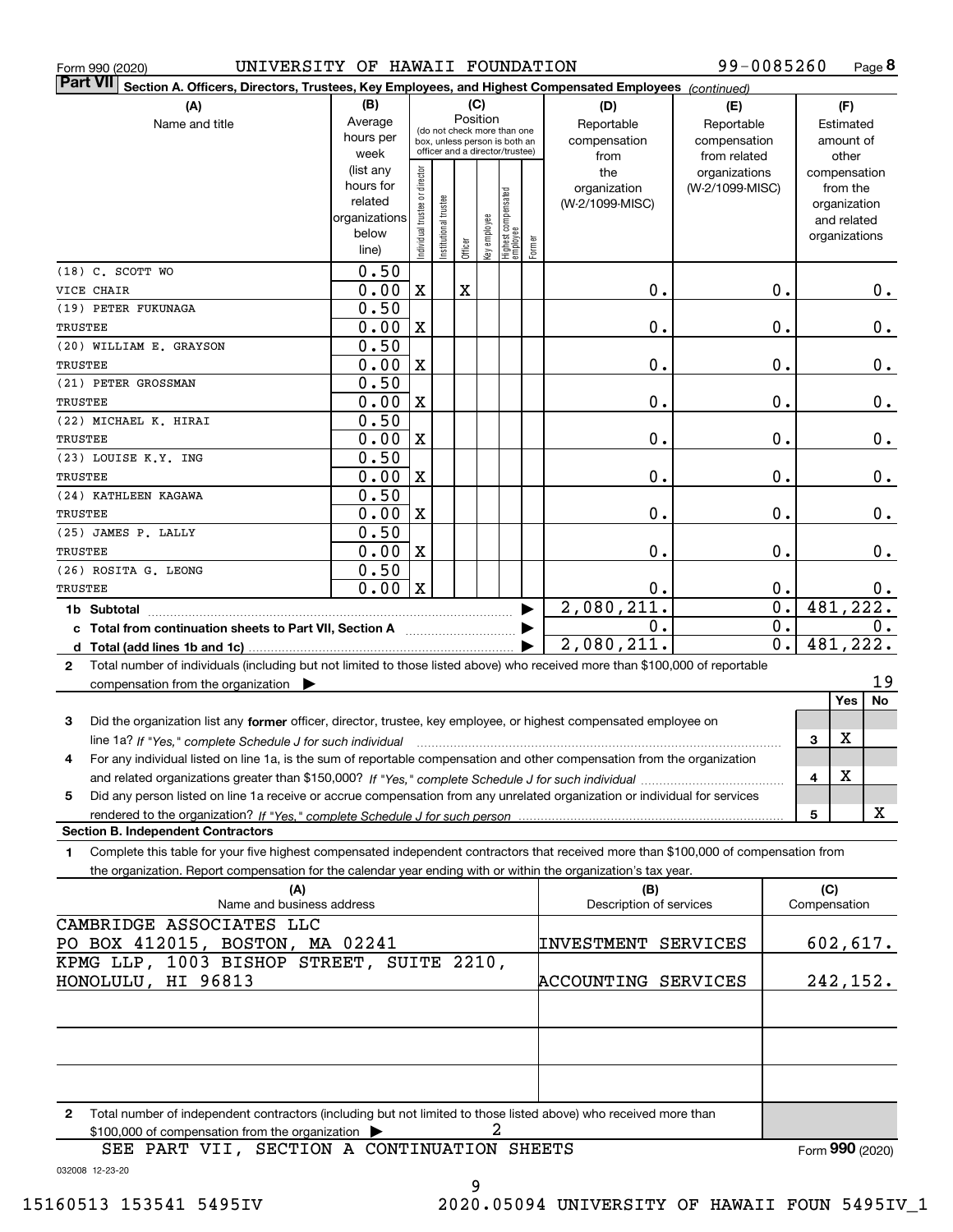| UNIVERSITY OF HAWAII FOUNDATION<br>Form 990                                                                                  |                        |                                |                       |         |              |                              |        |                                 | 99-0085260      |                             |
|------------------------------------------------------------------------------------------------------------------------------|------------------------|--------------------------------|-----------------------|---------|--------------|------------------------------|--------|---------------------------------|-----------------|-----------------------------|
| <b>Part VII</b><br>Officers, Directors, Trustees, Key Employees, and Highest Compensated Employees (continued)<br>Section A. |                        |                                |                       |         |              |                              |        |                                 |                 |                             |
| (A)                                                                                                                          | (B)                    |                                |                       |         | (C)          |                              |        | (D)                             | (E)             | (F)                         |
| Name and title                                                                                                               | Average                |                                |                       |         | Position     |                              |        | Reportable                      | Reportable      | Estimated                   |
|                                                                                                                              | hours                  |                                |                       |         |              | (check all that apply)       |        | compensation                    | compensation    | amount of                   |
|                                                                                                                              | per                    |                                |                       |         |              |                              |        | from                            | from related    | other                       |
|                                                                                                                              | week                   |                                |                       |         |              |                              |        | the                             | organizations   | compensation                |
|                                                                                                                              | (list any<br>hours for |                                |                       |         |              |                              |        | organization<br>(W-2/1099-MISC) | (W-2/1099-MISC) | from the                    |
|                                                                                                                              | related                |                                |                       |         |              |                              |        |                                 |                 | organization<br>and related |
|                                                                                                                              | organizations          |                                |                       |         |              |                              |        |                                 |                 | organizations               |
|                                                                                                                              | below                  | Individual trustee or director | Institutional trustee |         | Key employee | Highest compensated employee |        |                                 |                 |                             |
|                                                                                                                              | line)                  |                                |                       | Officer |              |                              | Former |                                 |                 |                             |
| (27) ELLIOT LODEN                                                                                                            | 0.50                   |                                |                       |         |              |                              |        |                                 |                 |                             |
| TRUSTEE                                                                                                                      | 0.00                   | X                              |                       |         |              |                              |        | 0.                              | 0.              | 0.                          |
| (28) ERIC K. MARTINSON                                                                                                       | 0.50                   |                                |                       |         |              |                              |        |                                 |                 |                             |
| <b>TRUSTEE</b>                                                                                                               | 0.00                   | $\mathbf X$                    |                       |         |              |                              |        | $0$ .                           | 0.              | $\pmb{0}$ .                 |
| (29) KEN MILLER                                                                                                              | 0.50                   |                                |                       |         |              |                              |        |                                 |                 |                             |
| TRUSTEE                                                                                                                      | 0.00                   | $\mathbf X$                    |                       |         |              |                              |        | $0$ .                           | 0.              | 0.                          |
| (30) RITCHIE MUDD                                                                                                            | 0.50                   |                                |                       |         |              |                              |        |                                 |                 |                             |
| TRUSTEE                                                                                                                      | 0.00                   | $\mathbf X$                    |                       |         |              |                              |        | $0$ .                           | 0.              | 0.                          |
| (31) JACKSON NAKASONE                                                                                                        | 0.50                   |                                |                       |         |              |                              |        |                                 |                 |                             |
| <b>TRUSTEE</b>                                                                                                               | 0.00                   | $\mathbf X$                    |                       |         |              |                              |        | $0$ .                           | 0.              | $\pmb{0}$ .                 |
| (32) A. CATHERINE NGO                                                                                                        | 0.50                   |                                |                       |         |              |                              |        |                                 |                 |                             |
| TRUSTEE                                                                                                                      | 0.00                   | $\mathbf X$                    |                       |         |              |                              |        | $0$ .                           | 0.              | 0.                          |
| (33) DIANE PALOMA                                                                                                            | 0.50                   |                                |                       |         |              |                              |        |                                 |                 |                             |
| TRUSTEE                                                                                                                      | 0.00                   | $\mathbf X$                    |                       |         |              |                              |        | $0$ .                           | 0.              | 0.                          |
| (34) JAMES J. PAPPAS                                                                                                         | 0.50                   |                                |                       |         |              |                              |        |                                 |                 |                             |
| TRUSTEE                                                                                                                      | 0.00                   | $\mathbf X$                    |                       |         |              |                              |        | $0$ .                           | 0.              | 0.                          |
| (35) MARY E. SELLERS                                                                                                         | 0.50                   |                                |                       |         |              |                              |        |                                 |                 |                             |
| TRUSTEE<br>(36) SEAN SUGAI                                                                                                   | 0.00<br>0.50           | $\mathbf X$                    |                       |         |              |                              |        | $0$ .                           | 0.              | 0.                          |
| TRUSTEE                                                                                                                      | 0.00                   | $\mathbf X$                    |                       |         |              |                              |        | $0$ .                           | 0.              | 0.                          |
| (37) HANK WUH                                                                                                                | 0.50                   |                                |                       |         |              |                              |        |                                 |                 |                             |
| TRUSTEE                                                                                                                      | 0.00                   | $\mathbf X$                    |                       |         |              |                              |        | $0$ .                           | 0.              | 0.                          |
| (38) KENT R. YOUEL                                                                                                           | 0.50                   |                                |                       |         |              |                              |        |                                 |                 |                             |
| TRUSTEE                                                                                                                      | 0.00                   | $\mathbf X$                    |                       |         |              |                              |        | $\mathbf 0$ .                   | $\mathbf 0$ .   | 0.                          |
|                                                                                                                              |                        |                                |                       |         |              |                              |        |                                 |                 |                             |
|                                                                                                                              |                        |                                |                       |         |              |                              |        |                                 |                 |                             |
|                                                                                                                              |                        |                                |                       |         |              |                              |        |                                 |                 |                             |
|                                                                                                                              |                        |                                |                       |         |              |                              |        |                                 |                 |                             |
|                                                                                                                              |                        |                                |                       |         |              |                              |        |                                 |                 |                             |
|                                                                                                                              |                        |                                |                       |         |              |                              |        |                                 |                 |                             |
|                                                                                                                              |                        |                                |                       |         |              |                              |        |                                 |                 |                             |
|                                                                                                                              |                        |                                |                       |         |              |                              |        |                                 |                 |                             |
|                                                                                                                              |                        |                                |                       |         |              |                              |        |                                 |                 |                             |
|                                                                                                                              |                        |                                |                       |         |              |                              |        |                                 |                 |                             |
|                                                                                                                              |                        |                                |                       |         |              |                              |        |                                 |                 |                             |
|                                                                                                                              |                        |                                |                       |         |              |                              |        |                                 |                 |                             |
|                                                                                                                              |                        |                                |                       |         |              |                              |        |                                 |                 |                             |
|                                                                                                                              |                        |                                |                       |         |              |                              |        |                                 |                 |                             |
|                                                                                                                              |                        |                                |                       |         |              |                              |        |                                 |                 |                             |
|                                                                                                                              |                        |                                |                       |         |              |                              |        |                                 |                 |                             |
|                                                                                                                              |                        |                                |                       |         |              |                              |        |                                 |                 |                             |
| Total to Part VII, Section A, line 1c                                                                                        |                        |                                |                       |         |              |                              |        |                                 |                 |                             |

032201 04-01-20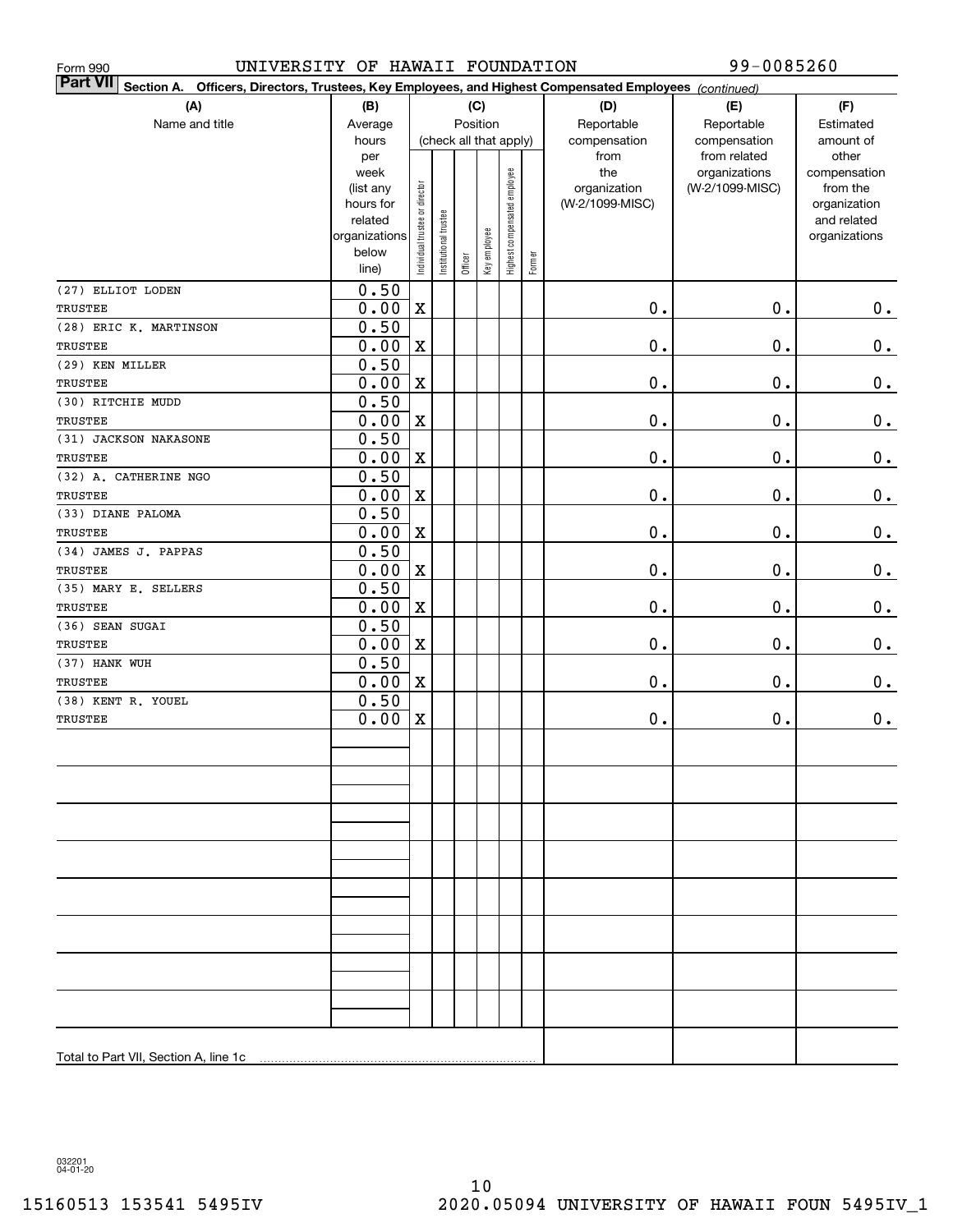|                                                           |                  | Form 990 (2020)                                                                                                                                                                          |                                      |                    |                      | UNIVERSITY OF HAWAII FOUNDATION |                                                                                                          | 99-0085260                    | Page 9                                                          |
|-----------------------------------------------------------|------------------|------------------------------------------------------------------------------------------------------------------------------------------------------------------------------------------|--------------------------------------|--------------------|----------------------|---------------------------------|----------------------------------------------------------------------------------------------------------|-------------------------------|-----------------------------------------------------------------|
|                                                           | <b>Part VIII</b> | <b>Statement of Revenue</b>                                                                                                                                                              |                                      |                    |                      |                                 |                                                                                                          |                               |                                                                 |
|                                                           |                  | Check if Schedule O contains a response or note to any line in this Part VIII                                                                                                            |                                      |                    |                      |                                 | $\begin{array}{c c c c c c} \hline \text{ } & \text{(B)} & \text{ } & \text{(C)} & \text{ } \end{array}$ |                               |                                                                 |
|                                                           |                  |                                                                                                                                                                                          |                                      |                    |                      | (A)<br>Total revenue            | Related or exempt<br>function revenue                                                                    | Unrelated<br>business revenue | (D)<br>Revenue excluded<br>from tax under<br>sections 512 - 514 |
|                                                           |                  | 1 a Federated campaigns                                                                                                                                                                  |                                      | 1a                 |                      |                                 |                                                                                                          |                               |                                                                 |
| Contributions, Gifts, Grants<br>and Other Similar Amounts |                  | <b>b</b> Membership dues                                                                                                                                                                 | $\ldots \ldots \ldots \ldots \ldots$ | 1 <sub>b</sub>     | 383, 575.            |                                 |                                                                                                          |                               |                                                                 |
|                                                           |                  | c Fundraising events                                                                                                                                                                     |                                      | 1 <sub>c</sub>     | 72,848.              |                                 |                                                                                                          |                               |                                                                 |
|                                                           |                  | d Related organizations                                                                                                                                                                  |                                      | 1 <sub>d</sub>     |                      |                                 |                                                                                                          |                               |                                                                 |
|                                                           |                  | e Government grants (contributions)                                                                                                                                                      |                                      | 1e                 |                      |                                 |                                                                                                          |                               |                                                                 |
|                                                           |                  | f All other contributions, gifts, grants, and                                                                                                                                            |                                      |                    |                      |                                 |                                                                                                          |                               |                                                                 |
|                                                           |                  | similar amounts not included above                                                                                                                                                       |                                      | 1f                 | 70,479,554.          |                                 |                                                                                                          |                               |                                                                 |
|                                                           | g                | Noncash contributions included in lines 1a-1f                                                                                                                                            |                                      | $1g$ \$            | 6,975,467.           |                                 |                                                                                                          |                               |                                                                 |
|                                                           |                  |                                                                                                                                                                                          |                                      |                    | <b>Business Code</b> | 70,935,977.                     |                                                                                                          |                               |                                                                 |
|                                                           |                  |                                                                                                                                                                                          |                                      |                    |                      |                                 |                                                                                                          |                               |                                                                 |
|                                                           | 2a<br>b          | <u>experience</u> and the contract of the contract of the contract of the contract of the contract of the contract of                                                                    |                                      |                    |                      |                                 |                                                                                                          |                               |                                                                 |
|                                                           | c                | <u> 1989 - Johann Barn, fransk politik amerikansk politik (</u><br><u> Alexander de la construcción de la construcción de la construcción de la construcción de la construcción de l</u> |                                      |                    |                      |                                 |                                                                                                          |                               |                                                                 |
| Program Service<br>Revenue                                | d                | <u> 1989 - Johann Barn, amerikansk politiker (</u>                                                                                                                                       |                                      |                    |                      |                                 |                                                                                                          |                               |                                                                 |
|                                                           | е                |                                                                                                                                                                                          |                                      |                    |                      |                                 |                                                                                                          |                               |                                                                 |
|                                                           |                  | f All other program service revenue                                                                                                                                                      |                                      |                    |                      |                                 |                                                                                                          |                               |                                                                 |
|                                                           | a                |                                                                                                                                                                                          |                                      |                    |                      |                                 |                                                                                                          |                               |                                                                 |
|                                                           | 3                | Investment income (including dividends, interest, and                                                                                                                                    |                                      |                    |                      |                                 |                                                                                                          |                               |                                                                 |
|                                                           |                  |                                                                                                                                                                                          |                                      |                    |                      | 4,595,528.                      |                                                                                                          | $-458,626.$                   | 5,054,154.                                                      |
|                                                           | 4                | Income from investment of tax-exempt bond proceeds                                                                                                                                       |                                      |                    |                      |                                 |                                                                                                          |                               |                                                                 |
|                                                           | 5                |                                                                                                                                                                                          |                                      |                    |                      | 32,323.                         |                                                                                                          |                               | 32,323.                                                         |
|                                                           |                  |                                                                                                                                                                                          |                                      | (i) Real           | (ii) Personal        |                                 |                                                                                                          |                               |                                                                 |
|                                                           |                  | 6 a Gross rents                                                                                                                                                                          | 6a                                   | 294,471.<br>9,787. |                      |                                 |                                                                                                          |                               |                                                                 |
|                                                           | b                | Less: rental expenses                                                                                                                                                                    | 6b<br>6c                             | 284,684.           |                      |                                 |                                                                                                          |                               |                                                                 |
|                                                           | c                | Rental income or (loss)<br>d Net rental income or (loss)                                                                                                                                 |                                      |                    |                      | 284,684.                        |                                                                                                          | 1,962.                        | 282,722.                                                        |
|                                                           |                  | 7 a Gross amount from sales of                                                                                                                                                           |                                      | (i) Securities     | (ii) Other           |                                 |                                                                                                          |                               |                                                                 |
|                                                           |                  | assets other than inventory                                                                                                                                                              | 7a 273, 333, 004.                    |                    | 5,800.               |                                 |                                                                                                          |                               |                                                                 |
|                                                           |                  | <b>b</b> Less: cost or other basis                                                                                                                                                       |                                      |                    |                      |                                 |                                                                                                          |                               |                                                                 |
|                                                           |                  | and sales expenses                                                                                                                                                                       | $7b$ 244, 272, 802.                  |                    | 2,976.               |                                 |                                                                                                          |                               |                                                                 |
| evenue                                                    |                  | c Gain or (loss)                                                                                                                                                                         | $7c$ 29,060,202.                     |                    | 2,824.               |                                 |                                                                                                          |                               |                                                                 |
| œ                                                         |                  |                                                                                                                                                                                          |                                      |                    |                      | 29,063,026.                     |                                                                                                          |                               | 29,063,026.                                                     |
| Other                                                     |                  | 8 a Gross income from fundraising events (not<br>including \$                                                                                                                            | 72,848. of                           |                    |                      |                                 |                                                                                                          |                               |                                                                 |
|                                                           |                  | contributions reported on line 1c). See                                                                                                                                                  |                                      |                    |                      |                                 |                                                                                                          |                               |                                                                 |
|                                                           |                  |                                                                                                                                                                                          |                                      | 8a                 | 162,188.             |                                 |                                                                                                          |                               |                                                                 |
|                                                           |                  | <b>b</b> Less: direct expenses                                                                                                                                                           |                                      | 8b                 | 175,366.             | $-13, 178.$                     |                                                                                                          |                               | $-13, 178.$                                                     |
|                                                           |                  | c Net income or (loss) from fundraising events                                                                                                                                           |                                      |                    |                      |                                 |                                                                                                          |                               |                                                                 |
|                                                           |                  | 9 a Gross income from gaming activities. See                                                                                                                                             |                                      | 9a                 |                      |                                 |                                                                                                          |                               |                                                                 |
|                                                           |                  | <b>b</b> Less: direct expenses                                                                                                                                                           |                                      | 9b                 |                      |                                 |                                                                                                          |                               |                                                                 |
|                                                           |                  | c Net income or (loss) from gaming activities                                                                                                                                            |                                      |                    |                      |                                 |                                                                                                          |                               |                                                                 |
|                                                           |                  | 10 a Gross sales of inventory, less returns                                                                                                                                              |                                      |                    |                      |                                 |                                                                                                          |                               |                                                                 |
|                                                           |                  |                                                                                                                                                                                          |                                      | 10a                |                      |                                 |                                                                                                          |                               |                                                                 |
|                                                           |                  | <b>b</b> Less: cost of goods sold                                                                                                                                                        |                                      | 10b                |                      |                                 |                                                                                                          |                               |                                                                 |
|                                                           |                  | c Net income or (loss) from sales of inventory                                                                                                                                           |                                      |                    |                      |                                 |                                                                                                          |                               |                                                                 |
|                                                           |                  |                                                                                                                                                                                          |                                      |                    | <b>Business Code</b> |                                 |                                                                                                          |                               |                                                                 |
|                                                           | 11 a             | SERVICE CONTRACTS - UH                                                                                                                                                                   |                                      |                    | 900099               | 3,452,232.                      | 3,452,232.                                                                                               |                               |                                                                 |
|                                                           | b                | SPECIAL EVENTS                                                                                                                                                                           |                                      |                    | 900099               | 44,689.                         | 44,689.                                                                                                  |                               |                                                                 |
|                                                           |                  | c PUBLICATIONS                                                                                                                                                                           |                                      |                    | 900099               | 5,000.                          | 5,000.                                                                                                   |                               |                                                                 |
| Miscellaneous<br>Revenue                                  |                  |                                                                                                                                                                                          |                                      |                    | 900099               | 31,594.                         | 31,594.                                                                                                  |                               |                                                                 |
|                                                           |                  |                                                                                                                                                                                          |                                      |                    |                      | 3, 533, 515.                    |                                                                                                          |                               |                                                                 |
|                                                           | 12               | Total revenue. See instructions                                                                                                                                                          |                                      |                    |                      | 108, 431, 875.                  | 3, 533, 515.                                                                                             | $-456,664.$                   | 34, 419, 047.<br>Form 990 (2020)                                |

15160513 153541 5495IV 2020.05094 UNIVERSITY OF HAWAII FOUN 5495IV\_1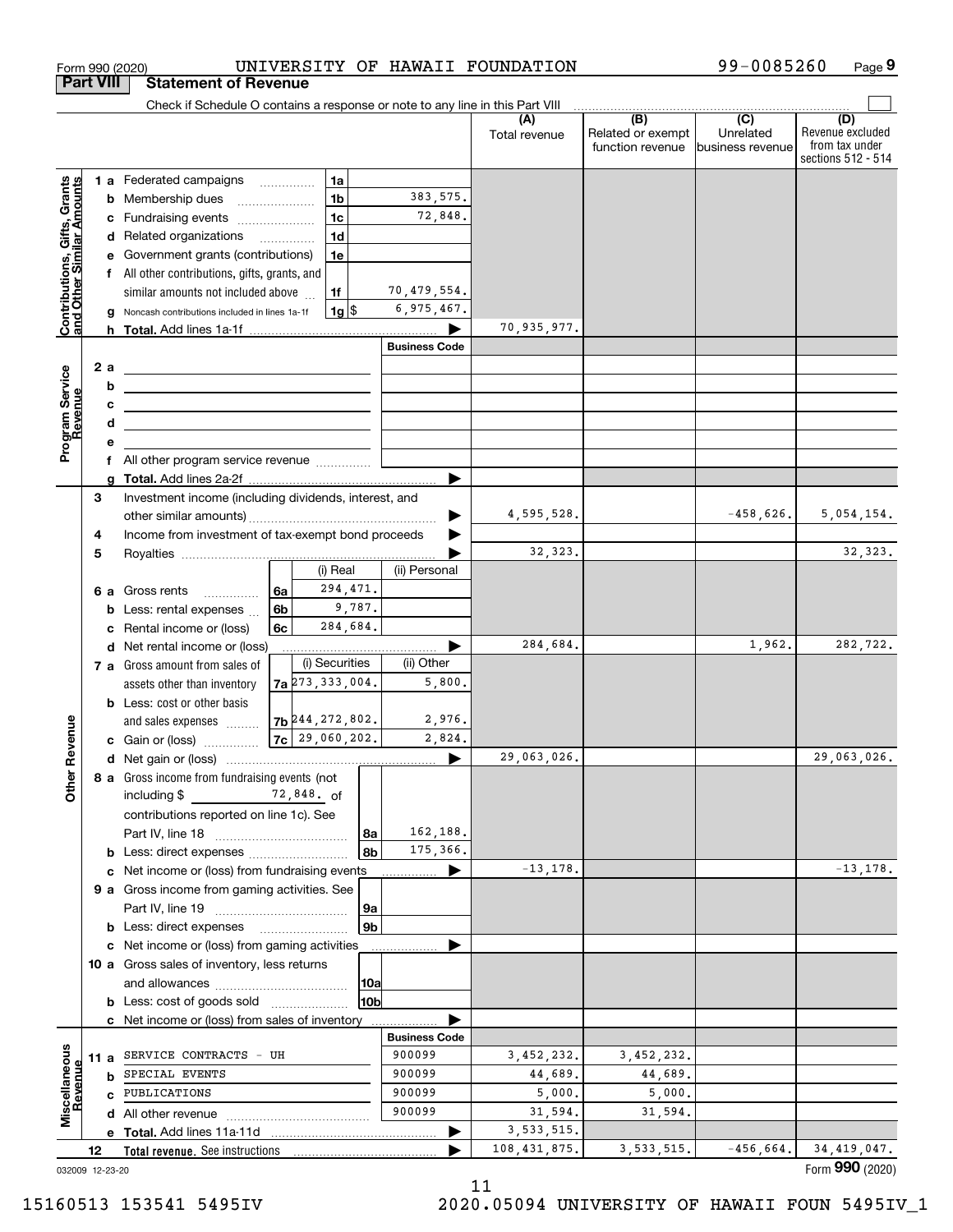$_{\rm Form}$   $_{990}$  (2020) <code>UNIVERSITY OF HAWAII FOUNDATION</code>  $99-0085260$   $_{\rm Page}$ **Part IX Statement of Functional Expenses**

*Section 501(c)(3) and 501(c)(4) organizations must complete all columns. All other organizations must complete column (A).*

|                 | Check if Schedule O contains a response or note to any line in this Part IX                                                                                                                                |                             |                                    |                                    |                                |  |  |  |  |  |
|-----------------|------------------------------------------------------------------------------------------------------------------------------------------------------------------------------------------------------------|-----------------------------|------------------------------------|------------------------------------|--------------------------------|--|--|--|--|--|
|                 | Do not include amounts reported on lines 6b,<br>7b, 8b, 9b, and 10b of Part VIII.                                                                                                                          | Total expenses              | (B)<br>Program service<br>expenses | Management and<br>general expenses | (D)<br>Fundraising<br>expenses |  |  |  |  |  |
| 1.              | Grants and other assistance to domestic organizations                                                                                                                                                      |                             |                                    |                                    |                                |  |  |  |  |  |
|                 | and domestic governments. See Part IV, line 21                                                                                                                                                             | 12, 167, 015.               | 12, 167, 015.                      |                                    |                                |  |  |  |  |  |
| $\mathbf{2}$    | Grants and other assistance to domestic                                                                                                                                                                    |                             |                                    |                                    |                                |  |  |  |  |  |
|                 | individuals. See Part IV, line 22                                                                                                                                                                          | 2,642,598.                  | 2,642,598.                         |                                    |                                |  |  |  |  |  |
| 3               | Grants and other assistance to foreign                                                                                                                                                                     |                             |                                    |                                    |                                |  |  |  |  |  |
|                 | organizations, foreign governments, and foreign                                                                                                                                                            |                             |                                    |                                    |                                |  |  |  |  |  |
|                 | individuals. See Part IV, lines 15 and 16                                                                                                                                                                  | 143,506.                    | 143,506.                           |                                    |                                |  |  |  |  |  |
| 4               | Benefits paid to or for members                                                                                                                                                                            |                             |                                    |                                    |                                |  |  |  |  |  |
| 5               | Compensation of current officers, directors,                                                                                                                                                               |                             |                                    |                                    |                                |  |  |  |  |  |
|                 | trustees, and key employees                                                                                                                                                                                | 1,392,250.                  |                                    | 620,968.                           | 771,282.                       |  |  |  |  |  |
| 6               | Compensation not included above to disqualified                                                                                                                                                            |                             |                                    |                                    |                                |  |  |  |  |  |
|                 | persons (as defined under section 4958(f)(1)) and                                                                                                                                                          |                             |                                    |                                    |                                |  |  |  |  |  |
|                 | persons described in section 4958(c)(3)(B)                                                                                                                                                                 | 5,968,233.                  | 4,743.                             | 2,015,501.                         | 3,947,989.                     |  |  |  |  |  |
| 7<br>8          | Other salaries and wages<br>Pension plan accruals and contributions (include                                                                                                                               |                             |                                    |                                    |                                |  |  |  |  |  |
|                 | section 401(k) and 403(b) employer contributions)                                                                                                                                                          | 647, 169.                   |                                    | 230,456.                           | 416,713.                       |  |  |  |  |  |
| 9               |                                                                                                                                                                                                            | 814,704.                    | $\overline{103}$ .                 | 302,550.                           | 512,051.                       |  |  |  |  |  |
| 10              |                                                                                                                                                                                                            | 503,848.                    | 145.                               | 179,430.                           | 324, 273.                      |  |  |  |  |  |
| 11              | Fees for services (nonemployees):                                                                                                                                                                          |                             |                                    |                                    |                                |  |  |  |  |  |
| a               |                                                                                                                                                                                                            |                             |                                    |                                    |                                |  |  |  |  |  |
| b               |                                                                                                                                                                                                            | 82,073.                     | 14,493.                            | 64,401.                            | 3,179.                         |  |  |  |  |  |
| c               |                                                                                                                                                                                                            | 193,432.                    |                                    | 193,432.                           |                                |  |  |  |  |  |
| d               |                                                                                                                                                                                                            | 12,500.                     | 12,500.                            |                                    |                                |  |  |  |  |  |
| e               | Professional fundraising services. See Part IV, line 17                                                                                                                                                    |                             |                                    |                                    |                                |  |  |  |  |  |
| f               | Investment management fees                                                                                                                                                                                 | 1,293,847.                  |                                    | 1,293,847.                         |                                |  |  |  |  |  |
| a               | Other. (If line 11g amount exceeds 10% of line 25,                                                                                                                                                         |                             |                                    |                                    |                                |  |  |  |  |  |
|                 | column (A) amount, list line 11g expenses on Sch O.)                                                                                                                                                       | 2,748,783.                  | 2,419,686.                         | 100,276.                           | 228,821.                       |  |  |  |  |  |
| 12 <sup>°</sup> |                                                                                                                                                                                                            | 1,192,236.                  | 1,006,462.                         | 51,510.                            | 134,264.                       |  |  |  |  |  |
| 13              |                                                                                                                                                                                                            | 1,887,666.                  | 1,713,205.                         | 83,423.                            | 91,038.                        |  |  |  |  |  |
| 14              |                                                                                                                                                                                                            | 486,909.                    |                                    | 240,693.                           | 246, 216.                      |  |  |  |  |  |
| 15              |                                                                                                                                                                                                            |                             | 26, 725.                           | 518, 195.                          | 158,707.                       |  |  |  |  |  |
| 16              |                                                                                                                                                                                                            | 703,627.<br>322,506.        | 285,039.                           | 4,498.                             | 32,969.                        |  |  |  |  |  |
| 17<br>18        | Travel<br>Payments of travel or entertainment expenses                                                                                                                                                     |                             |                                    |                                    |                                |  |  |  |  |  |
|                 | for any federal, state, or local public officials                                                                                                                                                          |                             |                                    |                                    |                                |  |  |  |  |  |
| 19              | Conferences, conventions, and meetings                                                                                                                                                                     | 673,430.                    | 655, 216.                          | $\overline{5,272.}$                | 12,942.                        |  |  |  |  |  |
| 20              | Interest                                                                                                                                                                                                   |                             |                                    |                                    |                                |  |  |  |  |  |
| 21              |                                                                                                                                                                                                            |                             |                                    |                                    |                                |  |  |  |  |  |
| 22              | Depreciation, depletion, and amortization                                                                                                                                                                  | 107,875.                    | 2,402.                             | 88,630.                            | 16,843.                        |  |  |  |  |  |
| 23              | Insurance                                                                                                                                                                                                  | 235,597.                    | 40,129.                            | 110,467.                           | 85,001.                        |  |  |  |  |  |
| 24              | Other expenses. Itemize expenses not covered<br>above (List miscellaneous expenses on line 24e. If<br>line 24e amount exceeds 10% of line 25, column (A)<br>amount, list line 24e expenses on Schedule O.) |                             |                                    |                                    |                                |  |  |  |  |  |
| a               | UH AGREEMENTS                                                                                                                                                                                              | 18,097,103.                 | 18,097,103.                        |                                    |                                |  |  |  |  |  |
| b               | REPAIRS/CONSTRUCTION-EQ                                                                                                                                                                                    | 2,578,163.                  | 2,528,439.                         | 23,525.                            | 26, 199.                       |  |  |  |  |  |
| C               | BAD DEBT                                                                                                                                                                                                   | 1,249,115.                  | 1,205,942.                         | 39,393.                            | 3,780.                         |  |  |  |  |  |
| d               | DONOR DEVELOPMENT COSTS                                                                                                                                                                                    | 519,941.                    | 503, 709.                          | 10,201.                            | 6,031.                         |  |  |  |  |  |
| е               | All other expenses                                                                                                                                                                                         | 582,687.                    | 423,651.                           | 39,006.                            | 120,030.                       |  |  |  |  |  |
| 25              | Total functional expenses. Add lines 1 through 24e                                                                                                                                                         | $\overline{57}$ , 246, 813. | 43,892,811.                        | 6, 215, 674.                       | 7,138,328.                     |  |  |  |  |  |
| 26              | Joint costs. Complete this line only if the organization                                                                                                                                                   |                             |                                    |                                    |                                |  |  |  |  |  |
|                 | reported in column (B) joint costs from a combined                                                                                                                                                         |                             |                                    |                                    |                                |  |  |  |  |  |
|                 | educational campaign and fundraising solicitation.                                                                                                                                                         |                             |                                    |                                    |                                |  |  |  |  |  |
|                 | Check here $\blacktriangleright$<br>if following SOP 98-2 (ASC 958-720)                                                                                                                                    |                             |                                    |                                    |                                |  |  |  |  |  |

032010 12-23-20

12

Form (2020) **990**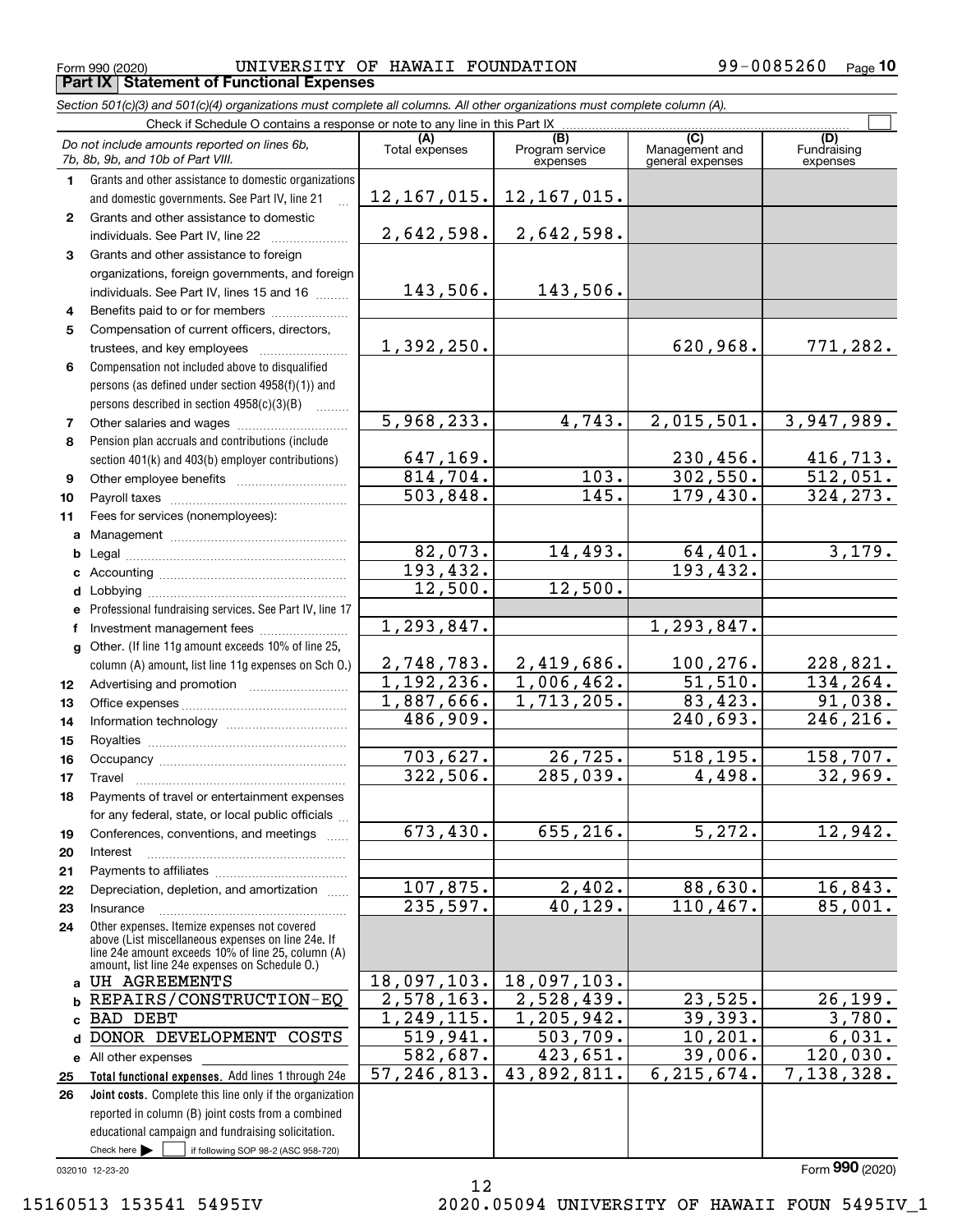### $_{\rm Form}$   $_{990}$  (2020) <code>UNIVERSITY OF HAWAII FOUNDATION</code>  $99-0085260$   $_{\rm Page}$

Check if Schedule O contains a response or note to any line in this Part X

|                             |              |                                                                                                                     | (A)<br>Beginning of year      |                  | (B)<br>End of year                  |
|-----------------------------|--------------|---------------------------------------------------------------------------------------------------------------------|-------------------------------|------------------|-------------------------------------|
|                             | 1            |                                                                                                                     | 15,607,235.                   | $\mathbf{1}$     | $\overline{8,890},\overline{927}$ . |
|                             | $\mathbf{2}$ |                                                                                                                     | 420,624.                      | $\overline{2}$   | 0.                                  |
|                             | 3            |                                                                                                                     | $\overline{26, 555, 010}$ .   | 3                | 45,337,875.                         |
|                             | 4            |                                                                                                                     | 0.                            | 4                | О.                                  |
|                             | 5            | Loans and other receivables from any current or former officer, director,                                           |                               |                  |                                     |
|                             |              | trustee, key employee, creator or founder, substantial contributor, or 35%                                          |                               |                  |                                     |
|                             |              | controlled entity or family member of any of these persons                                                          | 0.                            | 5                | 0.                                  |
|                             | 6            | Loans and other receivables from other disqualified persons (as defined                                             |                               |                  |                                     |
|                             |              | under section 4958(f)(1)), and persons described in section 4958(c)(3)(B)<br>$\ldots$                               | 0.                            | 6                | 0.                                  |
|                             | 7            |                                                                                                                     | 219,955.                      | $\overline{7}$   | 264,550.                            |
| Assets                      | 8            |                                                                                                                     | 0.                            | 8                | 0.                                  |
|                             | 9            | Prepaid expenses and deferred charges                                                                               | 228,455.                      | 9                | 259, 152.                           |
|                             |              | 10a Land, buildings, and equipment: cost or other                                                                   |                               |                  |                                     |
|                             |              | basis. Complete Part VI of Schedule D  10a   12, 293, 440.                                                          |                               |                  |                                     |
|                             | b            | 2,146,274.<br><u>  10b</u>  <br>Less: accumulated depreciation                                                      | 10, 191, 449.                 | 10c              | $\frac{10,147,166}{170,739,261}$    |
|                             | 11           |                                                                                                                     | 139, 598, 789.                | 11               |                                     |
|                             | 12           |                                                                                                                     | 317,670,494.                  | 12 <sup>12</sup> | $441,398,555$ .                     |
|                             | 13           | Investments - program-related. See Part IV, line 11                                                                 | 0.                            | 13               | υ.                                  |
|                             | 14           |                                                                                                                     | 0.                            | 14               | 0.                                  |
|                             | 15           |                                                                                                                     | 37, 914, 495.<br>548,406,506. | 15 <sub>15</sub> | 42, 294, 646.<br>719, 332, 132.     |
|                             | 16           |                                                                                                                     | 5,617,692.                    | 16<br>17         | 8,660,082.                          |
|                             | 17<br>18     |                                                                                                                     | 0.                            | 18               | 0.                                  |
|                             | 19           |                                                                                                                     | 0.                            | 19               | 0.                                  |
|                             | 20           | Deferred revenue manual contracts and contracts are all the manual contracts and contracts are all the contracts of | 0.                            | 20               | 0.                                  |
|                             | 21           | Escrow or custodial account liability. Complete Part IV of Schedule D                                               | Ο.                            | 21               | 0.                                  |
|                             | 22           | Loans and other payables to any current or former officer, director,                                                |                               |                  |                                     |
|                             |              | trustee, key employee, creator or founder, substantial contributor, or 35%                                          |                               |                  |                                     |
| Liabilities                 |              | controlled entity or family member of any of these persons                                                          | $0$ .                         | 22               | 0.                                  |
|                             | 23           | Secured mortgages and notes payable to unrelated third parties                                                      | 0.                            | 23               | 0.                                  |
|                             | 24           | Unsecured notes and loans payable to unrelated third parties                                                        | 0.                            | 24               | 0.                                  |
|                             | 25           | Other liabilities (including federal income tax, payables to related third                                          |                               |                  |                                     |
|                             |              | parties, and other liabilities not included on lines 17-24). Complete Part X                                        |                               |                  |                                     |
|                             |              | of Schedule D                                                                                                       | 27, 272, 238.                 | 25               | 29,065,809.                         |
|                             | 26           | Total liabilities. Add lines 17 through 25                                                                          | 32,889,930.                   | 26               | $\overline{37,725,891.}$            |
|                             |              | Organizations that follow FASB ASC 958, check here $\blacktriangleright \boxed{X}$                                  |                               |                  |                                     |
|                             |              | and complete lines 27, 28, 32, and 33.                                                                              |                               |                  |                                     |
|                             | 27           | Net assets without donor restrictions                                                                               | 4,705,301.                    | 27               | 12, 377, 779.                       |
|                             | 28           | Net assets with donor restrictions                                                                                  | 510,811,275.                  | 28               | 669, 228, 462.                      |
|                             |              | Organizations that do not follow FASB ASC 958, check here $\blacktriangleright$                                     |                               |                  |                                     |
| Net Assets or Fund Balances |              | and complete lines 29 through 33.                                                                                   |                               |                  |                                     |
|                             | 29           | Capital stock or trust principal, or current funds                                                                  |                               | 29               |                                     |
|                             | 30           | Paid-in or capital surplus, or land, building, or equipment fund                                                    |                               | 30               |                                     |
|                             | 31           | Retained earnings, endowment, accumulated income, or other funds<br>1.1.1.1.1.1.1.1.1.1                             | 515, 516, 576.                | 31               | 681,606,241.                        |
|                             | 32           | Total net assets or fund balances                                                                                   | 548,406,506.                  | 32               | 719, 332, 132.                      |
|                             | 33           |                                                                                                                     |                               | 33               |                                     |

13

Form (2020) **990**

 $\mathcal{L}^{\text{max}}$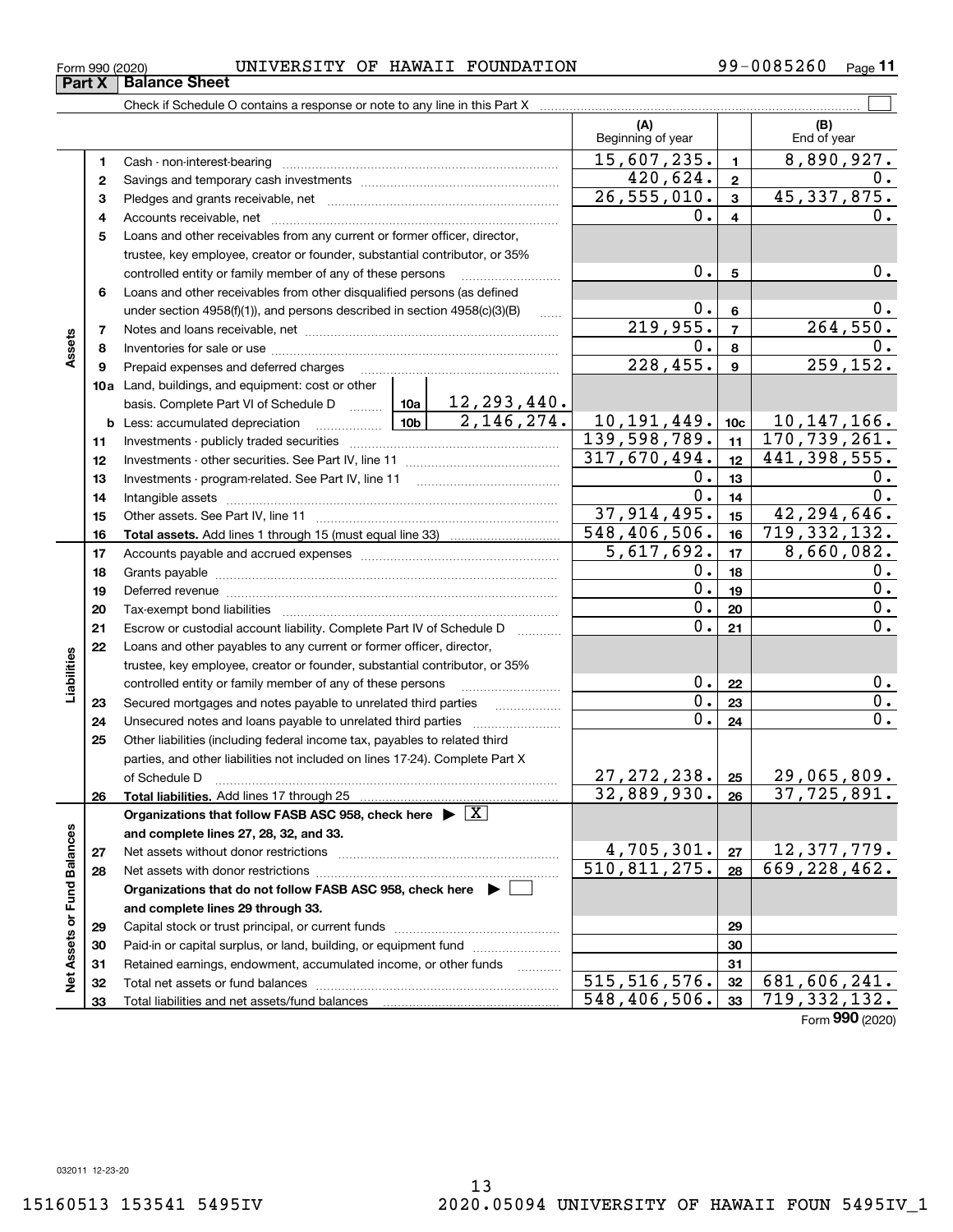| Part XI   Reconciliation of Net Assets<br>108,431,875.<br>1.<br>1<br>57, 246, 813.<br>$\mathbf{2}$<br>2<br>51, 185, 062.<br>3<br>Revenue less expenses. Subtract line 2 from line 1<br>З<br>$\overline{515}, 516, 576.$<br>$\overline{\mathbf{4}}$<br>4<br>114,918,326.<br>5<br>Net unrealized gains (losses) on investments<br>5<br>$-13, 723.$<br>6<br>6<br>$\overline{\phantom{a}}$<br>7<br>8<br>8<br>Prior period adjustments<br>0.<br>9<br>Other changes in net assets or fund balances (explain on Schedule O)<br>9<br>Net assets or fund balances at end of year. Combine lines 3 through 9 (must equal Part X, line 32,<br>10<br>681,606,241.<br>10<br>Part XII Financial Statements and Reporting<br>Check if Schedule O contains a response or note to any line in this Part XII [11] [12] Check if Schedule O contains a response or note to any line in this Part XII<br>Yes<br>No<br>$\overline{X}$ Accrual<br>Accounting method used to prepare the Form 990: <u>II</u> Cash<br>Other<br>1<br>If the organization changed its method of accounting from a prior year or checked "Other," explain in Schedule O.<br>x<br>2a Were the organization's financial statements compiled or reviewed by an independent accountant?<br>2a<br>If "Yes," check a box below to indicate whether the financial statements for the year were compiled or reviewed on a<br>separate basis, consolidated basis, or both:<br>Separate basis<br><b>Consolidated basis</b><br>Both consolidated and separate basis<br>Х<br>b Were the organization's financial statements audited by an independent accountant?<br>2 <sub>b</sub><br>If "Yes," check a box below to indicate whether the financial statements for the year were audited on a separate basis,<br>consolidated basis, or both:<br>$X$ Separate basis<br><b>Consolidated basis</b><br>Both consolidated and separate basis<br>c If "Yes" to line 2a or 2b, does the organization have a committee that assumes responsibility for oversight of the audit,<br>Χ<br>2c<br>If the organization changed either its oversight process or selection process during the tax year, explain on Schedule O.<br>3a As a result of a federal award, was the organization required to undergo an audit or audits as set forth in the Single Audit<br>x<br>За | UNIVERSITY OF HAWAII FOUNDATION<br>Form 990 (2020) |  | 99-0085260 |  |  | Page $12$ |  |  |
|---------------------------------------------------------------------------------------------------------------------------------------------------------------------------------------------------------------------------------------------------------------------------------------------------------------------------------------------------------------------------------------------------------------------------------------------------------------------------------------------------------------------------------------------------------------------------------------------------------------------------------------------------------------------------------------------------------------------------------------------------------------------------------------------------------------------------------------------------------------------------------------------------------------------------------------------------------------------------------------------------------------------------------------------------------------------------------------------------------------------------------------------------------------------------------------------------------------------------------------------------------------------------------------------------------------------------------------------------------------------------------------------------------------------------------------------------------------------------------------------------------------------------------------------------------------------------------------------------------------------------------------------------------------------------------------------------------------------------------------------------------------------------------------------------------------------------------------------------------------------------------------------------------------------------------------------------------------------------------------------------------------------------------------------------------------------------------------------------------------------------------------------------------------------------------------------------------------------------------------------------------------------------------------------------------|----------------------------------------------------|--|------------|--|--|-----------|--|--|
|                                                                                                                                                                                                                                                                                                                                                                                                                                                                                                                                                                                                                                                                                                                                                                                                                                                                                                                                                                                                                                                                                                                                                                                                                                                                                                                                                                                                                                                                                                                                                                                                                                                                                                                                                                                                                                                                                                                                                                                                                                                                                                                                                                                                                                                                                                         |                                                    |  |            |  |  |           |  |  |
|                                                                                                                                                                                                                                                                                                                                                                                                                                                                                                                                                                                                                                                                                                                                                                                                                                                                                                                                                                                                                                                                                                                                                                                                                                                                                                                                                                                                                                                                                                                                                                                                                                                                                                                                                                                                                                                                                                                                                                                                                                                                                                                                                                                                                                                                                                         |                                                    |  |            |  |  |           |  |  |
|                                                                                                                                                                                                                                                                                                                                                                                                                                                                                                                                                                                                                                                                                                                                                                                                                                                                                                                                                                                                                                                                                                                                                                                                                                                                                                                                                                                                                                                                                                                                                                                                                                                                                                                                                                                                                                                                                                                                                                                                                                                                                                                                                                                                                                                                                                         |                                                    |  |            |  |  |           |  |  |
|                                                                                                                                                                                                                                                                                                                                                                                                                                                                                                                                                                                                                                                                                                                                                                                                                                                                                                                                                                                                                                                                                                                                                                                                                                                                                                                                                                                                                                                                                                                                                                                                                                                                                                                                                                                                                                                                                                                                                                                                                                                                                                                                                                                                                                                                                                         |                                                    |  |            |  |  |           |  |  |
|                                                                                                                                                                                                                                                                                                                                                                                                                                                                                                                                                                                                                                                                                                                                                                                                                                                                                                                                                                                                                                                                                                                                                                                                                                                                                                                                                                                                                                                                                                                                                                                                                                                                                                                                                                                                                                                                                                                                                                                                                                                                                                                                                                                                                                                                                                         |                                                    |  |            |  |  |           |  |  |
|                                                                                                                                                                                                                                                                                                                                                                                                                                                                                                                                                                                                                                                                                                                                                                                                                                                                                                                                                                                                                                                                                                                                                                                                                                                                                                                                                                                                                                                                                                                                                                                                                                                                                                                                                                                                                                                                                                                                                                                                                                                                                                                                                                                                                                                                                                         |                                                    |  |            |  |  |           |  |  |
|                                                                                                                                                                                                                                                                                                                                                                                                                                                                                                                                                                                                                                                                                                                                                                                                                                                                                                                                                                                                                                                                                                                                                                                                                                                                                                                                                                                                                                                                                                                                                                                                                                                                                                                                                                                                                                                                                                                                                                                                                                                                                                                                                                                                                                                                                                         |                                                    |  |            |  |  |           |  |  |
|                                                                                                                                                                                                                                                                                                                                                                                                                                                                                                                                                                                                                                                                                                                                                                                                                                                                                                                                                                                                                                                                                                                                                                                                                                                                                                                                                                                                                                                                                                                                                                                                                                                                                                                                                                                                                                                                                                                                                                                                                                                                                                                                                                                                                                                                                                         |                                                    |  |            |  |  |           |  |  |
|                                                                                                                                                                                                                                                                                                                                                                                                                                                                                                                                                                                                                                                                                                                                                                                                                                                                                                                                                                                                                                                                                                                                                                                                                                                                                                                                                                                                                                                                                                                                                                                                                                                                                                                                                                                                                                                                                                                                                                                                                                                                                                                                                                                                                                                                                                         |                                                    |  |            |  |  |           |  |  |
|                                                                                                                                                                                                                                                                                                                                                                                                                                                                                                                                                                                                                                                                                                                                                                                                                                                                                                                                                                                                                                                                                                                                                                                                                                                                                                                                                                                                                                                                                                                                                                                                                                                                                                                                                                                                                                                                                                                                                                                                                                                                                                                                                                                                                                                                                                         |                                                    |  |            |  |  |           |  |  |
|                                                                                                                                                                                                                                                                                                                                                                                                                                                                                                                                                                                                                                                                                                                                                                                                                                                                                                                                                                                                                                                                                                                                                                                                                                                                                                                                                                                                                                                                                                                                                                                                                                                                                                                                                                                                                                                                                                                                                                                                                                                                                                                                                                                                                                                                                                         |                                                    |  |            |  |  |           |  |  |
|                                                                                                                                                                                                                                                                                                                                                                                                                                                                                                                                                                                                                                                                                                                                                                                                                                                                                                                                                                                                                                                                                                                                                                                                                                                                                                                                                                                                                                                                                                                                                                                                                                                                                                                                                                                                                                                                                                                                                                                                                                                                                                                                                                                                                                                                                                         |                                                    |  |            |  |  |           |  |  |
|                                                                                                                                                                                                                                                                                                                                                                                                                                                                                                                                                                                                                                                                                                                                                                                                                                                                                                                                                                                                                                                                                                                                                                                                                                                                                                                                                                                                                                                                                                                                                                                                                                                                                                                                                                                                                                                                                                                                                                                                                                                                                                                                                                                                                                                                                                         |                                                    |  |            |  |  |           |  |  |
|                                                                                                                                                                                                                                                                                                                                                                                                                                                                                                                                                                                                                                                                                                                                                                                                                                                                                                                                                                                                                                                                                                                                                                                                                                                                                                                                                                                                                                                                                                                                                                                                                                                                                                                                                                                                                                                                                                                                                                                                                                                                                                                                                                                                                                                                                                         |                                                    |  |            |  |  |           |  |  |
|                                                                                                                                                                                                                                                                                                                                                                                                                                                                                                                                                                                                                                                                                                                                                                                                                                                                                                                                                                                                                                                                                                                                                                                                                                                                                                                                                                                                                                                                                                                                                                                                                                                                                                                                                                                                                                                                                                                                                                                                                                                                                                                                                                                                                                                                                                         |                                                    |  |            |  |  |           |  |  |
|                                                                                                                                                                                                                                                                                                                                                                                                                                                                                                                                                                                                                                                                                                                                                                                                                                                                                                                                                                                                                                                                                                                                                                                                                                                                                                                                                                                                                                                                                                                                                                                                                                                                                                                                                                                                                                                                                                                                                                                                                                                                                                                                                                                                                                                                                                         |                                                    |  |            |  |  |           |  |  |
|                                                                                                                                                                                                                                                                                                                                                                                                                                                                                                                                                                                                                                                                                                                                                                                                                                                                                                                                                                                                                                                                                                                                                                                                                                                                                                                                                                                                                                                                                                                                                                                                                                                                                                                                                                                                                                                                                                                                                                                                                                                                                                                                                                                                                                                                                                         |                                                    |  |            |  |  |           |  |  |
|                                                                                                                                                                                                                                                                                                                                                                                                                                                                                                                                                                                                                                                                                                                                                                                                                                                                                                                                                                                                                                                                                                                                                                                                                                                                                                                                                                                                                                                                                                                                                                                                                                                                                                                                                                                                                                                                                                                                                                                                                                                                                                                                                                                                                                                                                                         |                                                    |  |            |  |  |           |  |  |
|                                                                                                                                                                                                                                                                                                                                                                                                                                                                                                                                                                                                                                                                                                                                                                                                                                                                                                                                                                                                                                                                                                                                                                                                                                                                                                                                                                                                                                                                                                                                                                                                                                                                                                                                                                                                                                                                                                                                                                                                                                                                                                                                                                                                                                                                                                         |                                                    |  |            |  |  |           |  |  |
|                                                                                                                                                                                                                                                                                                                                                                                                                                                                                                                                                                                                                                                                                                                                                                                                                                                                                                                                                                                                                                                                                                                                                                                                                                                                                                                                                                                                                                                                                                                                                                                                                                                                                                                                                                                                                                                                                                                                                                                                                                                                                                                                                                                                                                                                                                         |                                                    |  |            |  |  |           |  |  |
|                                                                                                                                                                                                                                                                                                                                                                                                                                                                                                                                                                                                                                                                                                                                                                                                                                                                                                                                                                                                                                                                                                                                                                                                                                                                                                                                                                                                                                                                                                                                                                                                                                                                                                                                                                                                                                                                                                                                                                                                                                                                                                                                                                                                                                                                                                         |                                                    |  |            |  |  |           |  |  |
|                                                                                                                                                                                                                                                                                                                                                                                                                                                                                                                                                                                                                                                                                                                                                                                                                                                                                                                                                                                                                                                                                                                                                                                                                                                                                                                                                                                                                                                                                                                                                                                                                                                                                                                                                                                                                                                                                                                                                                                                                                                                                                                                                                                                                                                                                                         |                                                    |  |            |  |  |           |  |  |
|                                                                                                                                                                                                                                                                                                                                                                                                                                                                                                                                                                                                                                                                                                                                                                                                                                                                                                                                                                                                                                                                                                                                                                                                                                                                                                                                                                                                                                                                                                                                                                                                                                                                                                                                                                                                                                                                                                                                                                                                                                                                                                                                                                                                                                                                                                         |                                                    |  |            |  |  |           |  |  |
|                                                                                                                                                                                                                                                                                                                                                                                                                                                                                                                                                                                                                                                                                                                                                                                                                                                                                                                                                                                                                                                                                                                                                                                                                                                                                                                                                                                                                                                                                                                                                                                                                                                                                                                                                                                                                                                                                                                                                                                                                                                                                                                                                                                                                                                                                                         |                                                    |  |            |  |  |           |  |  |
|                                                                                                                                                                                                                                                                                                                                                                                                                                                                                                                                                                                                                                                                                                                                                                                                                                                                                                                                                                                                                                                                                                                                                                                                                                                                                                                                                                                                                                                                                                                                                                                                                                                                                                                                                                                                                                                                                                                                                                                                                                                                                                                                                                                                                                                                                                         |                                                    |  |            |  |  |           |  |  |
|                                                                                                                                                                                                                                                                                                                                                                                                                                                                                                                                                                                                                                                                                                                                                                                                                                                                                                                                                                                                                                                                                                                                                                                                                                                                                                                                                                                                                                                                                                                                                                                                                                                                                                                                                                                                                                                                                                                                                                                                                                                                                                                                                                                                                                                                                                         |                                                    |  |            |  |  |           |  |  |
|                                                                                                                                                                                                                                                                                                                                                                                                                                                                                                                                                                                                                                                                                                                                                                                                                                                                                                                                                                                                                                                                                                                                                                                                                                                                                                                                                                                                                                                                                                                                                                                                                                                                                                                                                                                                                                                                                                                                                                                                                                                                                                                                                                                                                                                                                                         |                                                    |  |            |  |  |           |  |  |
|                                                                                                                                                                                                                                                                                                                                                                                                                                                                                                                                                                                                                                                                                                                                                                                                                                                                                                                                                                                                                                                                                                                                                                                                                                                                                                                                                                                                                                                                                                                                                                                                                                                                                                                                                                                                                                                                                                                                                                                                                                                                                                                                                                                                                                                                                                         |                                                    |  |            |  |  |           |  |  |
|                                                                                                                                                                                                                                                                                                                                                                                                                                                                                                                                                                                                                                                                                                                                                                                                                                                                                                                                                                                                                                                                                                                                                                                                                                                                                                                                                                                                                                                                                                                                                                                                                                                                                                                                                                                                                                                                                                                                                                                                                                                                                                                                                                                                                                                                                                         |                                                    |  |            |  |  |           |  |  |
|                                                                                                                                                                                                                                                                                                                                                                                                                                                                                                                                                                                                                                                                                                                                                                                                                                                                                                                                                                                                                                                                                                                                                                                                                                                                                                                                                                                                                                                                                                                                                                                                                                                                                                                                                                                                                                                                                                                                                                                                                                                                                                                                                                                                                                                                                                         |                                                    |  |            |  |  |           |  |  |
|                                                                                                                                                                                                                                                                                                                                                                                                                                                                                                                                                                                                                                                                                                                                                                                                                                                                                                                                                                                                                                                                                                                                                                                                                                                                                                                                                                                                                                                                                                                                                                                                                                                                                                                                                                                                                                                                                                                                                                                                                                                                                                                                                                                                                                                                                                         |                                                    |  |            |  |  |           |  |  |
|                                                                                                                                                                                                                                                                                                                                                                                                                                                                                                                                                                                                                                                                                                                                                                                                                                                                                                                                                                                                                                                                                                                                                                                                                                                                                                                                                                                                                                                                                                                                                                                                                                                                                                                                                                                                                                                                                                                                                                                                                                                                                                                                                                                                                                                                                                         |                                                    |  |            |  |  |           |  |  |
| b If "Yes," did the organization undergo the required audit or audits? If the organization did not undergo the required audit                                                                                                                                                                                                                                                                                                                                                                                                                                                                                                                                                                                                                                                                                                                                                                                                                                                                                                                                                                                                                                                                                                                                                                                                                                                                                                                                                                                                                                                                                                                                                                                                                                                                                                                                                                                                                                                                                                                                                                                                                                                                                                                                                                           |                                                    |  |            |  |  |           |  |  |
| or audits, explain why on Schedule O and describe any steps taken to undergo such audits [11] contains the school of audits [11] or audits [11] or audits [11] or audits [11] or audits [11] or audits [11] or audits [11] or<br>Зb<br><b>000</b>                                                                                                                                                                                                                                                                                                                                                                                                                                                                                                                                                                                                                                                                                                                                                                                                                                                                                                                                                                                                                                                                                                                                                                                                                                                                                                                                                                                                                                                                                                                                                                                                                                                                                                                                                                                                                                                                                                                                                                                                                                                       |                                                    |  |            |  |  |           |  |  |

Form (2020) **990**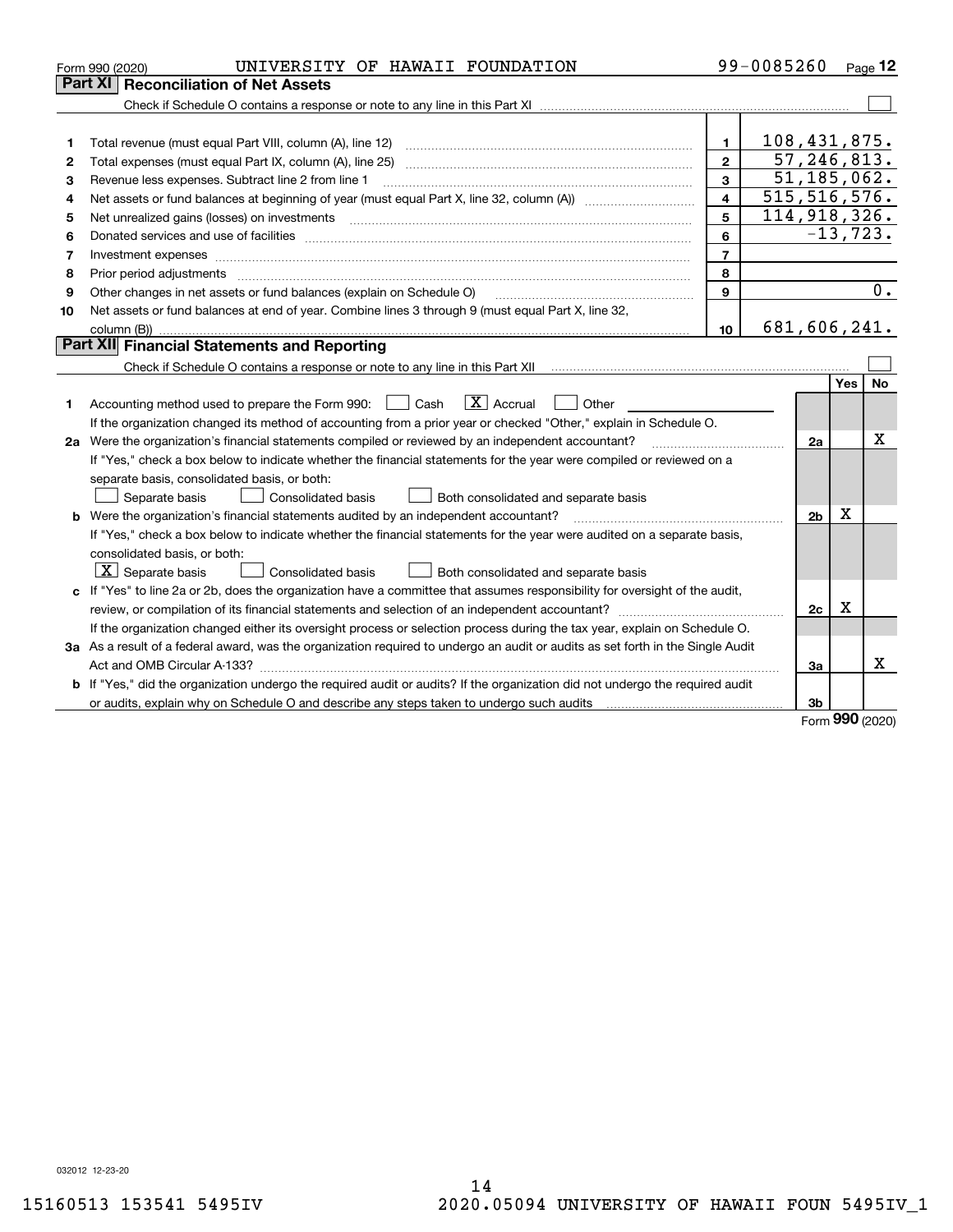| <b>SCHEDULE A</b> |
|-------------------|
|-------------------|

**(Form 990 or 990-EZ)**

# **Public Charity Status and Public Support**

**Complete if the organization is a section 501(c)(3) organization or a section 4947(a)(1) nonexempt charitable trust.**

**| Attach to Form 990 or Form 990-EZ.** 

| OMB No 1545-0047                           |
|--------------------------------------------|
| 2020                                       |
| <b>Open to Public</b><br><b>Inspection</b> |

|               |   | Department of the Treasury<br>Internal Revenue Service |  |                                                                        | ▶ Attach to Form 990 or Form 990-EZ.<br>Go to www.irs.gov/Form990 for instructions and the latest information.                               |     |                                 |                                                      |  | <b>Open to Public</b><br><b>Inspection</b>         |  |
|---------------|---|--------------------------------------------------------|--|------------------------------------------------------------------------|----------------------------------------------------------------------------------------------------------------------------------------------|-----|---------------------------------|------------------------------------------------------|--|----------------------------------------------------|--|
|               |   | Name of the organization                               |  |                                                                        |                                                                                                                                              |     |                                 |                                                      |  | <b>Employer identification number</b>              |  |
|               |   |                                                        |  |                                                                        | UNIVERSITY OF HAWAII FOUNDATION                                                                                                              |     |                                 |                                                      |  | 99-0085260                                         |  |
| <b>Part I</b> |   |                                                        |  |                                                                        | Reason for Public Charity Status. (All organizations must complete this part.) See instructions.                                             |     |                                 |                                                      |  |                                                    |  |
|               |   |                                                        |  |                                                                        | The organization is not a private foundation because it is: (For lines 1 through 12, check only one box.)                                    |     |                                 |                                                      |  |                                                    |  |
| 1             |   |                                                        |  |                                                                        | A church, convention of churches, or association of churches described in section 170(b)(1)(A)(i).                                           |     |                                 |                                                      |  |                                                    |  |
| 2             |   |                                                        |  |                                                                        | A school described in section 170(b)(1)(A)(ii). (Attach Schedule E (Form 990 or 990-EZ).)                                                    |     |                                 |                                                      |  |                                                    |  |
| 3             |   |                                                        |  |                                                                        | A hospital or a cooperative hospital service organization described in section 170(b)(1)(A)(iii).                                            |     |                                 |                                                      |  |                                                    |  |
| 4             |   |                                                        |  |                                                                        | A medical research organization operated in conjunction with a hospital described in section 170(b)(1)(A)(iii). Enter the hospital's name,   |     |                                 |                                                      |  |                                                    |  |
|               |   | city, and state:                                       |  |                                                                        |                                                                                                                                              |     |                                 |                                                      |  |                                                    |  |
| 5             | X |                                                        |  |                                                                        | An organization operated for the benefit of a college or university owned or operated by a governmental unit described in                    |     |                                 |                                                      |  |                                                    |  |
|               |   |                                                        |  | section 170(b)(1)(A)(iv). (Complete Part II.)                          |                                                                                                                                              |     |                                 |                                                      |  |                                                    |  |
| 6             |   |                                                        |  |                                                                        | A federal, state, or local government or governmental unit described in section 170(b)(1)(A)(v).                                             |     |                                 |                                                      |  |                                                    |  |
| 7             |   |                                                        |  |                                                                        | An organization that normally receives a substantial part of its support from a governmental unit or from the general public described in    |     |                                 |                                                      |  |                                                    |  |
|               |   | section 170(b)(1)(A)(vi). (Complete Part II.)          |  |                                                                        |                                                                                                                                              |     |                                 |                                                      |  |                                                    |  |
| 8             |   |                                                        |  |                                                                        | A community trust described in section 170(b)(1)(A)(vi). (Complete Part II.)                                                                 |     |                                 |                                                      |  |                                                    |  |
| 9             |   |                                                        |  |                                                                        | An agricultural research organization described in section 170(b)(1)(A)(ix) operated in conjunction with a land-grant college                |     |                                 |                                                      |  |                                                    |  |
|               |   |                                                        |  |                                                                        | or university or a non-land-grant college of agriculture (see instructions). Enter the name, city, and state of the college or               |     |                                 |                                                      |  |                                                    |  |
|               |   | university:                                            |  |                                                                        |                                                                                                                                              |     |                                 |                                                      |  |                                                    |  |
| 10            |   |                                                        |  |                                                                        | An organization that normally receives (1) more than 33 1/3% of its support from contributions, membership fees, and gross receipts from     |     |                                 |                                                      |  |                                                    |  |
|               |   |                                                        |  |                                                                        | activities related to its exempt functions, subject to certain exceptions; and (2) no more than 33 1/3% of its support from gross investment |     |                                 |                                                      |  |                                                    |  |
|               |   |                                                        |  |                                                                        | income and unrelated business taxable income (less section 511 tax) from businesses acquired by the organization after June 30, 1975.        |     |                                 |                                                      |  |                                                    |  |
|               |   |                                                        |  | See section 509(a)(2). (Complete Part III.)                            |                                                                                                                                              |     |                                 |                                                      |  |                                                    |  |
| 11            |   |                                                        |  |                                                                        | An organization organized and operated exclusively to test for public safety. See section 509(a)(4).                                         |     |                                 |                                                      |  |                                                    |  |
| 12            |   |                                                        |  |                                                                        | An organization organized and operated exclusively for the benefit of, to perform the functions of, or to carry out the purposes of one or   |     |                                 |                                                      |  |                                                    |  |
|               |   |                                                        |  |                                                                        | more publicly supported organizations described in section 509(a)(1) or section 509(a)(2). See section 509(a)(3). Check the box in           |     |                                 |                                                      |  |                                                    |  |
|               |   |                                                        |  |                                                                        | lines 12a through 12d that describes the type of supporting organization and complete lines 12e, 12f, and 12g.                               |     |                                 |                                                      |  |                                                    |  |
| а             |   |                                                        |  |                                                                        | Type I. A supporting organization operated, supervised, or controlled by its supported organization(s), typically by giving                  |     |                                 |                                                      |  |                                                    |  |
|               |   |                                                        |  |                                                                        | the supported organization(s) the power to regularly appoint or elect a majority of the directors or trustees of the supporting              |     |                                 |                                                      |  |                                                    |  |
| b             |   |                                                        |  | organization. You must complete Part IV, Sections A and B.             | Type II. A supporting organization supervised or controlled in connection with its supported organization(s), by having                      |     |                                 |                                                      |  |                                                    |  |
|               |   |                                                        |  |                                                                        | control or management of the supporting organization vested in the same persons that control or manage the supported                         |     |                                 |                                                      |  |                                                    |  |
|               |   |                                                        |  | organization(s). You must complete Part IV, Sections A and C.          |                                                                                                                                              |     |                                 |                                                      |  |                                                    |  |
| c             |   |                                                        |  |                                                                        | Type III functionally integrated. A supporting organization operated in connection with, and functionally integrated with,                   |     |                                 |                                                      |  |                                                    |  |
|               |   |                                                        |  |                                                                        | its supported organization(s) (see instructions). You must complete Part IV, Sections A, D, and E.                                           |     |                                 |                                                      |  |                                                    |  |
| d             |   |                                                        |  |                                                                        | Type III non-functionally integrated. A supporting organization operated in connection with its supported organization(s)                    |     |                                 |                                                      |  |                                                    |  |
|               |   |                                                        |  |                                                                        | that is not functionally integrated. The organization generally must satisfy a distribution requirement and an attentiveness                 |     |                                 |                                                      |  |                                                    |  |
|               |   |                                                        |  |                                                                        | requirement (see instructions). You must complete Part IV, Sections A and D, and Part V.                                                     |     |                                 |                                                      |  |                                                    |  |
| е             |   |                                                        |  |                                                                        | Check this box if the organization received a written determination from the IRS that it is a Type I, Type II, Type III                      |     |                                 |                                                      |  |                                                    |  |
|               |   |                                                        |  |                                                                        | functionally integrated, or Type III non-functionally integrated supporting organization.                                                    |     |                                 |                                                      |  |                                                    |  |
| f             |   | Enter the number of supported organizations            |  |                                                                        |                                                                                                                                              |     |                                 |                                                      |  |                                                    |  |
|               |   |                                                        |  | Provide the following information about the supported organization(s). |                                                                                                                                              |     | (iv) Is the organization listed |                                                      |  |                                                    |  |
|               |   | (i) Name of supported<br>organization                  |  | (ii) EIN                                                               | (iii) Type of organization<br>(described on lines 1-10                                                                                       |     | in your governing document?     | (v) Amount of monetary<br>support (see instructions) |  | (vi) Amount of other<br>support (see instructions) |  |
|               |   |                                                        |  |                                                                        | above (see instructions))                                                                                                                    | Yes | No                              |                                                      |  |                                                    |  |
|               |   |                                                        |  |                                                                        |                                                                                                                                              |     |                                 |                                                      |  |                                                    |  |
|               |   |                                                        |  |                                                                        |                                                                                                                                              |     |                                 |                                                      |  |                                                    |  |
|               |   |                                                        |  |                                                                        |                                                                                                                                              |     |                                 |                                                      |  |                                                    |  |
|               |   |                                                        |  |                                                                        |                                                                                                                                              |     |                                 |                                                      |  |                                                    |  |
|               |   |                                                        |  |                                                                        |                                                                                                                                              |     |                                 |                                                      |  |                                                    |  |
|               |   |                                                        |  |                                                                        |                                                                                                                                              |     |                                 |                                                      |  |                                                    |  |
|               |   |                                                        |  |                                                                        |                                                                                                                                              |     |                                 |                                                      |  |                                                    |  |
|               |   |                                                        |  |                                                                        |                                                                                                                                              |     |                                 |                                                      |  |                                                    |  |
|               |   |                                                        |  |                                                                        |                                                                                                                                              |     |                                 |                                                      |  |                                                    |  |
| Total         |   |                                                        |  |                                                                        |                                                                                                                                              |     |                                 |                                                      |  |                                                    |  |

LHA For Paperwork Reduction Act Notice, see the Instructions for Form 990 or 990-EZ. <sub>032021</sub> o1-25-21 Schedule A (Form 990 or 990-EZ) 2020 15

 <sup>15160513 153541 5495</sup>IV 2020.05094 UNIVERSITY OF HAWAII FOUN 5495IV\_1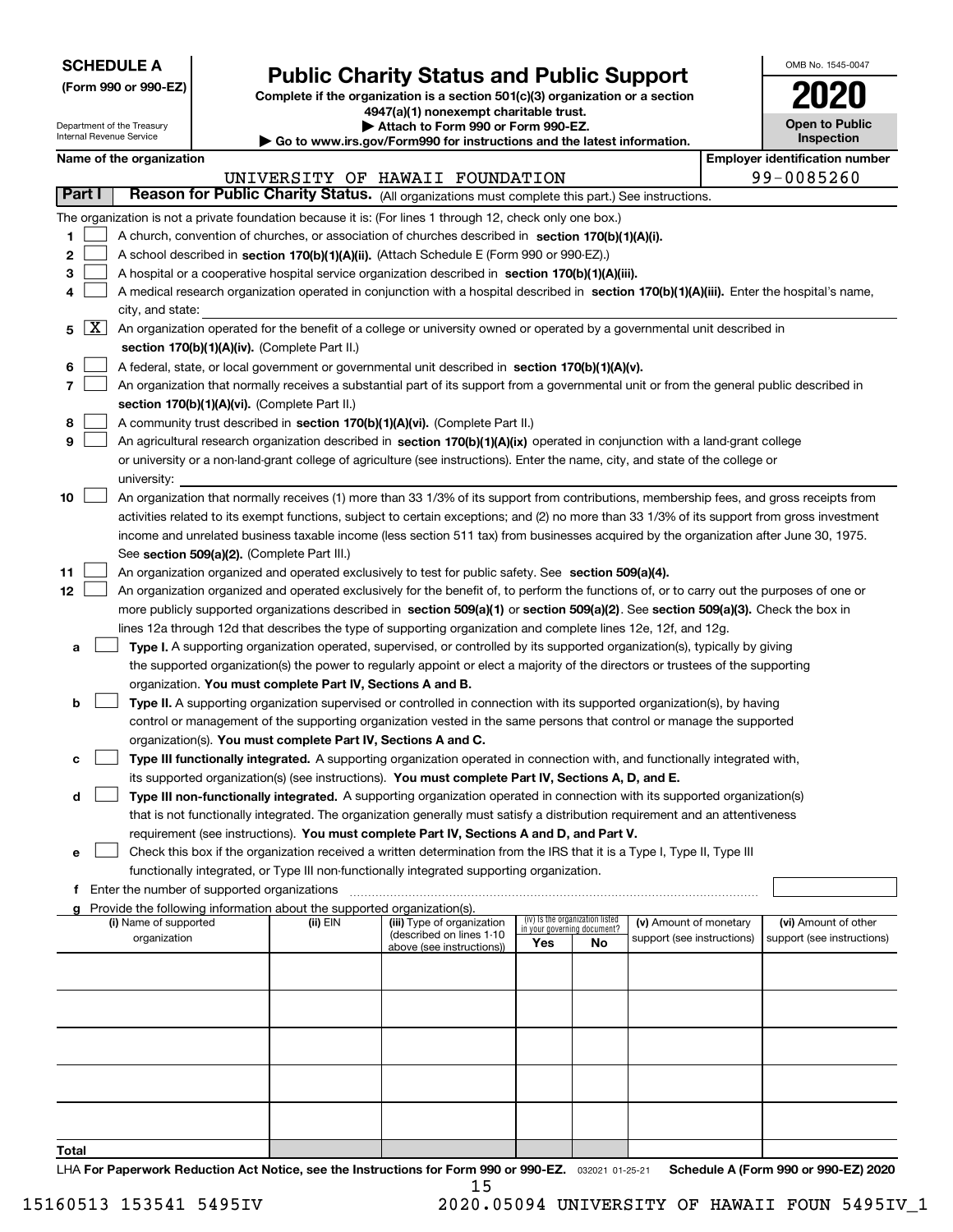## Schedule A (Form 990 or 990-EZ) 2020 <code>UNIVERSITY OF HAWAII FOUNDATION</code> 99 $-0085260$  Page

99-0085260 Page 2

(Complete only if you checked the box on line 5, 7, or 8 of Part I or if the organization failed to qualify under Part III. If the organization fails to qualify under the tests listed below, please complete Part III.) **Part II Support Schedule for Organizations Described in Sections 170(b)(1)(A)(iv) and 170(b)(1)(A)(vi)**

| <b>Section A. Public Support</b>                                                                                                               |                                                        |          |                                 |            |           |                                                                                                                                   |
|------------------------------------------------------------------------------------------------------------------------------------------------|--------------------------------------------------------|----------|---------------------------------|------------|-----------|-----------------------------------------------------------------------------------------------------------------------------------|
| Calendar year (or fiscal year beginning in)                                                                                                    | (a) 2016                                               | (b) 2017 | $(c)$ 2018                      | $(d)$ 2019 | (e) 2020  | (f) Total                                                                                                                         |
| 1 Gifts, grants, contributions, and                                                                                                            |                                                        |          |                                 |            |           |                                                                                                                                   |
| membership fees received. (Do not                                                                                                              |                                                        |          |                                 |            |           |                                                                                                                                   |
| include any "unusual grants.")                                                                                                                 | 95727163.55282041.53711306.63320456.70935977.338976943 |          |                                 |            |           |                                                                                                                                   |
| 2 Tax revenues levied for the organ-                                                                                                           |                                                        |          |                                 |            |           |                                                                                                                                   |
| ization's benefit and either paid to                                                                                                           |                                                        |          |                                 |            |           |                                                                                                                                   |
| or expended on its behalf                                                                                                                      |                                                        |          |                                 |            |           |                                                                                                                                   |
| 3 The value of services or facilities                                                                                                          |                                                        |          |                                 |            |           |                                                                                                                                   |
| furnished by a governmental unit to                                                                                                            |                                                        |          |                                 |            |           |                                                                                                                                   |
| the organization without charge                                                                                                                |                                                        |          |                                 |            |           |                                                                                                                                   |
| 4 Total. Add lines 1 through 3                                                                                                                 |                                                        |          |                                 |            |           | <u>  376,392.  387,684.  265,816.    78,719.    82,376.  1190987.</u><br>  96103555.55669725.53977122.63399175.71018353.340167930 |
| 5 The portion of total contributions                                                                                                           |                                                        |          |                                 |            |           |                                                                                                                                   |
| by each person (other than a                                                                                                                   |                                                        |          |                                 |            |           |                                                                                                                                   |
| governmental unit or publicly                                                                                                                  |                                                        |          |                                 |            |           |                                                                                                                                   |
|                                                                                                                                                |                                                        |          |                                 |            |           |                                                                                                                                   |
| supported organization) included                                                                                                               |                                                        |          |                                 |            |           |                                                                                                                                   |
| on line 1 that exceeds 2% of the                                                                                                               |                                                        |          |                                 |            |           |                                                                                                                                   |
| amount shown on line 11,                                                                                                                       |                                                        |          |                                 |            |           |                                                                                                                                   |
| column (f)                                                                                                                                     |                                                        |          |                                 |            |           | 98594965.                                                                                                                         |
| 6 Public support. Subtract line 5 from line 4.                                                                                                 |                                                        |          |                                 |            |           | 241572965                                                                                                                         |
| <b>Section B. Total Support</b>                                                                                                                |                                                        |          |                                 |            |           |                                                                                                                                   |
| Calendar year (or fiscal year beginning in)                                                                                                    | (a) 2016                                               | (b) 2017 | $(c)$ 2018                      | $(d)$ 2019 | (e) 2020  | (f) Total                                                                                                                         |
| <b>7</b> Amounts from line 4                                                                                                                   | 96103555.55669725.53977122.63399175.71018353.340167930 |          |                                 |            |           |                                                                                                                                   |
| 8 Gross income from interest,                                                                                                                  |                                                        |          |                                 |            |           |                                                                                                                                   |
| dividends, payments received on                                                                                                                |                                                        |          |                                 |            |           |                                                                                                                                   |
| securities loans, rents, royalties,                                                                                                            |                                                        |          |                                 |            |           |                                                                                                                                   |
| and income from similar sources                                                                                                                | 4338498.                                               | 5207604. | 5566478.                        | 6298215.   |           | 6672268.28083063.                                                                                                                 |
| <b>9</b> Net income from unrelated business                                                                                                    |                                                        |          |                                 |            |           |                                                                                                                                   |
| activities, whether or not the                                                                                                                 |                                                        |          |                                 |            |           |                                                                                                                                   |
| business is regularly carried on                                                                                                               |                                                        | 30, 145. |                                 |            |           | 30, 145.                                                                                                                          |
| 10 Other income. Do not include gain                                                                                                           |                                                        |          |                                 |            |           |                                                                                                                                   |
| or loss from the sale of capital                                                                                                               |                                                        |          |                                 |            |           |                                                                                                                                   |
| assets (Explain in Part VI.)                                                                                                                   |                                                        |          | 1112234.   954, 908.   1070382. | 765,956.   | 162, 188. | 4065668.                                                                                                                          |
| 11 Total support. Add lines 7 through 10                                                                                                       |                                                        |          |                                 |            |           | 372346806                                                                                                                         |
| 12 Gross receipts from related activities, etc. (see instructions)                                                                             |                                                        |          |                                 |            | 12        | 27,900,164.                                                                                                                       |
| 13 First 5 years. If the Form 990 is for the organization's first, second, third, fourth, or fifth tax year as a section 501(c)(3)             |                                                        |          |                                 |            |           |                                                                                                                                   |
|                                                                                                                                                |                                                        |          |                                 |            |           |                                                                                                                                   |
| <b>Section C. Computation of Public Support Percentage</b>                                                                                     |                                                        |          |                                 |            |           |                                                                                                                                   |
| 14 Public support percentage for 2020 (line 6, column (f), divided by line 11, column (f) manu-contractive controller                          |                                                        |          |                                 |            | 14        | 64.88<br>%                                                                                                                        |
|                                                                                                                                                |                                                        |          |                                 |            | 15        | 90.66<br>%                                                                                                                        |
| 16a 33 1/3% support test - 2020. If the organization did not check the box on line 13, and line 14 is 33 1/3% or more, check this box and      |                                                        |          |                                 |            |           |                                                                                                                                   |
| stop here. The organization qualifies as a publicly supported organization                                                                     |                                                        |          |                                 |            |           | $\blacktriangleright$ $\mid$ X                                                                                                    |
| b 33 1/3% support test - 2019. If the organization did not check a box on line 13 or 16a, and line 15 is 33 1/3% or more, check this box       |                                                        |          |                                 |            |           |                                                                                                                                   |
| and stop here. The organization qualifies as a publicly supported organization                                                                 |                                                        |          |                                 |            |           |                                                                                                                                   |
| 17a 10% -facts-and-circumstances test - 2020. If the organization did not check a box on line 13, 16a, or 16b, and line 14 is 10% or more,     |                                                        |          |                                 |            |           |                                                                                                                                   |
| and if the organization meets the facts-and-circumstances test, check this box and stop here. Explain in Part VI how the organization          |                                                        |          |                                 |            |           |                                                                                                                                   |
| meets the facts-and-circumstances test. The organization qualifies as a publicly supported organization                                        |                                                        |          |                                 |            |           |                                                                                                                                   |
| <b>b 10% -facts-and-circumstances test - 2019.</b> If the organization did not check a box on line 13, 16a, 16b, or 17a, and line 15 is 10% or |                                                        |          |                                 |            |           |                                                                                                                                   |
|                                                                                                                                                |                                                        |          |                                 |            |           |                                                                                                                                   |
| more, and if the organization meets the facts-and-circumstances test, check this box and stop here. Explain in Part VI how the                 |                                                        |          |                                 |            |           |                                                                                                                                   |
| organization meets the facts-and-circumstances test. The organization qualifies as a publicly supported organization                           |                                                        |          |                                 |            |           |                                                                                                                                   |
| 18 Private foundation. If the organization did not check a box on line 13, 16a, 16b, 17a, or 17b, check this box and see instructions          |                                                        |          |                                 |            |           | Schedule A (Form 990 or 990-F7) 2020                                                                                              |

**Schedule A (Form 990 or 990-EZ) 2020**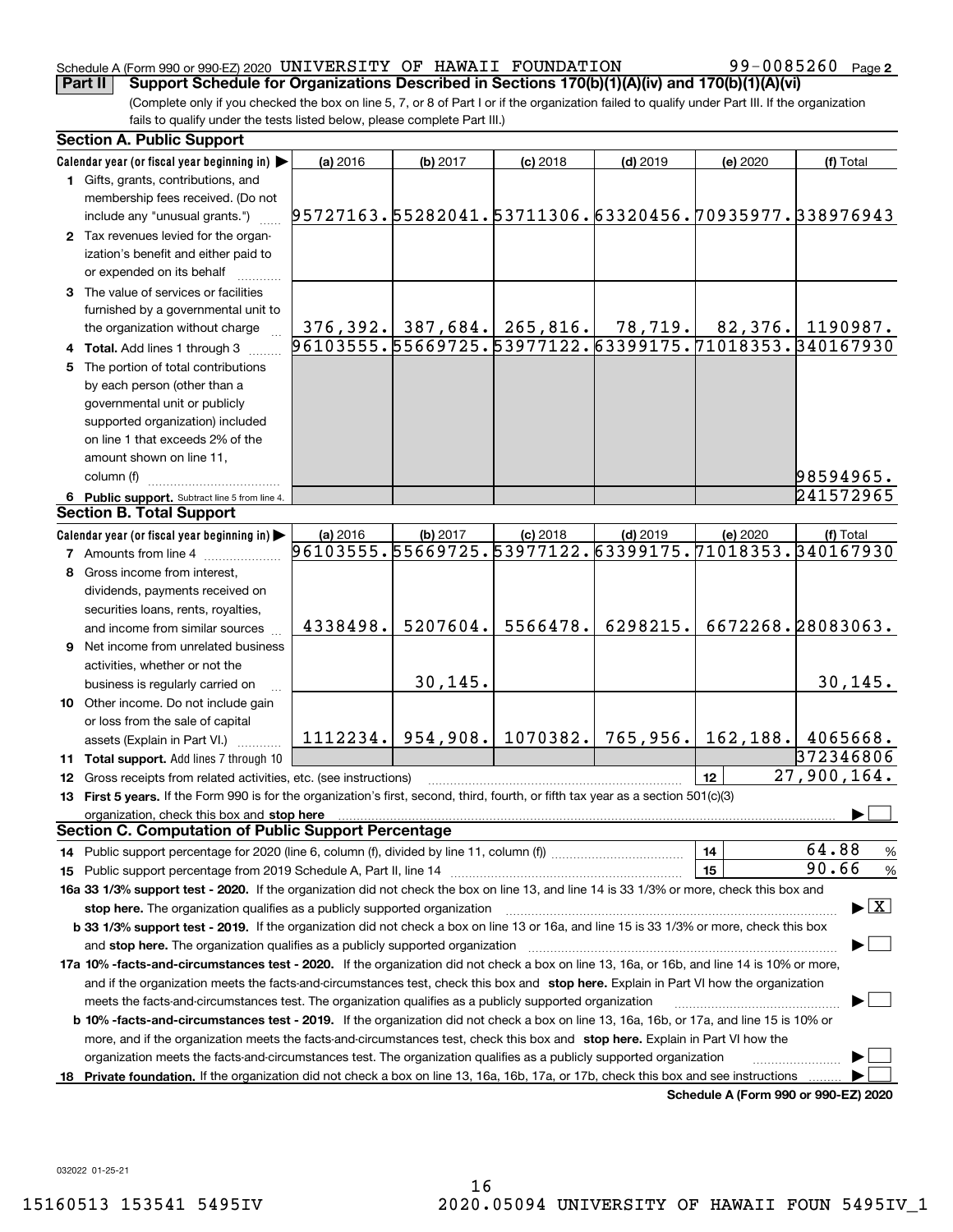### Schedule A (Form 990 or 990-EZ) 2020 <code>UNIVERSITY OF HAWAII FOUNDATION</code> 99 $-0085260$  Page **Part III Support Schedule for Organizations Described in Section 509(a)(2)**

(Complete only if you checked the box on line 10 of Part I or if the organization failed to qualify under Part II. If the organization fails to qualify under the tests listed below, please complete Part II.)

|    | <b>Section A. Public Support</b>                                                                                                                                                                                                      |          |          |            |            |                                      |           |
|----|---------------------------------------------------------------------------------------------------------------------------------------------------------------------------------------------------------------------------------------|----------|----------|------------|------------|--------------------------------------|-----------|
|    | Calendar year (or fiscal year beginning in) $\blacktriangleright$                                                                                                                                                                     | (a) 2016 | (b) 2017 | $(c)$ 2018 | $(d)$ 2019 | (e) 2020                             | (f) Total |
|    | 1 Gifts, grants, contributions, and                                                                                                                                                                                                   |          |          |            |            |                                      |           |
|    | membership fees received. (Do not                                                                                                                                                                                                     |          |          |            |            |                                      |           |
|    | include any "unusual grants.")                                                                                                                                                                                                        |          |          |            |            |                                      |           |
|    | 2 Gross receipts from admissions,<br>merchandise sold or services per-<br>formed, or facilities furnished in<br>any activity that is related to the<br>organization's tax-exempt purpose                                              |          |          |            |            |                                      |           |
|    | 3 Gross receipts from activities that<br>are not an unrelated trade or bus-<br>iness under section 513                                                                                                                                |          |          |            |            |                                      |           |
|    | 4 Tax revenues levied for the organ-<br>ization's benefit and either paid to                                                                                                                                                          |          |          |            |            |                                      |           |
|    | or expended on its behalf<br>.                                                                                                                                                                                                        |          |          |            |            |                                      |           |
|    | 5 The value of services or facilities                                                                                                                                                                                                 |          |          |            |            |                                      |           |
|    | furnished by a governmental unit to                                                                                                                                                                                                   |          |          |            |            |                                      |           |
|    | the organization without charge                                                                                                                                                                                                       |          |          |            |            |                                      |           |
|    | <b>6 Total.</b> Add lines 1 through 5                                                                                                                                                                                                 |          |          |            |            |                                      |           |
|    | 7a Amounts included on lines 1, 2, and                                                                                                                                                                                                |          |          |            |            |                                      |           |
|    | 3 received from disqualified persons<br><b>b</b> Amounts included on lines 2 and 3 received                                                                                                                                           |          |          |            |            |                                      |           |
|    | from other than disqualified persons that                                                                                                                                                                                             |          |          |            |            |                                      |           |
|    | exceed the greater of \$5,000 or 1% of the<br>amount on line 13 for the year                                                                                                                                                          |          |          |            |            |                                      |           |
|    | c Add lines 7a and 7b                                                                                                                                                                                                                 |          |          |            |            |                                      |           |
|    | 8 Public support. (Subtract line 7c from line 6.)                                                                                                                                                                                     |          |          |            |            |                                      |           |
|    | <b>Section B. Total Support</b>                                                                                                                                                                                                       |          |          |            |            |                                      |           |
|    | Calendar year (or fiscal year beginning in) $\blacktriangleright$                                                                                                                                                                     | (a) 2016 | (b) 2017 | $(c)$ 2018 | $(d)$ 2019 | (e) 2020                             | (f) Total |
|    | 9 Amounts from line 6                                                                                                                                                                                                                 |          |          |            |            |                                      |           |
|    | 10a Gross income from interest,<br>dividends, payments received on<br>securities loans, rents, royalties,<br>and income from similar sources                                                                                          |          |          |            |            |                                      |           |
|    | <b>b</b> Unrelated business taxable income                                                                                                                                                                                            |          |          |            |            |                                      |           |
|    | (less section 511 taxes) from businesses                                                                                                                                                                                              |          |          |            |            |                                      |           |
|    | acquired after June 30, 1975                                                                                                                                                                                                          |          |          |            |            |                                      |           |
|    | c Add lines 10a and 10b<br>11 Net income from unrelated business<br>activities not included in line 10b,<br>whether or not the business is<br>regularly carried on                                                                    |          |          |            |            |                                      |           |
|    | <b>12</b> Other income. Do not include gain<br>or loss from the sale of capital<br>assets (Explain in Part VI.)                                                                                                                       |          |          |            |            |                                      |           |
|    | <b>13</b> Total support. (Add lines 9, 10c, 11, and 12.)                                                                                                                                                                              |          |          |            |            |                                      |           |
|    | 14 First 5 years. If the Form 990 is for the organization's first, second, third, fourth, or fifth tax year as a section 501(c)(3) organization,                                                                                      |          |          |            |            |                                      |           |
|    | check this box and stop here with the continuum control to the change of the state of the state of the change of the state of the change of the change of the state of the change of the change of the change of the change of        |          |          |            |            |                                      |           |
|    | <b>Section C. Computation of Public Support Percentage</b>                                                                                                                                                                            |          |          |            |            |                                      |           |
|    | 15 Public support percentage for 2020 (line 8, column (f), divided by line 13, column (f))                                                                                                                                            |          |          |            |            | 15                                   | %         |
|    | 16 Public support percentage from 2019 Schedule A, Part III, line 15<br><b>Section D. Computation of Investment Income Percentage</b>                                                                                                 |          |          |            |            | 16                                   | %         |
|    |                                                                                                                                                                                                                                       |          |          |            |            | 17                                   |           |
|    | 17 Investment income percentage for 2020 (line 10c, column (f), divided by line 13, column (f))                                                                                                                                       |          |          |            |            | 18                                   | %         |
|    | <b>18</b> Investment income percentage from <b>2019</b> Schedule A, Part III, line 17<br>19a 33 1/3% support tests - 2020. If the organization did not check the box on line 14, and line 15 is more than 33 1/3%, and line 17 is not |          |          |            |            |                                      | %         |
|    | more than 33 1/3%, check this box and stop here. The organization qualifies as a publicly supported organization                                                                                                                      |          |          |            |            |                                      | ▶         |
|    | b 33 1/3% support tests - 2019. If the organization did not check a box on line 14 or line 19a, and line 16 is more than 33 1/3%, and                                                                                                 |          |          |            |            |                                      |           |
|    | line 18 is not more than 33 1/3%, check this box and stop here. The organization qualifies as a publicly supported organization                                                                                                       |          |          |            |            |                                      |           |
| 20 | Private foundation. If the organization did not check a box on line 14, 19a, or 19b, check this box and see instructions                                                                                                              |          |          |            |            | .                                    |           |
|    | 032023 01-25-21                                                                                                                                                                                                                       |          |          |            |            | Schedule A (Form 990 or 990-EZ) 2020 |           |

17

15160513 153541 5495IV 2020.05094 UNIVERSITY OF HAWAII FOUN 5495IV\_1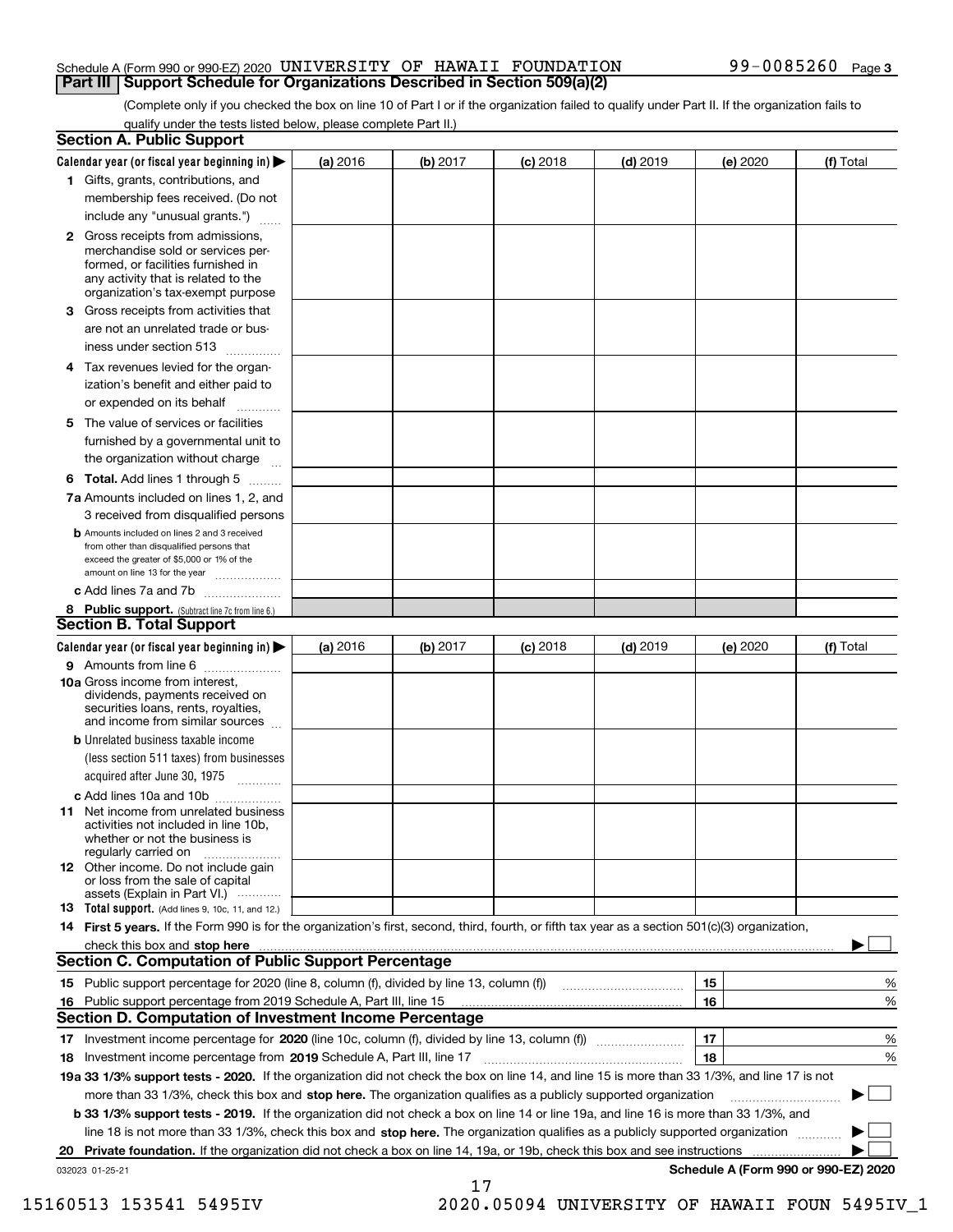### Schedule A (Form 990 or 990-EZ) 2020 <code>UNIVERSITY OF HAWAII FOUNDATION</code> 99 $-0085260$  Page

# 99-0085260 Page 4

**1**

**2**

**YesNo**

# **Part IV Supporting Organizations**

(Complete only if you checked a box in line 12 on Part I. If you checked box 12a, Part I, complete Sections A and B. If you checked box 12b, Part I, complete Sections A and C. If you checked box 12c, Part I, complete Sections A, D, and E. If you checked box 12d, Part I, complete Sections A and D, and complete Part V.)

## **Section A. All Supporting Organizations**

- **1** Are all of the organization's supported organizations listed by name in the organization's governing documents? If "No," describe in **Part VI** how the supported organizations are designated. If designated by *class or purpose, describe the designation. If historic and continuing relationship, explain.*
- **2** Did the organization have any supported organization that does not have an IRS determination of status under section 509(a)(1) or (2)? If "Yes," explain in Part VI how the organization determined that the supported *organization was described in section 509(a)(1) or (2).*
- **3a** Did the organization have a supported organization described in section 501(c)(4), (5), or (6)? If "Yes," answer *lines 3b and 3c below.*
- **b** Did the organization confirm that each supported organization qualified under section 501(c)(4), (5), or (6) and satisfied the public support tests under section 509(a)(2)? If "Yes," describe in **Part VI** when and how the *organization made the determination.*
- **c**Did the organization ensure that all support to such organizations was used exclusively for section 170(c)(2)(B) purposes? If "Yes," explain in **Part VI** what controls the organization put in place to ensure such use.
- **4a***If* Was any supported organization not organized in the United States ("foreign supported organization")? *"Yes," and if you checked box 12a or 12b in Part I, answer lines 4b and 4c below.*
- **b** Did the organization have ultimate control and discretion in deciding whether to make grants to the foreign supported organization? If "Yes," describe in **Part VI** how the organization had such control and discretion *despite being controlled or supervised by or in connection with its supported organizations.*
- **c** Did the organization support any foreign supported organization that does not have an IRS determination under sections 501(c)(3) and 509(a)(1) or (2)? If "Yes," explain in **Part VI** what controls the organization used *to ensure that all support to the foreign supported organization was used exclusively for section 170(c)(2)(B) purposes.*
- **5a** Did the organization add, substitute, or remove any supported organizations during the tax year? If "Yes," answer lines 5b and 5c below (if applicable). Also, provide detail in **Part VI,** including (i) the names and EIN *numbers of the supported organizations added, substituted, or removed; (ii) the reasons for each such action; (iii) the authority under the organization's organizing document authorizing such action; and (iv) how the action was accomplished (such as by amendment to the organizing document).*
- **b** Type I or Type II only. Was any added or substituted supported organization part of a class already designated in the organization's organizing document?
- **cSubstitutions only.**  Was the substitution the result of an event beyond the organization's control?
- **6** Did the organization provide support (whether in the form of grants or the provision of services or facilities) to **Part VI.** *If "Yes," provide detail in* support or benefit one or more of the filing organization's supported organizations? anyone other than (i) its supported organizations, (ii) individuals that are part of the charitable class benefited by one or more of its supported organizations, or (iii) other supporting organizations that also
- **7**Did the organization provide a grant, loan, compensation, or other similar payment to a substantial contributor *If "Yes," complete Part I of Schedule L (Form 990 or 990-EZ).* regard to a substantial contributor? (as defined in section 4958(c)(3)(C)), a family member of a substantial contributor, or a 35% controlled entity with
- **8** Did the organization make a loan to a disqualified person (as defined in section 4958) not described in line 7? *If "Yes," complete Part I of Schedule L (Form 990 or 990-EZ).*
- **9a** Was the organization controlled directly or indirectly at any time during the tax year by one or more in section 509(a)(1) or (2))? If "Yes," *provide detail in* <code>Part VI.</code> disqualified persons, as defined in section 4946 (other than foundation managers and organizations described
- **b** Did one or more disqualified persons (as defined in line 9a) hold a controlling interest in any entity in which the supporting organization had an interest? If "Yes," provide detail in P**art VI**.
- **c**Did a disqualified person (as defined in line 9a) have an ownership interest in, or derive any personal benefit from, assets in which the supporting organization also had an interest? If "Yes," provide detail in P**art VI.**
- **10a** Was the organization subject to the excess business holdings rules of section 4943 because of section supporting organizations)? If "Yes," answer line 10b below. 4943(f) (regarding certain Type II supporting organizations, and all Type III non-functionally integrated
- **b** Did the organization have any excess business holdings in the tax year? (Use Schedule C, Form 4720, to *determine whether the organization had excess business holdings.)*

032024 01-25-21



**Schedule A (Form 990 or 990-EZ) 2020**

15160513 153541 5495IV 2020.05094 UNIVERSITY OF HAWAII FOUN 5495IV\_1

18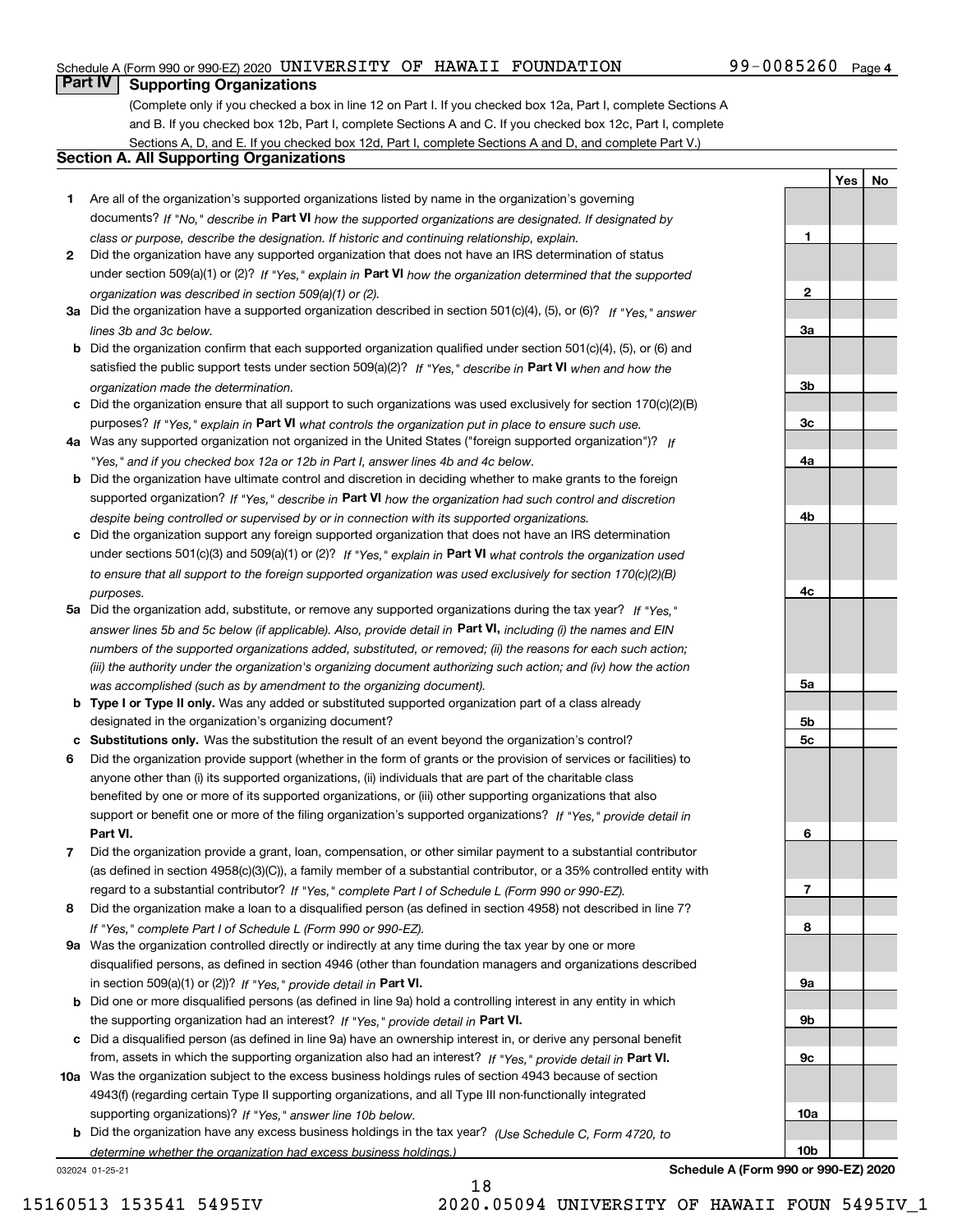### Schedule A (Form 990 or 990-EZ) 2020 <code>UNIVERSITY OF HAWAII FOUNDATION</code> 99 $-0085260$  Page

|              | <b>Supporting Organizations (continued)</b><br>Part IV                                                                                                                                                                                                    |                 |     |    |
|--------------|-----------------------------------------------------------------------------------------------------------------------------------------------------------------------------------------------------------------------------------------------------------|-----------------|-----|----|
|              |                                                                                                                                                                                                                                                           |                 | Yes | No |
| 11           | Has the organization accepted a gift or contribution from any of the following persons?                                                                                                                                                                   |                 |     |    |
|              | a A person who directly or indirectly controls, either alone or together with persons described in lines 11b and                                                                                                                                          |                 |     |    |
|              | 11c below, the governing body of a supported organization?                                                                                                                                                                                                | 11a             |     |    |
|              | <b>b</b> A family member of a person described in line 11a above?                                                                                                                                                                                         | 11 <sub>b</sub> |     |    |
|              | c A 35% controlled entity of a person described in line 11a or 11b above? If "Yes" to line 11a, 11b, or 11c, provide                                                                                                                                      |                 |     |    |
|              | detail in Part VI.                                                                                                                                                                                                                                        | 11c             |     |    |
|              | <b>Section B. Type I Supporting Organizations</b>                                                                                                                                                                                                         |                 |     |    |
|              |                                                                                                                                                                                                                                                           |                 | Yes | No |
| 1.           | Did the governing body, members of the governing body, officers acting in their official capacity, or membership of one or                                                                                                                                |                 |     |    |
|              | more supported organizations have the power to regularly appoint or elect at least a majority of the organization's officers,                                                                                                                             |                 |     |    |
|              | directors, or trustees at all times during the tax year? If "No," describe in Part VI how the supported organization(s)<br>effectively operated, supervised, or controlled the organization's activities. If the organization had more than one supported |                 |     |    |
|              | organization, describe how the powers to appoint and/or remove officers, directors, or trustees were allocated among the                                                                                                                                  |                 |     |    |
|              | supported organizations and what conditions or restrictions, if any, applied to such powers during the tax year.                                                                                                                                          | 1               |     |    |
| $\mathbf{2}$ | Did the organization operate for the benefit of any supported organization other than the supported                                                                                                                                                       |                 |     |    |
|              | organization(s) that operated, supervised, or controlled the supporting organization? If "Yes," explain in                                                                                                                                                |                 |     |    |
|              | <b>Part VI</b> how providing such benefit carried out the purposes of the supported organization(s) that operated,                                                                                                                                        |                 |     |    |
|              | supervised, or controlled the supporting organization.                                                                                                                                                                                                    | $\mathbf{2}$    |     |    |
|              | Section C. Type II Supporting Organizations                                                                                                                                                                                                               |                 |     |    |
|              |                                                                                                                                                                                                                                                           |                 | Yes | No |
| 1.           | Were a majority of the organization's directors or trustees during the tax year also a majority of the directors                                                                                                                                          |                 |     |    |
|              | or trustees of each of the organization's supported organization(s)? If "No," describe in Part VI how control                                                                                                                                             |                 |     |    |
|              | or management of the supporting organization was vested in the same persons that controlled or managed                                                                                                                                                    |                 |     |    |
|              | the supported organization(s).<br>Section D. All Type III Supporting Organizations                                                                                                                                                                        | 1               |     |    |
|              |                                                                                                                                                                                                                                                           |                 |     |    |
|              |                                                                                                                                                                                                                                                           |                 | Yes | No |
| 1.           | Did the organization provide to each of its supported organizations, by the last day of the fifth month of the                                                                                                                                            |                 |     |    |
|              | organization's tax year, (i) a written notice describing the type and amount of support provided during the prior tax                                                                                                                                     |                 |     |    |
|              | year, (ii) a copy of the Form 990 that was most recently filed as of the date of notification, and (iii) copies of the<br>organization's governing documents in effect on the date of notification, to the extent not previously provided?                | 1               |     |    |
| 2            | Were any of the organization's officers, directors, or trustees either (i) appointed or elected by the supported                                                                                                                                          |                 |     |    |
|              | organization(s) or (ii) serving on the governing body of a supported organization? If "No," explain in Part VI how                                                                                                                                        |                 |     |    |
|              | the organization maintained a close and continuous working relationship with the supported organization(s).                                                                                                                                               | $\mathbf{2}$    |     |    |
| 3            | By reason of the relationship described in line 2, above, did the organization's supported organizations have a                                                                                                                                           |                 |     |    |
|              | significant voice in the organization's investment policies and in directing the use of the organization's                                                                                                                                                |                 |     |    |
|              | income or assets at all times during the tax year? If "Yes," describe in Part VI the role the organization's                                                                                                                                              |                 |     |    |
|              | supported organizations played in this regard.                                                                                                                                                                                                            | з               |     |    |
|              | Section E. Type III Functionally Integrated Supporting Organizations                                                                                                                                                                                      |                 |     |    |
| 1            | Check the box next to the method that the organization used to satisfy the Integral Part Test during the year (see instructions).                                                                                                                         |                 |     |    |
| a            | The organization satisfied the Activities Test. Complete line 2 below.                                                                                                                                                                                    |                 |     |    |
| b            | The organization is the parent of each of its supported organizations. Complete line 3 below.                                                                                                                                                             |                 |     |    |
| c            | The organization supported a governmental entity. Describe in Part VI how you supported a governmental entity (see instructions).                                                                                                                         |                 |     |    |
| 2            | Activities Test. Answer lines 2a and 2b below.                                                                                                                                                                                                            |                 | Yes | No |
| a            | Did substantially all of the organization's activities during the tax year directly further the exempt purposes of                                                                                                                                        |                 |     |    |
|              | the supported organization(s) to which the organization was responsive? If "Yes," then in Part VI identify                                                                                                                                                |                 |     |    |
|              | those supported organizations and explain how these activities directly furthered their exempt purposes,                                                                                                                                                  |                 |     |    |
|              | how the organization was responsive to those supported organizations, and how the organization determined                                                                                                                                                 |                 |     |    |
|              | that these activities constituted substantially all of its activities.                                                                                                                                                                                    | 2a              |     |    |
|              | <b>b</b> Did the activities described in line 2a, above, constitute activities that, but for the organization's involvement,                                                                                                                              |                 |     |    |
|              | one or more of the organization's supported organization(s) would have been engaged in? If "Yes," explain in                                                                                                                                              |                 |     |    |
|              | <b>Part VI</b> the reasons for the organization's position that its supported organization(s) would have engaged in                                                                                                                                       |                 |     |    |
|              | these activities but for the organization's involvement.                                                                                                                                                                                                  | 2b              |     |    |
| з            | Parent of Supported Organizations. Answer lines 3a and 3b below.                                                                                                                                                                                          |                 |     |    |
|              | a Did the organization have the power to regularly appoint or elect a majority of the officers, directors, or                                                                                                                                             |                 |     |    |

trustees of each of the supported organizations? If "Yes" or "No" provide details in **Part VI.** 

032025 01-25-21 **b** Did the organization exercise a substantial degree of direction over the policies, programs, and activities of each of its supported organizations? If "Yes," describe in Part VI the role played by the organization in this regard.

19

**Schedule A (Form 990 or 990-EZ) 2020**

**3a**

**3b**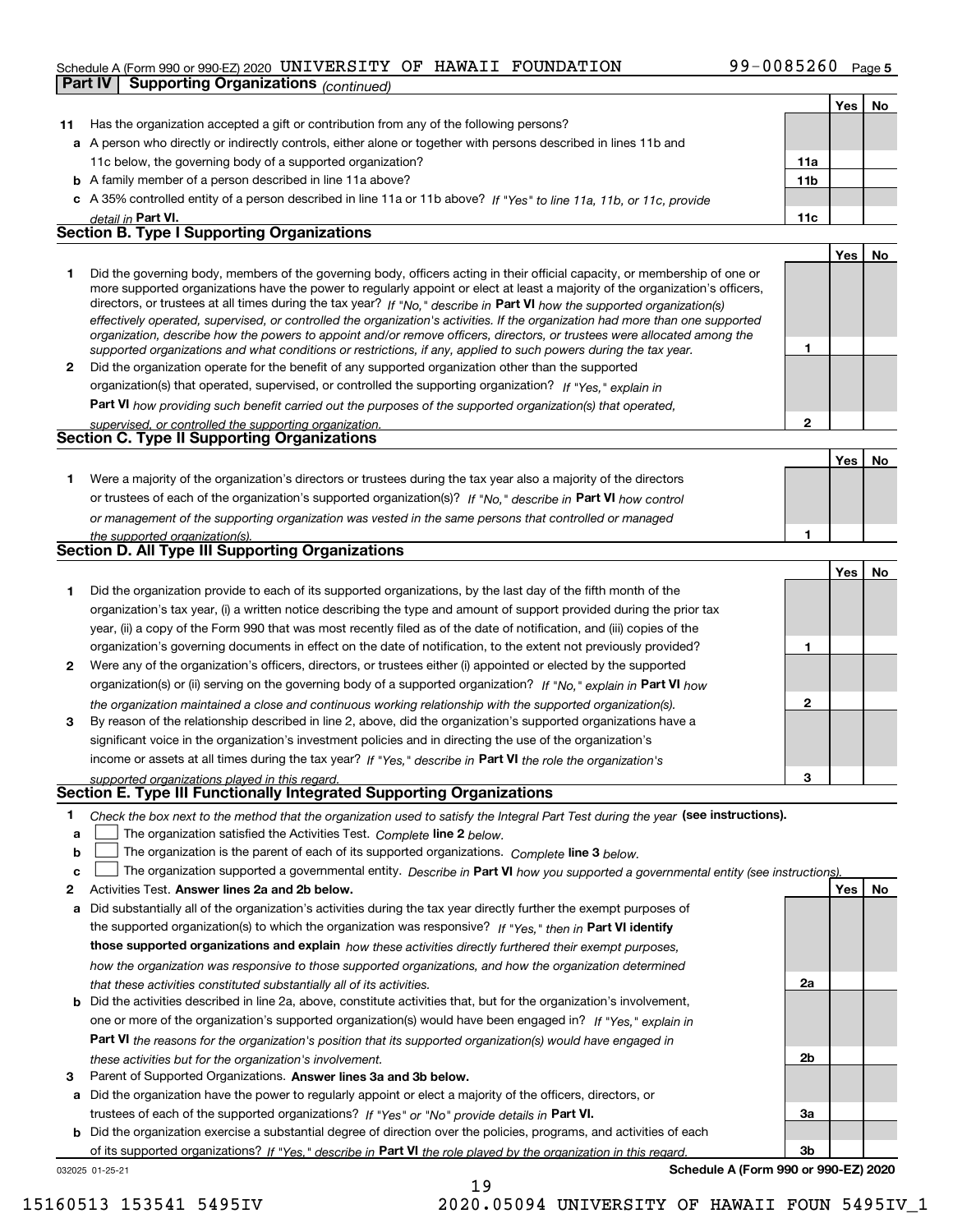### Schedule A (Form 990 or 990-EZ) 2020 <code>UNIVERSITY OF HAWAII FOUNDATION</code> 99 $-0085260$  Page **Part V Type III Non-Functionally Integrated 509(a)(3) Supporting Organizations**

1 Check here if the organization satisfied the Integral Part Test as a qualifying trust on Nov. 20, 1970 (explain in Part VI). See instructions. All other Type III non-functionally integrated supporting organizations must complete Sections A through E.

|              | Section A - Adjusted Net Income                                                                                                   | (A) Prior Year | (B) Current Year<br>(optional) |                                |
|--------------|-----------------------------------------------------------------------------------------------------------------------------------|----------------|--------------------------------|--------------------------------|
| 1            | Net short-term capital gain                                                                                                       | 1              |                                |                                |
| 2            | Recoveries of prior-year distributions                                                                                            | $\mathbf{2}$   |                                |                                |
| 3            | Other gross income (see instructions)                                                                                             | 3              |                                |                                |
| 4            | Add lines 1 through 3.                                                                                                            | 4              |                                |                                |
| 5            | Depreciation and depletion                                                                                                        | 5              |                                |                                |
| 6            | Portion of operating expenses paid or incurred for production or                                                                  |                |                                |                                |
|              | collection of gross income or for management, conservation, or                                                                    |                |                                |                                |
|              | maintenance of property held for production of income (see instructions)                                                          | 6              |                                |                                |
| 7            | Other expenses (see instructions)                                                                                                 | $\overline{7}$ |                                |                                |
| 8            | Adjusted Net Income (subtract lines 5, 6, and 7 from line 4)                                                                      | 8              |                                |                                |
|              | <b>Section B - Minimum Asset Amount</b>                                                                                           |                | (A) Prior Year                 | (B) Current Year<br>(optional) |
| 1            | Aggregate fair market value of all non-exempt-use assets (see                                                                     |                |                                |                                |
|              | instructions for short tax year or assets held for part of year):                                                                 |                |                                |                                |
|              | <b>a</b> Average monthly value of securities                                                                                      | 1a             |                                |                                |
|              | <b>b</b> Average monthly cash balances                                                                                            | 1 <sub>b</sub> |                                |                                |
|              | c Fair market value of other non-exempt-use assets                                                                                | 1c             |                                |                                |
|              | d Total (add lines 1a, 1b, and 1c)                                                                                                | 1d             |                                |                                |
|              | e Discount claimed for blockage or other factors                                                                                  |                |                                |                                |
|              | (explain in detail in Part VI):                                                                                                   |                |                                |                                |
| $\mathbf{2}$ | Acquisition indebtedness applicable to non-exempt-use assets                                                                      | $\mathbf{2}$   |                                |                                |
| 3            | Subtract line 2 from line 1d.                                                                                                     | 3              |                                |                                |
| 4            | Cash deemed held for exempt use. Enter 0.015 of line 3 (for greater amount,                                                       |                |                                |                                |
|              | see instructions).                                                                                                                | 4              |                                |                                |
| 5            | Net value of non-exempt-use assets (subtract line 4 from line 3)                                                                  | 5              |                                |                                |
| 6            | Multiply line 5 by 0.035.                                                                                                         | 6              |                                |                                |
| 7            | Recoveries of prior-year distributions                                                                                            | $\overline{7}$ |                                |                                |
| 8            | Minimum Asset Amount (add line 7 to line 6)                                                                                       | 8              |                                |                                |
|              | <b>Section C - Distributable Amount</b>                                                                                           |                |                                | <b>Current Year</b>            |
| 1            | Adjusted net income for prior year (from Section A, line 8, column A)                                                             | 1              |                                |                                |
| 2            | Enter 0.85 of line 1.                                                                                                             | $\mathbf{2}$   |                                |                                |
| 3            | Minimum asset amount for prior year (from Section B, line 8, column A)                                                            | 3              |                                |                                |
| 4            | Enter greater of line 2 or line 3.                                                                                                | 4              |                                |                                |
| 5            | Income tax imposed in prior year                                                                                                  | 5              |                                |                                |
| 6            | <b>Distributable Amount.</b> Subtract line 5 from line 4, unless subject to                                                       |                |                                |                                |
|              | emergency temporary reduction (see instructions).                                                                                 | 6              |                                |                                |
| 7            | Check here if the current year is the organization's first as a non-functionally integrated Type III supporting organization (see |                |                                |                                |

instructions).

**1**

**Schedule A (Form 990 or 990-EZ) 2020**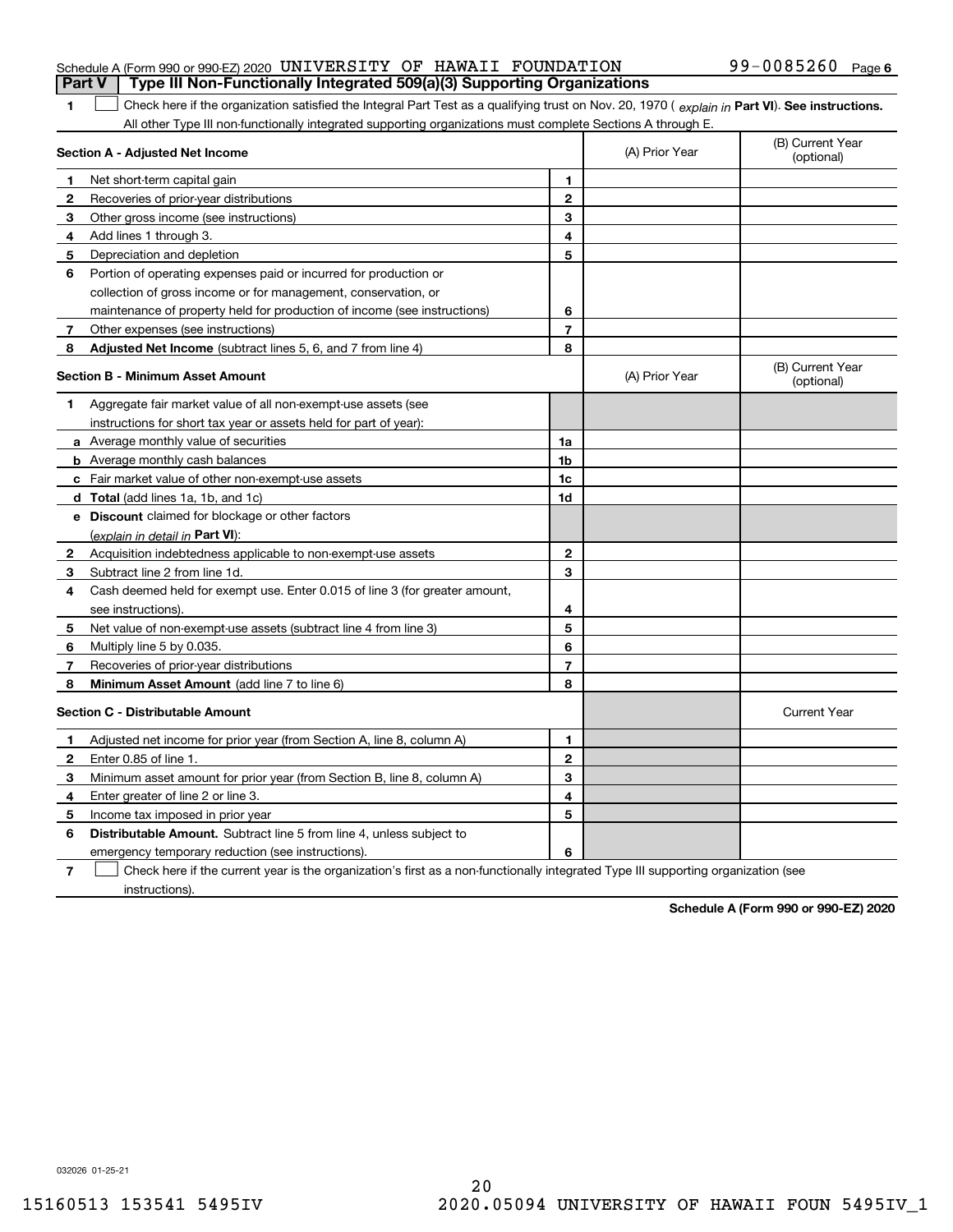### Schedule A (Form 990 or 990-EZ) 2020 Page UNIVERSITY OF HAWAII FOUNDATION 99-0085260

| Part V | Type III Non-Functionally Integrated 509(a)(3) Supporting Organizations                    |                                    | (continued)                                   |                                                  |
|--------|--------------------------------------------------------------------------------------------|------------------------------------|-----------------------------------------------|--------------------------------------------------|
|        | <b>Section D - Distributions</b>                                                           |                                    |                                               | <b>Current Year</b>                              |
|        | Amounts paid to supported organizations to accomplish exempt purposes                      |                                    | 1                                             |                                                  |
| 2      | Amounts paid to perform activity that directly furthers exempt purposes of supported       |                                    |                                               |                                                  |
|        | organizations, in excess of income from activity                                           |                                    | 2                                             |                                                  |
| 3      | Administrative expenses paid to accomplish exempt purposes of supported organizations      |                                    | 3                                             |                                                  |
| 4      | Amounts paid to acquire exempt-use assets                                                  |                                    | 4                                             |                                                  |
| 5      | Qualified set aside amounts (prior IRS approval required - provide details in Part VI)     |                                    | 5                                             |                                                  |
| 6      | Other distributions (describe in Part VI). See instructions.                               |                                    | 6                                             |                                                  |
| 7      | Total annual distributions. Add lines 1 through 6.                                         |                                    | 7                                             |                                                  |
| 8      | Distributions to attentive supported organizations to which the organization is responsive |                                    |                                               |                                                  |
|        | (provide details in Part VI). See instructions.                                            |                                    | 8                                             |                                                  |
| 9      | Distributable amount for 2020 from Section C, line 6                                       |                                    | 9                                             |                                                  |
| 10     | Line 8 amount divided by line 9 amount                                                     |                                    | 10                                            |                                                  |
|        | <b>Section E - Distribution Allocations</b> (see instructions)                             | (i)<br><b>Excess Distributions</b> | (ii)<br><b>Underdistributions</b><br>Pre-2020 | (iii)<br><b>Distributable</b><br>Amount for 2020 |
| 1      | Distributable amount for 2020 from Section C, line 6                                       |                                    |                                               |                                                  |
| 2      | Underdistributions, if any, for years prior to 2020 (reason-                               |                                    |                                               |                                                  |
|        | able cause required - explain in Part VI). See instructions.                               |                                    |                                               |                                                  |
| 3      | Excess distributions carryover, if any, to 2020                                            |                                    |                                               |                                                  |
|        | a From 2015                                                                                |                                    |                                               |                                                  |
|        | $b$ From 2016                                                                              |                                    |                                               |                                                  |
|        | c From $2017$                                                                              |                                    |                                               |                                                  |
|        | <b>d</b> From 2018                                                                         |                                    |                                               |                                                  |
|        | e From 2019                                                                                |                                    |                                               |                                                  |
|        | f Total of lines 3a through 3e                                                             |                                    |                                               |                                                  |
|        | g Applied to underdistributions of prior years                                             |                                    |                                               |                                                  |
|        | <b>h</b> Applied to 2020 distributable amount                                              |                                    |                                               |                                                  |
|        | Carryover from 2015 not applied (see instructions)                                         |                                    |                                               |                                                  |
|        | Remainder. Subtract lines 3g, 3h, and 3i from line 3f.                                     |                                    |                                               |                                                  |
| 4      | Distributions for 2020 from Section D.                                                     |                                    |                                               |                                                  |
|        | line $7:$                                                                                  |                                    |                                               |                                                  |
|        | a Applied to underdistributions of prior years                                             |                                    |                                               |                                                  |
|        | <b>b</b> Applied to 2020 distributable amount                                              |                                    |                                               |                                                  |
|        | <b>c</b> Remainder. Subtract lines 4a and 4b from line 4.                                  |                                    |                                               |                                                  |
| 5      | Remaining underdistributions for years prior to 2020, if                                   |                                    |                                               |                                                  |
|        | any. Subtract lines 3g and 4a from line 2. For result greater                              |                                    |                                               |                                                  |
|        | than zero, explain in Part VI. See instructions.                                           |                                    |                                               |                                                  |
| 6      | Remaining underdistributions for 2020. Subtract lines 3h                                   |                                    |                                               |                                                  |
|        | and 4b from line 1. For result greater than zero, explain in                               |                                    |                                               |                                                  |
|        | Part VI. See instructions.                                                                 |                                    |                                               |                                                  |
| 7      | Excess distributions carryover to 2021. Add lines 3j                                       |                                    |                                               |                                                  |
|        | and 4c.                                                                                    |                                    |                                               |                                                  |
| 8      | Breakdown of line 7:                                                                       |                                    |                                               |                                                  |
|        | a Excess from 2016                                                                         |                                    |                                               |                                                  |
|        | <b>b</b> Excess from 2017                                                                  |                                    |                                               |                                                  |
|        | c Excess from 2018                                                                         |                                    |                                               |                                                  |
|        | d Excess from 2019                                                                         |                                    |                                               |                                                  |
|        | e Excess from 2020                                                                         |                                    |                                               |                                                  |

**Schedule A (Form 990 or 990-EZ) 2020**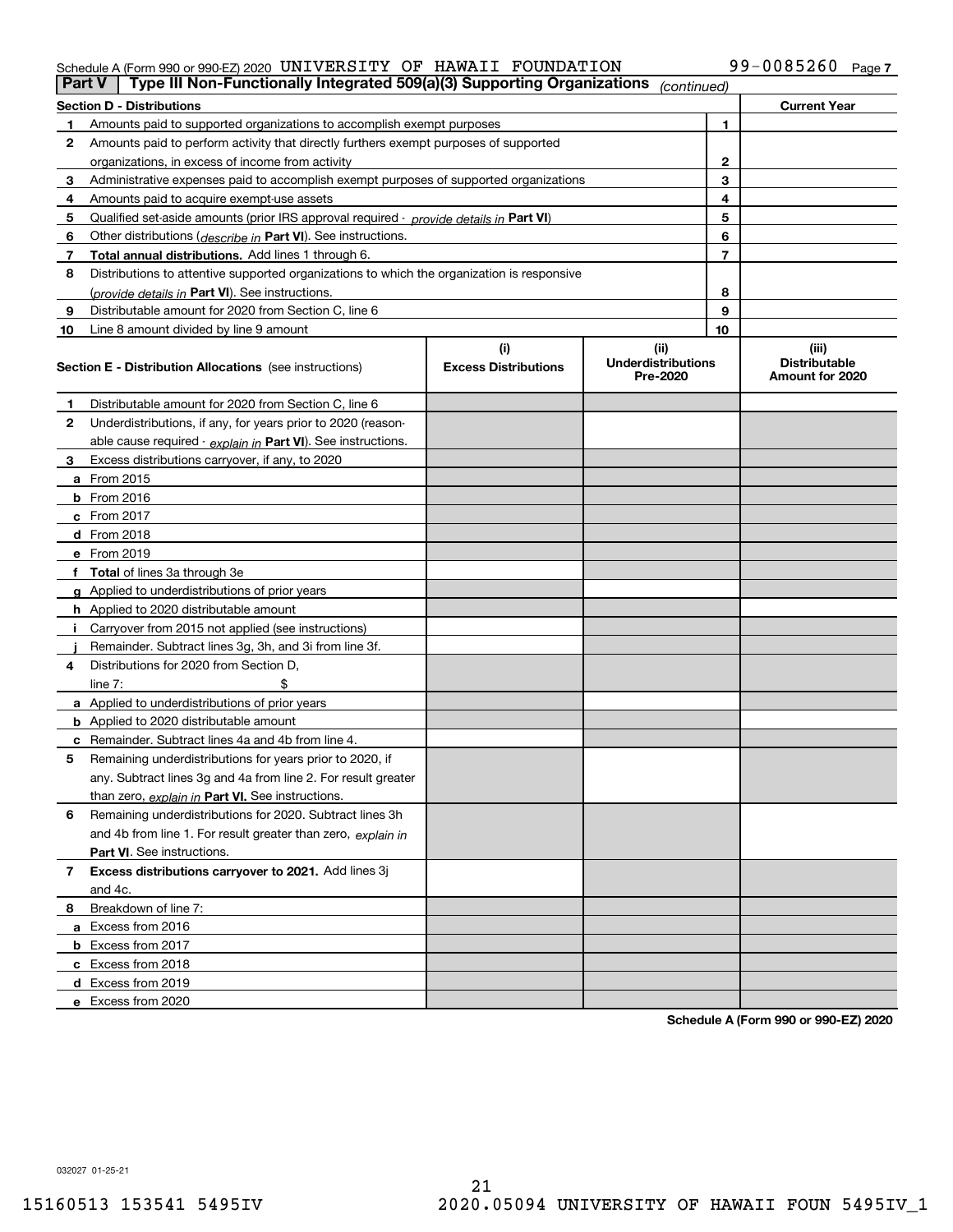| Schedule A (Form 990 or 990-EZ) 2020 UNIVERSITY OF HAWAII FOUNDATION |  |  | 99-0085260 Page 8 |  |
|----------------------------------------------------------------------|--|--|-------------------|--|
|                                                                      |  |  |                   |  |

Part VI | Supplemental Information. Provide the explanations required by Part II, line 10; Part II, line 17a or 17b; Part III, line 12; Part IV, Section A, lines 1, 2, 3b, 3c, 4b, 4c, 5a, 6, 9a, 9b, 9c, 11a, 11b, and 11c; Part IV, Section B, lines 1 and 2; Part IV, Section C, line 1; Part IV, Section D, lines 2 and 3; Part IV, Section E, lines 1c, 2a, 2b, 3a, and 3b; Part V, line 1; Part V, Section B, line 1e; Part V, Section D, lines 5, 6, and 8; and Part V, Section E, lines 2, 5, and 6. Also complete this part for any additional information. (See instructions.)

## PART-II LINE-10

OTHER INCOME CONSISTS OF FUNDRAISING EVENTS AND FEES,

HONORARIA/SERVICES, ROYALTIES AND OTHER MISCELLANEOUS INCOME.

| DESCRIPTION | 2016                                               | 2017 | 2018 | 2019 | 2020 |
|-------------|----------------------------------------------------|------|------|------|------|
| FUNDRAISING | 1,112,234 954,908 1,070,382 765,956 162,188        |      |      |      |      |
| TOTALS      | 1, 112, 234 954, 908 1, 070, 382 765, 956 162, 188 |      |      |      |      |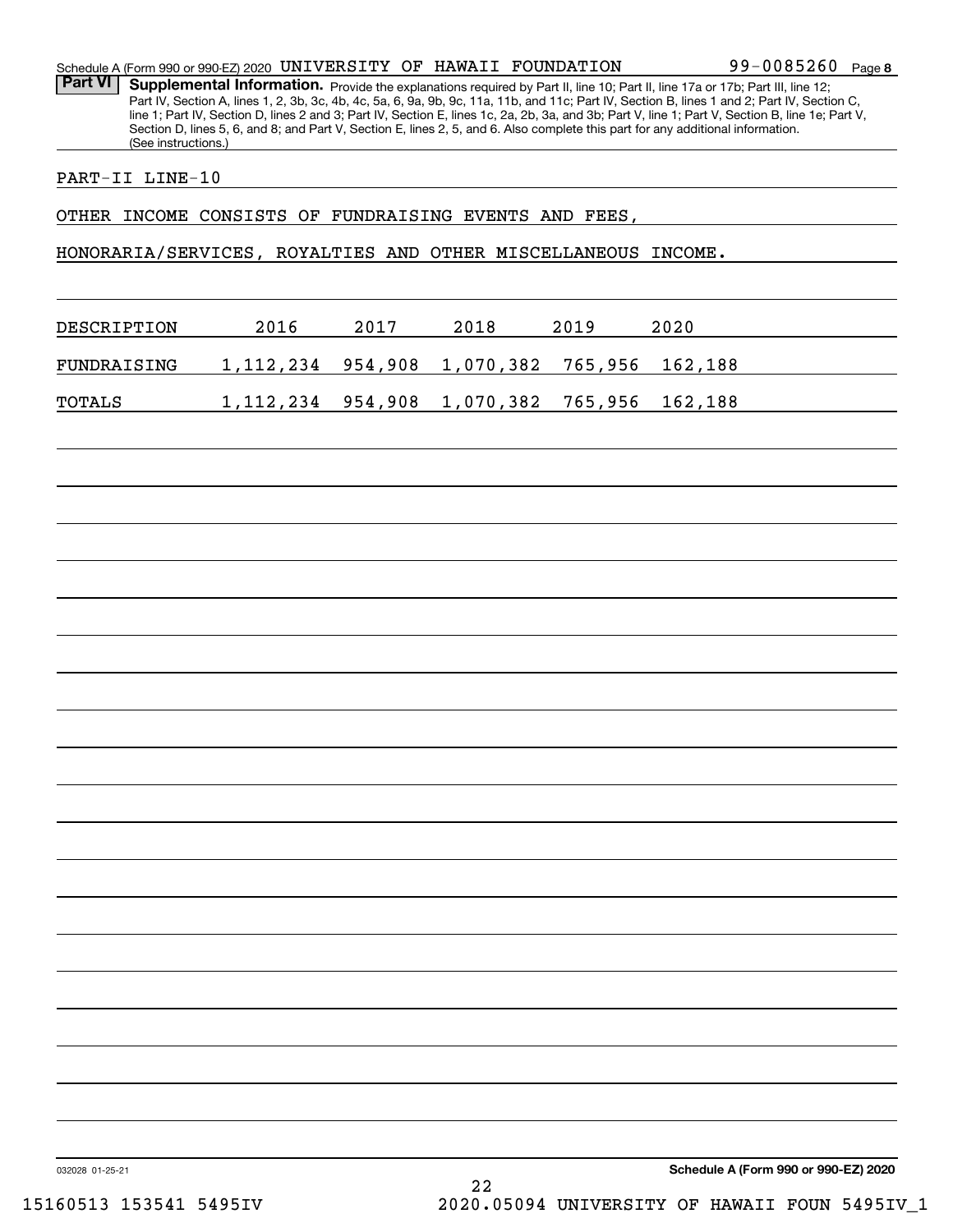Department of the Treasury Internal Revenue Service **(Form 990, 990-EZ, or 990-PF)**

Name of the organization

## \*\* PUBLIC DISCLOSURE COPY \*\*

# **Schedule B Schedule of Contributors**

**| Attach to Form 990, Form 990-EZ, or Form 990-PF. | Go to www.irs.gov/Form990 for the latest information.** OMB No. 1545-0047

**2020**

**Employer identification number**

| $-008526$ |
|-----------|
|-----------|

|                                       |  | UNIVERSITY OF HAWAII FOUNDATION | 99-0085260 |
|---------------------------------------|--|---------------------------------|------------|
| <b>Organization type</b> (check one): |  |                                 |            |

| Filers of:         | Section:                                                                    |
|--------------------|-----------------------------------------------------------------------------|
| Form 990 or 990-EZ | $\lfloor x \rfloor$ 501(c)( 3) (enter number) organization                  |
|                    | $4947(a)(1)$ nonexempt charitable trust not treated as a private foundation |
|                    | 527 political organization                                                  |
| Form 990-PF        | 501(c)(3) exempt private foundation                                         |
|                    | 4947(a)(1) nonexempt charitable trust treated as a private foundation       |
|                    | 501(c)(3) taxable private foundation                                        |

Check if your organization is covered by the **General Rule** or a **Special Rule. Note:**  Only a section 501(c)(7), (8), or (10) organization can check boxes for both the General Rule and a Special Rule. See instructions.

### **General Rule**

 $\mathcal{L}^{\text{max}}$ 

For an organization filing Form 990, 990-EZ, or 990-PF that received, during the year, contributions totaling \$5,000 or more (in money or property) from any one contributor. Complete Parts I and II. See instructions for determining a contributor's total contributions.

### **Special Rules**

any one contributor, during the year, total contributions of the greater of  $\,$  (1) \$5,000; or **(2)** 2% of the amount on (i) Form 990, Part VIII, line 1h;  $\boxed{\textbf{X}}$  For an organization described in section 501(c)(3) filing Form 990 or 990-EZ that met the 33 1/3% support test of the regulations under sections 509(a)(1) and 170(b)(1)(A)(vi), that checked Schedule A (Form 990 or 990-EZ), Part II, line 13, 16a, or 16b, and that received from or (ii) Form 990-EZ, line 1. Complete Parts I and II.

For an organization described in section 501(c)(7), (8), or (10) filing Form 990 or 990-EZ that received from any one contributor, during the year, total contributions of more than \$1,000 exclusively for religious, charitable, scientific, literary, or educational purposes, or for the prevention of cruelty to children or animals. Complete Parts I (entering "N/A" in column (b) instead of the contributor name and address), II, and III.  $\mathcal{L}^{\text{max}}$ 

purpose. Don't complete any of the parts unless the **General Rule** applies to this organization because it received *nonexclusively* year, contributions <sub>exclusively</sub> for religious, charitable, etc., purposes, but no such contributions totaled more than \$1,000. If this box is checked, enter here the total contributions that were received during the year for an  $\;$ exclusively religious, charitable, etc., For an organization described in section 501(c)(7), (8), or (10) filing Form 990 or 990-EZ that received from any one contributor, during the religious, charitable, etc., contributions totaling \$5,000 or more during the year  $\Box$ — $\Box$   $\Box$  $\mathcal{L}^{\text{max}}$ 

**Caution:**  An organization that isn't covered by the General Rule and/or the Special Rules doesn't file Schedule B (Form 990, 990-EZ, or 990-PF),  **must** but it answer "No" on Part IV, line 2, of its Form 990; or check the box on line H of its Form 990-EZ or on its Form 990-PF, Part I, line 2, to certify that it doesn't meet the filing requirements of Schedule B (Form 990, 990-EZ, or 990-PF).

**For Paperwork Reduction Act Notice, see the instructions for Form 990, 990-EZ, or 990-PF. Schedule B (Form 990, 990-EZ, or 990-PF) (2020)** LHA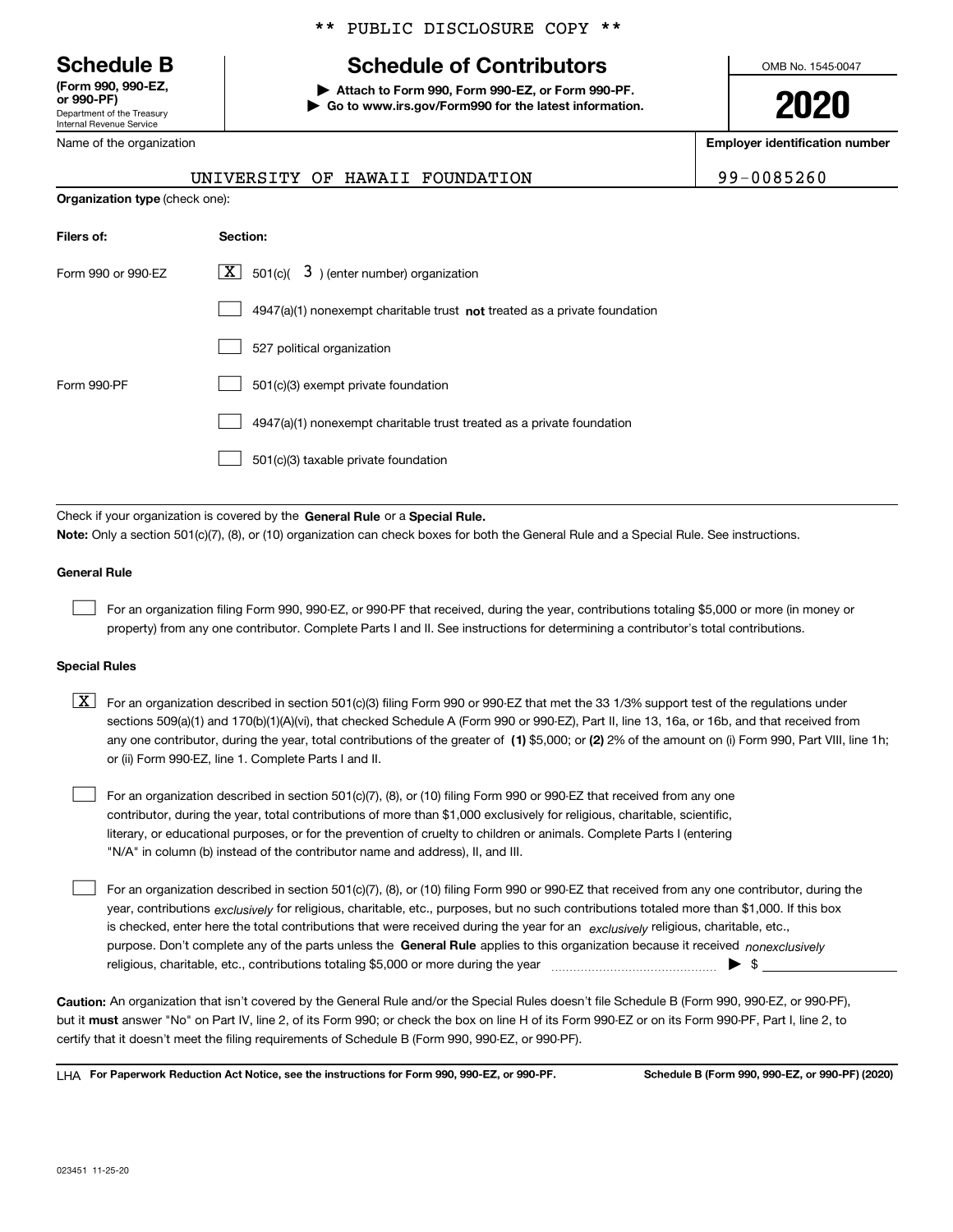**Employer identification number**

# UNIVERSITY OF HAWAII FOUNDATION | 99-0085260

(schedule B (Form 990, 990-EZ, or 990-PF) (2020)<br> **2020 Iame of organization**<br> **299 – 0085260 INIVERSITY OF HAWAII FOUNDATION**<br> **299 – 0085260 Part I Contributors** (see instructions). Use duplicate copies of Part I if ad

| (a)              | (b)                                 | (c)                               | (d)                                                                                                            |
|------------------|-------------------------------------|-----------------------------------|----------------------------------------------------------------------------------------------------------------|
| No.              | Name, address, and ZIP + 4          | <b>Total contributions</b>        | Type of contribution                                                                                           |
| $\mathbf 1$      |                                     | 6,000,000.<br>\$                  | Х,<br>Person<br>Payroll<br>Noncash<br>(Complete Part II for<br>noncash contributions.)                         |
| (a)<br>No.       | (b)                                 | (c)<br><b>Total contributions</b> | (d)                                                                                                            |
| $\boldsymbol{2}$ | Name, address, and ZIP + 4          | 2,300,908.<br>$$\mathbb{S}$$      | Type of contribution<br>X.<br>Person<br>Payroll<br>Noncash<br>(Complete Part II for<br>noncash contributions.) |
| (a)<br>No.       | (b)<br>Name, address, and ZIP + 4   | (c)<br><b>Total contributions</b> | (d)<br>Type of contribution                                                                                    |
| 3                |                                     | 3,008,000.<br>\$                  | x<br>Person<br>Payroll<br>Noncash<br>(Complete Part II for<br>noncash contributions.)                          |
| (a)<br>No.       | (b)<br>Name, address, and ZIP + 4   | (c)<br><b>Total contributions</b> | (d)<br>Type of contribution                                                                                    |
| 4                |                                     | 2,461,619.<br>\$                  | x.<br>Person<br>Payroll<br>Noncash<br>(Complete Part II for<br>noncash contributions.)                         |
| (a)<br>No.       | (b)<br>Name, address, and $ZIP + 4$ | (c)<br><b>Total contributions</b> | (d)<br>Type of contribution                                                                                    |
| 5                |                                     | 1,710,000.<br>\$                  | $\overline{\text{X}}$<br>Person<br>Payroll<br>Noncash<br>(Complete Part II for<br>noncash contributions.)      |
| (a)<br>No.       | (b)<br>Name, address, and ZIP + 4   | (c)<br><b>Total contributions</b> | (d)<br>Type of contribution                                                                                    |
|                  |                                     | \$                                | Person<br>Payroll<br>Noncash<br>(Complete Part II for<br>noncash contributions.)                               |

023452 11-25-20 **Schedule B (Form 990, 990-EZ, or 990-PF) (2020)**

15160513 153541 5495IV 2020.05094 UNIVERSITY OF HAWAII FOUN 5495IV\_1

24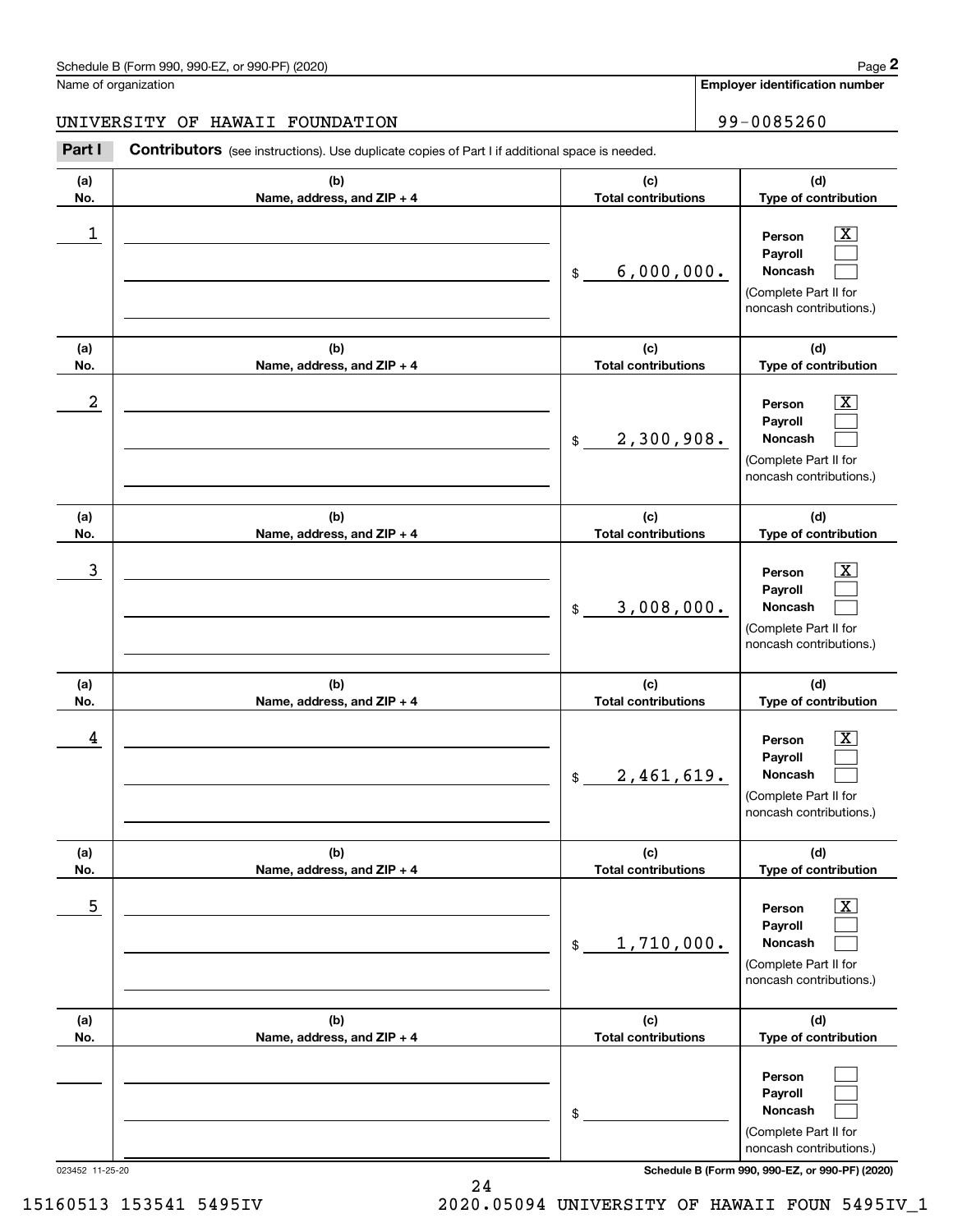**Employer identification number**

UNIVERSITY OF HAWAII FOUNDATION | 99-0085260

(see instructions). Use duplicate copies of Part II if additional space is needed.<br> **299-0085260**<br> **299-1085260**<br>
Part II **Noncash Property** (see instructions). Use duplicate copies of Part II if additional space is needed

| (a)<br>No.<br>from<br>Part I | (b)<br>Description of noncash property given | (c)<br>FMV (or estimate)<br>(See instructions.) | (d)<br>Date received |
|------------------------------|----------------------------------------------|-------------------------------------------------|----------------------|
|                              |                                              |                                                 |                      |
|                              |                                              |                                                 |                      |
|                              |                                              | $\frac{1}{2}$                                   |                      |
| (a)<br>No.<br>from<br>Part I | (b)<br>Description of noncash property given | (c)<br>FMV (or estimate)<br>(See instructions.) | (d)<br>Date received |
|                              |                                              |                                                 |                      |
|                              |                                              |                                                 |                      |
|                              |                                              | $\frac{1}{2}$                                   |                      |
| (a)<br>No.<br>from<br>Part I | (b)<br>Description of noncash property given | (c)<br>FMV (or estimate)<br>(See instructions.) | (d)<br>Date received |
|                              |                                              |                                                 |                      |
|                              |                                              |                                                 |                      |
|                              |                                              | $\frac{1}{2}$                                   |                      |
| (a)<br>No.<br>from<br>Part I | (b)<br>Description of noncash property given | (c)<br>FMV (or estimate)<br>(See instructions.) | (d)<br>Date received |
|                              |                                              |                                                 |                      |
|                              |                                              |                                                 |                      |
|                              |                                              | \$                                              |                      |
| (a)<br>No.<br>from<br>Part I | (b)<br>Description of noncash property given | (c)<br>FMV (or estimate)<br>(See instructions.) | (d)<br>Date received |
|                              |                                              |                                                 |                      |
|                              |                                              |                                                 |                      |
|                              |                                              | $\$$                                            |                      |
| (a)<br>No.<br>from<br>Part I | (b)<br>Description of noncash property given | (c)<br>FMV (or estimate)<br>(See instructions.) | (d)<br>Date received |
|                              |                                              |                                                 |                      |
|                              |                                              |                                                 |                      |
|                              |                                              | \$                                              |                      |

25

023453 11-25-20 **Schedule B (Form 990, 990-EZ, or 990-PF) (2020)**

15160513 153541 5495IV 2020.05094 UNIVERSITY OF HAWAII FOUN 5495IV\_1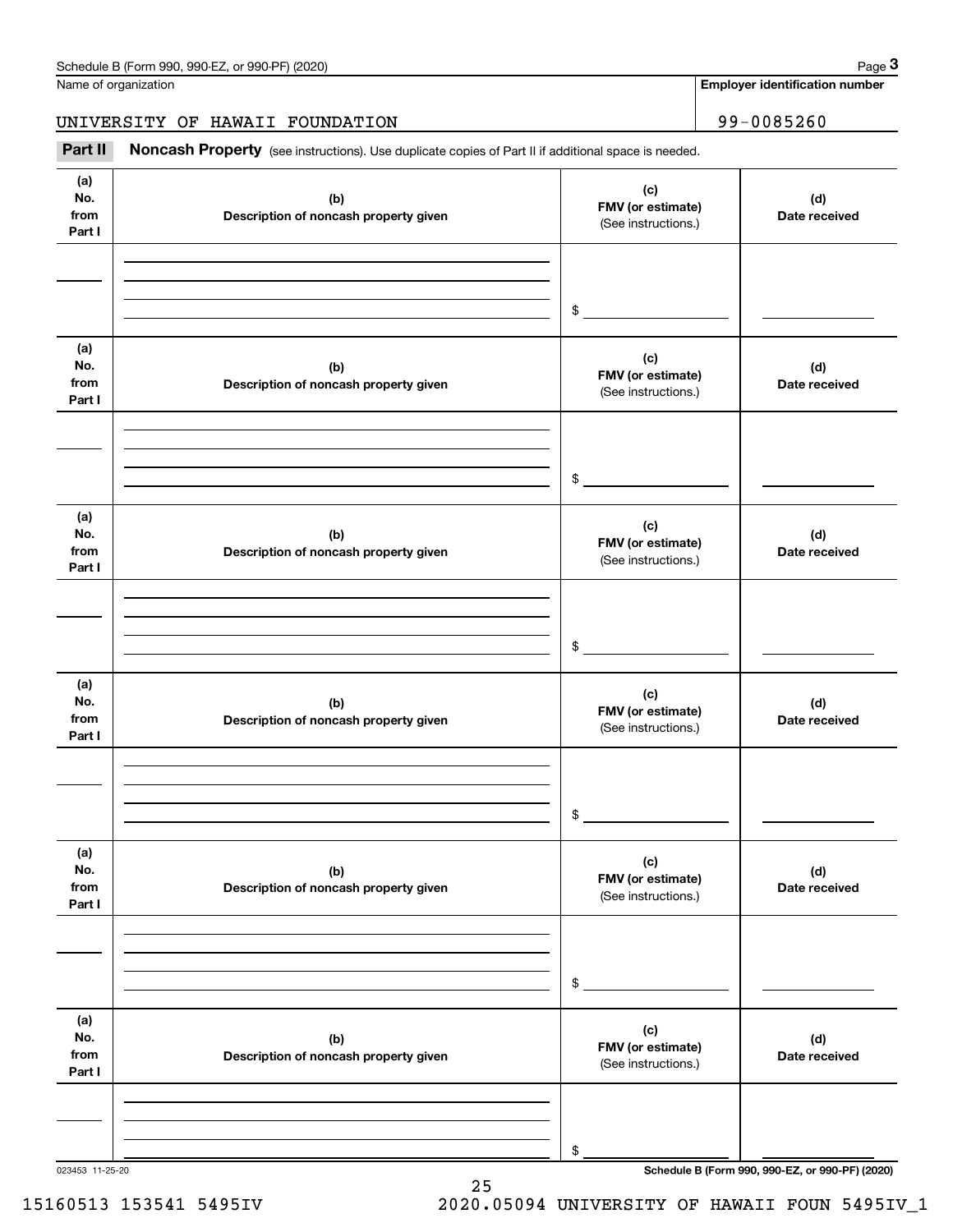|  |  |  |  | Schedule B (Form 990, 990-EZ, or 990-PF) (2020) |  |
|--|--|--|--|-------------------------------------------------|--|
|--|--|--|--|-------------------------------------------------|--|

| Name of organization      | Schedule B (Form 990, 990-EZ, or 990-PF) (2020)                                                                                                                                                                                                                                                                 |                      |                                          | Page 4<br><b>Employer identification number</b> |  |
|---------------------------|-----------------------------------------------------------------------------------------------------------------------------------------------------------------------------------------------------------------------------------------------------------------------------------------------------------------|----------------------|------------------------------------------|-------------------------------------------------|--|
|                           |                                                                                                                                                                                                                                                                                                                 |                      |                                          |                                                 |  |
| Part III                  | UNIVERSITY OF HAWAII FOUNDATION<br>Exclusively religious, charitable, etc., contributions to organizations described in section 501(c)(7), (8), or (10) that total more than \$1,000 for the year<br>from any one contributor. Complete columns (a) through (e) and the following line entry. For organizations |                      |                                          | 99-0085260                                      |  |
|                           | completing Part III, enter the total of exclusively religious, charitable, etc., contributions of \$1,000 or less for the year. (Enter this info. once.) \\$<br>Use duplicate copies of Part III if additional space is needed.                                                                                 |                      |                                          |                                                 |  |
| (a) No.<br>from<br>Part I | (b) Purpose of gift                                                                                                                                                                                                                                                                                             | (c) Use of gift      |                                          | (d) Description of how gift is held             |  |
|                           |                                                                                                                                                                                                                                                                                                                 |                      |                                          |                                                 |  |
|                           |                                                                                                                                                                                                                                                                                                                 | (e) Transfer of gift |                                          |                                                 |  |
|                           | Transferee's name, address, and ZIP + 4                                                                                                                                                                                                                                                                         |                      |                                          | Relationship of transferor to transferee        |  |
| (a) No.<br>from           | (b) Purpose of gift                                                                                                                                                                                                                                                                                             | (c) Use of gift      |                                          | (d) Description of how gift is held             |  |
| Part I                    |                                                                                                                                                                                                                                                                                                                 |                      |                                          |                                                 |  |
|                           |                                                                                                                                                                                                                                                                                                                 | (e) Transfer of gift |                                          |                                                 |  |
|                           | Transferee's name, address, and ZIP + 4                                                                                                                                                                                                                                                                         |                      |                                          | Relationship of transferor to transferee        |  |
|                           |                                                                                                                                                                                                                                                                                                                 |                      |                                          |                                                 |  |
| (a) No.<br>from<br>Part I | (b) Purpose of gift                                                                                                                                                                                                                                                                                             | (c) Use of gift      |                                          | (d) Description of how gift is held             |  |
|                           |                                                                                                                                                                                                                                                                                                                 |                      |                                          |                                                 |  |
|                           |                                                                                                                                                                                                                                                                                                                 | (e) Transfer of gift | Relationship of transferor to transferee |                                                 |  |
|                           | Transferee's name, address, and ZIP + 4                                                                                                                                                                                                                                                                         |                      |                                          |                                                 |  |
| (a) No.<br>from<br>Part I | (b) Purpose of gift                                                                                                                                                                                                                                                                                             | (c) Use of gift      |                                          | (d) Description of how gift is held             |  |
|                           |                                                                                                                                                                                                                                                                                                                 |                      |                                          |                                                 |  |
|                           |                                                                                                                                                                                                                                                                                                                 | (e) Transfer of gift |                                          |                                                 |  |
|                           | Transferee's name, address, and $ZIP + 4$                                                                                                                                                                                                                                                                       |                      |                                          | Relationship of transferor to transferee        |  |
|                           |                                                                                                                                                                                                                                                                                                                 |                      |                                          |                                                 |  |

26

**Schedule B (Form 990, 990-EZ, or 990-PF) (2020)**

15160513 153541 5495IV 2020.05094 UNIVERSITY OF HAWAII FOUN 5495IV\_1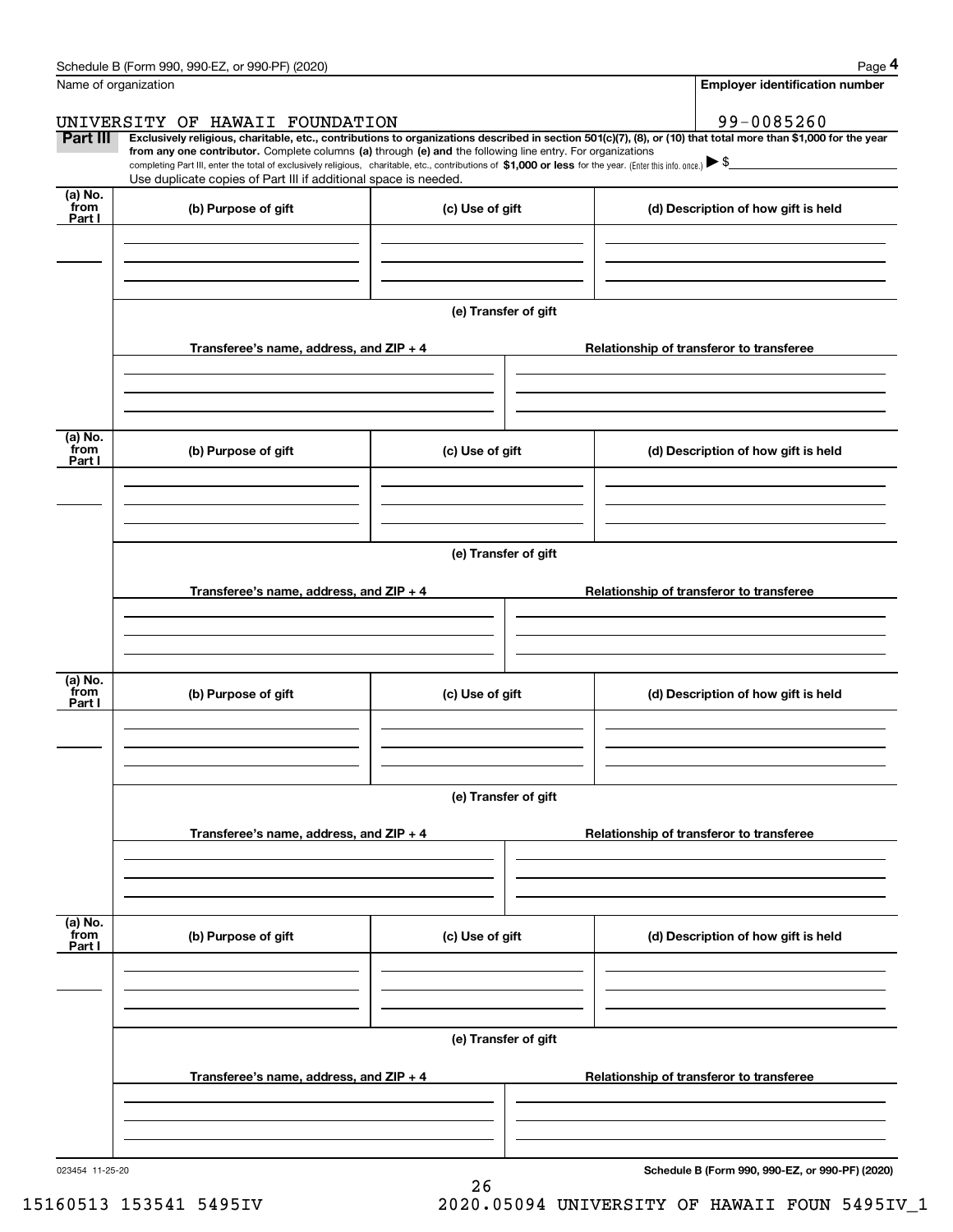| <b>SCHEDULE C</b>                                       |                                                                                                                                                                   | <b>Political Campaign and Lobbying Activities</b>                                                                                                                                                                                                                                              |           |                            |                          | OMB No. 1545-0047                                |
|---------------------------------------------------------|-------------------------------------------------------------------------------------------------------------------------------------------------------------------|------------------------------------------------------------------------------------------------------------------------------------------------------------------------------------------------------------------------------------------------------------------------------------------------|-----------|----------------------------|--------------------------|--------------------------------------------------|
| (Form 990 or 990-EZ)                                    | For Organizations Exempt From Income Tax Under section 501(c) and section 527                                                                                     |                                                                                                                                                                                                                                                                                                |           |                            |                          |                                                  |
|                                                         |                                                                                                                                                                   |                                                                                                                                                                                                                                                                                                |           |                            |                          |                                                  |
| Department of the Treasury<br>Internal Revenue Service  | ▶ Complete if the organization is described below. ▶ Attach to Form 990 or Form 990-EZ.<br>Go to www.irs.gov/Form990 for instructions and the latest information. |                                                                                                                                                                                                                                                                                                |           |                            |                          | <b>Open to Public</b><br>Inspection              |
|                                                         |                                                                                                                                                                   | If the organization answered "Yes," on Form 990, Part IV, line 3, or Form 990-EZ, Part V, line 46 (Political Campaign Activities), then                                                                                                                                                        |           |                            |                          |                                                  |
|                                                         |                                                                                                                                                                   | • Section 501(c)(3) organizations: Complete Parts I-A and B. Do not complete Part I-C.                                                                                                                                                                                                         |           |                            |                          |                                                  |
|                                                         |                                                                                                                                                                   | ● Section 501(c) (other than section 501(c)(3)) organizations: Complete Parts I-A and C below. Do not complete Part I-B.                                                                                                                                                                       |           |                            |                          |                                                  |
| • Section 527 organizations: Complete Part I-A only.    |                                                                                                                                                                   |                                                                                                                                                                                                                                                                                                |           |                            |                          |                                                  |
|                                                         |                                                                                                                                                                   | If the organization answered "Yes," on Form 990, Part IV, line 4, or Form 990-EZ, Part VI, line 47 (Lobbying Activities), then                                                                                                                                                                 |           |                            |                          |                                                  |
|                                                         |                                                                                                                                                                   | • Section 501(c)(3) organizations that have filed Form 5768 (election under section 501(h)): Complete Part II-A. Do not complete Part II-B.<br>• Section 501(c)(3) organizations that have NOT filed Form 5768 (election under section 501(h)): Complete Part II-B. Do not complete Part II-A. |           |                            |                          |                                                  |
|                                                         |                                                                                                                                                                   | If the organization answered "Yes," on Form 990, Part IV, line 5 (Proxy Tax) (See separate instructions) or Form 990-EZ, Part V, line 35c (Proxy                                                                                                                                               |           |                            |                          |                                                  |
| Tax) (See separate instructions), then                  |                                                                                                                                                                   |                                                                                                                                                                                                                                                                                                |           |                            |                          |                                                  |
|                                                         |                                                                                                                                                                   | • Section 501(c)(4), (5), or (6) organizations: Complete Part III.                                                                                                                                                                                                                             |           |                            |                          |                                                  |
| Name of organization                                    |                                                                                                                                                                   |                                                                                                                                                                                                                                                                                                |           |                            |                          | <b>Employer identification number</b>            |
|                                                         |                                                                                                                                                                   | UNIVERSITY OF HAWAII FOUNDATION                                                                                                                                                                                                                                                                |           |                            |                          | 99-0085260                                       |
| Part I-A                                                |                                                                                                                                                                   | Complete if the organization is exempt under section 501(c) or is a section 527 organization.                                                                                                                                                                                                  |           |                            |                          |                                                  |
|                                                         |                                                                                                                                                                   |                                                                                                                                                                                                                                                                                                |           |                            |                          |                                                  |
|                                                         |                                                                                                                                                                   | 1 Provide a description of the organization's direct and indirect political campaign activities in Part IV.                                                                                                                                                                                    |           |                            |                          |                                                  |
| Political campaign activity expenditures<br>2           |                                                                                                                                                                   |                                                                                                                                                                                                                                                                                                |           |                            | $\blacktriangleright$ \$ |                                                  |
| Volunteer hours for political campaign activities<br>3. |                                                                                                                                                                   |                                                                                                                                                                                                                                                                                                |           |                            |                          |                                                  |
| Part I-B                                                |                                                                                                                                                                   | Complete if the organization is exempt under section 501(c)(3).                                                                                                                                                                                                                                |           |                            |                          |                                                  |
|                                                         |                                                                                                                                                                   |                                                                                                                                                                                                                                                                                                |           |                            | $\blacktriangleright$ \$ |                                                  |
| 2                                                       |                                                                                                                                                                   | 1 Enter the amount of any excise tax incurred by the organization under section 4955<br>Enter the amount of any excise tax incurred by organization managers under section 4955 manusum mass                                                                                                   |           |                            | $\blacktriangleright$ \$ |                                                  |
| 3.                                                      |                                                                                                                                                                   |                                                                                                                                                                                                                                                                                                |           |                            |                          | Yes<br>No                                        |
|                                                         |                                                                                                                                                                   |                                                                                                                                                                                                                                                                                                |           |                            |                          | Yes<br>No                                        |
| <b>b</b> If "Yes," describe in Part IV.                 |                                                                                                                                                                   |                                                                                                                                                                                                                                                                                                |           |                            |                          |                                                  |
| Part $I-C$                                              |                                                                                                                                                                   | Complete if the organization is exempt under section 501(c), except section 501(c)(3).                                                                                                                                                                                                         |           |                            |                          |                                                  |
|                                                         |                                                                                                                                                                   | 1 Enter the amount directly expended by the filing organization for section 527 exempt function activities                                                                                                                                                                                     |           |                            | $\blacktriangleright$ \$ |                                                  |
|                                                         |                                                                                                                                                                   | 2 Enter the amount of the filing organization's funds contributed to other organizations for section 527                                                                                                                                                                                       |           |                            |                          |                                                  |
| exempt function activities                              |                                                                                                                                                                   |                                                                                                                                                                                                                                                                                                |           |                            | $\blacktriangleright$ \$ |                                                  |
|                                                         |                                                                                                                                                                   | 3 Total exempt function expenditures. Add lines 1 and 2. Enter here and on Form 1120-POL,                                                                                                                                                                                                      |           |                            |                          |                                                  |
| line 17b                                                |                                                                                                                                                                   |                                                                                                                                                                                                                                                                                                |           |                            | $\blacktriangleright$ \$ |                                                  |
|                                                         |                                                                                                                                                                   | Did the filing organization file Form 1120-POL for this year?<br>Enter the names, addresses and employer identification number (EIN) of all section 527 political organizations to which the filing organization                                                                               |           |                            |                          | Yes<br><b>No</b>                                 |
| 5.                                                      |                                                                                                                                                                   | made payments. For each organization listed, enter the amount paid from the filing organization's funds. Also enter the amount of political                                                                                                                                                    |           |                            |                          |                                                  |
|                                                         |                                                                                                                                                                   | contributions received that were promptly and directly delivered to a separate political organization, such as a separate segregated fund or a                                                                                                                                                 |           |                            |                          |                                                  |
|                                                         |                                                                                                                                                                   | political action committee (PAC). If additional space is needed, provide information in Part IV.                                                                                                                                                                                               |           |                            |                          |                                                  |
| (a) Name                                                |                                                                                                                                                                   | (b) Address                                                                                                                                                                                                                                                                                    | $(c)$ EIN | (d) Amount paid from       |                          | (e) Amount of political                          |
|                                                         |                                                                                                                                                                   |                                                                                                                                                                                                                                                                                                |           | filing organization's      |                          | contributions received and                       |
|                                                         |                                                                                                                                                                   |                                                                                                                                                                                                                                                                                                |           | funds. If none, enter -0-. |                          | promptly and directly<br>delivered to a separate |
|                                                         |                                                                                                                                                                   |                                                                                                                                                                                                                                                                                                |           |                            |                          | political organization.                          |
|                                                         |                                                                                                                                                                   |                                                                                                                                                                                                                                                                                                |           |                            |                          | If none, enter -0-.                              |
|                                                         |                                                                                                                                                                   |                                                                                                                                                                                                                                                                                                |           |                            |                          |                                                  |
|                                                         |                                                                                                                                                                   |                                                                                                                                                                                                                                                                                                |           |                            |                          |                                                  |
|                                                         |                                                                                                                                                                   |                                                                                                                                                                                                                                                                                                |           |                            |                          |                                                  |
|                                                         |                                                                                                                                                                   |                                                                                                                                                                                                                                                                                                |           |                            |                          |                                                  |
|                                                         |                                                                                                                                                                   |                                                                                                                                                                                                                                                                                                |           |                            |                          |                                                  |
|                                                         |                                                                                                                                                                   |                                                                                                                                                                                                                                                                                                |           |                            |                          |                                                  |
|                                                         |                                                                                                                                                                   |                                                                                                                                                                                                                                                                                                |           |                            |                          |                                                  |
|                                                         |                                                                                                                                                                   |                                                                                                                                                                                                                                                                                                |           |                            |                          |                                                  |
|                                                         |                                                                                                                                                                   |                                                                                                                                                                                                                                                                                                |           |                            |                          |                                                  |
|                                                         |                                                                                                                                                                   |                                                                                                                                                                                                                                                                                                |           |                            |                          |                                                  |
|                                                         |                                                                                                                                                                   |                                                                                                                                                                                                                                                                                                |           |                            |                          |                                                  |
|                                                         |                                                                                                                                                                   | For Paperwork Reduction Act Notice, see the Instructions for Form 990 or 990-EZ.                                                                                                                                                                                                               |           |                            |                          | Schedule C (Form 990 or 990-EZ) 2020             |

LHA

032041 12-02-20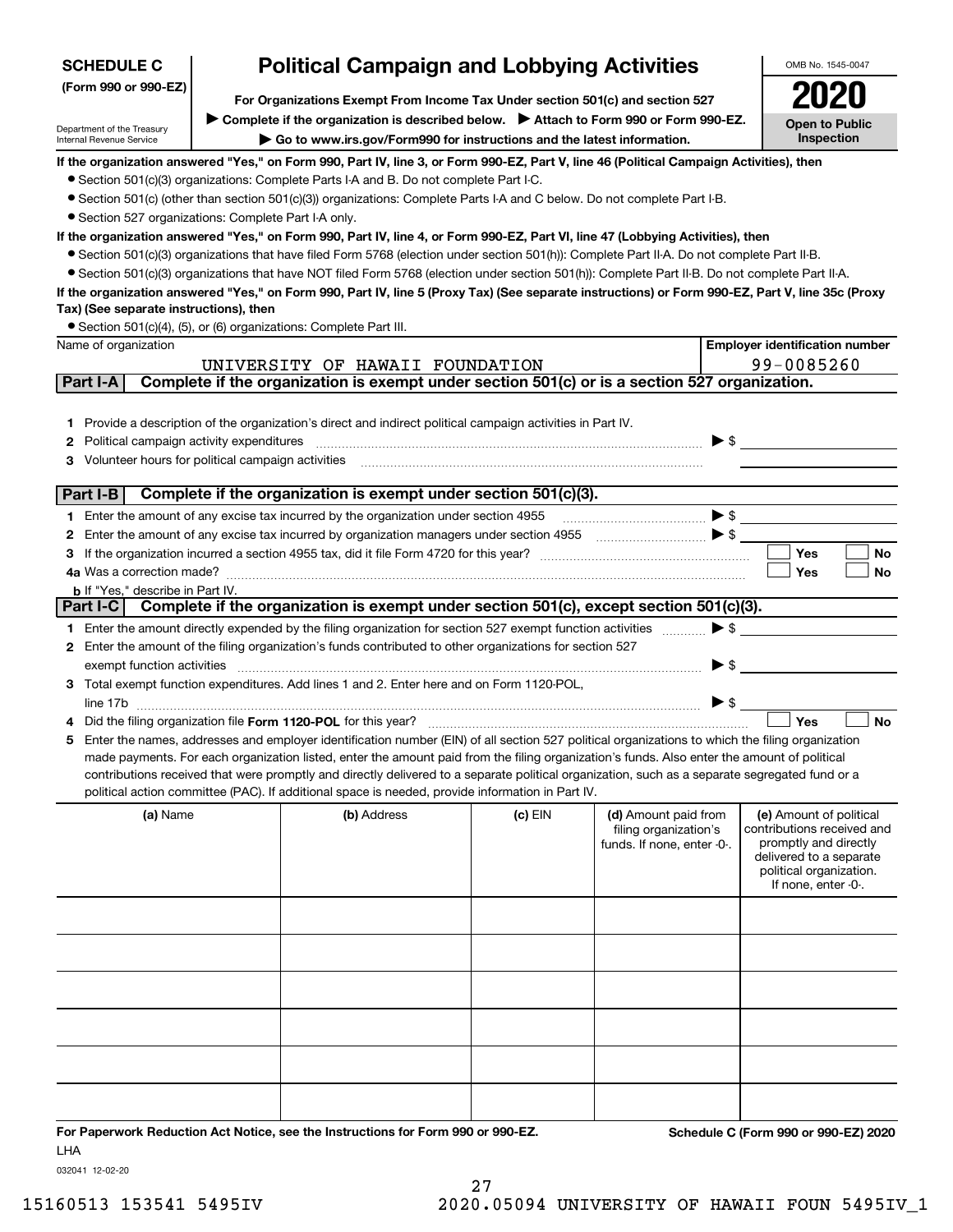| Schedule C (Form 990 or 990-EZ) 2020 UNIVERSITY OF HAWAII FOUNDATION                                                                |                                        |                                                                                                                                               |            |                                        | $99 - 0085260$ Page 2          |
|-------------------------------------------------------------------------------------------------------------------------------------|----------------------------------------|-----------------------------------------------------------------------------------------------------------------------------------------------|------------|----------------------------------------|--------------------------------|
| Complete if the organization is exempt under section 501(c)(3) and filed Form 5768 (election under<br>Part II-A<br>section 501(h)). |                                        |                                                                                                                                               |            |                                        |                                |
| A Check $\blacktriangleright$                                                                                                       |                                        | if the filing organization belongs to an affiliated group (and list in Part IV each affiliated group member's name, address, EIN,             |            |                                        |                                |
| expenses, and share of excess lobbying expenditures).                                                                               |                                        |                                                                                                                                               |            |                                        |                                |
|                                                                                                                                     |                                        |                                                                                                                                               |            |                                        |                                |
| <b>B</b> Check $\blacktriangleright$                                                                                                | <b>Limits on Lobbying Expenditures</b> | if the filing organization checked box A and "limited control" provisions apply.<br>(The term "expenditures" means amounts paid or incurred.) |            | (a) Filing<br>organization's<br>totals | (b) Affiliated group<br>totals |
|                                                                                                                                     |                                        |                                                                                                                                               |            |                                        |                                |
| 1a Total lobbying expenditures to influence public opinion (grassroots lobbying)                                                    |                                        |                                                                                                                                               |            |                                        |                                |
| <b>b</b> Total lobbying expenditures to influence a legislative body (direct lobbying)                                              |                                        |                                                                                                                                               |            |                                        |                                |
| c                                                                                                                                   |                                        |                                                                                                                                               |            |                                        |                                |
| d Other exempt purpose expenditures                                                                                                 |                                        |                                                                                                                                               |            |                                        |                                |
|                                                                                                                                     |                                        |                                                                                                                                               |            |                                        |                                |
| f Lobbying nontaxable amount. Enter the amount from the following table in both columns.                                            |                                        |                                                                                                                                               |            |                                        |                                |
| If the amount on line 1e, column $(a)$ or $(b)$ is:                                                                                 |                                        | The lobbying nontaxable amount is:                                                                                                            |            |                                        |                                |
| Not over \$500,000                                                                                                                  |                                        | 20% of the amount on line 1e.                                                                                                                 |            |                                        |                                |
| Over \$500,000 but not over \$1,000,000                                                                                             |                                        | \$100,000 plus 15% of the excess over \$500,000.                                                                                              |            |                                        |                                |
| Over \$1,000,000 but not over \$1,500,000                                                                                           |                                        | \$175,000 plus 10% of the excess over \$1,000,000.                                                                                            |            |                                        |                                |
| Over \$1,500,000 but not over \$17,000,000                                                                                          |                                        | \$225,000 plus 5% of the excess over \$1,500,000.                                                                                             |            |                                        |                                |
| Over \$17,000,000                                                                                                                   | \$1,000,000.                           |                                                                                                                                               |            |                                        |                                |
|                                                                                                                                     |                                        |                                                                                                                                               |            |                                        |                                |
| g Grassroots nontaxable amount (enter 25% of line 1f)                                                                               |                                        |                                                                                                                                               |            |                                        |                                |
| <b>h</b> Subtract line 1g from line 1a. If zero or less, enter -0-                                                                  |                                        |                                                                                                                                               |            |                                        |                                |
| Subtract line 1f from line 1c. If zero or less, enter -0-                                                                           |                                        |                                                                                                                                               |            |                                        |                                |
| If there is an amount other than zero on either line 1h or line 1i, did the organization file Form 4720                             |                                        |                                                                                                                                               |            |                                        |                                |
| reporting section 4911 tax for this year?                                                                                           |                                        |                                                                                                                                               |            |                                        | Yes<br>No                      |
|                                                                                                                                     |                                        | 4-Year Averaging Period Under Section 501(h)                                                                                                  |            |                                        |                                |
| (Some organizations that made a section 501(h) election do not have to complete all of the five columns below.                      |                                        | See the separate instructions for lines 2a through 2f.)                                                                                       |            |                                        |                                |
|                                                                                                                                     |                                        | Lobbying Expenditures During 4-Year Averaging Period                                                                                          |            |                                        |                                |
| Calendar year<br>(or fiscal year beginning in)                                                                                      | (a) $2017$                             | (b) 2018                                                                                                                                      | $(c)$ 2019 | $(d)$ 2020                             | (e) Total                      |
| 2a Lobbying nontaxable amount                                                                                                       |                                        |                                                                                                                                               |            |                                        |                                |
| <b>b</b> Lobbying ceiling amount<br>(150% of line 2a, column(e))                                                                    |                                        |                                                                                                                                               |            |                                        |                                |
| c Total lobbying expenditures                                                                                                       |                                        |                                                                                                                                               |            |                                        |                                |
| d Grassroots nontaxable amount                                                                                                      |                                        |                                                                                                                                               |            |                                        |                                |
| e Grassroots ceiling amount<br>(150% of line 2d, column (e))                                                                        |                                        |                                                                                                                                               |            |                                        |                                |
| f Grassroots lobbying expenditures                                                                                                  |                                        |                                                                                                                                               |            |                                        |                                |

**Schedule C (Form 990 or 990-EZ) 2020**

032042 12-02-20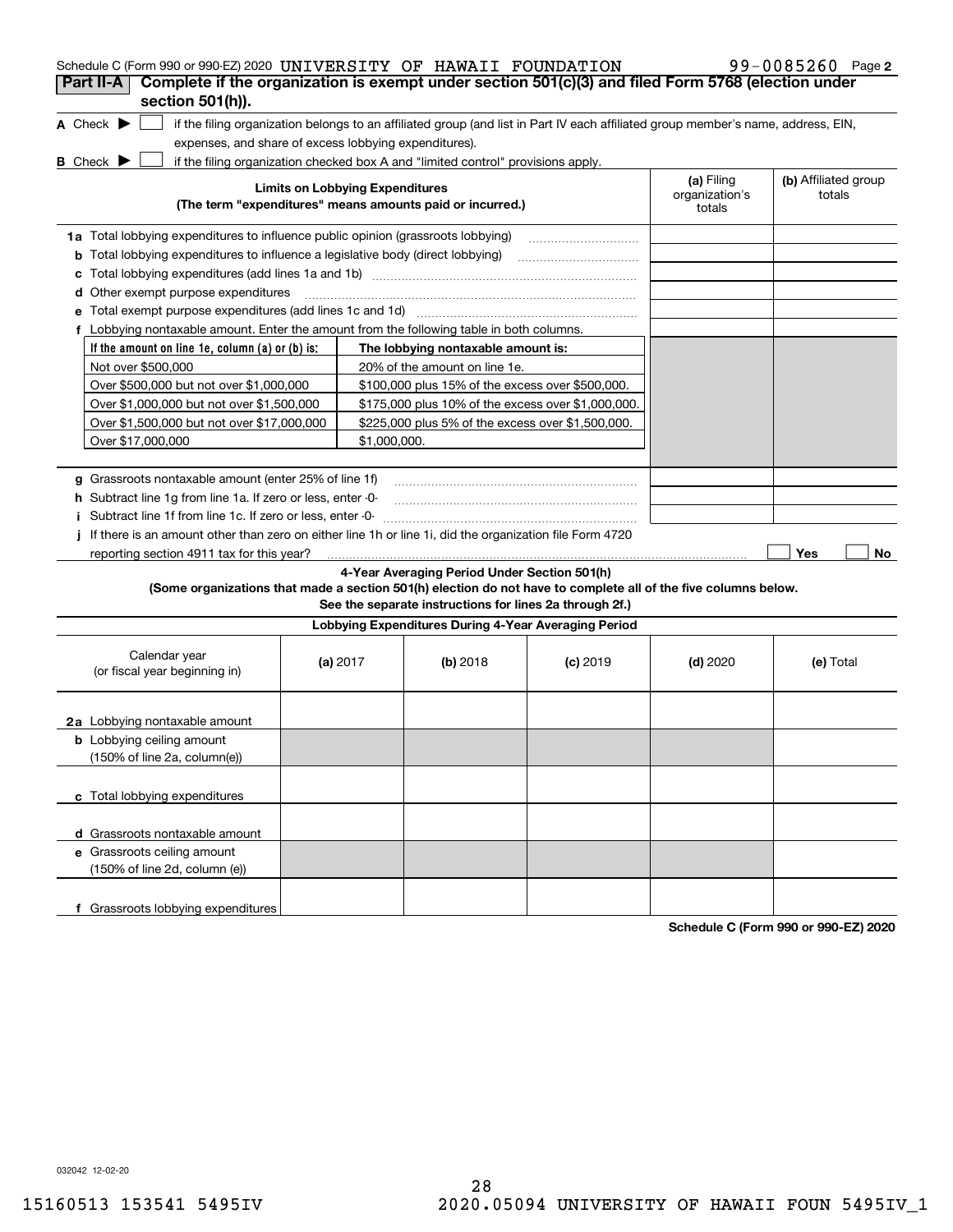### Schedule C (Form 990 or 990-EZ) 2020 <code>UNIVERSITY OF HAWAII FOUNDATION</code> 99-0085260 Page

## **3**

# **Part II-B** Complete if the organization is exempt under section 501(c)(3) and has NOT filed Form 5768 **(election under section 501(h)).**

|                | For each "Yes" response on lines 1a through 1i below, provide in Part IV a detailed description                                                                                                                                      |     | (a) |              | (b)    |         |
|----------------|--------------------------------------------------------------------------------------------------------------------------------------------------------------------------------------------------------------------------------------|-----|-----|--------------|--------|---------|
|                | of the lobbying activity.                                                                                                                                                                                                            | Yes | No  |              | Amount |         |
| 1.             | During the year, did the filing organization attempt to influence foreign, national, state, or<br>local legislation, including any attempt to influence public opinion on a legislative matter<br>or referendum, through the use of: |     |     |              |        |         |
|                |                                                                                                                                                                                                                                      |     |     | х            |        |         |
|                | b Paid staff or management (include compensation in expenses reported on lines 1c through 1i)?                                                                                                                                       |     |     | X            |        |         |
|                |                                                                                                                                                                                                                                      |     |     | X            |        |         |
|                |                                                                                                                                                                                                                                      |     |     | X            |        |         |
|                | e Publications, or published or broadcast statements?                                                                                                                                                                                |     |     | X            |        |         |
|                | f Grants to other organizations for lobbying purposes?                                                                                                                                                                               |     |     | X            |        |         |
|                | g Direct contact with legislators, their staffs, government officials, or a legislative body?                                                                                                                                        |     |     | X            |        |         |
|                | h Rallies, demonstrations, seminars, conventions, speeches, lectures, or any similar means?                                                                                                                                          |     |     | X            |        |         |
|                | <i>i</i> Other activities?                                                                                                                                                                                                           | X   |     |              |        | 12,500. |
|                |                                                                                                                                                                                                                                      |     |     |              |        | 12,500. |
|                | 2a Did the activities in line 1 cause the organization to be not described in section 501(c)(3)?                                                                                                                                     |     |     | х            |        |         |
|                |                                                                                                                                                                                                                                      |     |     |              |        |         |
|                | c If "Yes," enter the amount of any tax incurred by organization managers under section 4912                                                                                                                                         |     |     |              |        |         |
|                | d If the filing organization incurred a section 4912 tax, did it file Form 4720 for this year?                                                                                                                                       |     |     |              |        |         |
|                | Complete if the organization is exempt under section 501(c)(4), section 501(c)(5), or section<br><b>Part III-AI</b>                                                                                                                  |     |     |              |        |         |
|                | $501(c)(6)$ .                                                                                                                                                                                                                        |     |     |              |        |         |
|                |                                                                                                                                                                                                                                      |     |     |              | Yes    | No      |
| 1.             |                                                                                                                                                                                                                                      |     |     | 1            |        |         |
| 2              |                                                                                                                                                                                                                                      |     |     | $\mathbf{2}$ |        |         |
| з              | Did the organization agree to carry over lobbying and political campaign activity expenditures from the prior year?                                                                                                                  |     |     | 3            |        |         |
|                | Complete if the organization is exempt under section 501(c)(4), section 501(c)(5), or section<br>Part III-B I                                                                                                                        |     |     |              |        |         |
|                | 501(c)(6) and if either (a) BOTH Part III-A, lines 1 and 2, are answered "No" OR (b) Part III-A, line 3, is<br>answered "Yes."                                                                                                       |     |     |              |        |         |
| 1.             | Dues, assessments and similar amounts from members [11] matter continuum matter assessments and similar amounts from members [11] matter continuum matter assessments and similar amounts from members [11] matter and the sta       |     |     | 1.           |        |         |
| 2              | Section 162(e) nondeductible lobbying and political expenditures (do not include amounts of political                                                                                                                                |     |     |              |        |         |
|                | expenses for which the section 527(f) tax was paid).                                                                                                                                                                                 |     |     |              |        |         |
|                |                                                                                                                                                                                                                                      |     |     | 2a           |        |         |
|                | <b>b</b> Carryover from last year manufactured and content to content the content of the content of the content of the content of the content of the content of the content of the content of the content of the content of the con  |     |     | 2b           |        |         |
| c              |                                                                                                                                                                                                                                      |     |     | 2c           |        |         |
|                | Aggregate amount reported in section 6033(e)(1)(A) notices of nondeductible section 162(e) dues                                                                                                                                      |     |     | 3            |        |         |
| 4              | If notices were sent and the amount on line 2c exceeds the amount on line 3, what portion of the excess                                                                                                                              |     |     |              |        |         |
|                | does the organization agree to carryover to the reasonable estimate of nondeductible lobbying and political                                                                                                                          |     |     |              |        |         |
|                | expenditure next year?                                                                                                                                                                                                               |     |     | 4            |        |         |
| 5              | Taxable amount of lobbying and political expenditures (See instructions)                                                                                                                                                             |     |     | 5            |        |         |
| <b>Part IV</b> | <b>Supplemental Information</b>                                                                                                                                                                                                      |     |     |              |        |         |
|                | Provide the descriptions required for Part I-A, line 1; Part I-B, line 4; Part I-C, line 5; Part II-A (affiliated group list); Part II-A, lines 1 and 2 (See                                                                         |     |     |              |        |         |
|                | instructions); and Part II-B, line 1. Also, complete this part for any additional information.<br>SCHEDULE C PART II-B, LINE 1I                                                                                                      |     |     |              |        |         |
|                |                                                                                                                                                                                                                                      |     |     |              |        |         |
|                | COMPENSATION PAID TO LOBBYIST FOR LEGISLATIVE AND/OR ADMINISTRATIVE ACTION                                                                                                                                                           |     |     |              |        |         |
|                | IN THE FOLLOWING AREAS: CONSUMER PROTECTION & COMMERCE, EDUCATION,                                                                                                                                                                   |     |     |              |        |         |
|                | GOVERNMENT OPERATION & FINANCE, HAWAIIAN AFFAIRS, HEALTH, AND SCIENCE,                                                                                                                                                               |     |     |              |        |         |
|                | TECHNOLOGY & ECONOMIC DEVELOPMENT.                                                                                                                                                                                                   |     |     |              |        |         |

032043 12-02-20

**Schedule C (Form 990 or 990-EZ) 2020**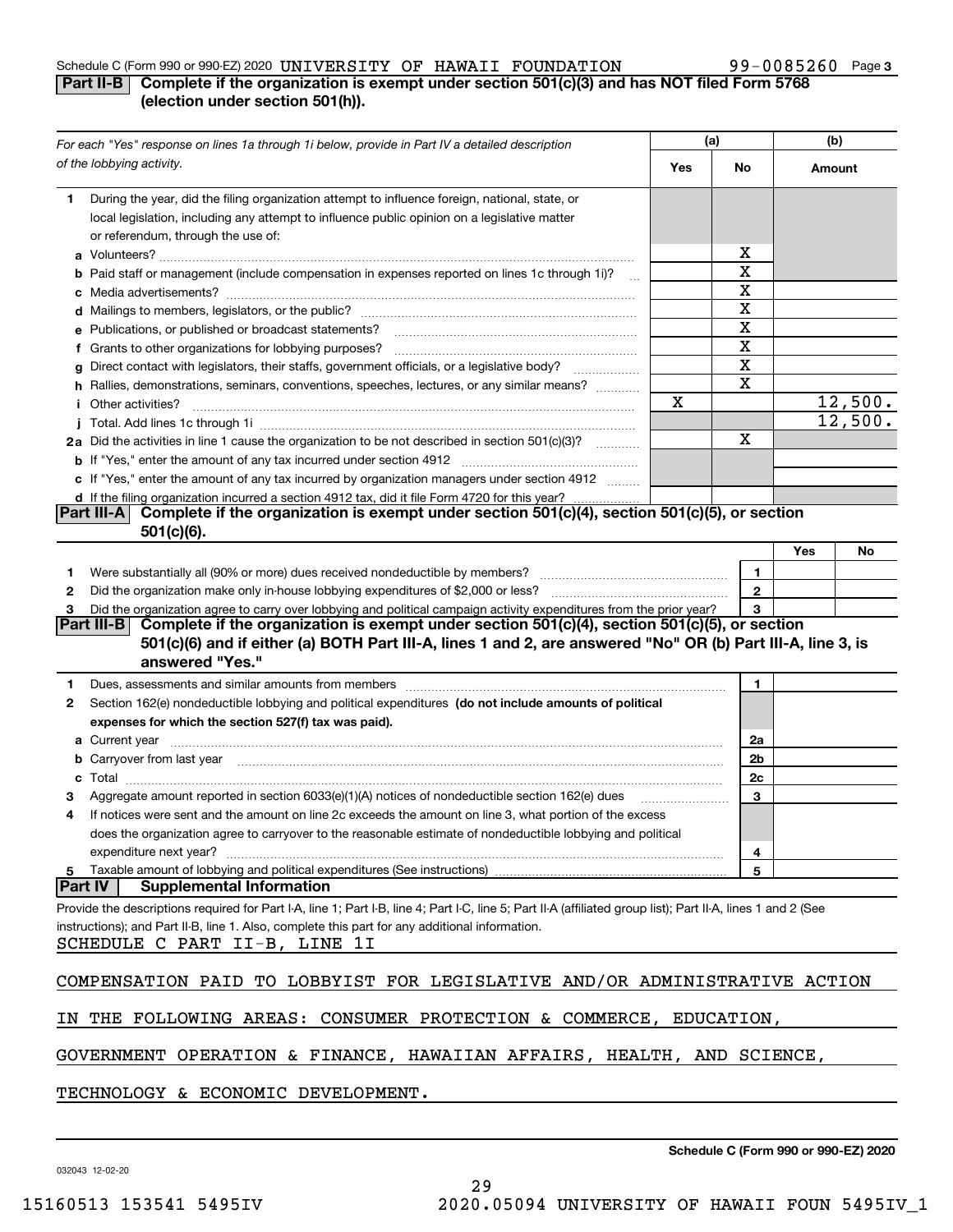| <b>SCHEDULE D</b> |  |
|-------------------|--|
|-------------------|--|

# **SCHEDULE D Supplemental Financial Statements**

(Form 990)<br>
Pepartment of the Treasury<br>
Department of the Treasury<br>
Department of the Treasury<br>
Department of the Treasury<br> **Co to www.irs.gov/Form990 for instructions and the latest information.**<br> **Co to www.irs.gov/Form9** 



Department of the Treasury Internal Revenue Service

Name of the organization<br> **Representively and the organization**<br> **Representively and the organization is a series of the organization of the organization is a series of the organization of the organization of the organizat** 

|         | UNIVERSITY OF HAWAII FOUNDATION                                                                                                                                                                                               |                         | 99-0085260                                         |  |  |  |
|---------|-------------------------------------------------------------------------------------------------------------------------------------------------------------------------------------------------------------------------------|-------------------------|----------------------------------------------------|--|--|--|
| Part I  | Organizations Maintaining Donor Advised Funds or Other Similar Funds or Accounts. Complete if the                                                                                                                             |                         |                                                    |  |  |  |
|         | organization answered "Yes" on Form 990, Part IV, line 6.                                                                                                                                                                     |                         |                                                    |  |  |  |
|         |                                                                                                                                                                                                                               | (a) Donor advised funds | (b) Funds and other accounts                       |  |  |  |
| 1       |                                                                                                                                                                                                                               |                         |                                                    |  |  |  |
| 2       | Aggregate value of contributions to (during year)                                                                                                                                                                             |                         |                                                    |  |  |  |
| З       |                                                                                                                                                                                                                               |                         |                                                    |  |  |  |
| 4       |                                                                                                                                                                                                                               |                         |                                                    |  |  |  |
| 5       | Did the organization inform all donors and donor advisors in writing that the assets held in donor advised funds                                                                                                              |                         |                                                    |  |  |  |
|         |                                                                                                                                                                                                                               |                         | Yes<br>No                                          |  |  |  |
| 6       | Did the organization inform all grantees, donors, and donor advisors in writing that grant funds can be used only                                                                                                             |                         |                                                    |  |  |  |
|         | for charitable purposes and not for the benefit of the donor or donor advisor, or for any other purpose conferring                                                                                                            |                         |                                                    |  |  |  |
|         | impermissible private benefit?                                                                                                                                                                                                |                         | Yes<br>No                                          |  |  |  |
| Part II | Conservation Easements. Complete if the organization answered "Yes" on Form 990, Part IV, line 7.                                                                                                                             |                         |                                                    |  |  |  |
| 1.      |                                                                                                                                                                                                                               |                         |                                                    |  |  |  |
|         | Purpose(s) of conservation easements held by the organization (check all that apply).                                                                                                                                         |                         |                                                    |  |  |  |
|         | Preservation of land for public use (for example, recreation or education)                                                                                                                                                    |                         | Preservation of a historically important land area |  |  |  |
|         | Protection of natural habitat                                                                                                                                                                                                 |                         | Preservation of a certified historic structure     |  |  |  |
|         | Preservation of open space                                                                                                                                                                                                    |                         |                                                    |  |  |  |
| 2       | Complete lines 2a through 2d if the organization held a qualified conservation contribution in the form of a conservation easement on the last                                                                                |                         |                                                    |  |  |  |
|         | day of the tax year.                                                                                                                                                                                                          |                         | Held at the End of the Tax Year                    |  |  |  |
|         | a Total number of conservation easements                                                                                                                                                                                      |                         | 2a                                                 |  |  |  |
|         | Total acreage restricted by conservation easements                                                                                                                                                                            |                         | 2b                                                 |  |  |  |
| с       | Number of conservation easements on a certified historic structure included in (a) <i>mummumumumum</i>                                                                                                                        |                         | 2c                                                 |  |  |  |
|         | d Number of conservation easements included in (c) acquired after 7/25/06, and not on a historic structure                                                                                                                    |                         |                                                    |  |  |  |
|         | listed in the National Register [11, 1200] [12] The National Register [11, 1200] [12] The National Register [11, 1200] [12] The National Register [11, 1200] [12] The National Register [11, 1200] [12] The National Register |                         | 2d                                                 |  |  |  |
| з       | Number of conservation easements modified, transferred, released, extinguished, or terminated by the organization during the tax                                                                                              |                         |                                                    |  |  |  |
|         | $year \blacktriangleright$                                                                                                                                                                                                    |                         |                                                    |  |  |  |
| 4       | Number of states where property subject to conservation easement is located >                                                                                                                                                 |                         |                                                    |  |  |  |
| 5       | Does the organization have a written policy regarding the periodic monitoring, inspection, handling of                                                                                                                        |                         |                                                    |  |  |  |
|         | violations, and enforcement of the conservation easements it holds?                                                                                                                                                           |                         | Yes<br>No                                          |  |  |  |
| 6       | Staff and volunteer hours devoted to monitoring, inspecting, handling of violations, and enforcing conservation easements during the year                                                                                     |                         |                                                    |  |  |  |
|         |                                                                                                                                                                                                                               |                         |                                                    |  |  |  |
| 7       | Amount of expenses incurred in monitoring, inspecting, handling of violations, and enforcing conservation easements during the year                                                                                           |                         |                                                    |  |  |  |
|         | ▶ \$                                                                                                                                                                                                                          |                         |                                                    |  |  |  |
| 8       | Does each conservation easement reported on line 2(d) above satisfy the requirements of section 170(h)(4)(B)(i)                                                                                                               |                         |                                                    |  |  |  |
|         | and section $170(h)(4)(B)(ii)?$                                                                                                                                                                                               |                         | Yes<br>No                                          |  |  |  |
| 9       | In Part XIII, describe how the organization reports conservation easements in its revenue and expense statement and                                                                                                           |                         |                                                    |  |  |  |
|         | balance sheet, and include, if applicable, the text of the footnote to the organization's financial statements that describes the                                                                                             |                         |                                                    |  |  |  |
|         | organization's accounting for conservation easements.                                                                                                                                                                         |                         |                                                    |  |  |  |
|         | Organizations Maintaining Collections of Art, Historical Treasures, or Other Similar Assets.<br>Part III                                                                                                                      |                         |                                                    |  |  |  |
|         | Complete if the organization answered "Yes" on Form 990, Part IV, line 8.                                                                                                                                                     |                         |                                                    |  |  |  |
|         | 1a If the organization elected, as permitted under FASB ASC 958, not to report in its revenue statement and balance sheet works                                                                                               |                         |                                                    |  |  |  |
|         | of art, historical treasures, or other similar assets held for public exhibition, education, or research in furtherance of public                                                                                             |                         |                                                    |  |  |  |
|         | service, provide in Part XIII the text of the footnote to its financial statements that describes these items.                                                                                                                |                         |                                                    |  |  |  |
|         | <b>b</b> If the organization elected, as permitted under FASB ASC 958, to report in its revenue statement and balance sheet works of                                                                                          |                         |                                                    |  |  |  |
|         | art, historical treasures, or other similar assets held for public exhibition, education, or research in furtherance of public service,                                                                                       |                         |                                                    |  |  |  |
|         | provide the following amounts relating to these items:                                                                                                                                                                        |                         |                                                    |  |  |  |
|         |                                                                                                                                                                                                                               |                         | \$                                                 |  |  |  |
|         | (ii) Assets included in Form 990, Part X                                                                                                                                                                                      |                         | $\blacktriangleright$ s                            |  |  |  |
| 2       | If the organization received or held works of art, historical treasures, or other similar assets for financial gain, provide                                                                                                  |                         |                                                    |  |  |  |
|         | the following amounts required to be reported under FASB ASC 958 relating to these items:                                                                                                                                     |                         |                                                    |  |  |  |
| a       |                                                                                                                                                                                                                               |                         | -\$                                                |  |  |  |
|         |                                                                                                                                                                                                                               |                         | $\blacktriangleright$ s                            |  |  |  |
|         | LHA For Paperwork Reduction Act Notice, see the Instructions for Form 990.                                                                                                                                                    |                         | Schedule D (Form 990) 2020                         |  |  |  |

032051 12-01-20

| 30 |  |        |                          |  |
|----|--|--------|--------------------------|--|
| -  |  | $\sim$ | $\overline{\phantom{a}}$ |  |

 $\sim$ 

15160513 153541 5495IV 2020.05094 UNIVERSITY OF HAWAII FOUN 5495IV\_1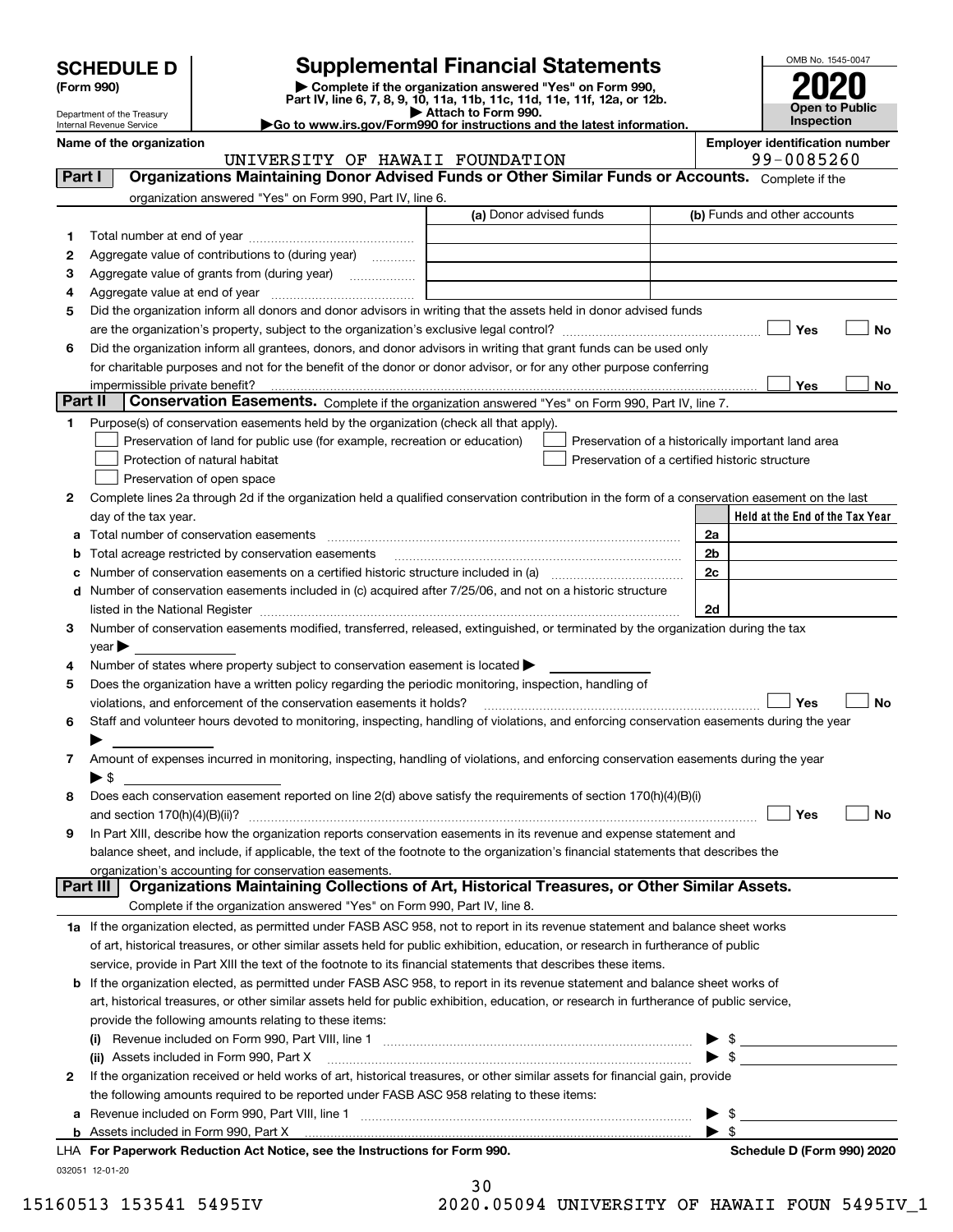|                 | Schedule D (Form 990) 2020                                                                                                                                                                                                     | UNIVERSITY OF HAWAII FOUNDATION |                   |                                                                                                                                                                                                                                |                      | 99-0085260                 | Page 2         |
|-----------------|--------------------------------------------------------------------------------------------------------------------------------------------------------------------------------------------------------------------------------|---------------------------------|-------------------|--------------------------------------------------------------------------------------------------------------------------------------------------------------------------------------------------------------------------------|----------------------|----------------------------|----------------|
| <b>Part III</b> | Organizations Maintaining Collections of Art, Historical Treasures, or Other Similar Assets (continued)                                                                                                                        |                                 |                   |                                                                                                                                                                                                                                |                      |                            |                |
| 3               | Using the organization's acquisition, accession, and other records, check any of the following that make significant use of its                                                                                                |                                 |                   |                                                                                                                                                                                                                                |                      |                            |                |
|                 | collection items (check all that apply):                                                                                                                                                                                       |                                 |                   |                                                                                                                                                                                                                                |                      |                            |                |
| а               | Public exhibition                                                                                                                                                                                                              | d                               |                   | Loan or exchange program                                                                                                                                                                                                       |                      |                            |                |
| b               | Scholarly research                                                                                                                                                                                                             | e                               |                   | Other the contract of the contract of the contract of the contract of the contract of the contract of the contract of the contract of the contract of the contract of the contract of the contract of the contract of the cont |                      |                            |                |
| с               | Preservation for future generations                                                                                                                                                                                            |                                 |                   |                                                                                                                                                                                                                                |                      |                            |                |
| 4               | Provide a description of the organization's collections and explain how they further the organization's exempt purpose in Part XIII.                                                                                           |                                 |                   |                                                                                                                                                                                                                                |                      |                            |                |
| 5               | During the year, did the organization solicit or receive donations of art, historical treasures, or other similar assets                                                                                                       |                                 |                   |                                                                                                                                                                                                                                |                      |                            |                |
|                 | to be sold to raise funds rather than to be maintained as part of the organization's collection?                                                                                                                               |                                 |                   |                                                                                                                                                                                                                                |                      | Yes                        | No             |
|                 | <b>Part IV</b><br>Escrow and Custodial Arrangements. Complete if the organization answered "Yes" on Form 990, Part IV, line 9, or                                                                                              |                                 |                   |                                                                                                                                                                                                                                |                      |                            |                |
|                 | reported an amount on Form 990, Part X, line 21.                                                                                                                                                                               |                                 |                   |                                                                                                                                                                                                                                |                      |                            |                |
|                 | 1a Is the organization an agent, trustee, custodian or other intermediary for contributions or other assets not included                                                                                                       |                                 |                   |                                                                                                                                                                                                                                |                      |                            |                |
|                 | on Form 990, Part X? [11] matter contracts and contracts and contracts are contracted as a function of the set of the set of the set of the set of the set of the set of the set of the set of the set of the set of the set o |                                 |                   |                                                                                                                                                                                                                                |                      | Yes                        | No             |
|                 | <b>b</b> If "Yes," explain the arrangement in Part XIII and complete the following table:                                                                                                                                      |                                 |                   |                                                                                                                                                                                                                                |                      |                            |                |
|                 |                                                                                                                                                                                                                                |                                 |                   |                                                                                                                                                                                                                                |                      | Amount                     |                |
| с               | Beginning balance <b>contract to the contract of the contract of the contract of the contract of the contract of t</b>                                                                                                         |                                 |                   |                                                                                                                                                                                                                                | 1c                   |                            |                |
|                 | Additions during the year manufactured and an account of the year manufactured and account of the year manufactured and account of the year manufactured and account of the year manufactured and account of the year manufact |                                 |                   |                                                                                                                                                                                                                                | 1d                   |                            |                |
|                 | Distributions during the year manufactured and continuum control of the year manufactured and the year manufactured and the year manufactured and the year manufactured and the year manufactured and the year manufactured an |                                 |                   |                                                                                                                                                                                                                                | 1e                   |                            |                |
| f               |                                                                                                                                                                                                                                |                                 |                   |                                                                                                                                                                                                                                | 1f                   |                            |                |
|                 | 2a Did the organization include an amount on Form 990, Part X, line 21, for escrow or custodial account liability?                                                                                                             |                                 |                   |                                                                                                                                                                                                                                |                      | Yes                        | No             |
|                 | <b>b</b> If "Yes," explain the arrangement in Part XIII. Check here if the explanation has been provided on Part XIII                                                                                                          |                                 |                   |                                                                                                                                                                                                                                |                      |                            |                |
| <b>Part V</b>   | Endowment Funds. Complete if the organization answered "Yes" on Form 990, Part IV, line 10.                                                                                                                                    |                                 |                   |                                                                                                                                                                                                                                |                      |                            |                |
|                 |                                                                                                                                                                                                                                | (a) Current year                | (b) Prior year    | (c) Two years back                                                                                                                                                                                                             | (d) Three years back | (e) Four years back        |                |
|                 | Beginning of year balance                                                                                                                                                                                                      | 341,690,144.                    | 326,993,437.      | 321,039,892.                                                                                                                                                                                                                   | 294,688,609.         |                            | 259, 182, 813. |
| 1a              |                                                                                                                                                                                                                                | 19,724,165.                     | 33, 132, 523.     | 12,539,154.                                                                                                                                                                                                                    | 18, 917, 155.        |                            | 18,651,593.    |
| b               |                                                                                                                                                                                                                                | 135, 117, 678.                  | $-6,053,358.$     | 4,945,653.                                                                                                                                                                                                                     | 18, 379, 605.        |                            | 31, 553, 466.  |
|                 | Net investment earnings, gains, and losses                                                                                                                                                                                     |                                 |                   |                                                                                                                                                                                                                                |                      |                            |                |
| d               |                                                                                                                                                                                                                                |                                 |                   |                                                                                                                                                                                                                                |                      |                            |                |
|                 | e Other expenditures for facilities                                                                                                                                                                                            |                                 |                   |                                                                                                                                                                                                                                |                      |                            |                |
|                 | and programs                                                                                                                                                                                                                   | 12,892,231.                     | 12,382,458.       | 11,531,262.                                                                                                                                                                                                                    | 10,945,477.          |                            | 14,699,263.    |
|                 | f Administrative expenses                                                                                                                                                                                                      | 483,639,756.                    | 341,690,144.      | 326,993,437.                                                                                                                                                                                                                   |                      |                            |                |
| g               | End of year balance                                                                                                                                                                                                            |                                 |                   |                                                                                                                                                                                                                                | 321,039,892.         |                            | 294,688,609.   |
| 2               | Provide the estimated percentage of the current year end balance (line 1g, column (a)) held as:                                                                                                                                | 39.0727                         |                   |                                                                                                                                                                                                                                |                      |                            |                |
|                 | Board designated or quasi-endowment >                                                                                                                                                                                          |                                 | %                 |                                                                                                                                                                                                                                |                      |                            |                |
|                 | Permanent endowment > 60.9273                                                                                                                                                                                                  | %                               |                   |                                                                                                                                                                                                                                |                      |                            |                |
| с               | Term endowment $\blacktriangleright$                                                                                                                                                                                           | %                               |                   |                                                                                                                                                                                                                                |                      |                            |                |
|                 | The percentages on lines 2a, 2b, and 2c should equal 100%.                                                                                                                                                                     |                                 |                   |                                                                                                                                                                                                                                |                      |                            |                |
|                 | 3a Are there endowment funds not in the possession of the organization that are held and administered for the organization                                                                                                     |                                 |                   |                                                                                                                                                                                                                                |                      |                            |                |
|                 | by:                                                                                                                                                                                                                            |                                 |                   |                                                                                                                                                                                                                                |                      |                            | Yes<br>No      |
|                 | (i)                                                                                                                                                                                                                            |                                 |                   |                                                                                                                                                                                                                                |                      | 3a(i)                      | х              |
|                 |                                                                                                                                                                                                                                |                                 |                   |                                                                                                                                                                                                                                |                      | 3a(ii)                     | x              |
|                 |                                                                                                                                                                                                                                |                                 |                   |                                                                                                                                                                                                                                |                      | 3b                         |                |
|                 | Describe in Part XIII the intended uses of the organization's endowment funds.                                                                                                                                                 |                                 |                   |                                                                                                                                                                                                                                |                      |                            |                |
|                 | Land, Buildings, and Equipment.<br><b>Part VI</b>                                                                                                                                                                              |                                 |                   |                                                                                                                                                                                                                                |                      |                            |                |
|                 | Complete if the organization answered "Yes" on Form 990, Part IV, line 11a. See Form 990, Part X, line 10.                                                                                                                     |                                 |                   |                                                                                                                                                                                                                                |                      |                            |                |
|                 | Description of property                                                                                                                                                                                                        | (a) Cost or other               | (b) Cost or other |                                                                                                                                                                                                                                | (c) Accumulated      | (d) Book value             |                |
|                 |                                                                                                                                                                                                                                | basis (investment)              |                   | basis (other)                                                                                                                                                                                                                  | depreciation         |                            |                |
|                 |                                                                                                                                                                                                                                | 2,006,330.                      |                   |                                                                                                                                                                                                                                |                      | 2,006,330.                 |                |
| b               |                                                                                                                                                                                                                                | 8,377,175.                      |                   |                                                                                                                                                                                                                                | 357,747.             | 8,019,428.                 |                |
|                 |                                                                                                                                                                                                                                |                                 | 69,491.           |                                                                                                                                                                                                                                | 62,748.              |                            | 6,743.         |
| d               |                                                                                                                                                                                                                                | 1,776,023.                      |                   |                                                                                                                                                                                                                                | 1,661,358.           |                            | 114,665.       |
|                 | e Other                                                                                                                                                                                                                        |                                 | 64,421.           |                                                                                                                                                                                                                                | 64,421.              |                            | 0.             |
|                 | Total. Add lines 1a through 1e. (Column (d) must equal Form 990. Part X, column (B), line 10c.)                                                                                                                                |                                 |                   |                                                                                                                                                                                                                                |                      | 10, 147, 166.              |                |
|                 |                                                                                                                                                                                                                                |                                 |                   |                                                                                                                                                                                                                                |                      | Schedule D (Form 990) 2020 |                |

032052 12-01-20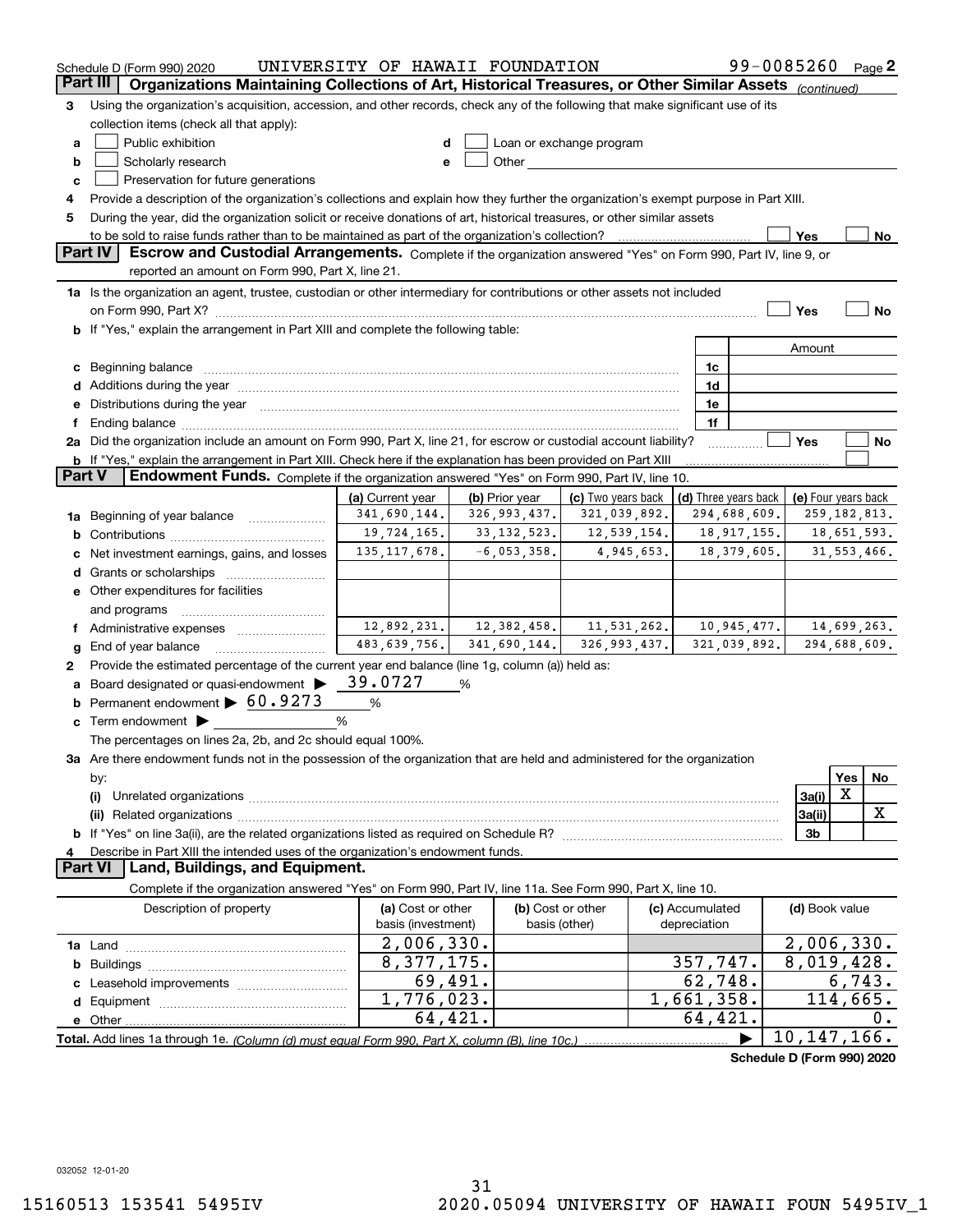| UNIVERSITY OF HAWAII FOUNDATION<br>Schedule D (Form 990) 2020 | 99-0085260 | Page |
|---------------------------------------------------------------|------------|------|
|---------------------------------------------------------------|------------|------|

### **Part VII Investments - Other Securities.**

Complete if the organization answered "Yes" on Form 990, Part IV, line 11b. See Form 990, Part X, line 12.

| (a) Description of security or category (including name of security)                          | (b) Book value | (c) Method of valuation: Cost or end-of-year market value |
|-----------------------------------------------------------------------------------------------|----------------|-----------------------------------------------------------|
| (1) Financial derivatives                                                                     |                |                                                           |
| (2) Closely held equity interests                                                             |                |                                                           |
| $(3)$ Other                                                                                   |                |                                                           |
| DOMESTIC EQUITY<br>(A)                                                                        | 39, 354, 751.  | END-OF-YEAR MARKET<br>VALUE                               |
| INTERNATIONAL EQUITY<br>(B)                                                                   | 102,036,717.   | END-OF-YEAR MARKET<br>VALUE                               |
| <b>HEDGE FUNDS</b><br>(C)                                                                     | 183, 222, 700. | END-OF-YEAR MARKET VALUE                                  |
| EQUITY<br>SECURITIES<br>PRIVATE<br>(D)                                                        | 89,837,240.    | END-OF-YEAR MARKET VALUE                                  |
| NATURAL RESOURCES/REAL<br>(E)                                                                 |                |                                                           |
| <b>ESTATE</b><br>(F)                                                                          | 26, 947, 147.  | END-OF-YEAR MARKET VALUE                                  |
| (G)                                                                                           |                |                                                           |
| (H)                                                                                           |                |                                                           |
| <b>Total.</b> (Col. (b) must equal Form 990, Part X, col. (B) line 12.) $\blacktriangleright$ | 441,398,555.   |                                                           |
| Part VIII Investments - Program Related.                                                      |                |                                                           |

### **Part VIII Investments - Program Related.**

Complete if the organization answered "Yes" on Form 990, Part IV, line 11c. See Form 990, Part X, line 13.

| (a) Description of investment                                       | (b) Book value | (c) Method of valuation: Cost or end-of-year market value |
|---------------------------------------------------------------------|----------------|-----------------------------------------------------------|
| (1)                                                                 |                |                                                           |
| (2)                                                                 |                |                                                           |
| (3)                                                                 |                |                                                           |
| (4)                                                                 |                |                                                           |
| (5)                                                                 |                |                                                           |
| (6)                                                                 |                |                                                           |
| (7)                                                                 |                |                                                           |
| (8)                                                                 |                |                                                           |
| (9)                                                                 |                |                                                           |
| Total. (Col. (b) must equal Form 990, Part X, col. (B) line $13.$ ) |                |                                                           |

### **Part IX Other Assets.**

Complete if the organization answered "Yes" on Form 990, Part IV, line 11d. See Form 990, Part X, line 15.

| (a) Description                                                    | (b) Book value |
|--------------------------------------------------------------------|----------------|
| INS<br>SURRENDER VALUE OF<br>CASH                                  | 206, 122.      |
| REAL ESTATE<br>ΟF<br>GIFT<br>(2)                                   | 1, 135, 278.   |
| SECURITIES<br>OF<br>GIFT<br>(3)                                    | 56,464.        |
| PERPETUAL<br>TRUSTS<br>(4)                                         | 13,937,383.    |
| CRTS<br>BENEFICIAL<br>INTEREST<br>IN<br>(5)                        | 5,517,238.     |
| <b>INTERESTS</b><br>OWNERSHIP<br>REMAINDER<br>(6)                  | 13, 262, 264.  |
| OTHER RECEIVABLES<br>(7)                                           | 7,466,491.     |
| DUE FROM UH<br>(8)                                                 | 713,406.       |
| (9)                                                                |                |
| Total. (Column (b) must equal Form 990, Part X, col. (B) line 15.) | 42,294,646.    |
| <b>Other Liabilities.</b><br>Part X                                |                |

Complete if the organization answered "Yes" on Form 990, Part IV, line 11e or 11f. See Form 990, Part X, line 25.

|     | (a) Description of liability                                       | (b) Book value |
|-----|--------------------------------------------------------------------|----------------|
|     | Federal income taxes                                               |                |
| (2) | AMOUNTS HELD FOR OTHERS                                            | 5, 266, 347.   |
| (3) | MORTGAGE LOAN                                                      | 7,400,000.     |
| (4) | PAYROLL TAXES & BENEFITS                                           | 665,591.       |
| (5) | OTHER LIABILITIES                                                  | 2,193,124.     |
|     | (6) SPLIT-INTEREST AGREEMENTS                                      | 13,540,747.    |
| (7) |                                                                    |                |
| (8) |                                                                    |                |
| (9) |                                                                    |                |
|     | Total. (Column (b) must equal Form 990, Part X, col. (B) line 25.) | 29,065,809.    |

**2.** Liability for uncertain tax positions. In Part XIII, provide the text of the footnote to the organization's financial statements that reports the organization's liability for uncertain tax positions under FASB ASC 740. Check here if the text of the footnote has been provided in Part XIII  $\boxed{\text{X}}$ 

**Schedule D (Form 990) 2020**

032053 12-01-20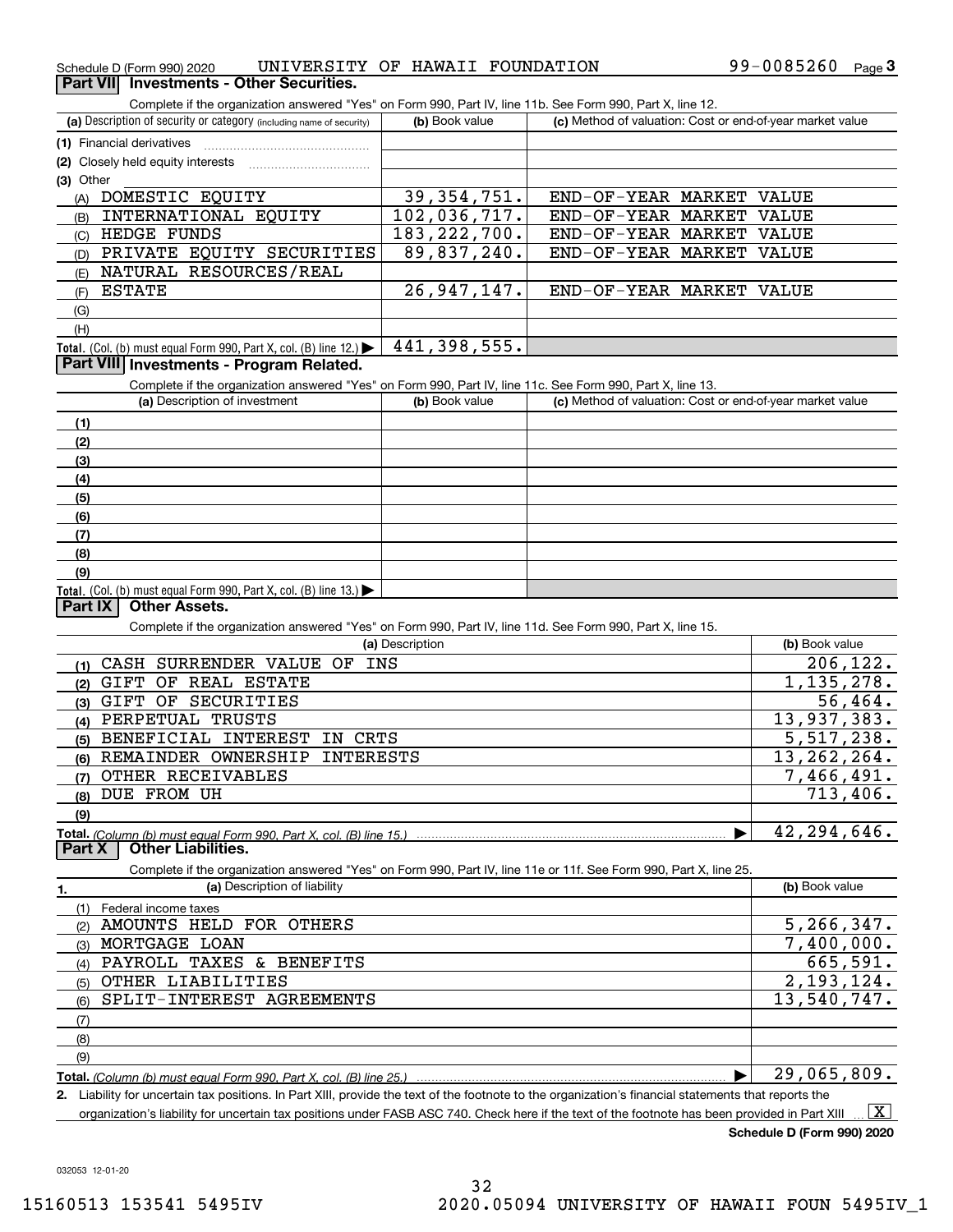|    | UNIVERSITY OF HAWAII FOUNDATION<br>Schedule D (Form 990) 2020                                                                                                                                                                  |                |                   |                         | 99-0085260<br>Page 4                           |
|----|--------------------------------------------------------------------------------------------------------------------------------------------------------------------------------------------------------------------------------|----------------|-------------------|-------------------------|------------------------------------------------|
|    | Part XI<br>Reconciliation of Revenue per Audited Financial Statements With Revenue per Return.                                                                                                                                 |                |                   |                         |                                                |
|    | Complete if the organization answered "Yes" on Form 990, Part IV, line 12a.                                                                                                                                                    |                |                   |                         |                                                |
| 1  | Total revenue, gains, and other support per audited financial statements                                                                                                                                                       |                |                   |                         | $1 \overline{222, 240, 535}$ .                 |
| 2  | Amounts included on line 1 but not on Form 990, Part VIII, line 12:                                                                                                                                                            |                |                   |                         |                                                |
| a  | Net unrealized gains (losses) on investments [11] matter contracts and the unrealized gains (losses) on investments                                                                                                            |                | 2a 114, 918, 326. |                         |                                                |
| b  |                                                                                                                                                                                                                                | 2 <sub>b</sub> | 68, 653.          |                         |                                                |
|    |                                                                                                                                                                                                                                | 2 <sub>c</sub> |                   |                         |                                                |
| d  |                                                                                                                                                                                                                                | 2d             | 115,528.          |                         |                                                |
| е  | Add lines 2a through 2d                                                                                                                                                                                                        |                |                   |                         | $_{2e}$ 115, 102, 507.                         |
| 3  |                                                                                                                                                                                                                                |                |                   | $\mathbf{a}$            | 107, 138, 028.                                 |
| 4  | Amounts included on Form 990, Part VIII, line 12, but not on line 1:                                                                                                                                                           |                |                   |                         |                                                |
|    |                                                                                                                                                                                                                                |                | 1,293,847.        |                         |                                                |
|    |                                                                                                                                                                                                                                | 4 <sub>b</sub> |                   |                         |                                                |
| c. | Add lines 4a and 4b                                                                                                                                                                                                            |                |                   | 4c                      | $\frac{4c}{5}$ $\frac{1,293,847}{108,431,875}$ |
|    |                                                                                                                                                                                                                                |                |                   |                         |                                                |
|    |                                                                                                                                                                                                                                |                |                   |                         |                                                |
|    | Part XII   Reconciliation of Expenses per Audited Financial Statements With Expenses per Return.                                                                                                                               |                |                   |                         |                                                |
|    | Complete if the organization answered "Yes" on Form 990, Part IV, line 12a.                                                                                                                                                    |                |                   |                         |                                                |
| 1  | Total expenses and losses per audited financial statements [11] [12] contraction control of the statements [11] [12] and the statements [12] and the statements [12] and the statements [12] and the statements and the statem |                |                   | $\blacksquare$          | 56, 150, 870.                                  |
| 2  | Amounts included on line 1 but not on Form 990, Part IX, line 25:                                                                                                                                                              |                |                   |                         |                                                |
| a  |                                                                                                                                                                                                                                | 2a             | 82,376.           |                         |                                                |
|    |                                                                                                                                                                                                                                | 2 <sub>b</sub> |                   |                         |                                                |
|    | Other losses                                                                                                                                                                                                                   | 2 <sub>c</sub> |                   |                         |                                                |
|    |                                                                                                                                                                                                                                | 2d             | 115,528.          |                         |                                                |
|    |                                                                                                                                                                                                                                |                |                   | 2е                      |                                                |
| 3  |                                                                                                                                                                                                                                |                |                   | $\overline{\mathbf{3}}$ | $\frac{197,904}{55,952,966}$                   |
| 4  | Amounts included on Form 990, Part IX, line 25, but not on line 1:                                                                                                                                                             |                |                   |                         |                                                |
|    | Investment expenses not included on Form 990, Part VIII, line 7b [100] [100] [100] [4a                                                                                                                                         |                | 1, 293, 847.      |                         |                                                |
|    |                                                                                                                                                                                                                                | 4 <sub>b</sub> |                   |                         |                                                |
| c  | Add lines 4a and 4b                                                                                                                                                                                                            |                |                   | 4c                      | 1,293,847.                                     |
|    | Part XIII Supplemental Information.                                                                                                                                                                                            |                |                   | 5                       | 57, 246, 813.                                  |

Provide the descriptions required for Part II, lines 3, 5, and 9; Part III, lines 1a and 4; Part IV, lines 1b and 2b; Part V, line 4; Part X, line 2; Part XI, lines 2d and 4b; and Part XII, lines 2d and 4b. Also complete this part to provide any additional information.

### PART V, LINE 4:

ENDOWMENTS ARE MANAGED FOR PRUDENT GROWTH TO ENSURE THE RETURNS PROVIDE FOR PROGRAM SUPPORT PLUS INFLATION. THE PRESENT AND FUTURE REVENUE STREAMS THAT ENDOWED FUNDS ALLOW UH TO HIRE FACULTY, IMPLEMENT PROGRAMS, ADVANCE RESEARCH AND SUPPORT OUTSTANDING STUDENTS.

PART X, LINE 2:

THE FOUNDATION IS AN ORGANIZATION EXEMPT FROM INCOME TAX UNDER SECTION

501(C)(3) OF THE INTERNAL REVENUE CODE AND IS GENERALLY NOT SUBJECT TO

FEDERAL OR STATE OF HAWAII INCOME TAXES. HOWEVER, THE FOUNDATION IS

SUBJECT TO INCOME TAXES ON ANY NET INCOME THAT IS DERIVED FROM A TRADE OR

032054 12-01-20 **Schedule D (Form 990) 2020** BUSINESS, REGULARLY CARRIED ON, AND NOT IN FURTHERANCE OF THE PURPOSES FOR

33

15160513 153541 5495IV 2020.05094 UNIVERSITY OF HAWAII FOUN 5495IV\_1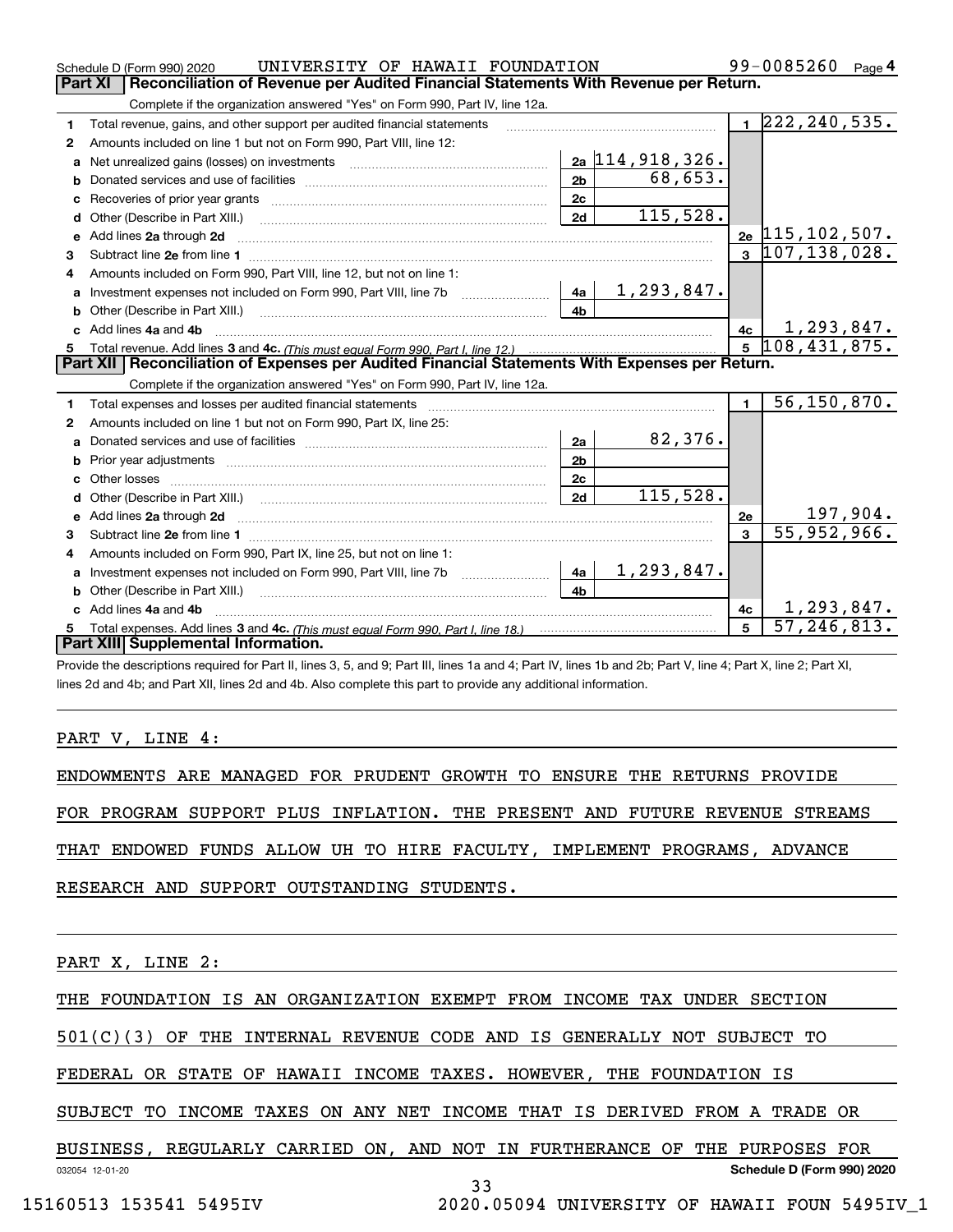| Schedule D (Form 990) 2020 UNIVERSITY OF HAWAII FOUNDATION 99-0085260 Page 5<br>Part XIII Supplemental Information <sub>(continued)</sub>                                                                                      |             |
|--------------------------------------------------------------------------------------------------------------------------------------------------------------------------------------------------------------------------------|-------------|
| WHICH IT WAS GRANTED EXEMPTION. NO INCOME TAX PROVISION HAS BEEN RECORDED                                                                                                                                                      |             |
| AS THE NET INCOME, IF ANY, FROM ANY UNRELATED TRADE OR BUSINESS, IN THE                                                                                                                                                        |             |
| OPINION OF MANAGEMENT, IS NOT MATERIAL TO THE BASIC FINANCIAL                                                                                                                                                                  |             |
| STATEMENTS TAKEN AS A WHOLE.<br>and the control of the control of the control of the control of the control of the control of the control of the                                                                               |             |
|                                                                                                                                                                                                                                |             |
| PART XI, LINE 2D - OTHER ADJUSTMENTS:                                                                                                                                                                                          |             |
| FUNDRAISING EXPENSES<br><u> 1980 - Johann Barn, fransk politik (d. 1980)</u>                                                                                                                                                   | 175, 366.   |
| RENTAL EXPENSES<br><u> 1989 - Andrea State Barbara, amerikan personal di sebagai personal di sebagai personal di sebagai personal d</u>                                                                                        | 9,787.      |
| RECLASS AHO PAYOUT BALANCE NAMES AND RECLASS AHO PAYOUT BALANCE                                                                                                                                                                | $-69,625$ . |
| TOTAL TO SCHEDULE D, PART XI, LINE 2D                                                                                                                                                                                          | 115,528.    |
|                                                                                                                                                                                                                                |             |
| PART XII, LINE 2D - OTHER ADJUSTMENTS:                                                                                                                                                                                         |             |
| FUNDRAISING EXPENSES                                                                                                                                                                                                           | 175, 366.   |
| RENTAL EXPENSES PRODUCED AND ALL PRODUCED AND ALL PRODUCED AND ALL PRODUCED AND ALL PRODUCED AND ALL PRODUCED AT A STREET OF A STREET OF A STREET OF A STREET OF A STREET OF A STREET OF A STREET OF A STREET OF A STREET OF A | 9,787.      |
|                                                                                                                                                                                                                                | $-69,625$ . |
| TOTAL TO SCHEDULE D, PART XII, LINE 2D                                                                                                                                                                                         | 115,528.    |
|                                                                                                                                                                                                                                |             |
|                                                                                                                                                                                                                                |             |
|                                                                                                                                                                                                                                |             |
|                                                                                                                                                                                                                                |             |
|                                                                                                                                                                                                                                |             |
|                                                                                                                                                                                                                                |             |
|                                                                                                                                                                                                                                |             |
|                                                                                                                                                                                                                                |             |
|                                                                                                                                                                                                                                |             |
|                                                                                                                                                                                                                                |             |
|                                                                                                                                                                                                                                |             |
|                                                                                                                                                                                                                                |             |

**Schedule D (Form 990) 2020**

032055 12-01-20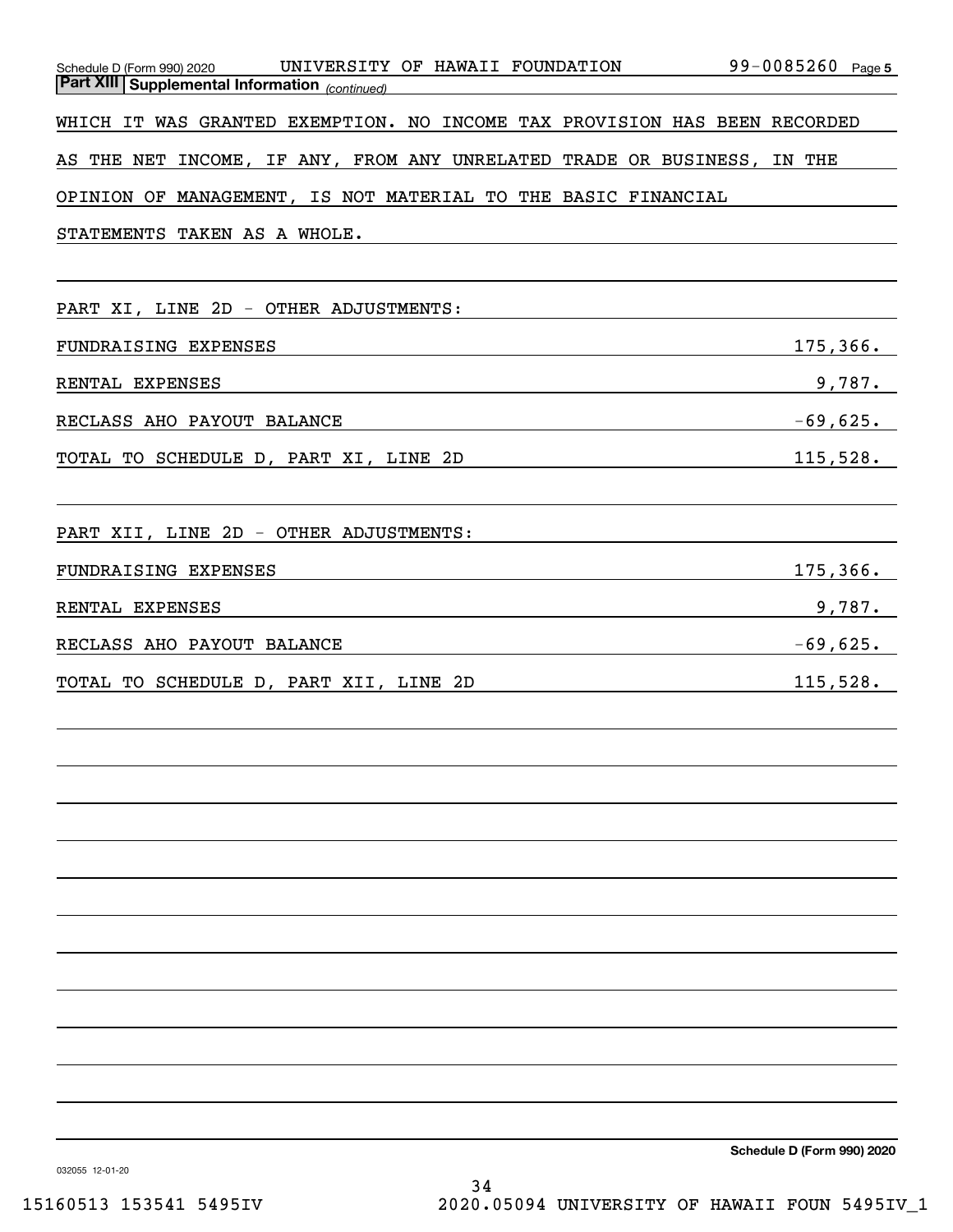|                                                                            |                                           |                                                                          | 3 Activities per Region. (The following Part I, line 3 table can be duplicated if additional space is needed.)                                                                      |                                                                                                                 |                                                                      |
|----------------------------------------------------------------------------|-------------------------------------------|--------------------------------------------------------------------------|-------------------------------------------------------------------------------------------------------------------------------------------------------------------------------------|-----------------------------------------------------------------------------------------------------------------|----------------------------------------------------------------------|
| (a) Region                                                                 | (b) Number of<br>offices<br>in the region | employees,<br>agents, and<br>independent<br>contractors<br>in the region | (c) Number of $\vert$ (d) Activities conducted in the region<br>(by type) (such as, fundraising, pro-<br>gram services, investments, grants to<br>recipients located in the region) | (e) If activity listed in (d)<br>is a program service,<br>describe specific type<br>of service(s) in the region | (f) Total<br>expenditures<br>for and<br>investments<br>in the region |
|                                                                            |                                           |                                                                          |                                                                                                                                                                                     |                                                                                                                 |                                                                      |
|                                                                            |                                           |                                                                          |                                                                                                                                                                                     |                                                                                                                 |                                                                      |
|                                                                            |                                           |                                                                          |                                                                                                                                                                                     |                                                                                                                 |                                                                      |
|                                                                            |                                           |                                                                          |                                                                                                                                                                                     |                                                                                                                 |                                                                      |
|                                                                            |                                           |                                                                          |                                                                                                                                                                                     |                                                                                                                 |                                                                      |
|                                                                            |                                           |                                                                          |                                                                                                                                                                                     |                                                                                                                 |                                                                      |
|                                                                            |                                           |                                                                          |                                                                                                                                                                                     |                                                                                                                 |                                                                      |
|                                                                            |                                           |                                                                          |                                                                                                                                                                                     |                                                                                                                 |                                                                      |
|                                                                            |                                           |                                                                          |                                                                                                                                                                                     |                                                                                                                 |                                                                      |
|                                                                            | 0                                         | $\mathbf 0$                                                              |                                                                                                                                                                                     |                                                                                                                 | $\mathbf 0$ .                                                        |
| 3 a Subtotal<br>.<br><b>b</b> Total from continuation<br>sheets to Part I  | 0                                         | $\mathbf 0$                                                              |                                                                                                                                                                                     |                                                                                                                 | $\mathbf 0$ .                                                        |
| c Totals (add lines 3a<br>and 3b)                                          | 0                                         | 0                                                                        |                                                                                                                                                                                     |                                                                                                                 | $\mathbf 0$ .                                                        |
|                                                                            |                                           |                                                                          |                                                                                                                                                                                     |                                                                                                                 | Schedule F (Form 990) 2020                                           |
| LHA For Paperwork Reduction Act Notice, see the Instructions for Form 990. |                                           |                                                                          |                                                                                                                                                                                     |                                                                                                                 |                                                                      |

| <b>Part I</b> | General Information on Activities Outside the United States. Complete if the organization answered "Yes" or |  |
|---------------|-------------------------------------------------------------------------------------------------------------|--|
|               | Form 990, Part IV, line 14b.                                                                                |  |

- **1For grantmakers.**  Does the organization maintain records to substantiate the amount of its grants and other assistance, **Yes No** the grantees' eligibility for the grants or assistance, and the selection criteria used to award the grants or assistance?
- **2For grantmakers.**  Describe in Part V the organization's procedures for monitoring the use of its grants and other assistance outside the

|  |  | UNIVERSITY OF HAWAII FOUNDATION                                                       |  |
|--|--|---------------------------------------------------------------------------------------|--|
|  |  | $\mid$ Part $\mid$ $\mid$ General Information on Activities Outside the United States |  |

Department of the Treasury Internal Revenue Service

**(Form 990)**

Name of the organization

# **SCHEDULE F Statement of Activities Outside the United States**

**| Complete if the organization answered "Yes" on Form 990, Part IV, line 14b, 15, or 16.**

**| Attach to Form 990.**

**| Go to www.irs.gov/Form990 for instructions and the latest information.**

OMB No. 1545-0047 **Open to Public Inspection2020**

**Employer identification number**

99-0085260

# 15160513 153541 5495IV 2020.05094 UNIVERSITY OF HAWAII FOUN 5495IV\_1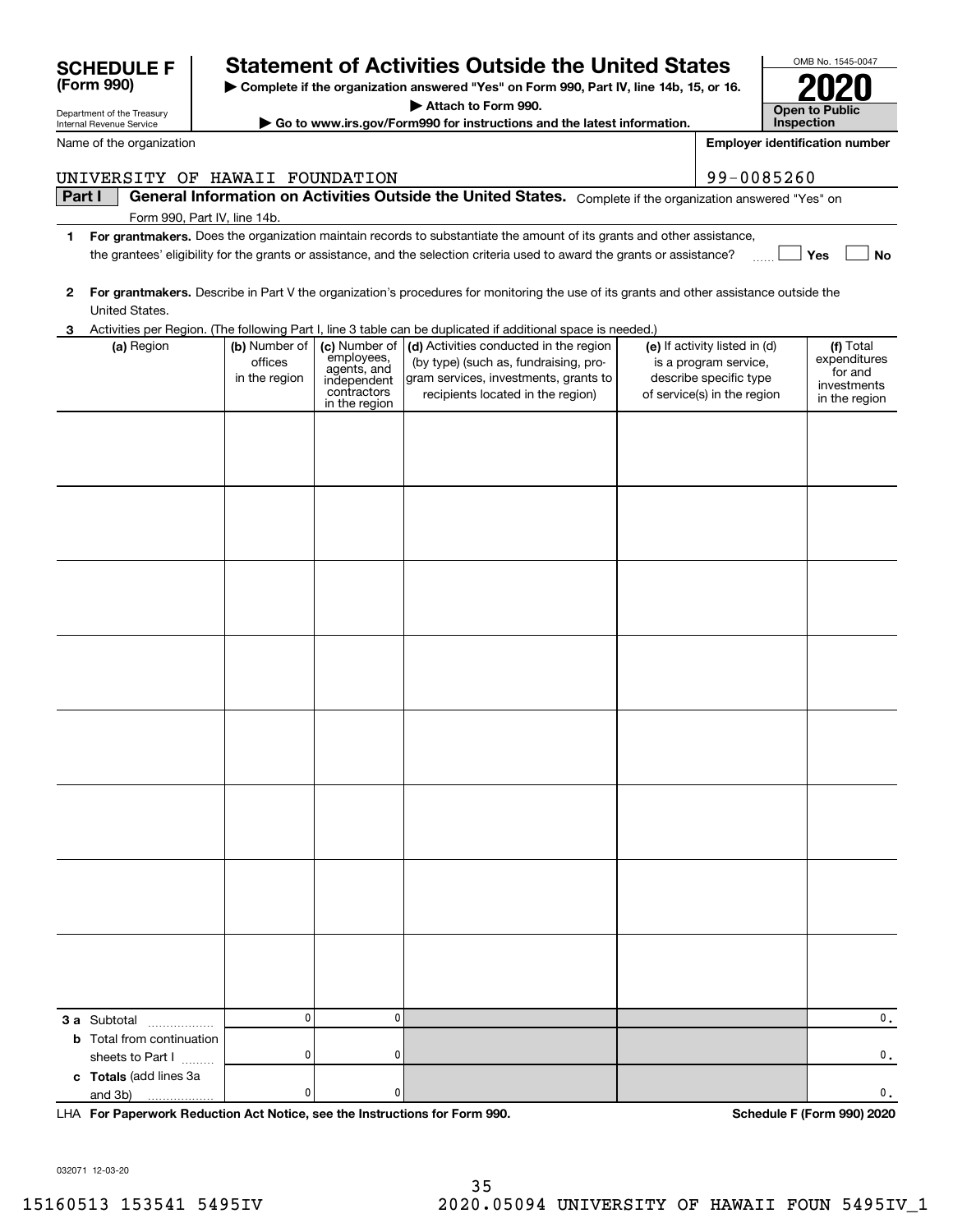### Schedule F (Form 990) 2020 Page UNIVERSITY OF HAWAII FOUNDATION 99-0085260

### Part II | Grants and Other Assistance to Organizations or Entities Outside the United States. Complete if the organization answered "Yes" on Form 990, Part IV, line 15, for any recipient who received more than \$5,000. Part II can be duplicated if additional space is needed.

| 1<br>(a) Name of organization | (b) IRS code section<br>and EIN (if applicable) | (c) Region      | (d) Purpose of<br>grant                                                                                                                 | (e) Amount<br>of cash grant | (f) Manner of<br>cash disbursement | (g) Amount of<br>noncash<br>assistance | (h) Description<br>of noncash<br>assistance | (i) Method of<br>valuation (book, FMV,<br>appraisal, other) |
|-------------------------------|-------------------------------------------------|-----------------|-----------------------------------------------------------------------------------------------------------------------------------------|-----------------------------|------------------------------------|----------------------------------------|---------------------------------------------|-------------------------------------------------------------|
|                               |                                                 |                 |                                                                                                                                         |                             |                                    |                                        |                                             |                                                             |
|                               |                                                 | MIDDLE EAST AND |                                                                                                                                         |                             |                                    |                                        |                                             |                                                             |
|                               |                                                 | NORTH AFRICA    | GRANT FUNDING                                                                                                                           |                             | 143,506. WIRETRANSFER              | $\mathfrak o$ .                        |                                             |                                                             |
|                               |                                                 |                 |                                                                                                                                         |                             |                                    |                                        |                                             |                                                             |
|                               |                                                 |                 |                                                                                                                                         |                             |                                    |                                        |                                             |                                                             |
|                               |                                                 |                 |                                                                                                                                         |                             |                                    |                                        |                                             |                                                             |
|                               |                                                 |                 |                                                                                                                                         |                             |                                    |                                        |                                             |                                                             |
|                               |                                                 |                 |                                                                                                                                         |                             |                                    |                                        |                                             |                                                             |
|                               |                                                 |                 |                                                                                                                                         |                             |                                    |                                        |                                             |                                                             |
|                               |                                                 |                 |                                                                                                                                         |                             |                                    |                                        |                                             |                                                             |
|                               |                                                 |                 |                                                                                                                                         |                             |                                    |                                        |                                             |                                                             |
|                               |                                                 |                 |                                                                                                                                         |                             |                                    |                                        |                                             |                                                             |
|                               |                                                 |                 |                                                                                                                                         |                             |                                    |                                        |                                             |                                                             |
|                               |                                                 |                 |                                                                                                                                         |                             |                                    |                                        |                                             |                                                             |
|                               |                                                 |                 |                                                                                                                                         |                             |                                    |                                        |                                             |                                                             |
|                               |                                                 |                 |                                                                                                                                         |                             |                                    |                                        |                                             |                                                             |
|                               |                                                 |                 |                                                                                                                                         |                             |                                    |                                        |                                             |                                                             |
|                               |                                                 |                 |                                                                                                                                         |                             |                                    |                                        |                                             |                                                             |
|                               |                                                 |                 |                                                                                                                                         |                             |                                    |                                        |                                             |                                                             |
|                               |                                                 |                 |                                                                                                                                         |                             |                                    |                                        |                                             |                                                             |
|                               |                                                 |                 |                                                                                                                                         |                             |                                    |                                        |                                             |                                                             |
|                               |                                                 |                 |                                                                                                                                         |                             |                                    |                                        |                                             |                                                             |
|                               |                                                 |                 |                                                                                                                                         |                             |                                    |                                        |                                             |                                                             |
|                               |                                                 |                 |                                                                                                                                         |                             |                                    |                                        |                                             |                                                             |
| $\mathbf{2}$                  |                                                 |                 | Enter total number of recipient organizations listed above that are recognized as charities by the foreign country, recognized as a tax |                             |                                    |                                        |                                             |                                                             |
|                               |                                                 |                 |                                                                                                                                         |                             |                                    |                                        |                                             | $\mathbf 1$                                                 |
| 3                             |                                                 |                 |                                                                                                                                         |                             |                                    |                                        |                                             | Schedule F (Form 990) 2020                                  |

**2**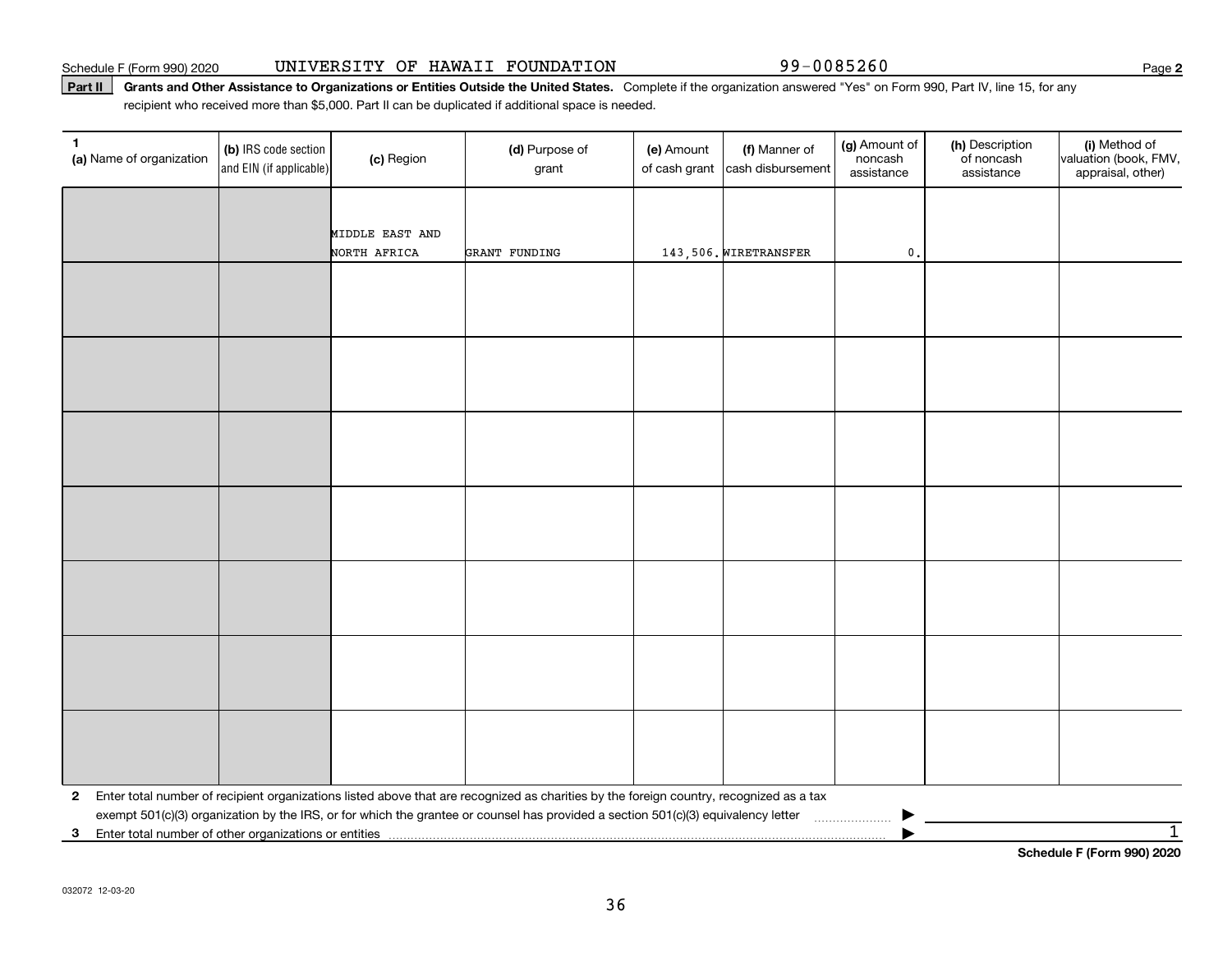Part III Grants and Other Assistance to Individuals Outside the United States. Complete if the organization answered "Yes" on Form 990, Part IV, line 16.

Part III can be duplicated if additional space is needed.

| (a) Type of grant or assistance | (b) Region | (c) Number of<br>recipients | (d) Amount of | (e) Manner of<br>cash disbursement | (f) Amount of<br>noncash<br>assistance | (g) Description of<br>noncash assistance | (h) Method of<br>valuation<br>(book, FMV,<br>appraisal, other) |
|---------------------------------|------------|-----------------------------|---------------|------------------------------------|----------------------------------------|------------------------------------------|----------------------------------------------------------------|
|                                 |            |                             |               |                                    |                                        |                                          |                                                                |
|                                 |            |                             |               |                                    |                                        |                                          |                                                                |
|                                 |            |                             |               |                                    |                                        |                                          |                                                                |
|                                 |            |                             |               |                                    |                                        |                                          |                                                                |
|                                 |            |                             |               |                                    |                                        |                                          |                                                                |
|                                 |            |                             |               |                                    |                                        |                                          |                                                                |
|                                 |            |                             |               |                                    |                                        |                                          |                                                                |
|                                 |            |                             |               |                                    |                                        |                                          |                                                                |
|                                 |            |                             |               |                                    |                                        |                                          |                                                                |
|                                 |            |                             |               |                                    |                                        |                                          |                                                                |
|                                 |            |                             |               |                                    |                                        |                                          |                                                                |

**Schedule F (Form 990) 2020**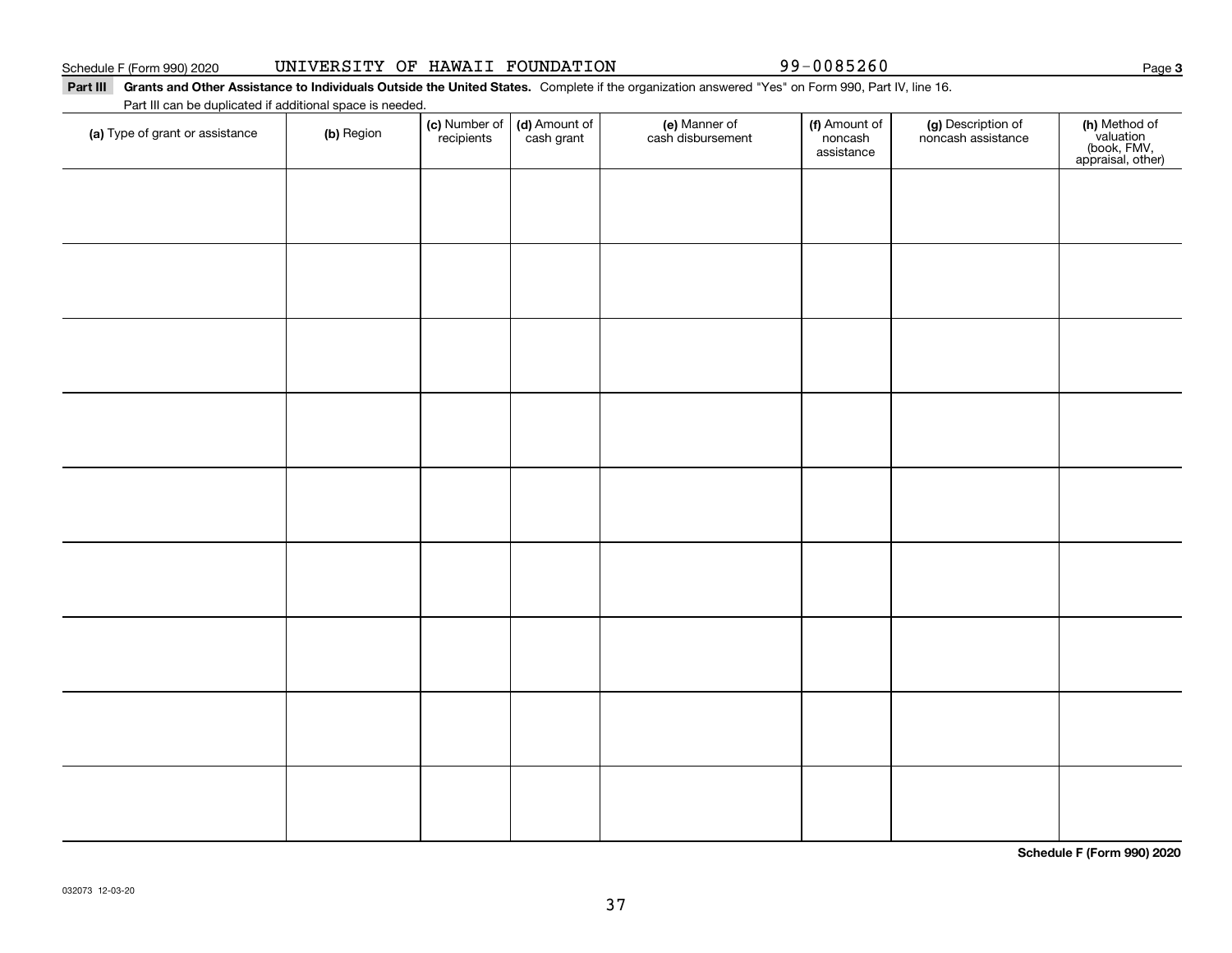| Schedule F (Form 990) 2020     | UNIVERSITY OF HAWAII FOUNDATION |  | 99-0085260 | Page |
|--------------------------------|---------------------------------|--|------------|------|
| <b>Part IV   Foreign Forms</b> |                                 |  |            |      |

| 1            | Was the organization a U.S. transferor of property to a foreign corporation during the tax year? If "Yes."                                                                                                                                                                                                                          |                 |                     |
|--------------|-------------------------------------------------------------------------------------------------------------------------------------------------------------------------------------------------------------------------------------------------------------------------------------------------------------------------------------|-----------------|---------------------|
|              | the organization may be required to file Form 926, Return by a U.S. Transferor of Property to a Foreign                                                                                                                                                                                                                             |                 |                     |
|              |                                                                                                                                                                                                                                                                                                                                     | $X$ Yes         | No                  |
| $\mathbf{2}$ | Did the organization have an interest in a foreign trust during the tax year? If "Yes," the organization may                                                                                                                                                                                                                        |                 |                     |
|              | be required to separately file Form 3520, Annual Return To Report Transactions With Foreign Trusts and                                                                                                                                                                                                                              |                 |                     |
|              | Receipt of Certain Foreign Gifts, and/or Form 3520-A, Annual Information Return of Foreign Trust With a                                                                                                                                                                                                                             |                 |                     |
|              |                                                                                                                                                                                                                                                                                                                                     | Yes             | $X \mid N_{\Omega}$ |
| 3            | Did the organization have an ownership interest in a foreign corporation during the tax year? If "Yes."                                                                                                                                                                                                                             |                 |                     |
|              | the organization may be required to file Form 5471, Information Return of U.S. Persons With Respect to                                                                                                                                                                                                                              |                 |                     |
|              |                                                                                                                                                                                                                                                                                                                                     | $X$ Yes         | Nο                  |
| 4            | Was the organization a direct or indirect shareholder of a passive foreign investment company or a                                                                                                                                                                                                                                  |                 |                     |
|              | qualified electing fund during the tax year? If "Yes," the organization may be required to file Form 8621,                                                                                                                                                                                                                          |                 |                     |
|              | Information Return by a Shareholder of a Passive Foreign Investment Company or Qualified Electing<br>Fund (see Instructions for Form 8621) manufactured control to the form of the state of the control of the state of the state of the state of the state of the state of the state of the state of the state of the state of the | Yes             | $X $ No             |
| 5            | Did the organization have an ownership interest in a foreign partnership during the tax year? If "Yes."                                                                                                                                                                                                                             |                 |                     |
|              | the organization may be required to file Form 8865, Return of U.S. Persons With Respect to Certain                                                                                                                                                                                                                                  |                 |                     |
|              | Foreign Partnerships (see Instructions for Form 8865)                                                                                                                                                                                                                                                                               | $X \mid$<br>Yes | Nο                  |
| 6            | Did the organization have any operations in or related to any boycotting countries during the tax year? If                                                                                                                                                                                                                          |                 |                     |
|              | "Yes," the organization may be required to separately file Form 5713, International Boycott Report (see                                                                                                                                                                                                                             |                 |                     |
|              |                                                                                                                                                                                                                                                                                                                                     | Yes             |                     |
|              |                                                                                                                                                                                                                                                                                                                                     |                 |                     |

**Schedule F (Form 990) 2020**

032074 12-03-20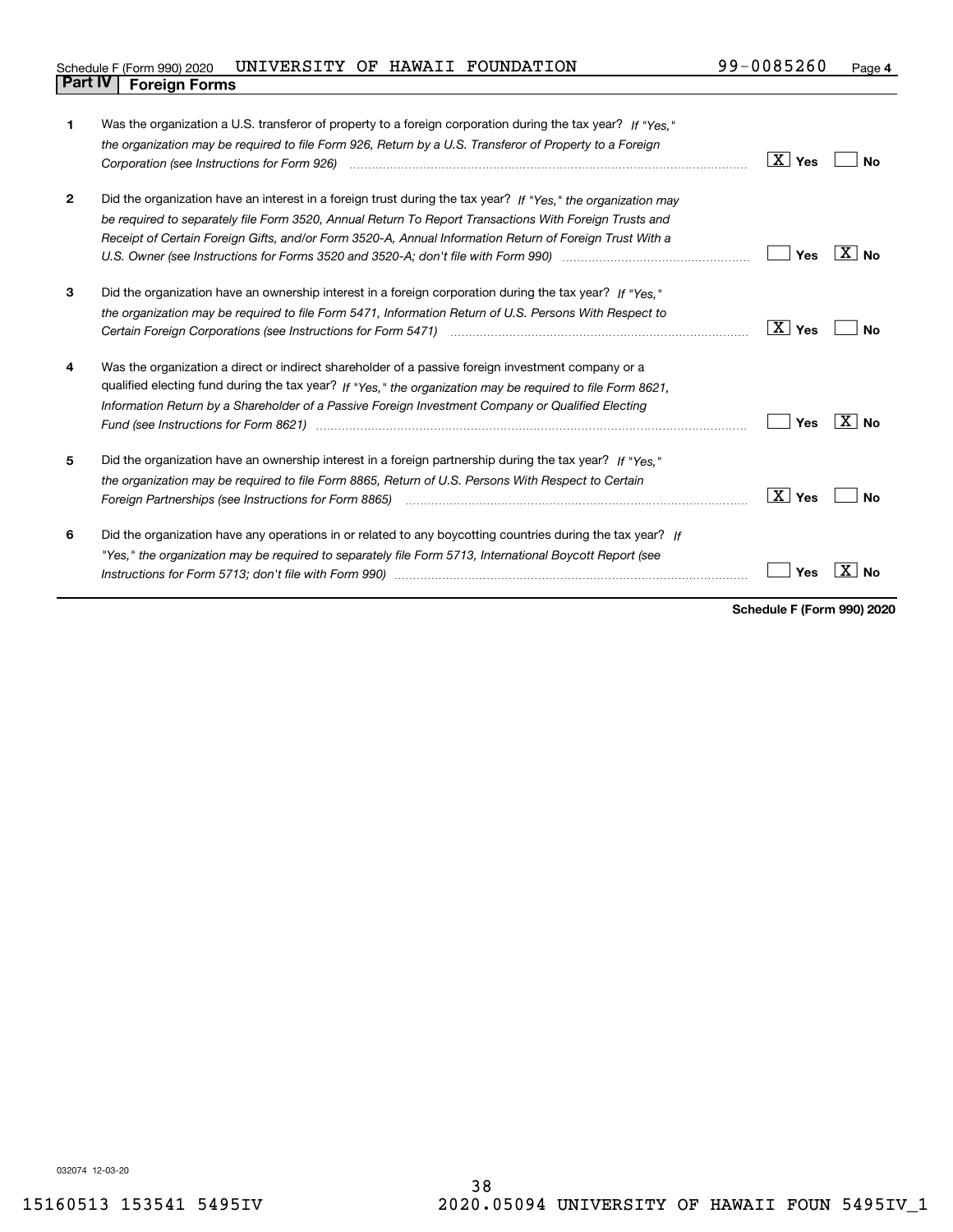### Schedule F (Form 990) 2020 UNIVERSITY OF HAWAII FOUNDATION 99-0085260 Page **Part V Supplemental Information**

Provide the information required by Part I, line 2 (monitoring of funds); Part I, line 3, column (f) (accounting method; amounts of investments vs. expenditures per region); Part II, line 1 (accounting method); Part III (accounting method); and Part III, column (c) (estimated number of recipients), as applicable. Also complete this part to provide any additional information. See instructions.

## PART-II LINE-1

## CALCULATION OF GRANT TOTALS ARE BASED ON ACTUAL WIRE PAYMENTS MADE

## DURING THE FISCAL YEAR.

**Schedule F (Form 990) 2020**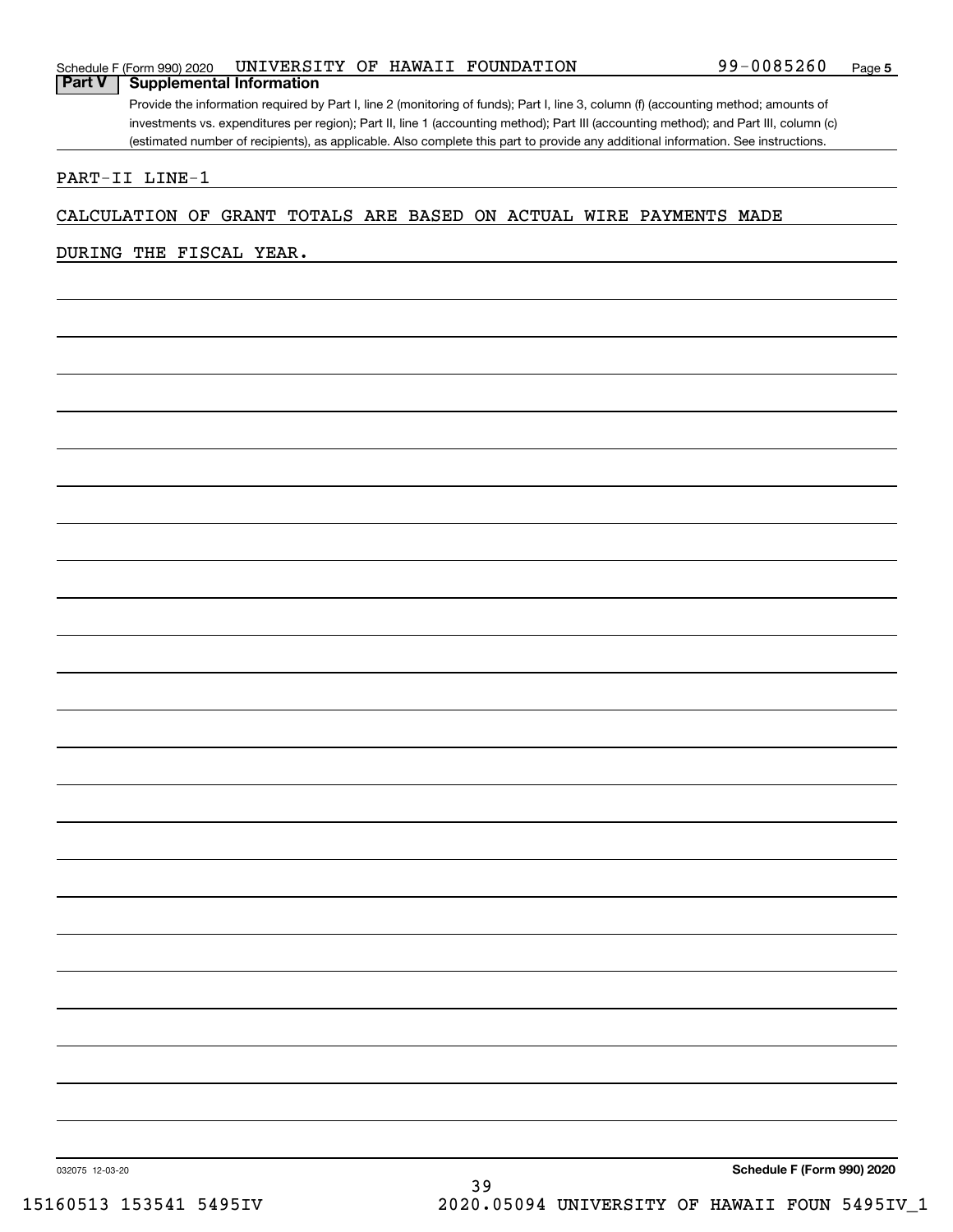| <b>SCHEDULE G</b>                                                                                                                                                                           |                                  | <b>Supplemental Information Regarding Fundraising or Gaming Activities</b>                                                                                                                                                                |                                         |    |                                       |  |                                   | OMB No. 1545-0047                       |
|---------------------------------------------------------------------------------------------------------------------------------------------------------------------------------------------|----------------------------------|-------------------------------------------------------------------------------------------------------------------------------------------------------------------------------------------------------------------------------------------|-----------------------------------------|----|---------------------------------------|--|-----------------------------------|-----------------------------------------|
| Complete if the organization answered "Yes" on Form 990, Part IV, line 17, 18, or 19, or if the<br>(Form 990 or 990-EZ)<br>organization entered more than \$15,000 on Form 990-EZ, line 6a. |                                  |                                                                                                                                                                                                                                           |                                         |    |                                       |  |                                   |                                         |
| Department of the Treasury<br>Internal Revenue Service                                                                                                                                      |                                  | Attach to Form 990 or Form 990-EZ.                                                                                                                                                                                                        |                                         |    |                                       |  |                                   | <b>Open to Public</b><br>Inspection     |
| Name of the organization                                                                                                                                                                    |                                  | ► Go to www.irs.gov/Form990 for instructions and the latest information.                                                                                                                                                                  |                                         |    |                                       |  |                                   | <b>Employer identification number</b>   |
|                                                                                                                                                                                             |                                  | UNIVERSITY OF HAWAII FOUNDATION                                                                                                                                                                                                           |                                         |    |                                       |  | 99-0085260                        |                                         |
| Part I                                                                                                                                                                                      |                                  | Fundraising Activities. Complete if the organization answered "Yes" on Form 990, Part IV, line 17. Form 990-EZ filers are not                                                                                                             |                                         |    |                                       |  |                                   |                                         |
|                                                                                                                                                                                             | required to complete this part.  |                                                                                                                                                                                                                                           |                                         |    |                                       |  |                                   |                                         |
| Mail solicitations<br>a                                                                                                                                                                     |                                  | 1 Indicate whether the organization raised funds through any of the following activities. Check all that apply.<br>e                                                                                                                      |                                         |    | Solicitation of non-government grants |  |                                   |                                         |
| b                                                                                                                                                                                           | Internet and email solicitations | f                                                                                                                                                                                                                                         |                                         |    | Solicitation of government grants     |  |                                   |                                         |
| Phone solicitations<br>c                                                                                                                                                                    |                                  | g                                                                                                                                                                                                                                         | Special fundraising events              |    |                                       |  |                                   |                                         |
| In-person solicitations<br>d                                                                                                                                                                |                                  |                                                                                                                                                                                                                                           |                                         |    |                                       |  |                                   |                                         |
|                                                                                                                                                                                             |                                  | 2 a Did the organization have a written or oral agreement with any individual (including officers, directors, trustees, or<br>key employees listed in Form 990, Part VII) or entity in connection with professional fundraising services? |                                         |    |                                       |  | Yes                               | No                                      |
|                                                                                                                                                                                             |                                  | <b>b</b> If "Yes," list the 10 highest paid individuals or entities (fundraisers) pursuant to agreements under which the fundraiser is to be                                                                                              |                                         |    |                                       |  |                                   |                                         |
| compensated at least \$5,000 by the organization.                                                                                                                                           |                                  |                                                                                                                                                                                                                                           |                                         |    |                                       |  |                                   |                                         |
|                                                                                                                                                                                             |                                  |                                                                                                                                                                                                                                           |                                         |    |                                       |  | (v) Amount paid                   |                                         |
| (i) Name and address of individual<br>or entity (fundraiser)                                                                                                                                |                                  | (ii) Activity                                                                                                                                                                                                                             | (iii) Did<br>fundraiser<br>have custody |    | (iv) Gross receipts                   |  | to (or retained by)<br>fundraiser | (vi) Amount paid<br>to (or retained by) |
|                                                                                                                                                                                             |                                  |                                                                                                                                                                                                                                           | or control of<br>contributions?         |    | from activity                         |  | listed in col. (i)                | organization                            |
|                                                                                                                                                                                             |                                  |                                                                                                                                                                                                                                           | Yes                                     | No |                                       |  |                                   |                                         |
|                                                                                                                                                                                             |                                  |                                                                                                                                                                                                                                           |                                         |    |                                       |  |                                   |                                         |
|                                                                                                                                                                                             |                                  |                                                                                                                                                                                                                                           |                                         |    |                                       |  |                                   |                                         |
|                                                                                                                                                                                             |                                  |                                                                                                                                                                                                                                           |                                         |    |                                       |  |                                   |                                         |
|                                                                                                                                                                                             |                                  |                                                                                                                                                                                                                                           |                                         |    |                                       |  |                                   |                                         |
|                                                                                                                                                                                             |                                  |                                                                                                                                                                                                                                           |                                         |    |                                       |  |                                   |                                         |
|                                                                                                                                                                                             |                                  |                                                                                                                                                                                                                                           |                                         |    |                                       |  |                                   |                                         |
|                                                                                                                                                                                             |                                  |                                                                                                                                                                                                                                           |                                         |    |                                       |  |                                   |                                         |
|                                                                                                                                                                                             |                                  |                                                                                                                                                                                                                                           |                                         |    |                                       |  |                                   |                                         |
|                                                                                                                                                                                             |                                  |                                                                                                                                                                                                                                           |                                         |    |                                       |  |                                   |                                         |
|                                                                                                                                                                                             |                                  |                                                                                                                                                                                                                                           |                                         |    |                                       |  |                                   |                                         |
|                                                                                                                                                                                             |                                  |                                                                                                                                                                                                                                           |                                         |    |                                       |  |                                   |                                         |
|                                                                                                                                                                                             |                                  |                                                                                                                                                                                                                                           |                                         |    |                                       |  |                                   |                                         |
|                                                                                                                                                                                             |                                  |                                                                                                                                                                                                                                           |                                         |    |                                       |  |                                   |                                         |
|                                                                                                                                                                                             |                                  |                                                                                                                                                                                                                                           |                                         |    |                                       |  |                                   |                                         |
|                                                                                                                                                                                             |                                  |                                                                                                                                                                                                                                           |                                         |    |                                       |  |                                   |                                         |
|                                                                                                                                                                                             |                                  |                                                                                                                                                                                                                                           |                                         |    |                                       |  |                                   |                                         |
| Total                                                                                                                                                                                       |                                  | 3 List all states in which the organization is registered or licensed to solicit contributions or has been notified it is exempt from registration                                                                                        |                                         |    |                                       |  |                                   |                                         |
| or licensing.                                                                                                                                                                               |                                  |                                                                                                                                                                                                                                           |                                         |    |                                       |  |                                   |                                         |
|                                                                                                                                                                                             |                                  |                                                                                                                                                                                                                                           |                                         |    |                                       |  |                                   |                                         |
|                                                                                                                                                                                             |                                  |                                                                                                                                                                                                                                           |                                         |    |                                       |  |                                   |                                         |
|                                                                                                                                                                                             |                                  |                                                                                                                                                                                                                                           |                                         |    |                                       |  |                                   |                                         |
|                                                                                                                                                                                             |                                  |                                                                                                                                                                                                                                           |                                         |    |                                       |  |                                   |                                         |
|                                                                                                                                                                                             |                                  |                                                                                                                                                                                                                                           |                                         |    |                                       |  |                                   |                                         |
|                                                                                                                                                                                             |                                  |                                                                                                                                                                                                                                           |                                         |    |                                       |  |                                   |                                         |
|                                                                                                                                                                                             |                                  |                                                                                                                                                                                                                                           |                                         |    |                                       |  |                                   |                                         |
|                                                                                                                                                                                             |                                  |                                                                                                                                                                                                                                           |                                         |    |                                       |  |                                   |                                         |
|                                                                                                                                                                                             |                                  |                                                                                                                                                                                                                                           |                                         |    |                                       |  |                                   |                                         |
|                                                                                                                                                                                             |                                  | LHA For Paperwork Reduction Act Notice, see the Instructions for Form 990 or 990-EZ.                                                                                                                                                      |                                         |    |                                       |  |                                   | Schedule G (Form 990 or 990-EZ) 2020    |

032081 11-25-20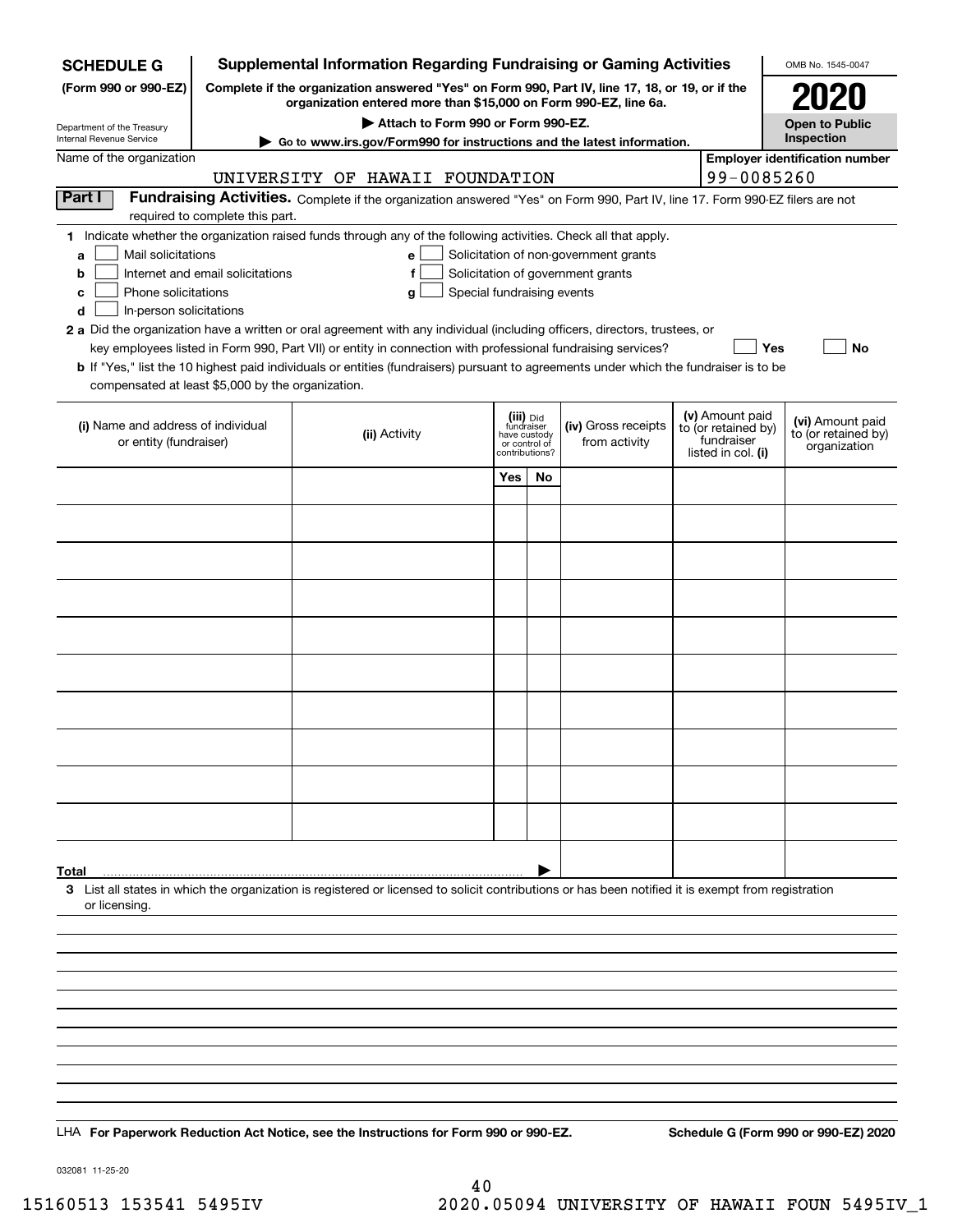### Schedule G (Form 990 or 990-EZ) 2020 <code>UNIVERSITY OF HAWAII FOUNDATION</code> 99 $-0085260$  Page

**Part II** | Fundraising Events. Complete if the organization answered "Yes" on Form 990, Part IV, line 18, or reported more than \$15,000 of fundraising event contributions and gross income on Form 990-EZ, lines 1 and 6b. List events with gross receipts greater than \$5,000.

|                 |              | of fundraising event contributions and gross income on Form 990-EZ, lines 1 and 6b. List events with gross receipts greater than \$5,000. |                |                         |                  |                            |
|-----------------|--------------|-------------------------------------------------------------------------------------------------------------------------------------------|----------------|-------------------------|------------------|----------------------------|
|                 |              |                                                                                                                                           | (a) Event $#1$ | $(b)$ Event #2          | (c) Other events | (d) Total events           |
|                 |              |                                                                                                                                           | FUNDRAISER     | FUNDRAISER              | 10               | (add col. (a) through      |
|                 |              |                                                                                                                                           | (event type)   | (event type)            | (total number)   | col. (c)                   |
|                 |              |                                                                                                                                           |                |                         |                  |                            |
| Revenue         | 1.           |                                                                                                                                           | 154,295.       | 50, 170.                | 184,100.         | 388,565.                   |
|                 |              |                                                                                                                                           |                |                         |                  |                            |
|                 | $\mathbf{2}$ |                                                                                                                                           | 127,615.       | 29,241.                 | 53,831.          | 210,687.                   |
|                 |              |                                                                                                                                           |                |                         |                  |                            |
|                 | 3            | Gross income (line 1 minus line 2)                                                                                                        | 26,680.        | 20,929.                 | 130,269.         | 177,878.                   |
|                 |              |                                                                                                                                           |                |                         |                  |                            |
|                 | 4            |                                                                                                                                           |                |                         |                  |                            |
|                 | 5            |                                                                                                                                           |                |                         |                  |                            |
|                 |              |                                                                                                                                           |                |                         |                  |                            |
| Direct Expenses | 6            |                                                                                                                                           |                |                         |                  |                            |
|                 |              |                                                                                                                                           |                |                         |                  |                            |
|                 | 7            | Food and beverages                                                                                                                        |                |                         |                  |                            |
|                 |              |                                                                                                                                           |                |                         |                  |                            |
|                 | 8            |                                                                                                                                           | 33,816.        | 19,427.                 | 46,714.          |                            |
|                 | 9            |                                                                                                                                           |                |                         |                  | 99,957.<br>99,957.         |
|                 | 10           | Direct expense summary. Add lines 4 through 9 in column (d)<br>11 Net income summary. Subtract line 10 from line 3, column (d)            |                |                         |                  | 77,921.                    |
| <b>Part III</b> |              | Gaming. Complete if the organization answered "Yes" on Form 990, Part IV, line 19, or reported more than                                  |                |                         |                  |                            |
|                 |              | \$15,000 on Form 990-EZ, line 6a.                                                                                                         |                |                         |                  |                            |
|                 |              |                                                                                                                                           |                | (b) Pull tabs/instant   |                  | (d) Total gaming (add      |
| Revenue         |              |                                                                                                                                           | (a) Bingo      | bingo/progressive bingo | (c) Other gaming | col. (a) through col. (c)) |
|                 |              |                                                                                                                                           |                |                         |                  |                            |
|                 | 1.           |                                                                                                                                           |                |                         |                  |                            |
|                 |              |                                                                                                                                           |                |                         |                  |                            |
|                 | $\mathbf{2}$ |                                                                                                                                           |                |                         |                  |                            |
| Expenses        |              |                                                                                                                                           |                |                         |                  |                            |
|                 | 3            |                                                                                                                                           |                |                         |                  |                            |
| Direct          | 4            |                                                                                                                                           |                |                         |                  |                            |
|                 |              |                                                                                                                                           |                |                         |                  |                            |
|                 |              | 5 Other direct expenses                                                                                                                   |                |                         |                  |                            |
|                 |              |                                                                                                                                           | Yes<br>%       | %<br>Yes                | Yes<br>%         |                            |
|                 |              | 6 Volunteer labor                                                                                                                         | No             | No                      | No               |                            |
|                 |              |                                                                                                                                           |                |                         |                  |                            |
|                 | 7            | Direct expense summary. Add lines 2 through 5 in column (d)                                                                               |                |                         |                  |                            |
|                 |              |                                                                                                                                           |                |                         |                  |                            |
|                 |              |                                                                                                                                           |                |                         |                  |                            |
| 9               |              | Enter the state(s) in which the organization conducts gaming activities:                                                                  |                |                         |                  |                            |
|                 |              |                                                                                                                                           |                |                         |                  | Yes<br>No                  |
|                 |              | <b>b</b> If "No," explain:                                                                                                                |                |                         |                  |                            |
|                 |              |                                                                                                                                           |                |                         |                  |                            |
|                 |              |                                                                                                                                           |                |                         |                  |                            |
|                 |              |                                                                                                                                           |                |                         |                  | Yes<br>No                  |
|                 |              |                                                                                                                                           |                |                         |                  |                            |
|                 |              |                                                                                                                                           |                |                         |                  |                            |
|                 |              |                                                                                                                                           |                |                         |                  |                            |

032082 11-25-20

**Schedule G (Form 990 or 990-EZ) 2020**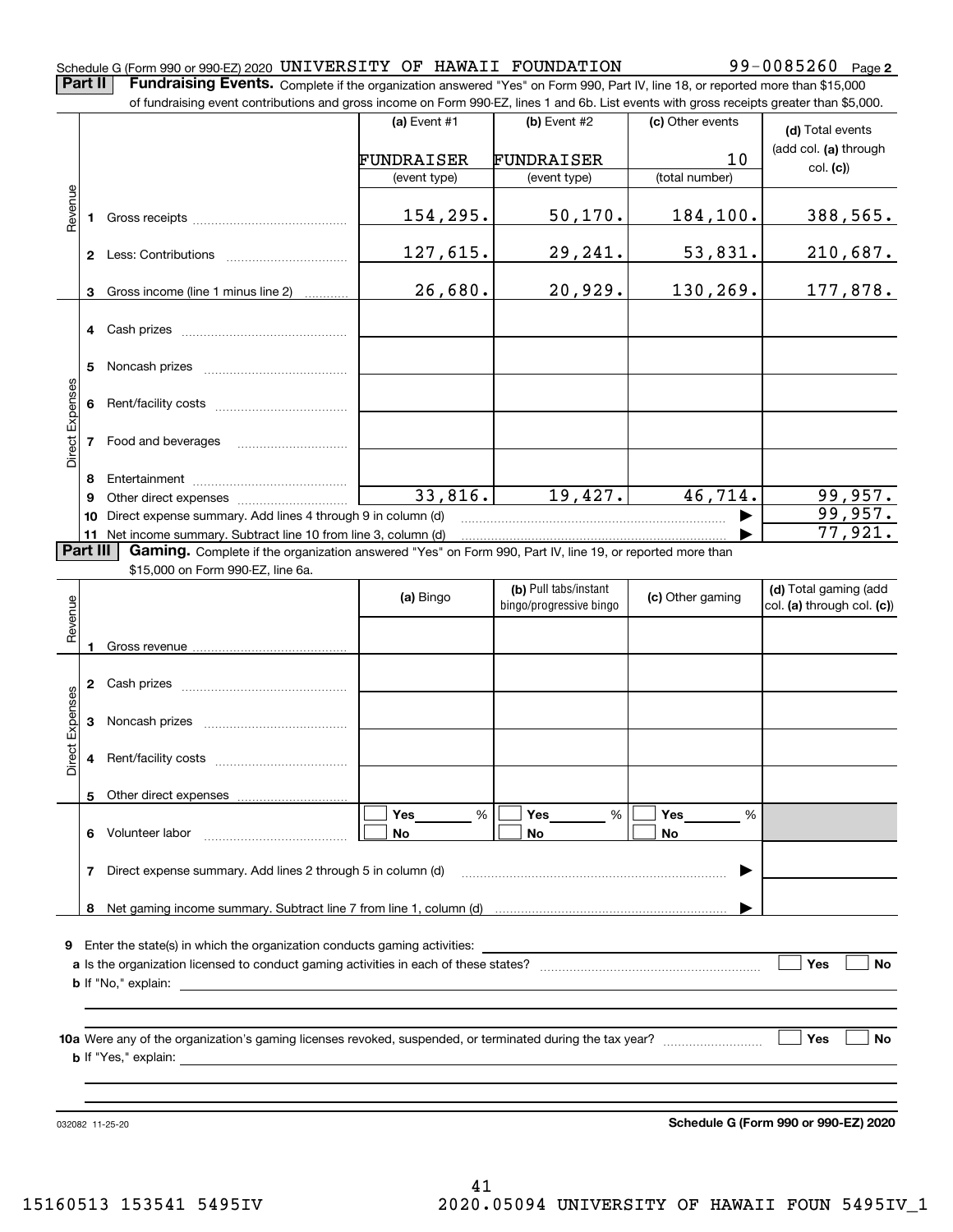|    | Schedule G (Form 990 or 990-EZ) 2020 UNIVERSITY OF HAWAII FOUNDATION                                                                                                                                                                      | 99-0085260      | Page 3    |
|----|-------------------------------------------------------------------------------------------------------------------------------------------------------------------------------------------------------------------------------------------|-----------------|-----------|
|    |                                                                                                                                                                                                                                           | Yes             | No        |
|    | 12 Is the organization a grantor, beneficiary or trustee of a trust, or a member of a partnership or other entity formed                                                                                                                  | Yes             | No        |
|    | 13 Indicate the percentage of gaming activity conducted in:                                                                                                                                                                               |                 |           |
|    |                                                                                                                                                                                                                                           | 13а             | %         |
|    | <b>b</b> An outside facility <b>contained an according to the contract of the contract of the contract of the contract of the contract of the contract of the contract of the contract of the contract of the contract of the contrac</b> | 13 <sub>b</sub> | %         |
|    | 14 Enter the name and address of the person who prepares the organization's gaming/special events books and records:                                                                                                                      |                 |           |
|    |                                                                                                                                                                                                                                           |                 |           |
|    |                                                                                                                                                                                                                                           |                 |           |
|    |                                                                                                                                                                                                                                           | Yes             | No        |
|    |                                                                                                                                                                                                                                           |                 |           |
|    |                                                                                                                                                                                                                                           |                 |           |
|    | c If "Yes," enter name and address of the third party:                                                                                                                                                                                    |                 |           |
|    | Name $\blacktriangleright$<br><u> 1989 - Andrea Stadt Britain, amerikansk politiker (d. 1989)</u>                                                                                                                                         |                 |           |
|    |                                                                                                                                                                                                                                           |                 |           |
| 16 | Gaming manager information:                                                                                                                                                                                                               |                 |           |
|    |                                                                                                                                                                                                                                           |                 |           |
|    | $Name \rightarrow$                                                                                                                                                                                                                        |                 |           |
|    | Gaming manager compensation > \$                                                                                                                                                                                                          |                 |           |
|    |                                                                                                                                                                                                                                           |                 |           |
|    |                                                                                                                                                                                                                                           |                 |           |
|    |                                                                                                                                                                                                                                           |                 |           |
|    | Director/officer<br>Employee<br>Independent contractor                                                                                                                                                                                    |                 |           |
|    | <b>17</b> Mandatory distributions:                                                                                                                                                                                                        |                 |           |
|    | a Is the organization required under state law to make charitable distributions from the gaming proceeds to                                                                                                                               |                 |           |
|    | retain the state gaming license?                                                                                                                                                                                                          | $\Box$ Yes      | $\Box$ No |
|    | <b>b</b> Enter the amount of distributions required under state law to be distributed to other exempt organizations or spent in the                                                                                                       |                 |           |
|    | organization's own exempt activities during the tax year $\triangleright$ \$<br><b>Part IV</b><br>Supplemental Information. Provide the explanations required by Part I, line 2b, columns (iii) and (v); and Part III, lines 9, 9b, 10b,  |                 |           |
|    | 15b, 15c, 16, and 17b, as applicable. Also provide any additional information. See instructions.                                                                                                                                          |                 |           |
|    |                                                                                                                                                                                                                                           |                 |           |
|    |                                                                                                                                                                                                                                           |                 |           |
|    |                                                                                                                                                                                                                                           |                 |           |
|    |                                                                                                                                                                                                                                           |                 |           |
|    |                                                                                                                                                                                                                                           |                 |           |
|    |                                                                                                                                                                                                                                           |                 |           |
|    |                                                                                                                                                                                                                                           |                 |           |
|    |                                                                                                                                                                                                                                           |                 |           |
|    |                                                                                                                                                                                                                                           |                 |           |
|    |                                                                                                                                                                                                                                           |                 |           |
|    | Schedule G (Form 990 or 990-EZ) 2020<br>032083 11-25-20<br>42                                                                                                                                                                             |                 |           |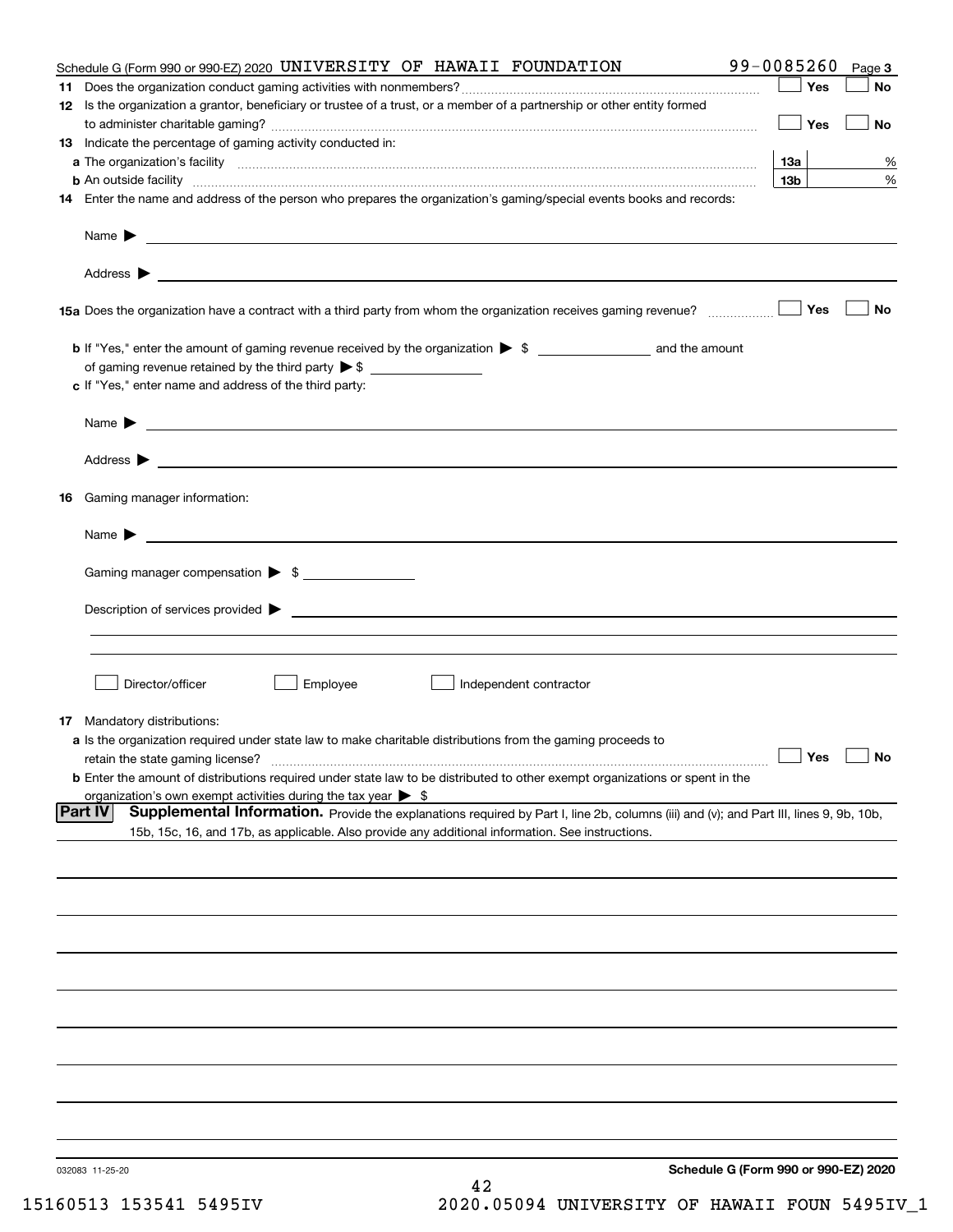| Schedule G (Form 990 or 990-EZ)                       |  | UNIVERSITY OF HAWAII FOUNDATION | 99-0085260 Page 4 |  |
|-------------------------------------------------------|--|---------------------------------|-------------------|--|
| <b>Part IV   Supplemental Information</b> (continued) |  |                                 |                   |  |

| <b>Part IV</b> Supplemental Information $_{(continued)}$ |                                                                                                                                                                                                                                                                                                                     |  |
|----------------------------------------------------------|---------------------------------------------------------------------------------------------------------------------------------------------------------------------------------------------------------------------------------------------------------------------------------------------------------------------|--|
|                                                          |                                                                                                                                                                                                                                                                                                                     |  |
|                                                          |                                                                                                                                                                                                                                                                                                                     |  |
|                                                          |                                                                                                                                                                                                                                                                                                                     |  |
|                                                          |                                                                                                                                                                                                                                                                                                                     |  |
|                                                          |                                                                                                                                                                                                                                                                                                                     |  |
|                                                          |                                                                                                                                                                                                                                                                                                                     |  |
|                                                          |                                                                                                                                                                                                                                                                                                                     |  |
|                                                          |                                                                                                                                                                                                                                                                                                                     |  |
|                                                          |                                                                                                                                                                                                                                                                                                                     |  |
|                                                          |                                                                                                                                                                                                                                                                                                                     |  |
|                                                          |                                                                                                                                                                                                                                                                                                                     |  |
|                                                          |                                                                                                                                                                                                                                                                                                                     |  |
|                                                          |                                                                                                                                                                                                                                                                                                                     |  |
|                                                          |                                                                                                                                                                                                                                                                                                                     |  |
|                                                          |                                                                                                                                                                                                                                                                                                                     |  |
|                                                          |                                                                                                                                                                                                                                                                                                                     |  |
|                                                          |                                                                                                                                                                                                                                                                                                                     |  |
|                                                          |                                                                                                                                                                                                                                                                                                                     |  |
|                                                          |                                                                                                                                                                                                                                                                                                                     |  |
|                                                          |                                                                                                                                                                                                                                                                                                                     |  |
|                                                          |                                                                                                                                                                                                                                                                                                                     |  |
|                                                          |                                                                                                                                                                                                                                                                                                                     |  |
|                                                          |                                                                                                                                                                                                                                                                                                                     |  |
|                                                          |                                                                                                                                                                                                                                                                                                                     |  |
|                                                          |                                                                                                                                                                                                                                                                                                                     |  |
|                                                          |                                                                                                                                                                                                                                                                                                                     |  |
|                                                          |                                                                                                                                                                                                                                                                                                                     |  |
|                                                          |                                                                                                                                                                                                                                                                                                                     |  |
|                                                          | $\frac{1}{2}$ $\frac{1}{2}$ $\frac{1}{2}$ $\frac{1}{2}$ $\frac{1}{2}$ $\frac{1}{2}$ $\frac{1}{2}$ $\frac{1}{2}$ $\frac{1}{2}$ $\frac{1}{2}$ $\frac{1}{2}$ $\frac{1}{2}$ $\frac{1}{2}$ $\frac{1}{2}$ $\frac{1}{2}$ $\frac{1}{2}$ $\frac{1}{2}$ $\frac{1}{2}$ $\frac{1}{2}$ $\frac{1}{2}$ $\frac{1}{2}$ $\frac{1}{2}$ |  |

**Schedule G (Form 990 or 990-EZ)**

032084 04-01-20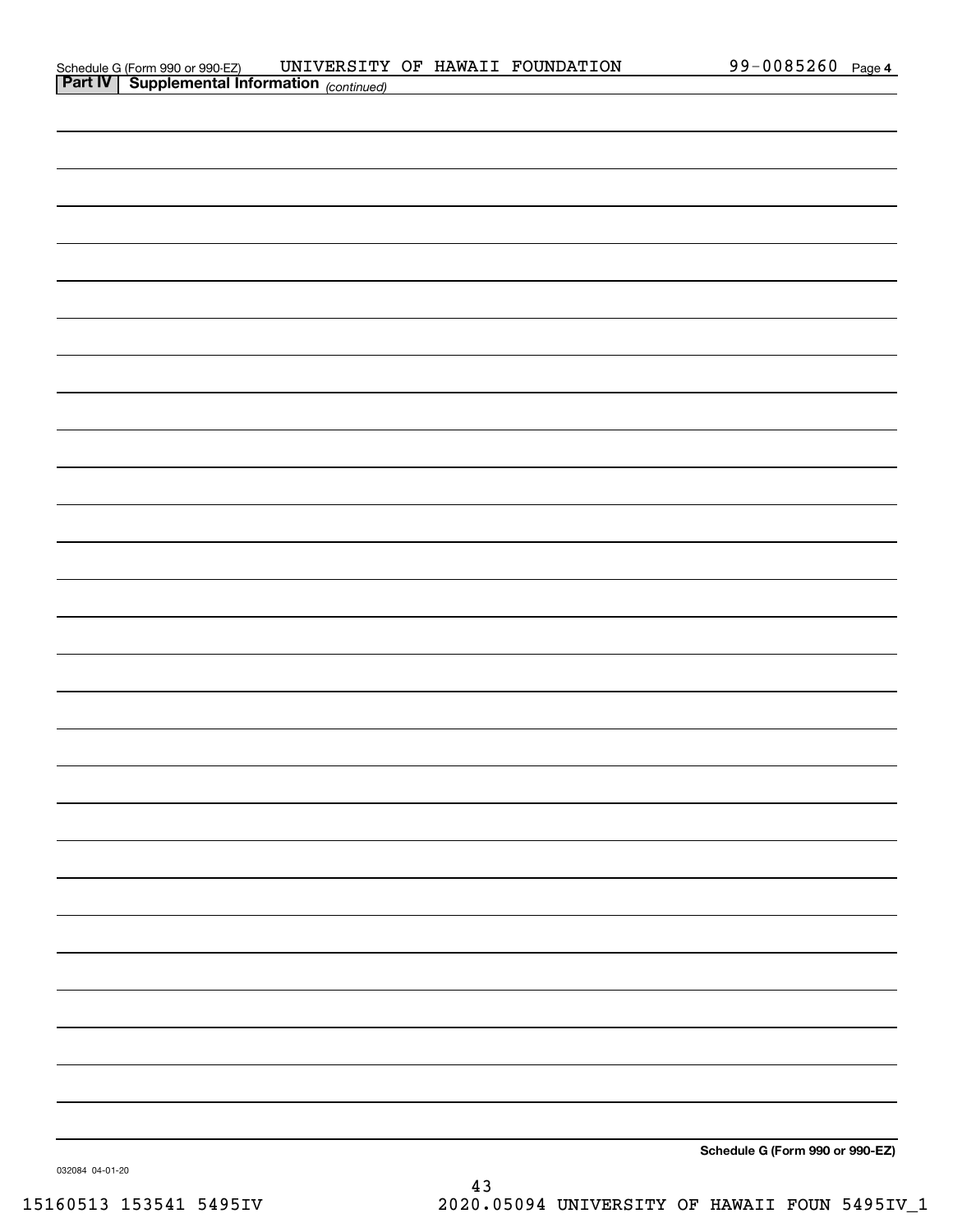| <b>SCHEDULE I</b>                                                                                                                                                                                                                                                                                              |                                 | <b>Grants and Other Assistance to Organizations,</b>                             |                                                                              |                                         |                                                                |                                          | OMB No. 1545-0047                     |
|----------------------------------------------------------------------------------------------------------------------------------------------------------------------------------------------------------------------------------------------------------------------------------------------------------------|---------------------------------|----------------------------------------------------------------------------------|------------------------------------------------------------------------------|-----------------------------------------|----------------------------------------------------------------|------------------------------------------|---------------------------------------|
| (Form 990)                                                                                                                                                                                                                                                                                                     |                                 | Governments, and Individuals in the United States                                |                                                                              |                                         |                                                                |                                          | 2020                                  |
| Department of the Treasury<br>Internal Revenue Service                                                                                                                                                                                                                                                         |                                 | Complete if the organization answered "Yes" on Form 990, Part IV, line 21 or 22. | Attach to Form 990.<br>Go to www.irs.gov/Form990 for the latest information. |                                         |                                                                |                                          | <b>Open to Public</b><br>Inspection   |
| Name of the organization                                                                                                                                                                                                                                                                                       |                                 |                                                                                  |                                                                              |                                         |                                                                |                                          | <b>Employer identification number</b> |
| Part I<br><b>General Information on Grants and Assistance</b>                                                                                                                                                                                                                                                  | UNIVERSITY OF HAWAII FOUNDATION |                                                                                  |                                                                              |                                         |                                                                |                                          | 99-0085260                            |
| Does the organization maintain records to substantiate the amount of the grants or assistance, the grantees' eligibility for the grants or assistance, and the selection<br>1.                                                                                                                                 |                                 |                                                                                  |                                                                              |                                         |                                                                |                                          |                                       |
|                                                                                                                                                                                                                                                                                                                |                                 |                                                                                  |                                                                              |                                         |                                                                |                                          | $\boxed{\text{X}}$ Yes<br>  No        |
| Describe in Part IV the organization's procedures for monitoring the use of grant funds in the United States.<br>$\mathbf{2}$<br>Part II<br>Grants and Other Assistance to Domestic Organizations and Domestic Governments. Complete if the organization answered "Yes" on Form 990, Part IV, line 21, for any |                                 |                                                                                  |                                                                              |                                         |                                                                |                                          |                                       |
| recipient that received more than \$5,000. Part II can be duplicated if additional space is needed.                                                                                                                                                                                                            |                                 |                                                                                  |                                                                              |                                         |                                                                |                                          |                                       |
| 1 (a) Name and address of organization<br>or government                                                                                                                                                                                                                                                        | $(b)$ EIN                       | (c) IRC section<br>(if applicable)                                               | (d) Amount of<br>cash grant                                                  | (e) Amount of<br>non-cash<br>assistance | (f) Method of<br>valuation (book,<br>FMV, appraisal,<br>other) | (g) Description of<br>noncash assistance | (h) Purpose of grant<br>or assistance |
| UNIVERSITY OF HAWAII                                                                                                                                                                                                                                                                                           |                                 |                                                                                  |                                                                              |                                         |                                                                |                                          |                                       |
| 2500 CAMPUS RD                                                                                                                                                                                                                                                                                                 |                                 |                                                                                  |                                                                              |                                         |                                                                |                                          | UNIVERSITY SUPPORT,                   |
| HONOLULU, HI 96822                                                                                                                                                                                                                                                                                             | 99-6000354                      |                                                                                  | 12, 167, 015.                                                                | $\mathbf{0}$                            |                                                                |                                          | RESEARCH SCHOLARSHIP                  |
|                                                                                                                                                                                                                                                                                                                |                                 |                                                                                  |                                                                              |                                         |                                                                |                                          |                                       |
|                                                                                                                                                                                                                                                                                                                |                                 |                                                                                  |                                                                              |                                         |                                                                |                                          |                                       |
|                                                                                                                                                                                                                                                                                                                |                                 |                                                                                  |                                                                              |                                         |                                                                |                                          |                                       |
|                                                                                                                                                                                                                                                                                                                |                                 |                                                                                  |                                                                              |                                         |                                                                |                                          |                                       |
|                                                                                                                                                                                                                                                                                                                |                                 |                                                                                  |                                                                              |                                         |                                                                |                                          |                                       |
| Enter total number of section $501(c)(3)$ and government organizations listed in the line 1 table<br>$\mathbf{2}$                                                                                                                                                                                              |                                 |                                                                                  |                                                                              |                                         |                                                                |                                          | 0.                                    |
| Enter total number of other organizations listed in the line 1 table<br>3                                                                                                                                                                                                                                      |                                 |                                                                                  |                                                                              |                                         |                                                                |                                          | 1.                                    |
| LHA For Paperwork Reduction Act Notice, see the Instructions for Form 990.                                                                                                                                                                                                                                     |                                 |                                                                                  |                                                                              |                                         |                                                                |                                          | <b>Schedule I (Form 990) 2020</b>     |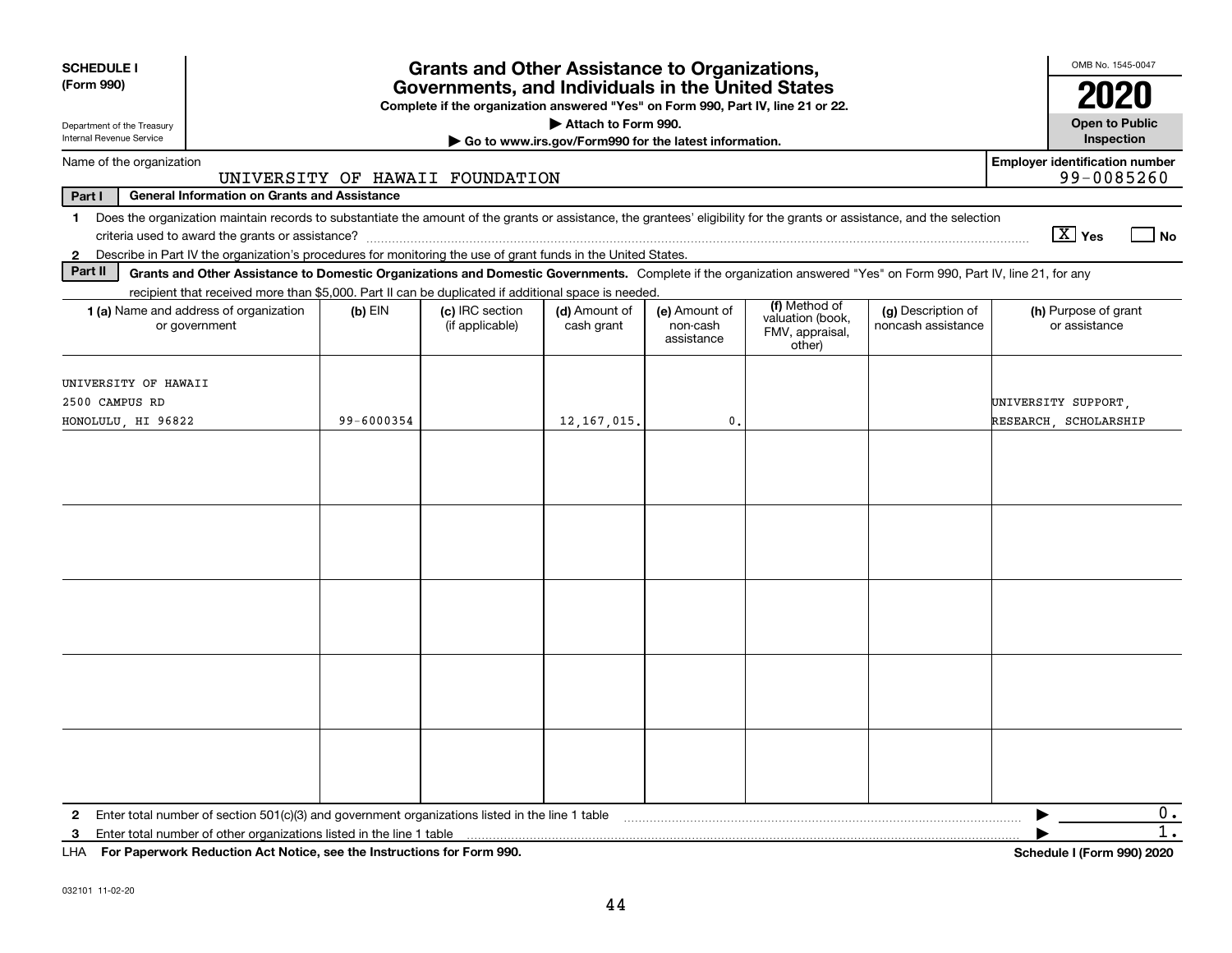### Schedule I (Form 990) 2020 UNIVERSITY OF HAWAII FOUNDATION 99-0085260 Page

**Part III** | Grants and Other Assistance to Domestic Individuals. Complete if the organization answered "Yes" on Form 990, Part IV, line 22. (a) Type of grant or assistance **Audity Commet Audio Commet Commet Commet Commet Commet Commet Commet Commet Comme** Part III can be duplicated if additional space is needed. (e) Method of valuation (book, FMV, appraisal, other) recipients(c) Amount of cash grant (d) Amount of noncash assistance **(f)** Description of noncash assistance SCHOLARSHIPS AND GRANTS, INCLUDING STIPENDS AND  $\begin{array}{ccc} 2,642,598. \end{array}$  (0.

Part IV | Supplemental Information. Provide the information required in Part I, line 2; Part III, column (b); and any other additional information.

PART I, LINE 2:

UHF HAS POLICIES IN PLACE FOR PROVIDING GRANT FUNDS TO STUDENTS IN THE FORM

OF SCHOLARSHIPS, TRAVEL GRANTS AND AWARDS. GENERALLY, SCHOLARSHIP AND

FELLOWSHIP PAYMENTS SPECIFICALLY INTENDED TO COVER ITEMS RELATED TO COST OF

ATTENDANCE ARE PROCESSED THROUGH THE UH'S SYSTEM. UHF WILL PAY SCHOLARSHIPS

AND FELLOWSHIPS TO STUDENTS DIRECTLY IN RELATION TO TRAVEL, MATERIALS

AND/OR RESEARCH. ALL PAYMENT REQUESTS MUST COMPLY WITH UHF'S ACCOUNT

ADMINISTRATION POLICY IN ORDER TO BE PROCESSED.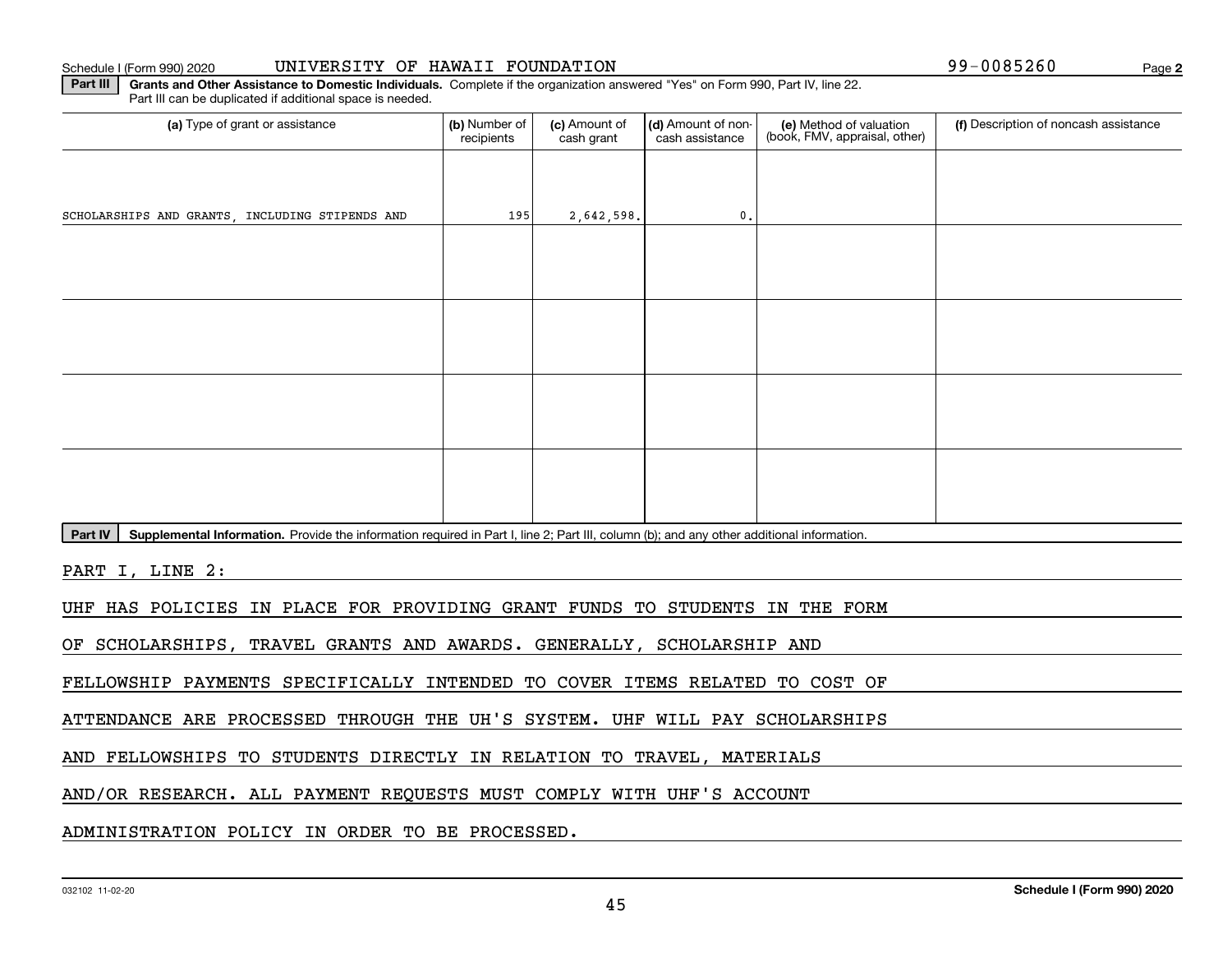|        | <b>SCHEDULE J</b>                                                                          | <b>Compensation Information</b>                                                                                                                                                                                                     |                                       | OMB No. 1545-0047     |     |                         |  |
|--------|--------------------------------------------------------------------------------------------|-------------------------------------------------------------------------------------------------------------------------------------------------------------------------------------------------------------------------------------|---------------------------------------|-----------------------|-----|-------------------------|--|
|        | (Form 990)                                                                                 | For certain Officers, Directors, Trustees, Key Employees, and Highest                                                                                                                                                               |                                       |                       |     |                         |  |
|        |                                                                                            | <b>Compensated Employees</b>                                                                                                                                                                                                        |                                       |                       |     |                         |  |
|        |                                                                                            | Complete if the organization answered "Yes" on Form 990, Part IV, line 23.<br>Attach to Form 990.                                                                                                                                   |                                       | <b>Open to Public</b> |     |                         |  |
|        | Department of the Treasury<br>Internal Revenue Service                                     | Go to www.irs.gov/Form990 for instructions and the latest information.                                                                                                                                                              |                                       | Inspection            |     |                         |  |
|        | Name of the organization                                                                   |                                                                                                                                                                                                                                     | <b>Employer identification number</b> |                       |     |                         |  |
|        |                                                                                            | UNIVERSITY OF HAWAII FOUNDATION                                                                                                                                                                                                     | 99-0085260                            |                       |     |                         |  |
| Part I |                                                                                            | <b>Questions Regarding Compensation</b>                                                                                                                                                                                             |                                       |                       |     |                         |  |
|        |                                                                                            |                                                                                                                                                                                                                                     |                                       |                       | Yes | No                      |  |
|        |                                                                                            | 1a Check the appropriate box(es) if the organization provided any of the following to or for a person listed on Form 990,                                                                                                           |                                       |                       |     |                         |  |
|        |                                                                                            | Part VII, Section A, line 1a. Complete Part III to provide any relevant information regarding these items.                                                                                                                          |                                       |                       |     |                         |  |
|        | First-class or charter travel                                                              | Housing allowance or residence for personal use                                                                                                                                                                                     |                                       |                       |     |                         |  |
|        | Travel for companions                                                                      | Payments for business use of personal residence                                                                                                                                                                                     |                                       |                       |     |                         |  |
|        | Health or social club dues or initiation fees<br>Tax indemnification and gross-up payments |                                                                                                                                                                                                                                     |                                       |                       |     |                         |  |
|        |                                                                                            | Discretionary spending account<br>Personal services (such as maid, chauffeur, chef)                                                                                                                                                 |                                       |                       |     |                         |  |
|        |                                                                                            |                                                                                                                                                                                                                                     |                                       |                       |     |                         |  |
|        |                                                                                            | <b>b</b> If any of the boxes on line 1a are checked, did the organization follow a written policy regarding payment or<br>reimbursement or provision of all of the expenses described above? If "No," complete Part III to explain  |                                       | 1b                    | х   |                         |  |
| 2      |                                                                                            | Did the organization require substantiation prior to reimbursing or allowing expenses incurred by all directors,                                                                                                                    |                                       |                       |     |                         |  |
|        |                                                                                            |                                                                                                                                                                                                                                     |                                       | $\mathbf{2}$          | X   |                         |  |
|        |                                                                                            |                                                                                                                                                                                                                                     |                                       |                       |     |                         |  |
| З      |                                                                                            | Indicate which, if any, of the following the organization used to establish the compensation of the organization's                                                                                                                  |                                       |                       |     |                         |  |
|        |                                                                                            | CEO/Executive Director. Check all that apply. Do not check any boxes for methods used by a related organization to                                                                                                                  |                                       |                       |     |                         |  |
|        |                                                                                            | establish compensation of the CEO/Executive Director, but explain in Part III.                                                                                                                                                      |                                       |                       |     |                         |  |
|        | Compensation committee                                                                     | Written employment contract                                                                                                                                                                                                         |                                       |                       |     |                         |  |
|        |                                                                                            | Compensation survey or study<br>Independent compensation consultant                                                                                                                                                                 |                                       |                       |     |                         |  |
|        | $\boxed{\textbf{X}}$ Form 990 of other organizations                                       | Approval by the board or compensation committee                                                                                                                                                                                     |                                       |                       |     |                         |  |
|        |                                                                                            |                                                                                                                                                                                                                                     |                                       |                       |     |                         |  |
|        |                                                                                            | During the year, did any person listed on Form 990, Part VII, Section A, line 1a, with respect to the filing                                                                                                                        |                                       |                       |     |                         |  |
|        | organization or a related organization:                                                    |                                                                                                                                                                                                                                     |                                       |                       |     |                         |  |
|        |                                                                                            | Receive a severance payment or change-of-control payment?                                                                                                                                                                           |                                       | 4a                    | х   |                         |  |
|        |                                                                                            | Participate in or receive payment from a supplemental nonqualified retirement plan?                                                                                                                                                 |                                       | 4b                    |     | X                       |  |
| с      |                                                                                            | Participate in or receive payment from an equity-based compensation arrangement?                                                                                                                                                    |                                       | 4c                    |     | $\overline{\mathbf{x}}$ |  |
|        |                                                                                            | If "Yes" to any of lines 4a-c, list the persons and provide the applicable amounts for each item in Part III.                                                                                                                       |                                       |                       |     |                         |  |
|        |                                                                                            |                                                                                                                                                                                                                                     |                                       |                       |     |                         |  |
| 5.     |                                                                                            | Only section 501(c)(3), 501(c)(4), and 501(c)(29) organizations must complete lines 5-9.<br>For persons listed on Form 990, Part VII, Section A, line 1a, did the organization pay or accrue any compensation                       |                                       |                       |     |                         |  |
|        |                                                                                            |                                                                                                                                                                                                                                     |                                       |                       |     |                         |  |
|        | contingent on the revenues of:                                                             |                                                                                                                                                                                                                                     |                                       | 5а                    |     | <u>x</u>                |  |
|        |                                                                                            | a The organization? <b>Entitation</b> 2008 Communication of the contract of the contract of the contract of the contract of the contract of the contract of the contract of the contract of the contract of the contract of the con |                                       | 5b                    |     | $\overline{\mathbf{x}}$ |  |
|        |                                                                                            | If "Yes" on line 5a or 5b, describe in Part III.                                                                                                                                                                                    |                                       |                       |     |                         |  |
| 6.     |                                                                                            | For persons listed on Form 990, Part VII, Section A, line 1a, did the organization pay or accrue any compensation                                                                                                                   |                                       |                       |     |                         |  |
|        | contingent on the net earnings of:                                                         |                                                                                                                                                                                                                                     |                                       |                       |     |                         |  |
|        |                                                                                            |                                                                                                                                                                                                                                     |                                       | 6a                    |     | <u>x</u>                |  |
|        |                                                                                            |                                                                                                                                                                                                                                     |                                       | 6b                    |     | $\overline{\textbf{x}}$ |  |
|        |                                                                                            | If "Yes" on line 6a or 6b, describe in Part III.                                                                                                                                                                                    |                                       |                       |     |                         |  |
|        |                                                                                            | 7 For persons listed on Form 990, Part VII, Section A, line 1a, did the organization provide any nonfixed payments                                                                                                                  |                                       |                       |     |                         |  |
|        |                                                                                            |                                                                                                                                                                                                                                     |                                       | $\overline{7}$        |     | х                       |  |
| 8      |                                                                                            | Were any amounts reported on Form 990, Part VII, paid or accrued pursuant to a contract that was subject to the                                                                                                                     |                                       |                       |     |                         |  |
|        |                                                                                            | initial contract exception described in Regulations section 53.4958-4(a)(3)? If "Yes," describe in Part III                                                                                                                         |                                       | 8                     |     | х                       |  |
| 9      |                                                                                            | If "Yes" on line 8, did the organization also follow the rebuttable presumption procedure described in                                                                                                                              |                                       |                       |     |                         |  |
|        |                                                                                            |                                                                                                                                                                                                                                     |                                       | 9                     |     |                         |  |
|        |                                                                                            | exuark Reduction Act Notice, see the Instructions for Form 000                                                                                                                                                                      | Schodule L/Earm 000) 2020             |                       |     |                         |  |

LHA For Paperwork Reduction Act Notice, see the Instructions for Form 990. Schedule J (Form 990) 2020

032111 12-07-20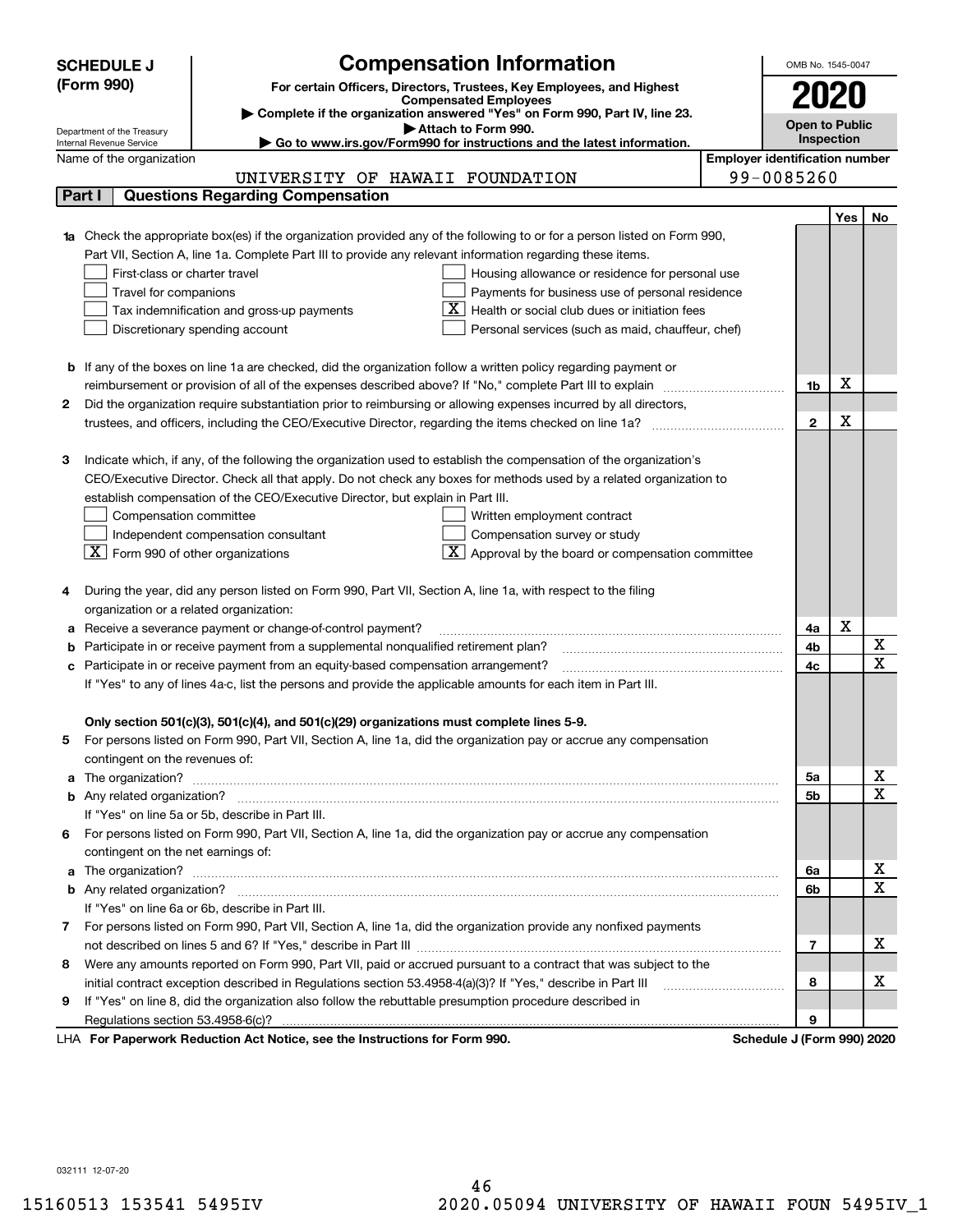99-0085260

# **Part II Officers, Directors, Trustees, Key Employees, and Highest Compensated Employees.**  Schedule J (Form 990) 2020 Page Use duplicate copies if additional space is needed.

For each individual whose compensation must be reported on Schedule J, report compensation from the organization on row (i) and from related organizations, described in the instructions, on row (ii). Do not list any individuals that aren't listed on Form 990, Part VII.

**Note:**  The sum of columns (B)(i)-(iii) for each listed individual must equal the total amount of Form 990, Part VII, Section A, line 1a, applicable column (D) and (E) amounts for that individual.

| (A) Name and Title             |      |                          | (B) Breakdown of W-2 and/or 1099-MISC compensation |                                           | (C) Retirement and             | (D) Nontaxable | (E) Total of columns | (F) Compensation                                           |  |
|--------------------------------|------|--------------------------|----------------------------------------------------|-------------------------------------------|--------------------------------|----------------|----------------------|------------------------------------------------------------|--|
|                                |      | (i) Base<br>compensation | (ii) Bonus &<br>incentive<br>compensation          | (iii) Other<br>reportable<br>compensation | other deferred<br>compensation | benefits       | $(B)(i)-(D)$         | in column (B)<br>reported as deferred<br>on prior Form 990 |  |
| TIM DOLAN<br>(1)               | (i)  | 472,583.                 | 0.                                                 | 239.                                      | 42,365.                        | 22,087.        | 537,274.             | 34,727.                                                    |  |
| PRESIDENT/CEO                  | (ii) | $\mathbf 0$ .            | $\mathbf 0$ .                                      | 0.                                        | 0.                             | 0.             | $\mathbf 0$ .        | 0.                                                         |  |
| <b>JASON ONO</b><br>(2)        | (i)  | 169,266.                 | $\mathbf 0$ .                                      | 0.                                        | 38,062.                        | 12,083.        | 219,411              | 38,483.                                                    |  |
| ASST TREASURER (THRU 02/21)    | (ii) | $\mathbf 0$ .            | $\mathbf 0$ .                                      | 0.                                        | 0.                             | 0.             | $\mathbf 0$ .        | $\mathbf 0$ .                                              |  |
| JOHN HAN<br>(3)                | (i)  | 175,068.                 | $\mathbf 0$ .                                      | 166.                                      | 26, 153.                       | 14, 112.       | 215,499.             | 7,500.                                                     |  |
| VP/COO                         | (ii) | $\mathbf 0$ .            | $\mathbf 0$ .                                      | 0.                                        | 0.                             | 0.             | 0.                   | 0.                                                         |  |
| JUNG SONG<br>(4)               | (i)  | 171,003.                 | $\mathbf 0$ .                                      | 156.                                      | 19,851.                        | 12,018.        | 203,028.             | 19,657.                                                    |  |
| SR. ASSOCIATE VP - STRATEGIC   | (ii) | 0.                       | $\mathbf 0$ .                                      | 0.                                        | 0.                             | 0.             | $\mathbf 0$ .        | 0.                                                         |  |
| CHRISTINE KOO<br>(5)           | (i)  | 138,326.                 | $\mathbf 0$ .                                      | 104.                                      | 34,570.                        | 13,585.        | 186,585.             | 26,416.                                                    |  |
| ASST TREASURER/ASSOCIATE VP    | (ii) | 0.                       | $\mathbf 0$ .                                      | 0.                                        | 0.                             | 0.             | 0.                   | 0.                                                         |  |
| KARLA ZARATE-RAMIREZ<br>(6)    | (i)  | 154,206.                 | $\overline{0}$ .                                   | 0.                                        | 19,060.                        | 11,542.        | 184,808.             | 17,891.                                                    |  |
| ASSOCIATE VP - MAJOR GIFTS     | (ii) | 0.                       | $\overline{0}$ .                                   | 0.                                        | 0.                             | 0.             | $\mathbf 0$ .        | 0.                                                         |  |
| LYNNE WOODDELL<br>(7)          | (i)  | 138, 742.                | $\mathbf 0$ .                                      | 328.                                      | 26,993.                        | 11,849.        | 177,912.             | $\overline{0}$ .                                           |  |
| DIRECTOR OF DEVELOPMENT        | (ii) | 0.                       | $\overline{0}$ .                                   | 0.                                        | 0.                             | 0.             | $\mathbf 0$ .        | $\overline{0}$ .                                           |  |
| MICHAEL COPPES<br>(8)          | (i)  | 124,326.                 | $\mathbf 0$ .                                      | 2,139.                                    | 38,628.                        | 12, 352.       | 177,445.             | 37,699.                                                    |  |
| SENIOR DIRECTOR OF ESTATE      | (ii) | 0.                       | $\overline{0}$ .                                   | 0.                                        | 0.                             | 0.             | 0.                   | 0.                                                         |  |
| HUGH JONES<br>(9)              | (i)  | 82,985.                  | $\overline{0}$ .                                   | 22,641.                                   | 21, 242.                       | 2,943.         | 129,811.             | 38, 379.                                                   |  |
| ASST SECRETARY/IN-HOUSE COUNSE | (ii) | $0$ .                    | 0.                                                 | 0.                                        | 0.                             | 0.             | $\mathbf 0$ .        | 0.                                                         |  |
|                                | (i)  |                          |                                                    |                                           |                                |                |                      |                                                            |  |
|                                | (ii) |                          |                                                    |                                           |                                |                |                      |                                                            |  |
|                                | (i)  |                          |                                                    |                                           |                                |                |                      |                                                            |  |
|                                | (ii) |                          |                                                    |                                           |                                |                |                      |                                                            |  |
|                                | (i)  |                          |                                                    |                                           |                                |                |                      |                                                            |  |
|                                | (ii) |                          |                                                    |                                           |                                |                |                      |                                                            |  |
|                                | (i)  |                          |                                                    |                                           |                                |                |                      |                                                            |  |
|                                | (ii) |                          |                                                    |                                           |                                |                |                      |                                                            |  |
|                                | (i)  |                          |                                                    |                                           |                                |                |                      |                                                            |  |
|                                | (ii) |                          |                                                    |                                           |                                |                |                      |                                                            |  |
|                                | (i)  |                          |                                                    |                                           |                                |                |                      |                                                            |  |
|                                | (ii) |                          |                                                    |                                           |                                |                |                      |                                                            |  |
|                                | (i)  |                          |                                                    |                                           |                                |                |                      |                                                            |  |
|                                | (ii) |                          |                                                    |                                           |                                |                |                      |                                                            |  |

**Schedule J (Form 990) 2020**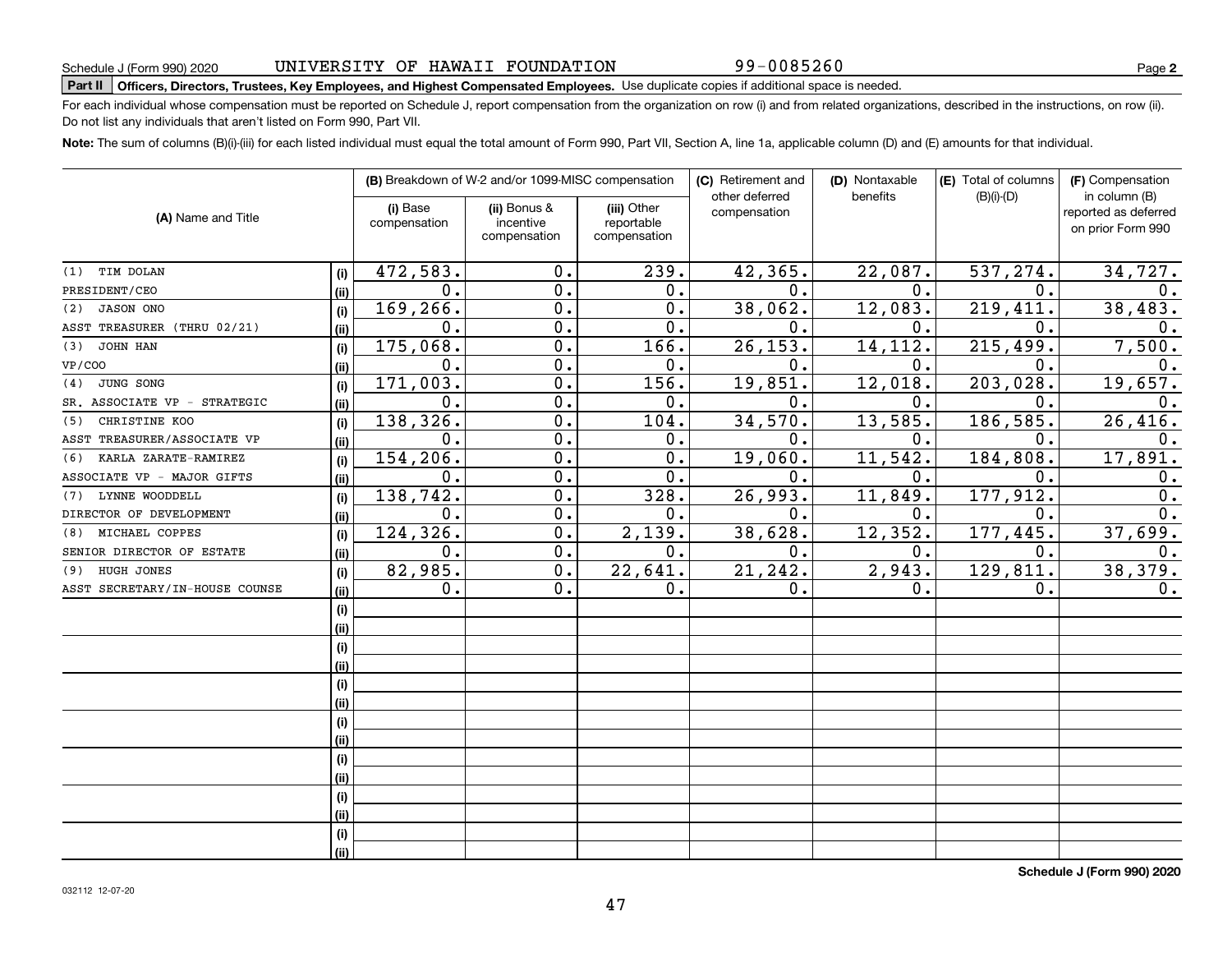## UNIVERSITY OF HAWAII FOUNDATION

Schedule J (Form 990) 2020 UNIVERSITY OF HAWAII FOUNDATION<br>Part III Supplemental Information<br>Provide the information, explanation, or descriptions required for Part I, lines 1a, 1b, 3, 4a, 4b, 4c, 5a, 5b, 6a, 6b, 7, and 8,

### PART I, LINE 1A:

PRIVATE BUSINESS CLUB MEMBERSHIP IS PROVIDED TO THE PRESIDENT AND CERTAIN

### STAFF FOR BUSINESS USE.

PART I, LINE 5:

### AN INCENTIVE PROGRAM IS IN PLACE FOR KEY INDIVIDUALS. IT IS BASED ON

QUANTITIVE AND QUALITATIVE FACTORS. ONE OF SEVERAL QUANTITATIVE FACTORS IS

FUNDS RAISED.

PART I, LINE 6:

AN INCENTIVE PROGRAM IS IN PLACE FOR KEY INDIVIDUALS. IT IS BASED ON

QUANTITIVE AND QUALITATIVE FACTORS. ONE OF SEVERAL QUANTITATIVE FACTORS IS

### FUNDS RAISED AND NET OPERATING RESULTS.

PART-I LINE-4A

HUGH JONES RECEIVED A SEVERANCE PAYMENT OF \$23549.

48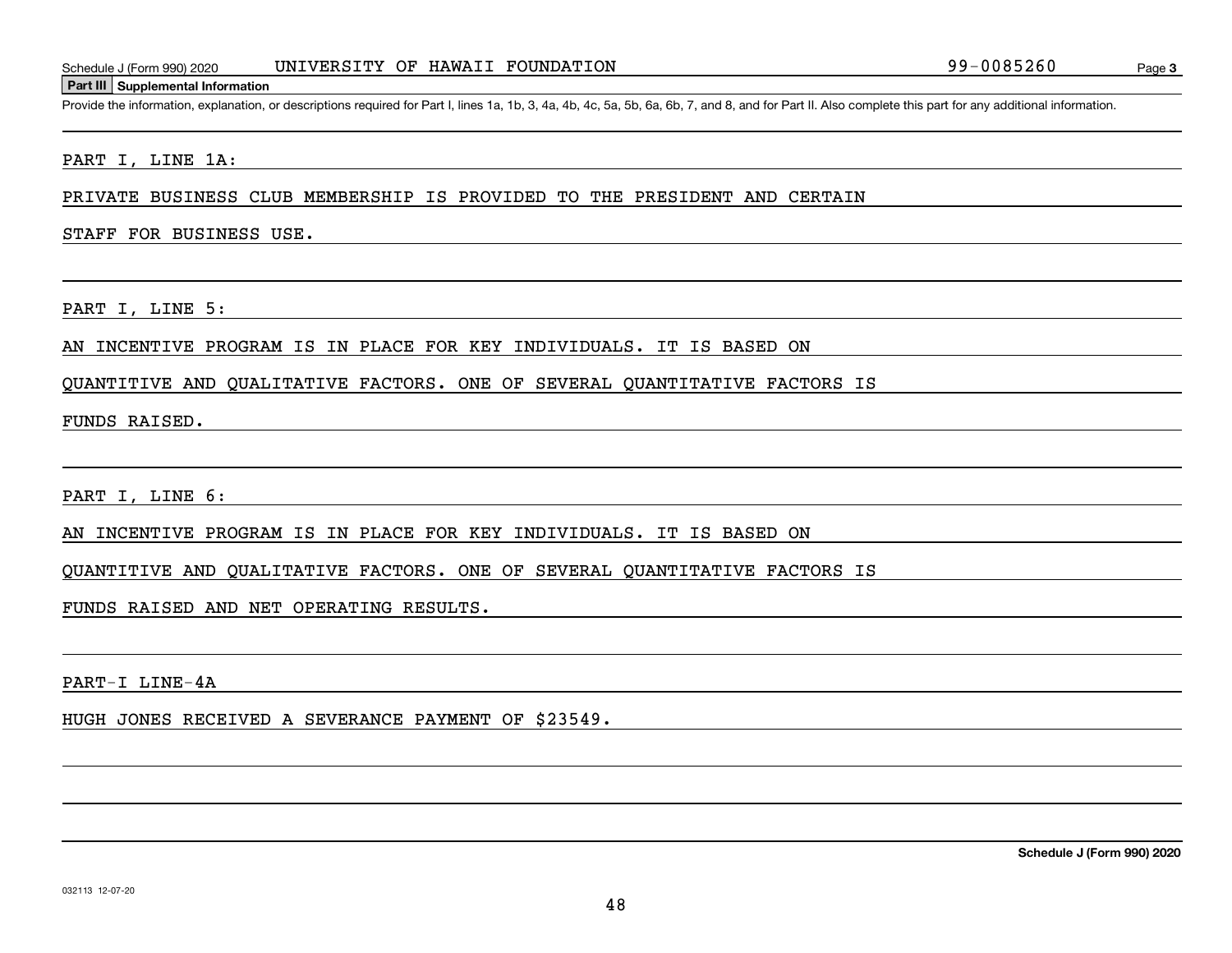### **SCHEDULE M (Form 990)**

# **Noncash Contributions**

OMB No. 1545-0047

Department of the Treasury Internal Revenue Service

**Complete if the organizations answered "Yes" on Form 990, Part IV, lines 29 or 30.** <sup>J</sup>**2020**

**Attach to Form 990.** J

 **Go to www.irs.gov/Form990 for instructions and the latest information.** J

**Open to Public InspectionEmployer identification number**

99-0085260

| Name of the organization |                 |  |
|--------------------------|-----------------|--|
|                          | TINITITIO QTMIZ |  |

UNIVERSITY OF HAWAII FOUNDATION

| Part I       | <b>Types of Property</b>                                                                                                       |                         |                               |                                                |                              |                            |    |
|--------------|--------------------------------------------------------------------------------------------------------------------------------|-------------------------|-------------------------------|------------------------------------------------|------------------------------|----------------------------|----|
|              |                                                                                                                                | (a)                     | (b)                           | (c)                                            | (d)                          |                            |    |
|              |                                                                                                                                | Check if                | Number of<br>contributions or | Noncash contribution<br>amounts reported on    | Method of determining        |                            |    |
|              |                                                                                                                                | applicable              |                               | items contributed Form 990, Part VIII, line 1g | noncash contribution amounts |                            |    |
| 1.           |                                                                                                                                |                         |                               |                                                |                              |                            |    |
| $\mathbf{2}$ |                                                                                                                                |                         |                               |                                                |                              |                            |    |
| 3            |                                                                                                                                |                         |                               |                                                |                              |                            |    |
| 4            | Books and publications                                                                                                         | $\mathbf X$             |                               | 243,745.FMV                                    |                              |                            |    |
| 5            | Clothing and household goods                                                                                                   | $\overline{\mathbf{x}}$ |                               | 141,172.FMV                                    |                              |                            |    |
| 6            |                                                                                                                                | $\overline{\mathbf{x}}$ | 19                            | 47,365.FMV                                     |                              |                            |    |
| 7            |                                                                                                                                |                         |                               |                                                |                              |                            |    |
| 8            |                                                                                                                                |                         |                               |                                                |                              |                            |    |
| 9            | Securities - Publicly traded                                                                                                   | $\overline{\mathbf{x}}$ | 100                           | 474,234.FMV                                    |                              |                            |    |
| 10           | Securities - Closely held stock                                                                                                |                         |                               |                                                |                              |                            |    |
| 11           | Securities - Partnership, LLC, or                                                                                              |                         |                               |                                                |                              |                            |    |
|              | trust interests                                                                                                                | Χ                       | 9                             | $5,693,678.$ FMV                               |                              |                            |    |
| 12           | Securities - Miscellaneous                                                                                                     |                         |                               |                                                |                              |                            |    |
| 13           | Qualified conservation contribution -                                                                                          |                         |                               |                                                |                              |                            |    |
|              | Historic structures                                                                                                            |                         |                               |                                                |                              |                            |    |
| 14           | Qualified conservation contribution - Other                                                                                    |                         |                               |                                                |                              |                            |    |
| 15           | Real estate - Residential                                                                                                      |                         |                               |                                                |                              |                            |    |
|              |                                                                                                                                |                         |                               |                                                |                              |                            |    |
| 16           | Real estate - Commercial                                                                                                       |                         |                               |                                                |                              |                            |    |
| 17           |                                                                                                                                | $\mathbf x$             | $\overline{a}$                | 84,500.FMV                                     |                              |                            |    |
| 18           |                                                                                                                                | $\overline{\mathbf{x}}$ | $\overline{2}$                | 3,716.FMV                                      |                              |                            |    |
| 19           |                                                                                                                                | $\overline{\mathbf{x}}$ | 10                            |                                                |                              |                            |    |
| 20           | Drugs and medical supplies                                                                                                     |                         |                               | 287,057.FMV                                    |                              |                            |    |
| 21           |                                                                                                                                |                         |                               |                                                |                              |                            |    |
| 22           |                                                                                                                                |                         |                               |                                                |                              |                            |    |
| 23           |                                                                                                                                |                         |                               |                                                |                              |                            |    |
| 24           |                                                                                                                                |                         |                               |                                                |                              |                            |    |
| 25           | Other $\blacktriangleright$                                                                                                    |                         |                               |                                                |                              |                            |    |
| 26           | Other $\blacktriangleright$                                                                                                    |                         |                               |                                                |                              |                            |    |
| 27           | Other $\blacktriangleright$                                                                                                    |                         |                               |                                                |                              |                            |    |
| 28           | Other                                                                                                                          |                         |                               |                                                |                              |                            |    |
| 29           | Number of Forms 8283 received by the organization during the tax year for contributions                                        |                         |                               |                                                |                              |                            |    |
|              | for which the organization completed Form 8283, Part V, Donee Acknowledgement                                                  |                         |                               | 29                                             |                              | 1                          |    |
|              |                                                                                                                                |                         |                               |                                                |                              | Yes                        | No |
|              | 30a During the year, did the organization receive by contribution any property reported in Part I, lines 1 through 28, that it |                         |                               |                                                |                              |                            |    |
|              | must hold for at least three years from the date of the initial contribution, and which isn't required to be used for          |                         |                               |                                                |                              |                            |    |
|              | exempt purposes for the entire holding period?                                                                                 |                         |                               |                                                |                              | 30a                        | х  |
| b            | If "Yes," describe the arrangement in Part II.                                                                                 |                         |                               |                                                |                              |                            |    |
| 31           | Does the organization have a gift acceptance policy that requires the review of any nonstandard contributions?                 |                         |                               |                                                |                              | х<br>31                    |    |
|              | 32a Does the organization hire or use third parties or related organizations to solicit, process, or sell noncash              |                         |                               |                                                |                              |                            |    |
|              | contributions?                                                                                                                 |                         |                               |                                                |                              | х<br><b>32a</b>            |    |
| b            | If "Yes," describe in Part II.                                                                                                 |                         |                               |                                                |                              |                            |    |
| 33           | If the organization didn't report an amount in column (c) for a type of property for which column (a) is checked,              |                         |                               |                                                |                              |                            |    |
|              | describe in Part II.                                                                                                           |                         |                               |                                                |                              |                            |    |
| LHA          | For Paperwork Reduction Act Notice, see the Instructions for Form 990.                                                         |                         |                               |                                                |                              | Schedule M (Form 990) 2020 |    |

032141 11-23-20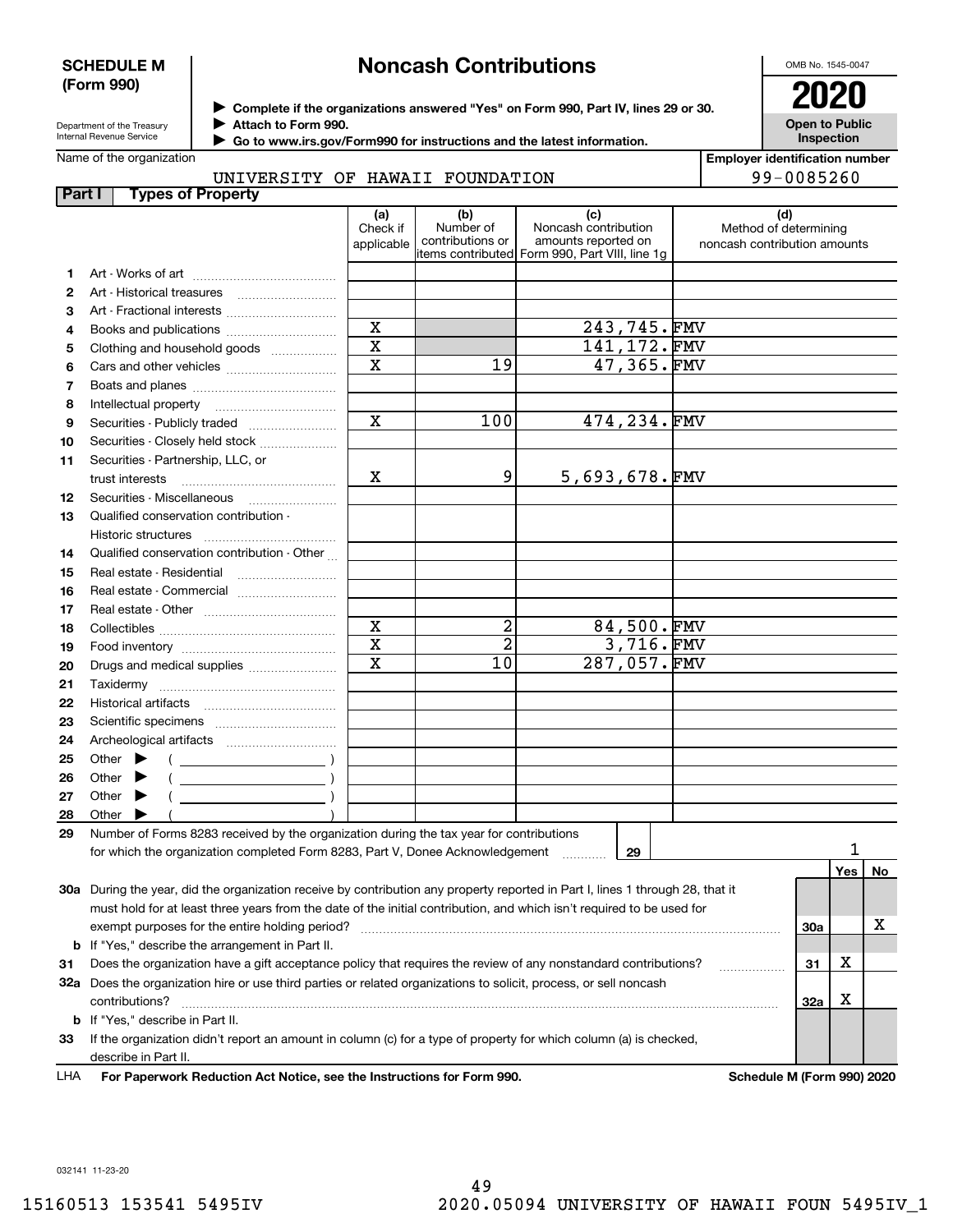Part II | Supplemental Information. Provide the information required by Part I, lines 30b, 32b, and 33, and whether the organization is reporting in Part I, column (b), the number of contributions, the number of items received, or a combination of both. Also complete this part for any additional information.

### SCHEDULE M, LINE 32B:

### UHF USED KOKUA IN KIND, MERRILL LYNCH AND CHARLES SCHWAB TO PROCESS AND

SELL NON-CASH CONTRIBUTIONS.

**Schedule M (Form 990) 2020**

032142 11-23-20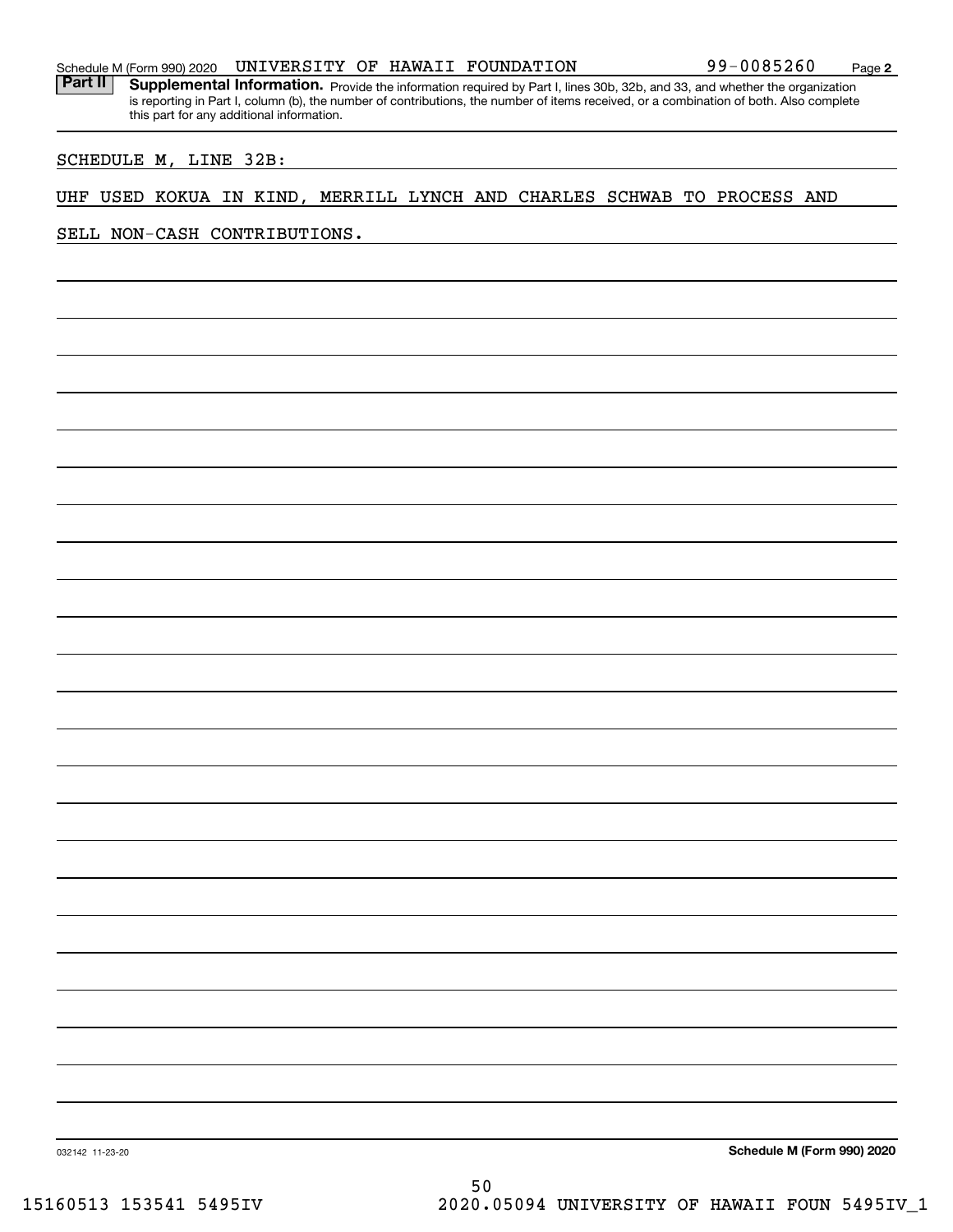**(Form 990 or 990-EZ)**

Department of the Treasury Internal Revenue Service Name of the organization

**SCHEDULE O Supplemental Information to Form 990 or 990-EZ**

**Complete to provide information for responses to specific questions on Form 990 or 990-EZ or to provide any additional information. | Attach to Form 990 or 990-EZ. | Go to www.irs.gov/Form990 for the latest information.**



UNIVERSITY OF HAWAII FOUNDATION | 99-0085260

**Employer identification number**

FORM 990, PART I, LINE 1, DESCRIPTION OF ORGANIZATION MISSION:

INVESTMENTS TO BENEFIT UH, THE PEOPLE OF HAWAII, & FUTURE GENERATIONS.

FORM 990, PART III, LINE 4C, PROGRAM SERVICE ACCOMPLISHMENTS:

WORLD-CLASS OPPORTUNITIES AND FACILITIES TO HAWAII STUDENTS.

DONOR FUNDS MAKE IT POSSIBLE FOR OUR PUBLIC UNIVERSITY TO BRING

DISTINGUISHED VISITING LECTURERS AND RESEARCHERS TO OUR CAMPUSES.

EXAMPLES INCLUDE BRINGING SOME OF THE WORLD'S MOST HIGHLY REGARDED

CANCER RESEARCHERS TO WORK COLLABORATIVELY IN OUR RESEARCH LABORATORIES

WITH UH SCIENTISTS. WHILE THEY ARE HERE, THE PROMINENT RESEARCHERS,

INCLUDING NOBEL LAUREATES, DELIVER A MAJOR LECTURE AT THE UNIVERSITY OF

HAWAII CANCER CENTER. PRIVATE SUPPORT FUNDS THIS EXTRAORDINARY

OPPORTUNITY FOR UH FACULTY, STUDENTS AND STAFF, TO MEET AND INTERACT

WITH SOME OF THE MOST PROMINENT SCIENTISTS WHOSE WORK HAS SAVED MANY

LIVES AND ESTABLISH RESEARCH COLLABORATIONS WITH THEM.

OTHER DISTINGUISHED LECTURE SERIES SUPPORT HAWAII'S DIALOGUE WITH THE

REST OF THE WORLD IN AREAS INCLUDING LOCAL ENTREPRENEURSHIP,

INTERNATIONAL WOMEN'S LEADERSHIP, GLOBAL TECHNOLOGY, THE INTEGRATION OF

SCIENCE AND CULTURE, AND INDIGENOUS LANGUAGE/CULTURAL ISSUES.

FORM 990, PART III, LINE 4D, OTHER PROGRAM SERVICES:

OTHER PROGRAM SERVICES

EXPENSES  $$16,524,590.$  INCLUDING GRANTS OF  $$2,292,782.$  REVENUE  $$0.$ 

032211 11-20-20 LHA For Paperwork Reduction Act Notice, see the Instructions for Form 990 or 990-EZ. Schedule O (Form 990 or 990-EZ) 2020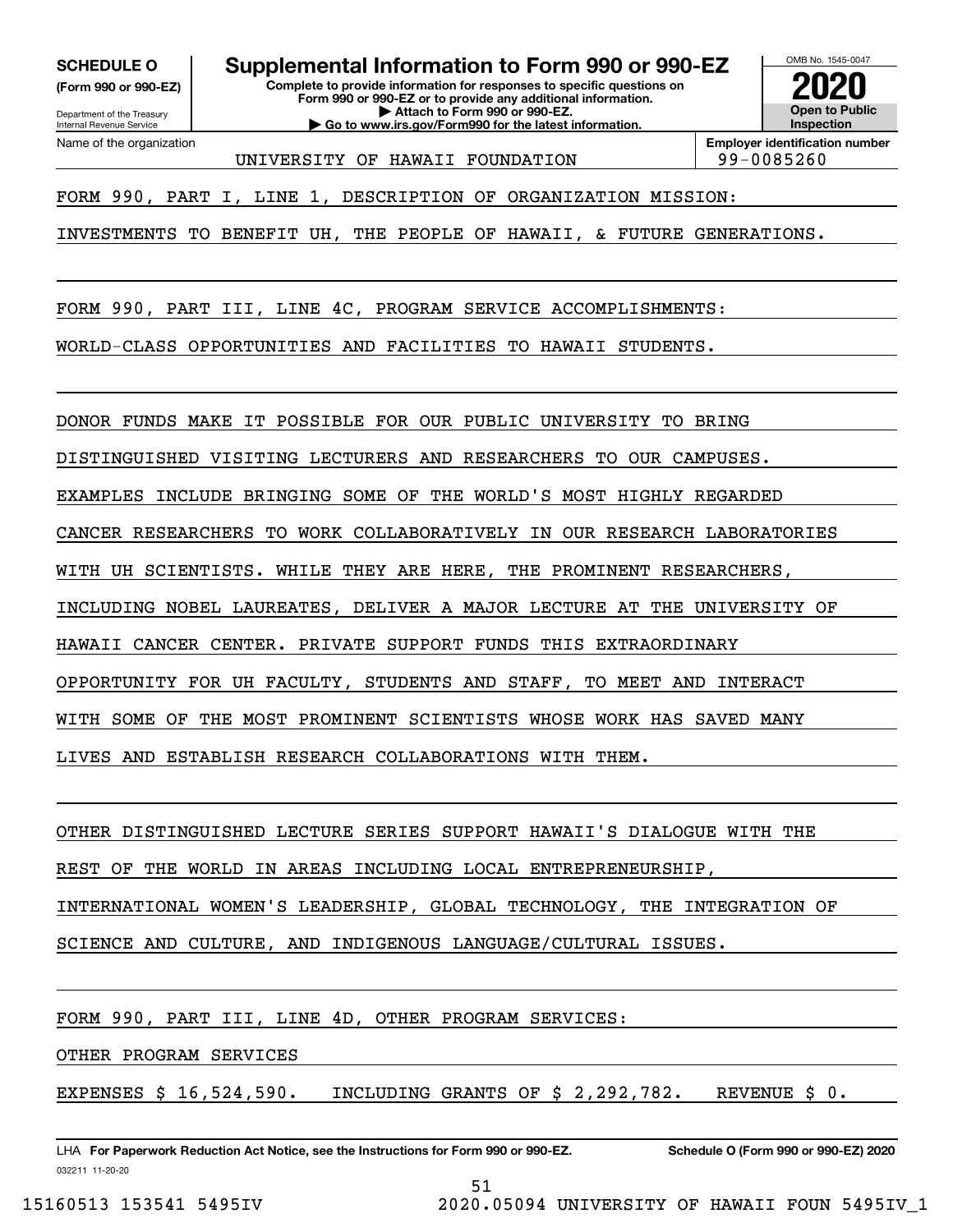| Schedule O (Form 990 or 990-EZ) 2020                                    | Page 2                                              |
|-------------------------------------------------------------------------|-----------------------------------------------------|
| Name of the organization<br>UNIVERSITY OF HAWAII FOUNDATION             | <b>Employer identification number</b><br>99-0085260 |
| FORM 990, PART VI, SECTION A, LINE 2:                                   |                                                     |
| OFFICERS, DIRECTORS, TRUSTEES AND KEY EMPLOYEES HAVE FAMILY OR BUSINESS |                                                     |
| RELATIONSHIPS WITH ANOTHER DUE TO THE NATURE OF BUSINESS                | HAWAII.<br>IN.                                      |
| RELATIONSHIPS WERE IDENTIFIED AS PART OF AN ANNUAL OUESTIONNAIRE AND    |                                                     |
| TRANSACTIONS OCCURRED IN THE ORDINARY COURSE OF BUSINESS ON             | TERMS<br>OFFERED                                    |
| PUBLIC.<br>THE<br>TО                                                    |                                                     |

FORM 990, PART VI, SECTION B, LINE 11B:

THE FORM 990 IS PREPARED BY THE CONTROLLER OF UHF AND REVIEWED BY THE CFO, SENIOR EXECUTIVE DIRECTOR OF COMMUNICATIONS AND THE GENERAL COUNSEL PRIOR TO PRESENTATION OF A FINAL DRAFT TO THE AUDIT COMMITTEE OF THE BOARD OF TRUSTEES TO REVIEW AND APPROVE. UPON APPROVAL, THE RETURN IS FILED AND SIGNED OFF ELECTRONICALLY BY THE CFO. THE FORM 990 IS AVAILABLE ON GUIDESTAR AND ON UHF'S WEBSITE, AS WELL AS UPON REQUEST.

FORM 990, PART VI, SECTION B, LINE 12C:

UHF HAS A CONFLICT OF INTEREST POLICY FOR EMPLOYEES AND A SEPARATE FORM FOR TRUSTEES. IN ACCORDANCE WITH BOTH POLICIES, ALL EMPLOYEES AND TRUSTEES ARE REQUIRED TO COMPLETE AND CERTIFY AN "ANNUAL CONFLICT OF INTEREST FORM" AT THE BEGINNING OF THE FISCAL YEAR. THE INFORMATION COMPILED BY THE GENERAL COUNSEL. ANY POTENTIAL CONFLICTS WITH REGARD TO TRUSTEES ARE BROUGHT TO THE ATTENTION OF THE CFO, COO AND PRESIDENT, AND BROUGHT TO THE BOARD OF TRUSTEE'S AUDIT COMMITTEE TO APPROVE OR DISAPPROVE THE CONFLICT OF INTEREST.

FORM 990, PART VI, SECTION B, LINE 15:

ANNUALLY, UHF BENCHMARKS THE SALARIES OF THE PRESIDENT/CHIEF EXECUTIVE

032212 11-20-20 **Schedule O (Form 990 or 990-EZ) 2020** OFFICER, CFO, AND VP/COO AT OTHER INSTITUTIONALLY RELATED FOUNDATIONS 52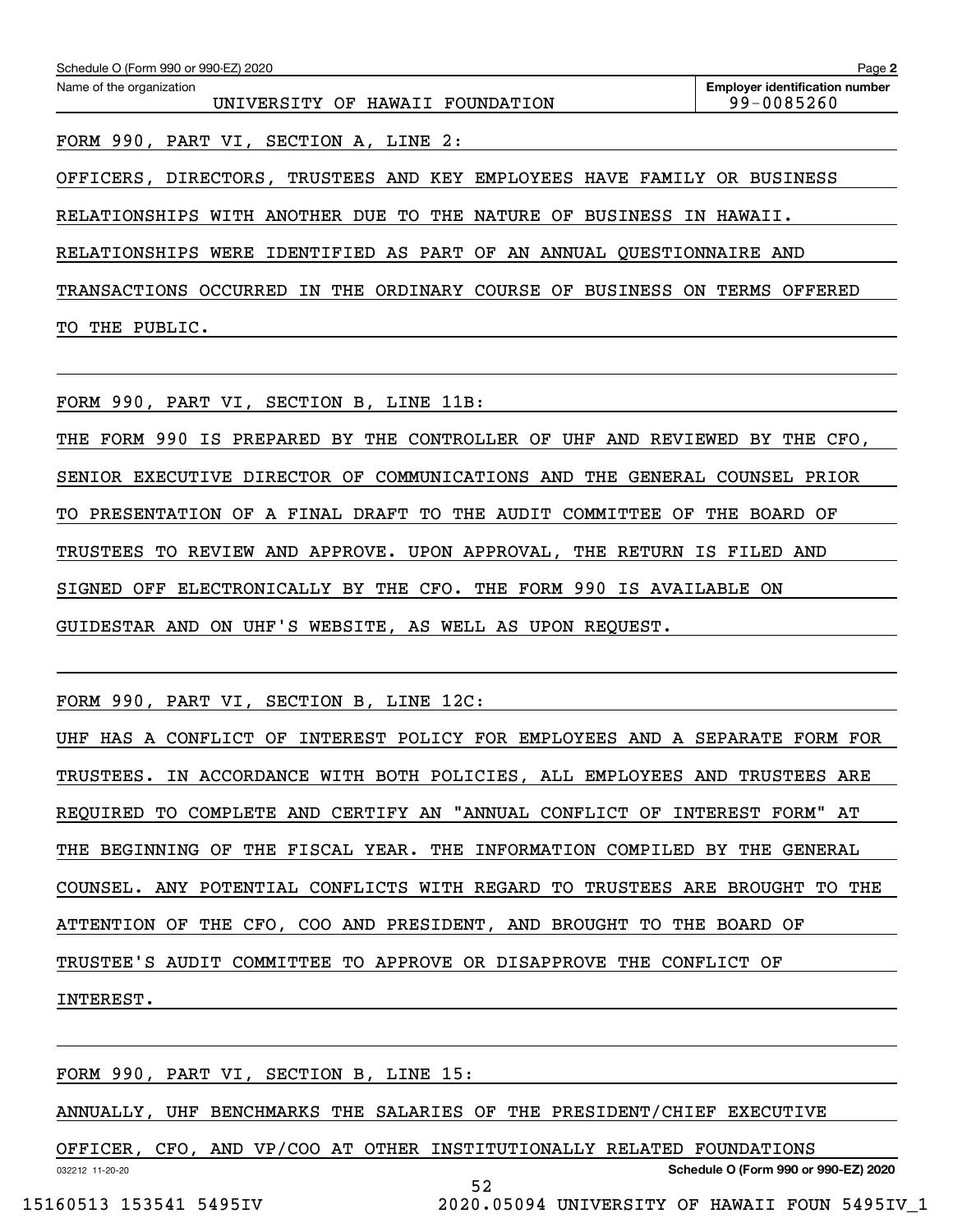| UNIVERSITY OF HAWAII FOUNDATION                                                | 99-0085260                                                               |  |  |  |  |
|--------------------------------------------------------------------------------|--------------------------------------------------------------------------|--|--|--|--|
| NATIONWIDE, AS WELL AS NONPROFITS WITHIN THE STATE OF HAWAII. THIS IS DONE     |                                                                          |  |  |  |  |
| THROUGH RESEARCH OF 990S AND THROUGH SALARY SURVEYS OF VARIOUS PROFESSIONAL    |                                                                          |  |  |  |  |
| ORGANIZATIONS. THE EXECUTIVE COMMITTEE OF THE BOARD OF TRUSTEES USES THIS      |                                                                          |  |  |  |  |
| DATA IN CONJUNCTION WITH AN ASSESSMENT OF INDIVIDUAL JOB PERFORMANCE TO        |                                                                          |  |  |  |  |
| DETERMINE THE APPROPRIATE COMPENSATION ADJUSTMENTS FOR THE PRESIDENT/CEO       |                                                                          |  |  |  |  |
| AND VICE PRESIDENTS OF THE ORGANIZATION. THE DOCUMENTATION OF THESE            |                                                                          |  |  |  |  |
| DECISIONS IS PROVIDED TO AND FILED WITH THE HUMAN RESOURCES DEPARTMENT.        |                                                                          |  |  |  |  |
|                                                                                |                                                                          |  |  |  |  |
| FORM 990, PART VI, SECTION C, LINE 19:                                         |                                                                          |  |  |  |  |
| UHF HAS A PUBLIC INFORMATION POLICY. THIS POLICY SETS OUT THE PRACTICES OF     |                                                                          |  |  |  |  |
| REGARDING DISCLOSURE OF INFORMATION AND DESCRIBES THE EXTENT AND NATURE<br>UHF |                                                                          |  |  |  |  |
| ОF                                                                             | THOSE MATERIALS WHICH WILL BE MADE AVAILABLE TO THE PUBLIC. UHF PROVIDES |  |  |  |  |
| ACCESS TO THE FOLLOWING DOCUMENTS ON ITS WEBSITE. FORM 990 TAX RETURN FOR      |                                                                          |  |  |  |  |
|                                                                                | THE PREVIOUS THREE YEARS, IRS TAX DETERMINATION LETTER, ARTICLES OF      |  |  |  |  |
| INCORPORATION, ANNUAL REPORT. THE FORM 990 TAX RETURN MAY ALSO BE VIEWED ON    |                                                                          |  |  |  |  |
| GUIDESTAR. ALSO AVAILABLE ON THE WEBSITE IS A LISTING OF UHF'S BOARD OF        |                                                                          |  |  |  |  |
| TRUSTEES AND UHF STAFF. THE CONFLICT OF INTEREST POLICY AND OTHER GOVERNING    |                                                                          |  |  |  |  |
| DOCUMENTS OUTLINED IN THE PUBLIC INFORMATION POLICY THAT ARE NOT ON THE        |                                                                          |  |  |  |  |
| WEBSITE ARE AVAILABLE UPON REQUEST.                                            |                                                                          |  |  |  |  |
|                                                                                |                                                                          |  |  |  |  |
| FORM 990, PART III, LINE 1                                                     |                                                                          |  |  |  |  |
| THE UNIVERSITY OF HAWAI'I FOUNDATION (UHF) WAS ESTABLISHED IN 1955 TO          |                                                                          |  |  |  |  |
| ENCOURAGE PRIVATE SUPPORT FOR UH. TODAY IT IS THE CENTRAL FUNDRAISING          |                                                                          |  |  |  |  |
| ORGANIZATION FOR THE UH SYSTEM, PROVIDING PROFESSIONAL FUNDRAISING AND         |                                                                          |  |  |  |  |
| ALUMNI ENGAGEMENT SERVICES TO ALL 10 UH CAMPUSES. TO DATE, THE UHF HAS         |                                                                          |  |  |  |  |
| RAISED MORE THAN \$1 BILLION TO SUPPORT UH STUDENTS, FACULTY, RESEARCH         |                                                                          |  |  |  |  |
| AND FACILITIES.                                                                |                                                                          |  |  |  |  |
|                                                                                |                                                                          |  |  |  |  |

53

Echedule O (Form 990 or 990-EZ) 2020<br>Name of the organization **number** Name of the organization **number** 

032212 11-20-20

**2**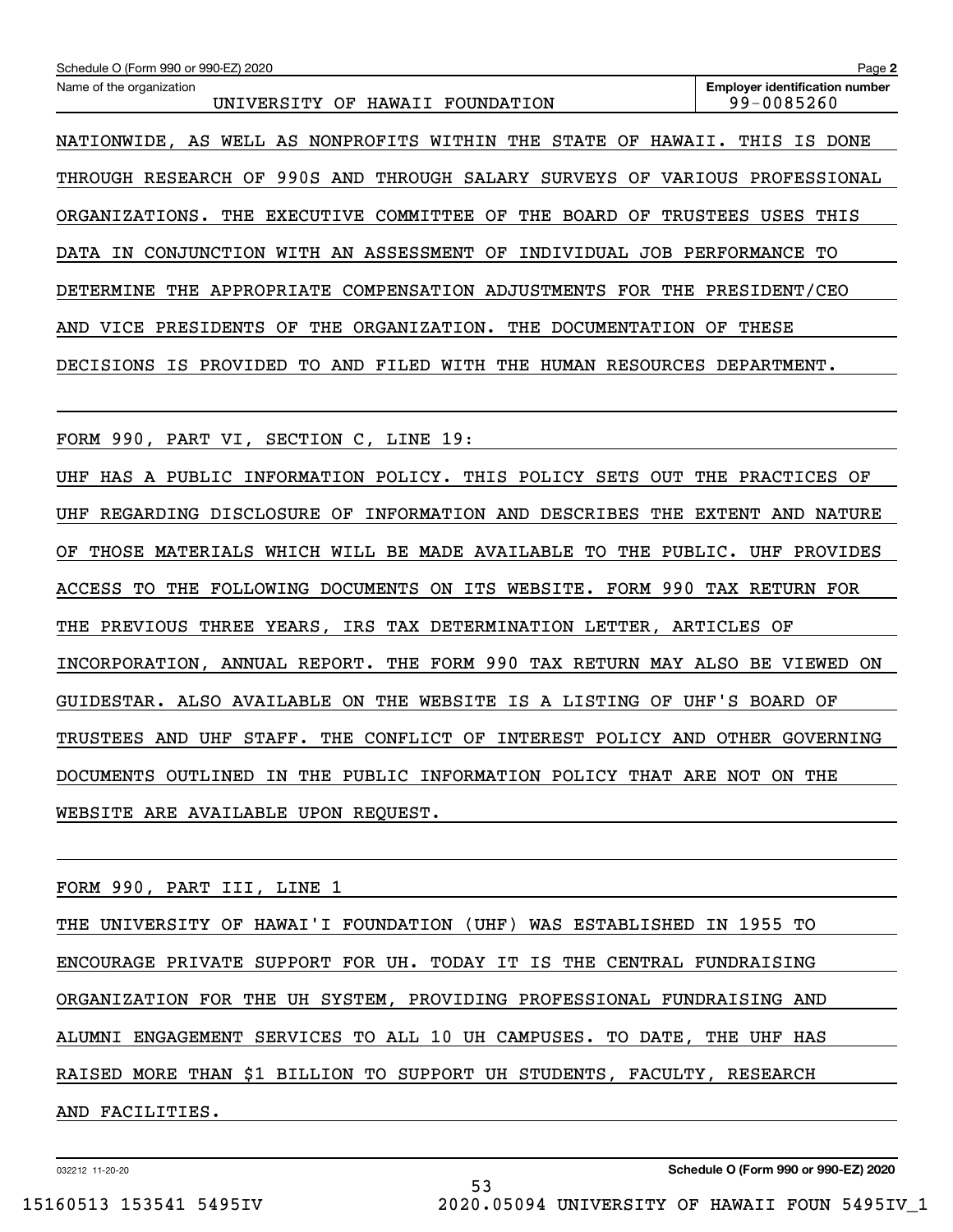| Schedule O (Form 990 or 990-EZ) 2020                                     | Page 2                                              |
|--------------------------------------------------------------------------|-----------------------------------------------------|
| Name of the organization<br>UNIVERSITY OF HAWAII FOUNDATION              | <b>Employer identification number</b><br>99-0085260 |
| SPECIALISTS ON STAFF TO PROVIDE COMPREHENSIVE<br>HAS A NUMBER OF<br>UHF  |                                                     |
| FUNDRAISING AND ALUMNI ENGAGEMENT SERVICES. EXPERTISE AREAS INCLUDE      |                                                     |
| MAJOR GIFTS, CORPORATE AND FOUNDATION GIVING, ANNUAL GIVING, DONOR       |                                                     |
| STEWARDSHIP, CHARITABLE TAX AND ESTATE AND GIFT PLANNING.                |                                                     |
| IN ADDITION TO FUNDRAISING, UHF MANAGES THE \$341+ MILLION ENDOWMENT FOR |                                                     |
| GENEROUS GIFTS FROM DONORS AND A DISCIPLINED FOCUS ON<br>UH.             | INVESTMENT                                          |
| STRATEGIES AND OPPORTUNITIES HELP THE ENDOWMENT<br>GROW OVER THE LONG    |                                                     |
| SUPPORT FOR UNIVERSITY OF HAWAI'I PROGRAMS<br>TERM,<br>PROVIDING         |                                                     |
| AND PRIORITIES INTO THE FUTURE. THE TEAM ALSO MANAGES INVESTMENTS        |                                                     |
| RELATED TO PLANNED GIVING, INCLUDING CHARITABLE GIFT ANNUITIES AND       |                                                     |
| CHARITABLE REMAINDER TRUSTS.                                             |                                                     |

THE FISCAL SERVICES UHF PROVIDES INCLUDE PROCESSING, ADMINISTERING AND MANAGING FUNDS FROM GIFTS FOR THE BENEFIT OF UH UNITS AND CAMPUSES. THE TEAM ALSO ESTABLISHES NEW ACCOUNTS AND MAINTAINS MORE THAN 6,000 SEPARATE DONOR ACCOUNTS FOR UH.

OUR ALUMNI ENGAGEMENT TEAM IS FOCUSED ON PROVIDING LIFELONG VALUE TO OUR 310,000+ ALUMNI, WHILE ALSO ADVANCING THE UNIVERSITY'S PRIORITIES INCLUDING GROWING STUDENT ENROLLMENT AND SUPPORTING STUDENT RETENTION. BY PARTNERING CLOSELY WITH UH CAMPUS LEADERSHIP, SCHOOLS AND DEPARTMENTS, AND LOCAL AND REGIONAL ALUMNI GROUPS, WE DEVELOP MEANINGFUL PROGRAMS THAT MOBILIZE OUR ALUMNI COMMUNITY, BUILD PRIDE, NURTURE LIFE-LONG LEARNING AND STRENGTHEN AND SUSTAIN RELATIONSHIPS.

54

032212 11-20-20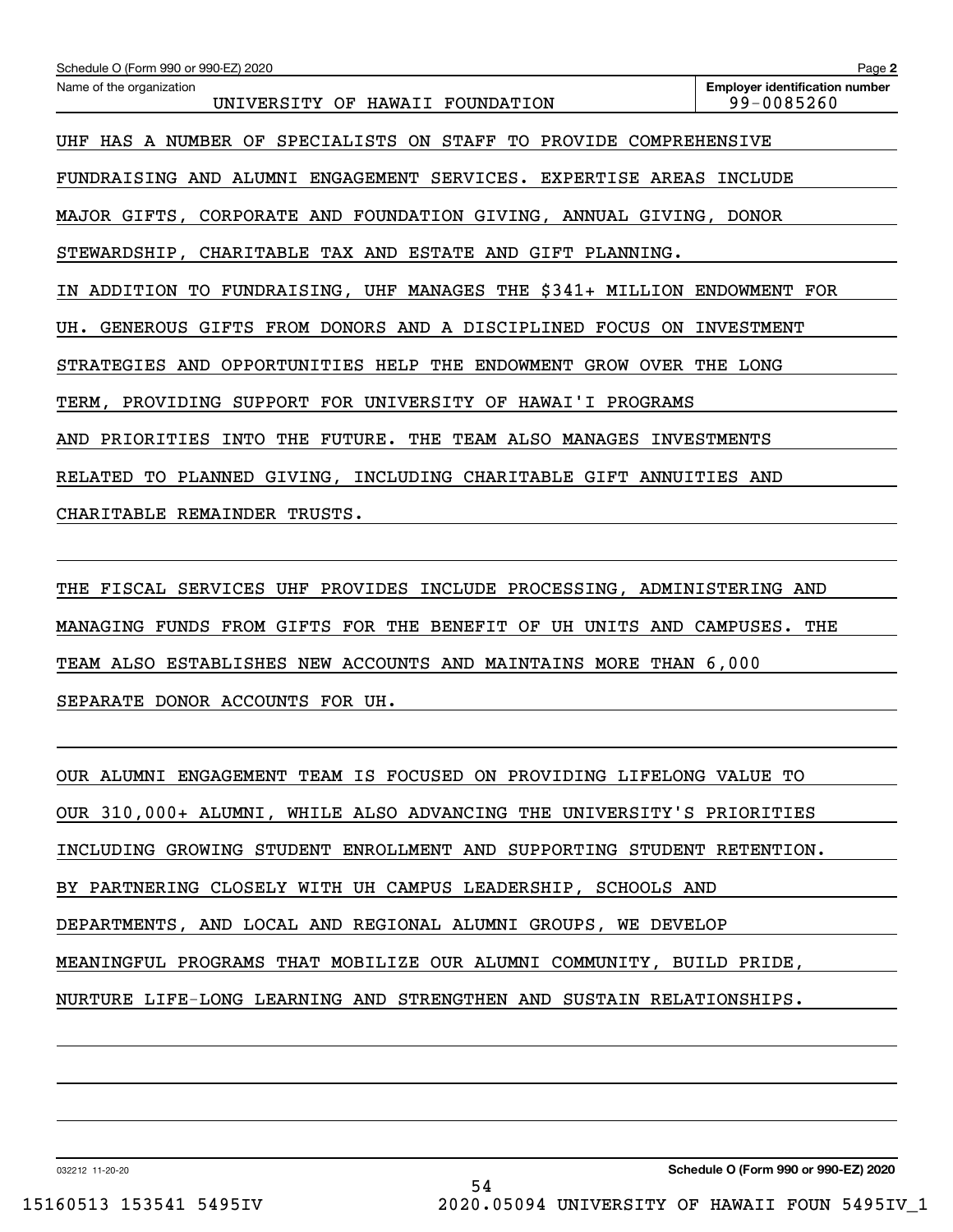| <b>SCHEDULE R</b>                          |  |
|--------------------------------------------|--|
| $\mathbf{r}$ , $\mathbf{r}$ , $\mathbf{r}$ |  |

### **(Form 990)**

# **Related Organizations and Unrelated Partnerships**

**Complete if the organization answered "Yes" on Form 990, Part IV, line 33, 34, 35b, 36, or 37.** |

**Attach to Form 990.**  |

OMB No. 1545-0047

**Open to Public 2020**

**Employer identification number**

99-0085260

Department of the Treasury Internal Revenue Service

# **| Go to www.irs.gov/Form990 for instructions and the latest information. Inspection**

Name of the organization

### UNIVERSITY OF HAWAII FOUNDATION

**Part I Identification of Disregarded Entities.**  Complete if the organization answered "Yes" on Form 990, Part IV, line 33.

| (a)<br>Name, address, and EIN (if applicable)<br>of disregarded entity | (b)<br>Primary activity | (c)<br>Legal domicile (state or<br>foreign country) | (d)<br>Total income | (e)<br>End-of-year assets | (f)<br>Direct controlling<br>entity |
|------------------------------------------------------------------------|-------------------------|-----------------------------------------------------|---------------------|---------------------------|-------------------------------------|
| UHF ATHERTON STUDENT HOUSING LLC                                       |                         |                                                     |                     |                           |                                     |
| 1314 SOUTH KING STREET, SUITE B                                        |                         |                                                     |                     |                           |                                     |
| HONOLULU, HI 96814                                                     | REAL ESTATE             | HAWAII                                              | 282, 722.           |                           | 8,754,090. UHFOUNDATION             |
|                                                                        |                         |                                                     |                     |                           |                                     |
|                                                                        |                         |                                                     |                     |                           |                                     |
|                                                                        |                         |                                                     |                     |                           |                                     |

**Identification of Related Tax-Exempt Organizations.** Complete if the organization answered "Yes" on Form 990, Part IV, line 34, because it had one or more related tax-exempt **Part II** organizations during the tax year.

| (a)<br>Name, address, and EIN<br>of related organization | (b)<br>(c)<br>Legal domicile (state or<br>Primary activity<br>foreign country) |        | (d)<br><b>Exempt Code</b><br>section | (e)<br>Public charity<br>status (if section | (f)<br>Direct controlling<br>entity |     | $(g)$<br>Section 512(b)(13)<br>controlled<br>entity? |  |
|----------------------------------------------------------|--------------------------------------------------------------------------------|--------|--------------------------------------|---------------------------------------------|-------------------------------------|-----|------------------------------------------------------|--|
|                                                          |                                                                                |        | 501(c)(3)                            |                                             |                                     | Yes | No                                                   |  |
| UHF SUPPORT INC - 26-2825368                             |                                                                                |        |                                      |                                             |                                     |     |                                                      |  |
| 1314 SOUTH KING STREET, SUITE B                          |                                                                                |        |                                      |                                             |                                     |     |                                                      |  |
| HONOLULU, HI 96814                                       | SUPPORT - UHF                                                                  | HAWAII | 501(C)(3)                            | $509(A)$ (3)                                | N/A                                 |     | X                                                    |  |
|                                                          |                                                                                |        |                                      |                                             |                                     |     |                                                      |  |
|                                                          |                                                                                |        |                                      |                                             |                                     |     |                                                      |  |
|                                                          |                                                                                |        |                                      |                                             |                                     |     |                                                      |  |

**For Paperwork Reduction Act Notice, see the Instructions for Form 990. Schedule R (Form 990) 2020**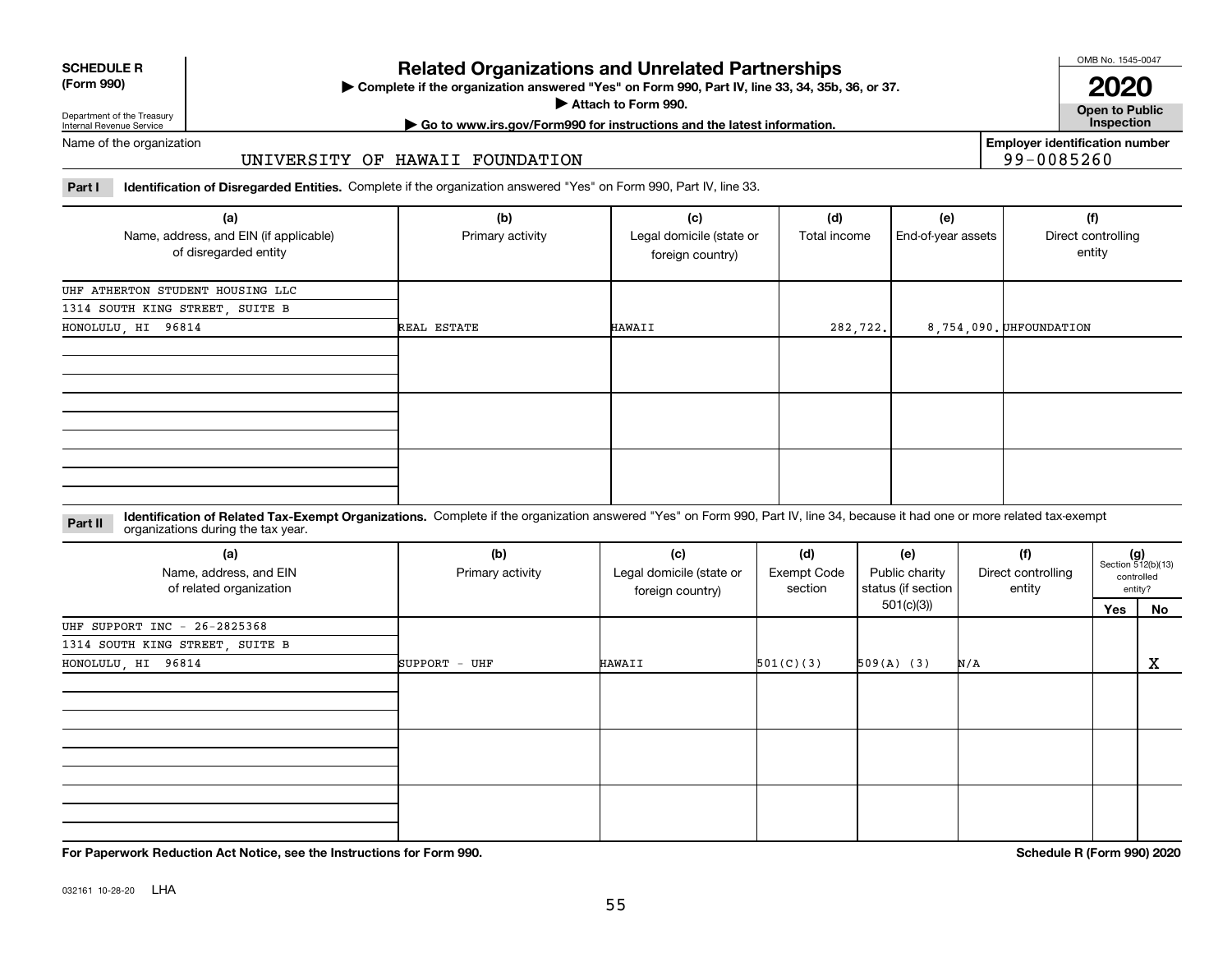### Schedule R (Form 990) 2020 UNIVERSITY OF HAWAII FOUNDATION 99-0085260 Page

**2**

**Identification of Related Organizations Taxable as a Partnership.** Complete if the organization answered "Yes" on Form 990, Part IV, line 34, because it had one or more related **Part III** organizations treated as a partnership during the tax year.

| (a)                                               | (b)              | (c)                  | (d)                | (e)                                                                 | (f)                      | (g)                     |                                  | (h) | (i)                                      | (j) | (k)                                                     |
|---------------------------------------------------|------------------|----------------------|--------------------|---------------------------------------------------------------------|--------------------------|-------------------------|----------------------------------|-----|------------------------------------------|-----|---------------------------------------------------------|
| Name, address, and EIN<br>of related organization | Primary activity | Legal<br>domicile    | Direct controlling | Predominant income                                                  | Share of total<br>income | Share of<br>end-of-year | Disproportionate<br>allocations? |     | Code V-UBI<br>amount in box              |     | General or Percentage<br>managing ownership<br>partner? |
|                                                   |                  | (state or<br>foreign | entity             | related, unrelated,<br>excluded from tax under<br>sections 512-514) |                          | assets                  |                                  |     | 20 of Schedule<br>K-1 (Form 1065) Yes No |     |                                                         |
|                                                   |                  | country)             |                    |                                                                     |                          |                         | Yes $ $                          | No  |                                          |     |                                                         |
|                                                   |                  |                      |                    |                                                                     |                          |                         |                                  |     |                                          |     |                                                         |
|                                                   |                  |                      |                    |                                                                     |                          |                         |                                  |     |                                          |     |                                                         |
|                                                   |                  |                      |                    |                                                                     |                          |                         |                                  |     |                                          |     |                                                         |
|                                                   |                  |                      |                    |                                                                     |                          |                         |                                  |     |                                          |     |                                                         |
|                                                   |                  |                      |                    |                                                                     |                          |                         |                                  |     |                                          |     |                                                         |
|                                                   |                  |                      |                    |                                                                     |                          |                         |                                  |     |                                          |     |                                                         |
|                                                   |                  |                      |                    |                                                                     |                          |                         |                                  |     |                                          |     |                                                         |
|                                                   |                  |                      |                    |                                                                     |                          |                         |                                  |     |                                          |     |                                                         |
|                                                   |                  |                      |                    |                                                                     |                          |                         |                                  |     |                                          |     |                                                         |
|                                                   |                  |                      |                    |                                                                     |                          |                         |                                  |     |                                          |     |                                                         |
|                                                   |                  |                      |                    |                                                                     |                          |                         |                                  |     |                                          |     |                                                         |
|                                                   |                  |                      |                    |                                                                     |                          |                         |                                  |     |                                          |     |                                                         |
|                                                   |                  |                      |                    |                                                                     |                          |                         |                                  |     |                                          |     |                                                         |
|                                                   |                  |                      |                    |                                                                     |                          |                         |                                  |     |                                          |     |                                                         |
|                                                   |                  |                      |                    |                                                                     |                          |                         |                                  |     |                                          |     |                                                         |
|                                                   |                  |                      |                    |                                                                     |                          |                         |                                  |     |                                          |     |                                                         |
|                                                   |                  |                      |                    |                                                                     |                          |                         |                                  |     |                                          |     |                                                         |

**Identification of Related Organizations Taxable as a Corporation or Trust.** Complete if the organization answered "Yes" on Form 990, Part IV, line 34, because it had one or more related **Part IV** organizations treated as a corporation or trust during the tax year.

| (a)<br>Name, address, and EIN<br>of related organization | (b)<br>Primary activity | (c)<br>Legal domicile<br>(state or<br>foreign | (d)<br>Direct controlling<br>entity | (e)<br>Type of entity<br>(C corp, S corp,<br>or trust) | (f)<br>Share of total<br>income | (g)<br>Share of<br>end-of-year<br>assets | (h)<br> Percentage <br>ownership | (i)<br>Section<br>512(b)(13)<br>controlled | entity?   |
|----------------------------------------------------------|-------------------------|-----------------------------------------------|-------------------------------------|--------------------------------------------------------|---------------------------------|------------------------------------------|----------------------------------|--------------------------------------------|-----------|
|                                                          |                         | country)                                      |                                     |                                                        |                                 |                                          |                                  | $Yes \mid$                                 | <b>No</b> |
|                                                          |                         |                                               |                                     |                                                        |                                 |                                          |                                  |                                            |           |
| CHARITABLE REMAINDER TRUST (43)                          | TRUST                   | HI                                            | UHF                                 |                                                        |                                 |                                          |                                  | $\mathbf X$                                |           |
|                                                          |                         |                                               |                                     |                                                        |                                 |                                          |                                  |                                            |           |
|                                                          |                         |                                               |                                     |                                                        |                                 |                                          |                                  |                                            |           |
|                                                          |                         |                                               |                                     |                                                        |                                 |                                          |                                  |                                            |           |
|                                                          |                         |                                               |                                     |                                                        |                                 |                                          |                                  |                                            |           |
|                                                          |                         |                                               |                                     |                                                        |                                 |                                          |                                  |                                            |           |
|                                                          |                         |                                               |                                     |                                                        |                                 |                                          |                                  |                                            |           |
|                                                          |                         |                                               |                                     |                                                        |                                 |                                          |                                  |                                            |           |
|                                                          |                         |                                               |                                     |                                                        |                                 |                                          |                                  |                                            |           |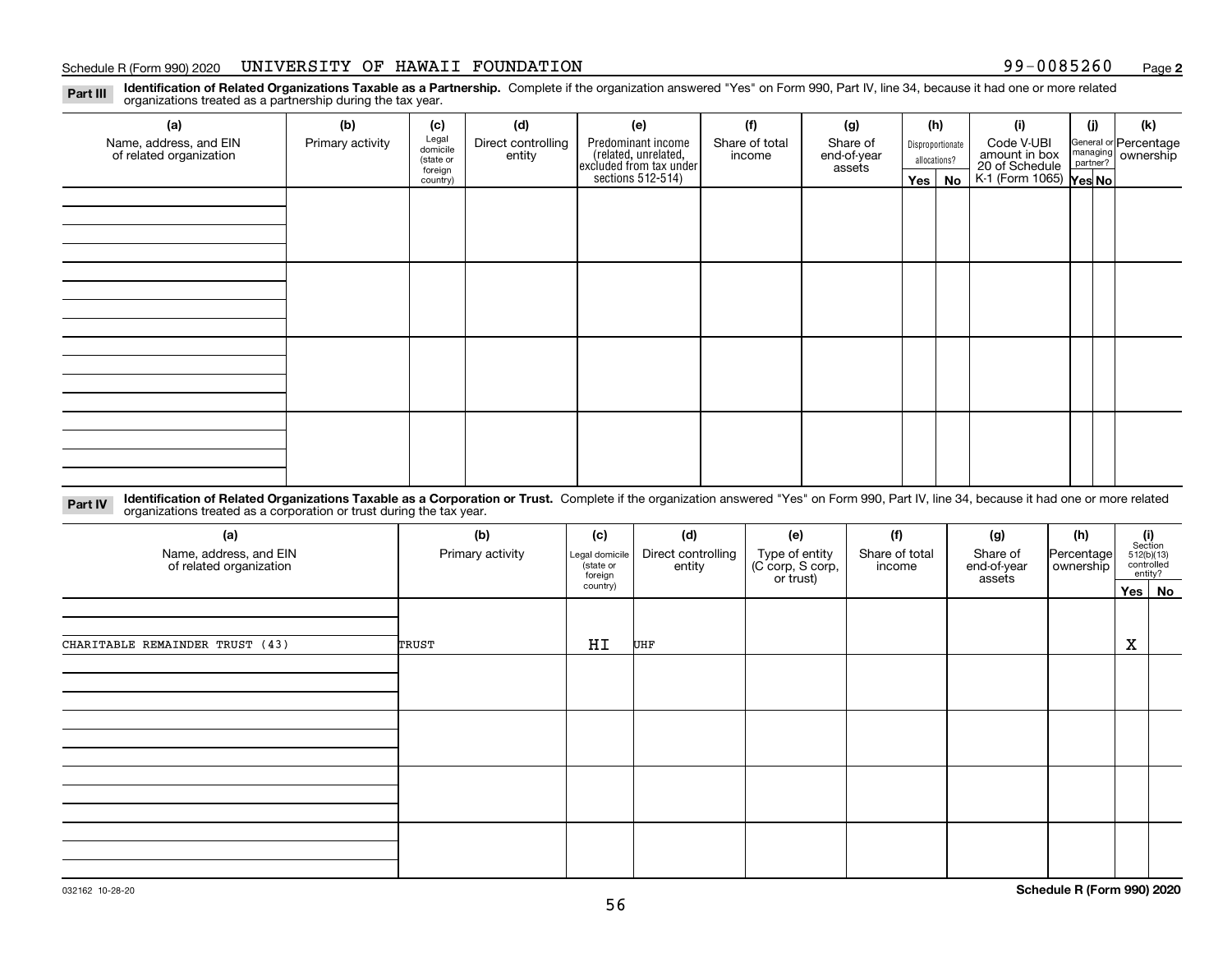### Schedule R (Form 990) 2020 UNIVERSITY OF HAWAII FOUNDATION 99-0085260 Page

| Part V Transactions With Related Organizations. Complete if the organization answered "Yes" on Form 990, Part IV, line 34, 35b, or 36. |  |
|----------------------------------------------------------------------------------------------------------------------------------------|--|
|                                                                                                                                        |  |

| Note: Complete line 1 if any entity is listed in Parts II, III, or IV of this schedule.                                                                                                                                        |                | Yes l | No                      |
|--------------------------------------------------------------------------------------------------------------------------------------------------------------------------------------------------------------------------------|----------------|-------|-------------------------|
| During the tax year, did the organization engage in any of the following transactions with one or more related organizations listed in Parts II-IV?                                                                            |                |       |                         |
|                                                                                                                                                                                                                                | 1a             |       | X                       |
| b Gift, grant, or capital contribution to related organization(s) manufactured and contribution to related organization(s)                                                                                                     | 1b             |       | X                       |
| c Gift, grant, or capital contribution from related organization(s) material content and contribution from related organization(s) material content and content and contribution from related organization(s) material content | 1c             |       | $\mathbf X$             |
|                                                                                                                                                                                                                                | 1d             |       | X                       |
|                                                                                                                                                                                                                                | 1e             |       | X                       |
|                                                                                                                                                                                                                                |                |       |                         |
| Dividends from related organization(s) manufactured and contract and contract or produced and contract and contract and contract and contract and contract and contract and contract and contract and contract and contract an | 1f             |       | х                       |
| g Sale of assets to related organization(s) www.assettion.com/www.assettion.com/www.assettion.com/www.assettion.com/www.assettion.com/www.assettion.com/www.assettion.com/www.assettion.com/www.assettion.com/www.assettion.co | 1g             |       | X                       |
| h Purchase of assets from related organization(s) manufactured and content to content the content of assets from related organization(s)                                                                                       | 1 <sub>h</sub> |       | X                       |
| Exchange of assets with related organization(s) www.wallen.com/www.wallen.com/www.wallen.com/www.wallen.com/www.wallen.com/www.wallen.com/www.wallen.com/www.wallen.com/www.wallen.com/www.wallen.com/www.wallen.com/www.walle | 1i.            |       | X                       |
| Lease of facilities, equipment, or other assets to related organization(s) contained and contained and contained and contained and contained and contained and contained and contained and contained and contained and contain | 11             |       | X                       |
|                                                                                                                                                                                                                                |                |       |                         |
|                                                                                                                                                                                                                                | 1k             |       | х                       |
| Performance of services or membership or fundraising solicitations for related organization(s) [11] processors content in the content of services or membership or fundraising solicitations for related organization(s) [11]  | 11             |       | X                       |
| m Performance of services or membership or fundraising solicitations by related organization(s)                                                                                                                                | 1 <sub>m</sub> |       | $\mathbf X$             |
|                                                                                                                                                                                                                                | 1n             |       | $\mathbf x$             |
| <b>o</b> Sharing of paid employees with related organization(s)                                                                                                                                                                | 1o             |       | X                       |
|                                                                                                                                                                                                                                |                |       |                         |
| p Reimbursement paid to related organization(s) for expenses [11111] and the content of the content of the content of the content of the content of the content of the content of the content of the content of the content of | 1p             |       | х                       |
|                                                                                                                                                                                                                                | 1q             |       | $\overline{\mathbf{x}}$ |
|                                                                                                                                                                                                                                |                |       |                         |
| Other transfer of cash or property to related organization(s)                                                                                                                                                                  | 1r             |       | X                       |
|                                                                                                                                                                                                                                | 1s             |       | $\mathbf{x}$            |
| If the answer to any of the above is "Yes," see the instructions for information on who must complete this line, including covered relationships and transaction thresholds.                                                   |                |       |                         |

| (a)<br>Name of related organization | (b)<br>Transaction<br>type (a-s) | (c)<br>Amount involved | (d)<br>Method of determining amount involved |
|-------------------------------------|----------------------------------|------------------------|----------------------------------------------|
| (1)                                 |                                  |                        |                                              |
| (2)                                 |                                  |                        |                                              |
| (3)                                 |                                  |                        |                                              |
| (4)                                 |                                  |                        |                                              |
| (5)                                 |                                  |                        |                                              |
| (6)                                 |                                  |                        |                                              |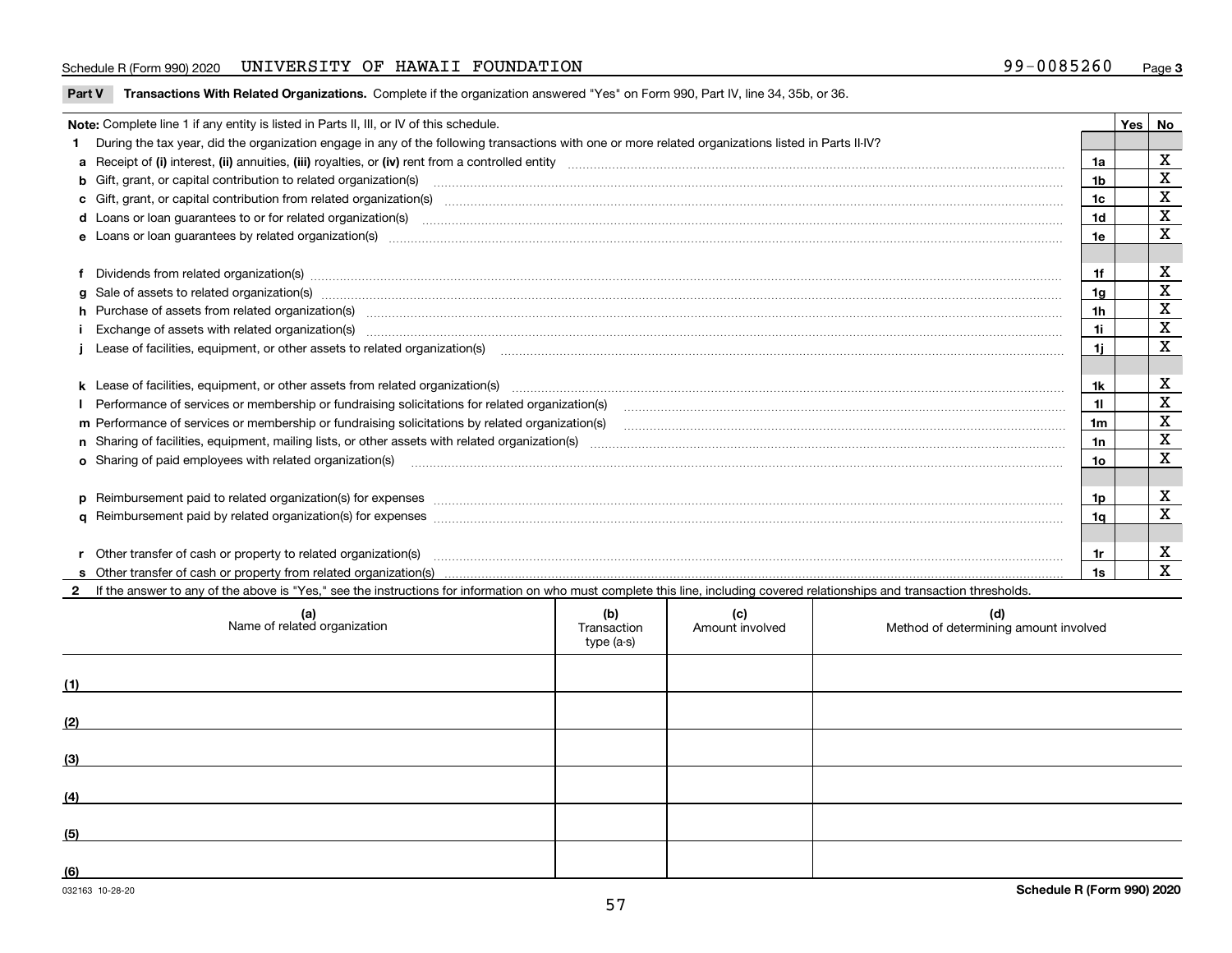### Schedule R (Form 990) 2020 UNIVERSITY OF HAWAII FOUNDATION 99-0085260 Page

**Part VI Unrelated Organizations Taxable as a Partnership. Complete if the organization answered "Yes" on Form 990, Part IV, line 37.** 

Provide the following information for each entity taxed as a partnership through which the organization conducted more than five percent of its activities (measured by total assets or gross revenue) that was not a related organization. See instructions regarding exclusion for certain investment partnerships.

| - - - - -<br>(a)<br>Name, address, and EIN<br>of entity | ----- <del>-</del> -------<br>(b)<br>Primary activity | (c)<br>Legal domicile<br>(state or foreign<br>country) | (d)<br>Predominant income<br>(related, unrelated,<br>excluded from tax under<br>sections 512-514) | (e)<br>Are all<br>partners sec.<br>$501(c)(3)$<br>orgs.?<br>Yes No | (f)<br>Share of<br>total<br>income | (g)<br>Share of<br>end-of-year<br>assets | (h)<br>Dispropor-<br>tionate<br>allocations?<br>Yes No | (i)<br>Code V-UBI<br>amount in box 20 managing<br>of Schedule K-1<br>(Form 1065)<br>$\overline{Yes}$ No | (i)<br>Yes No | (k) |
|---------------------------------------------------------|-------------------------------------------------------|--------------------------------------------------------|---------------------------------------------------------------------------------------------------|--------------------------------------------------------------------|------------------------------------|------------------------------------------|--------------------------------------------------------|---------------------------------------------------------------------------------------------------------|---------------|-----|
|                                                         |                                                       |                                                        |                                                                                                   |                                                                    |                                    |                                          |                                                        |                                                                                                         |               |     |
|                                                         |                                                       |                                                        |                                                                                                   |                                                                    |                                    |                                          |                                                        |                                                                                                         |               |     |
|                                                         |                                                       |                                                        |                                                                                                   |                                                                    |                                    |                                          |                                                        |                                                                                                         |               |     |
|                                                         |                                                       |                                                        |                                                                                                   |                                                                    |                                    |                                          |                                                        |                                                                                                         |               |     |
|                                                         |                                                       |                                                        |                                                                                                   |                                                                    |                                    |                                          |                                                        |                                                                                                         |               |     |
|                                                         |                                                       |                                                        |                                                                                                   |                                                                    |                                    |                                          |                                                        |                                                                                                         |               |     |
|                                                         |                                                       |                                                        |                                                                                                   |                                                                    |                                    |                                          |                                                        |                                                                                                         |               |     |
|                                                         |                                                       |                                                        |                                                                                                   |                                                                    |                                    |                                          |                                                        |                                                                                                         |               |     |

**Schedule R (Form 990) 2020**